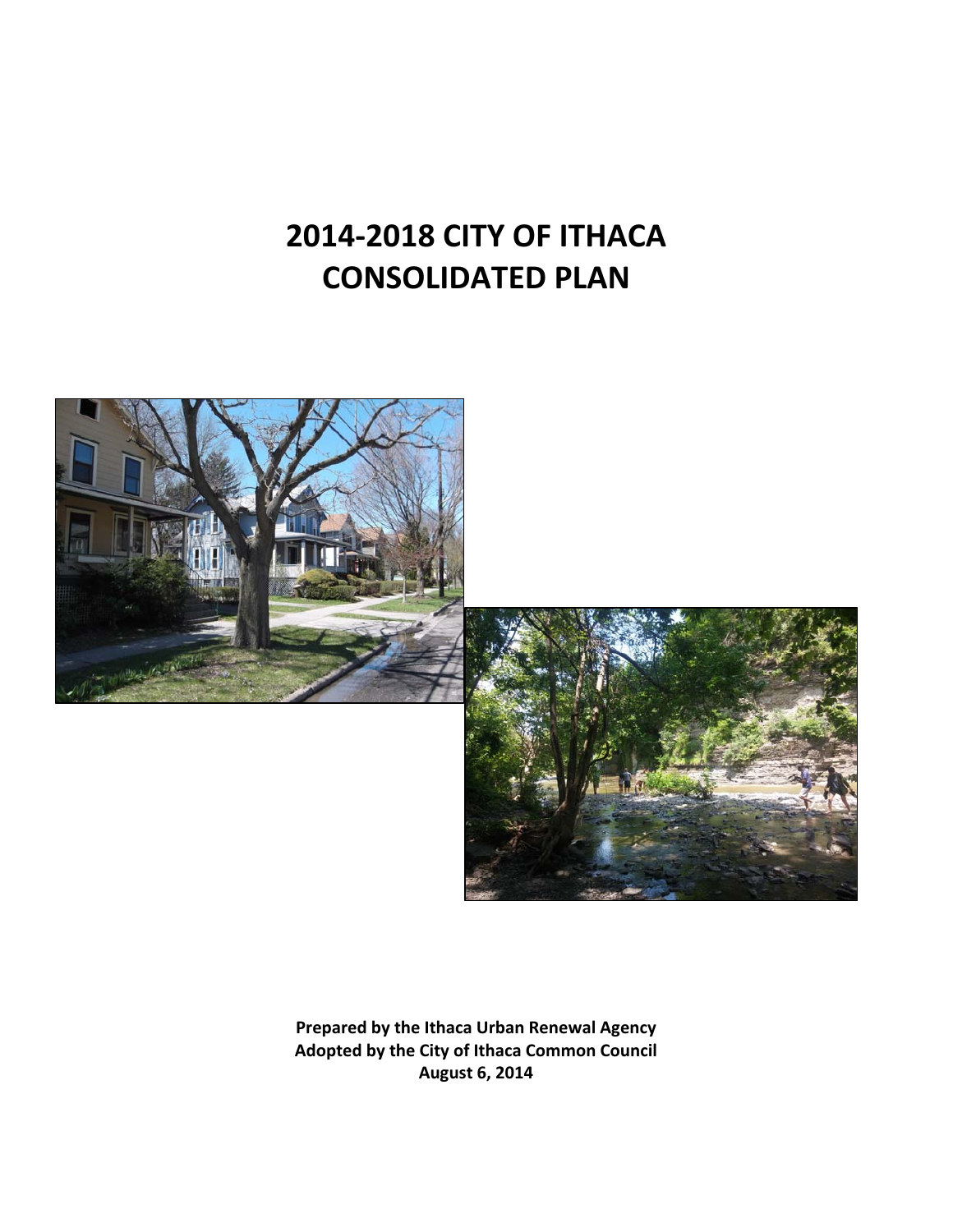#### 2014-2018 Condolidated Plan Table of Contents

| <b>Executive Summary</b>       |  |
|--------------------------------|--|
| <b>ES-05 Executive Summary</b> |  |

#### The Process

| PR-05 Lead & Responsible Agencies |  |
|-----------------------------------|--|
| <b>PR-10 Consultation</b>         |  |
| PR-15 Citizen Participation       |  |

#### Needs Assessment

| NA-05 Overview                                                 | 20 |
|----------------------------------------------------------------|----|
| NA-10 Housing Needs Assessment                                 | 22 |
| NA-15 Disproportionately Greater Need: Housing Problems        | 30 |
| NA-20 Disproportionately Greater Need: Severe Housing Problems | 33 |
| NA-25 Disproportionately Greater Need: Housing Cost Burdens    | 36 |
| NA-30 Disproportionately Greater Need: Discussion              | 37 |
| NA-35 Public Housing                                           | 39 |
| NA-40 Homeless Needs Assessment                                | 43 |
| NA-45 Non-Homeless Special Needs Assessment                    | 47 |
| NA-50 Non-Housing Community Development Needs                  | 50 |

#### Market Analysis

| MA-05 Overview                                 | 52 |
|------------------------------------------------|----|
| MA-10 Number of Housing Units                  | 53 |
|                                                | 55 |
| MA-20 Condition of Housing                     | 58 |
| MA-25 Public and Assisted Housing              | 60 |
| MA-30 Homeless Facilities                      | 62 |
| MA-35 Special Needs Facilities and Services    | 64 |
| MA-40 Barriers to Affordable Housing           | 66 |
| MA-45 Non-Housing Community Development Assets | 67 |
| MA-50 Needs and Market Analysis Discussion     | 72 |

### Strategic Plan SP‐05 [Overview](https://www21.hud.gov/idis/cpStrategicPlanOverview.do?submit=Edit&cpId=900000000011682) \_\_\_\_\_\_\_\_\_\_\_\_\_\_\_\_\_\_\_\_\_\_\_\_\_\_\_\_\_\_\_\_\_\_\_\_\_\_\_\_\_\_\_\_\_\_\_\_\_\_\_ 74 SP‐10 [Geographic](https://www21.hud.gov/idis/cpStrategicPlanGeographicPriorities.do?submit=Edit&cpId=900000000011682&returnMapping=conPlanMenu) Priorities \_\_\_\_\_\_\_\_\_\_\_\_\_\_\_\_\_\_\_\_\_\_\_\_\_\_\_\_\_\_\_\_\_\_\_\_\_\_\_\_\_\_ 76 SP‐25 [Priority](https://www21.hud.gov/idis/cpPriorityNeeds.do?submit=Edit&cpId=900000000011682&returnMapping=conPlanMenu) Needs \_\_\_\_\_\_\_\_\_\_\_\_\_\_\_\_\_\_\_\_\_\_\_\_\_\_\_\_\_\_\_\_\_\_\_\_\_\_\_\_\_\_\_\_\_\_\_ 77 SP‐30 Influence of Market [Conditions](https://www21.hud.gov/idis/cpInfluenceOfMarket.do?submit=Edit&cpId=900000000011682) \_\_\_\_\_\_\_\_\_\_\_\_\_\_\_\_\_\_\_\_\_\_\_\_\_\_\_\_\_\_\_\_\_\_ 90 SP-35 [Anticipated](https://www21.hud.gov/idis/cpStrategicPlanAnticipatedResources.do?submit=Edit&cpId=900000000011682&returnMapping=conPlanMenu) Resources **Exercise 2018** SP-35 Anticipated Resources SP‐40 [Institutional](https://www21.hud.gov/idis/cpInstitutionalDeliveryStructure.do?submit=Edit&cpId=900000000011682) Delivery Structure \_\_\_\_\_\_\_\_\_\_\_\_\_\_\_\_\_\_\_\_\_\_\_\_\_\_\_\_\_\_\_\_\_\_ 93 SP‐45 [Goals](https://www21.hud.gov/idis/cpStrategicPlanGoals.do?submit=Edit&cpId=900000000011682&returnMapping=conPlanMenu) \_\_\_\_\_\_\_\_\_\_\_\_\_\_\_\_\_\_\_\_\_\_\_\_\_\_\_\_\_\_\_\_\_\_\_\_\_\_\_\_\_\_\_\_\_\_\_\_\_\_\_\_\_\_ 98 SP-50 Public Housing Accessibility and [Involvement](https://www21.hud.gov/idis/cpStrategicPlanPublicHousing.do?submit=Edit&cpId=900000000011682) \_\_\_\_\_\_\_\_\_\_\_\_\_\_\_\_\_\_\_\_\_\_\_\_\_ 102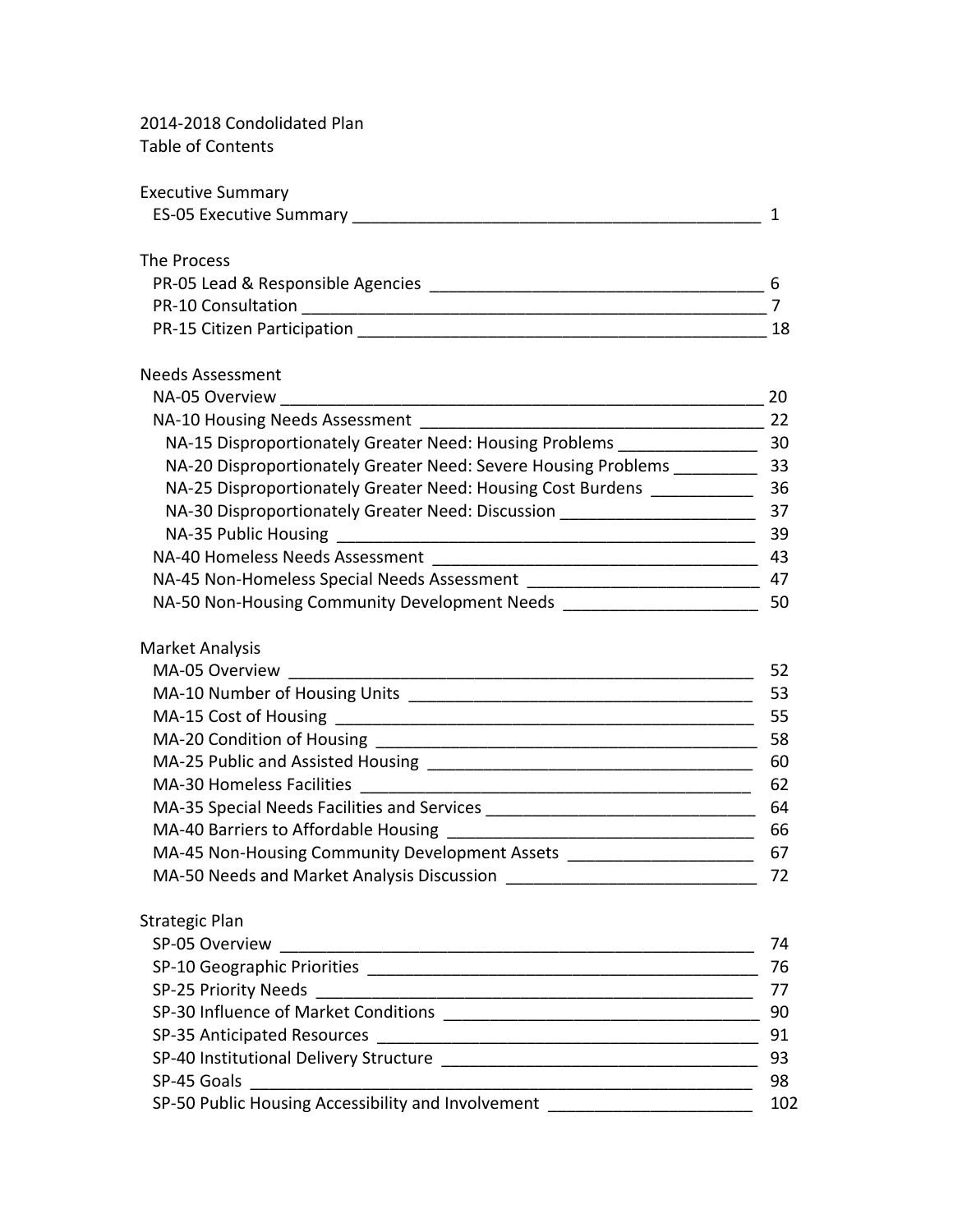| SP-55 Barriers to affordable housing | 103. |
|--------------------------------------|------|
| SP-60 Homelessness Strategy          | 104  |
| SP-65 Lead based paint Hazards       | 106  |
| SP-70 Anti-Poverty Strategy          | 107  |
| SP-80 Monitoring                     | 108  |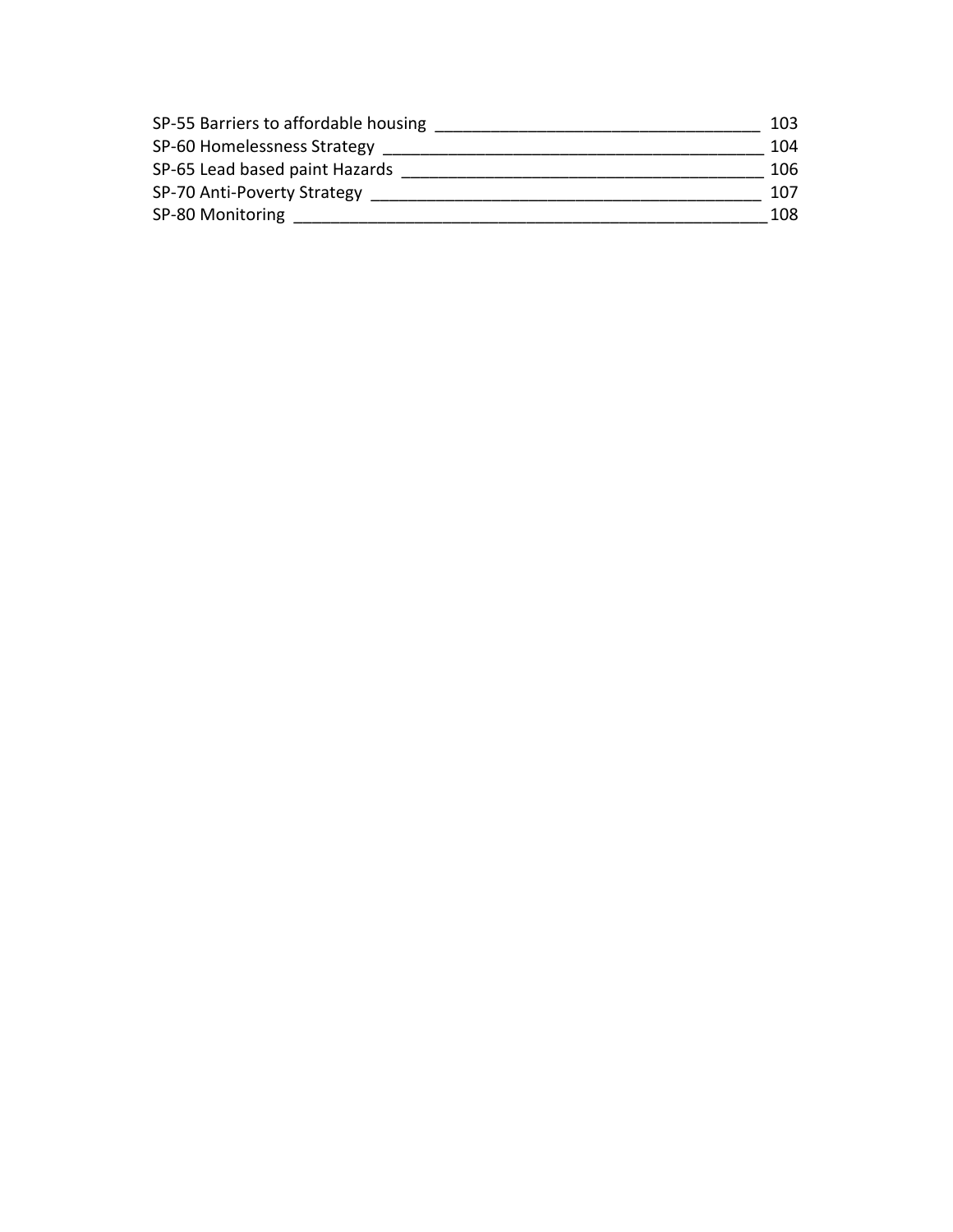# **Executive Summary**

# **ES‐05 Executive Summary ‐ 24 CFR 91.200(c), 91.220(b)**

#### **1. Introduction**

This document represents the third generation of Consolidated Plans for the City of Ithaca. The second five‐year Consolidated Plan, which describes program goals for federal Community Development Block Grant (CDBG) and HOME investment Partnership Programs (HOME) funds, expires this year and now is a time of looking back, evaluating changing community needs, reviewing past successes and identifying new opportunities. This document is prepared as an update to the 2009‐2013 Consolidated Plan. Our aim is to review existing conditions in the areas of housing, economic development, public facilities and public services, to consider trends and factors impacting these areas of community development, to assess the impact of past CDBG and HOME activities funded through the HUD entitlement program, and to identify new programmatic goals.

CDBG funds and, more recently, HOME funds, have been awarded to the City for many years. From 1975 until 2004 the City of Ithaca received Community Development Block Grant (CDBG) funds from the United States Department of Housing and Urban Development (HUD) through an annual competitive process. The City was highly successful in these competitive grant rounds, securing over \$22.6 million. Awarded funds have been used to support a variety of programs benefiting low‐ and moderate‐income (LMI) persons, and have ranged from housing programs to job creation. The investment of the CDBG funds has multiplied many times in the community as programs expand and loan funds are repaid and reinvested.

An administrative rule change qualified the City for a new level of HUD programming. Designation as an 'Entitlement Community' allowed the City to become eligible for annual funding through a formula grant for the first time in the fall of 2003. Since then, the City has received an annual grant from HUD through the Community Development Block Grant Program and the HOME program. In 2004 this funding totaled nearly \$1.6 million. That total has slowly declined to the 2013 award of just under \$1.2 million.

This annual funding comes with new opportunities as well as new responsibilities. A distinct and valuable implication of these 'entitlement' funds is that they provide both the City and agencies seeking funding the chance to do some long-term planning. The City can now set local goals and priorities instead of responding to periodic notices of funding availability.

In order to formalize this long‐term planning, HUD requires that local jurisdictions prepare and adopt a Consolidated Plan before funds are disbursed. The Plan is expected to assess the community

# Consolidated Plan **ITHACA ITHACA ITHACA 1**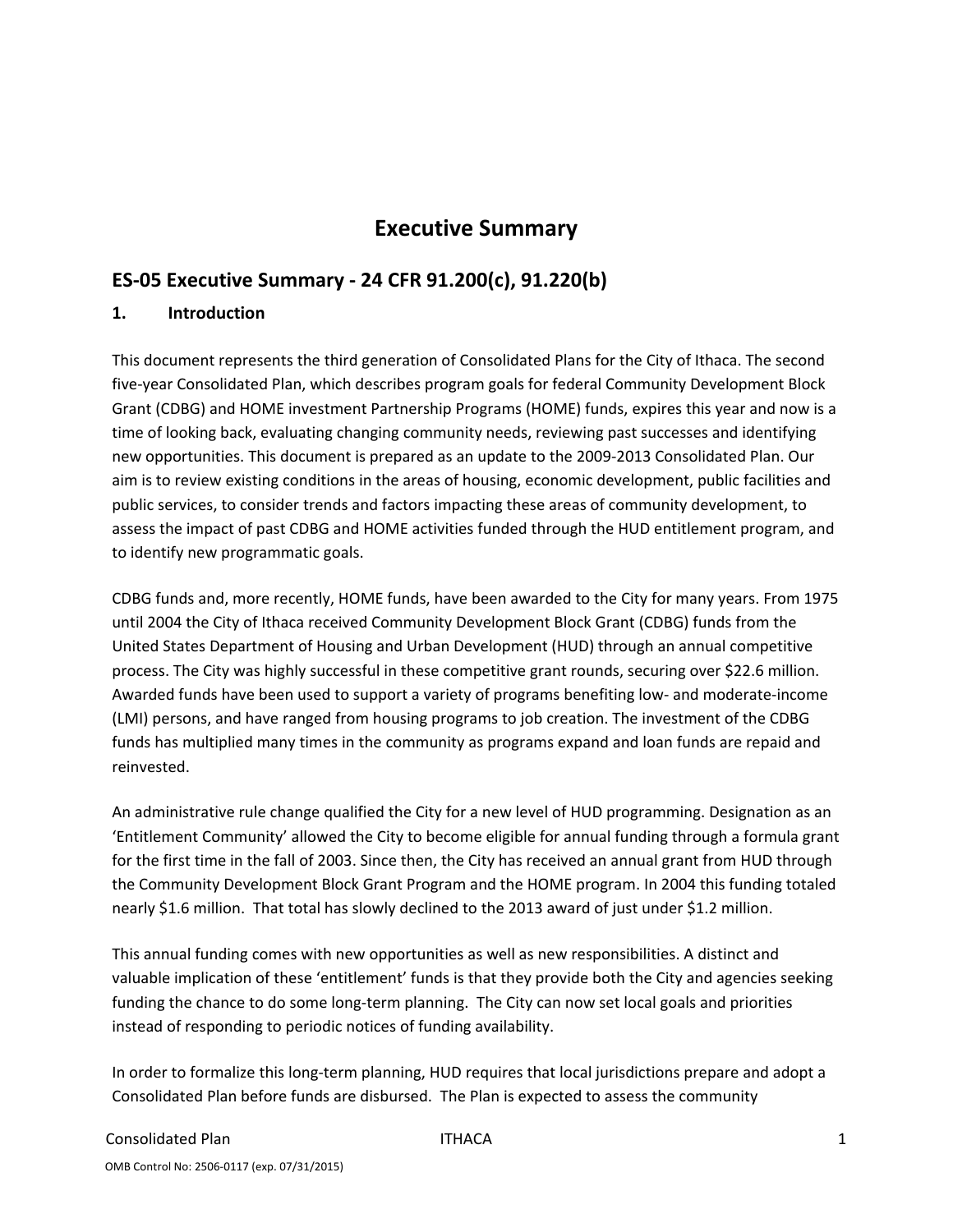development needs and priorities of the City and to provide a strategy for addressing those needs. This current Consolidated Plan will guide the funding decisions and action strategies of the community, as they relate to the CDBG and HOME Programs, for the next five years.

# **2. Summary of the objectives and outcomes identified in the Plan Needs Assessment Overview**

The Consolidated Plan outlines goals that will be pursued over the next five years to address identified community needs. The purpose of the CDBG and HOME programs is to advance the following statutory objectives, for the principal benefit of low‐ and moderate‐income households:

- Provide decent, safe, and affordable housing (CDBG)
- Create suitable living environments (CDBG)
- Expand economic opportunities (CDBG)
- Expand the supply of decent, safe, sanitary, and affordable housing (HOME)

In support of these program purposes and in light of identified needs in the local community, the City has established the following goals for this Consolidated Plan period:

### Improve and Expand Affordable Housing Options

There is an acute shortage of affordable housing in the City of Ithaca. In 2010, 56% of all renter households were cost burdened, with 35% severely cost burdened, while 21% of Ithaca's homeowners were cost burdened, and 10% severely so. To address this need, the City will support projects that increase the total supply of affordable units of all types and the affordability of existing units, and that improve the condition of existing affordable units.

### Expand Economic and Employment Opportunities

Ithaca is a highly educated community with a low unemployment rate. This creates a very difficult dynamic for low‐ and moderate‐income community members who do not have specialized skills or a high educational attainment. To address this need, the City will provide direct loans and support technical assistance to businesses to create jobs; support entrepreneurship training and technical assistance; and support initiatives that provide career readiness training, job placement, skill development, and on‐going post‐placement support.

#### Strengthen Neighborhoods

Ithaca is a community of neighborhoods, each with their own strong identity. For our City to thrive as a whole, each of these constituent parts must have the adequate physical resources and infrastructure to meet the needs of its residents and support their aspirations. To address this need, the City will support physical improvements to streets, parks, recreational facilities, public buildings, and transportation

#### Consolidated Plan **ITHACA Consolidated Plan** ITHACA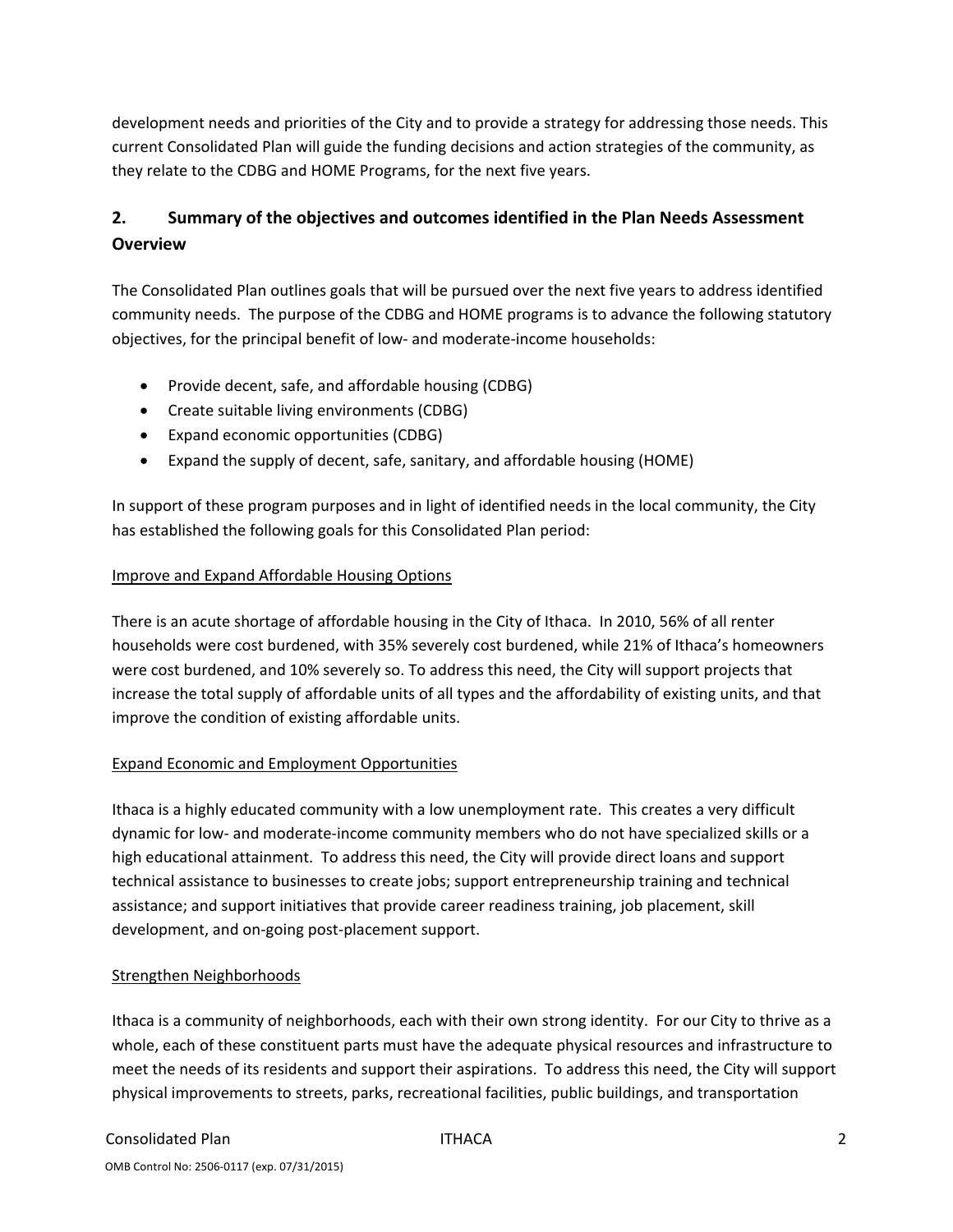systems, for the benefit of low‐ and moderate‐income neighborhoods; the redevelopment of vacant and abandoned properties; and programs that facilitate and support homeownership.

### Increase Access to Resources Leading to Physical and Economic Mobility

Our community should be accessible to all its residents, regardless of their particular physical, or socio‐ economic, characteristics. Where barriers to that access exist, they should be removed. To address this need, the City will undertake a Fair Housing Choice Survey resulting in an Analysis of Impediments to Fair Housing, and will support residential and public physical accessibility improvements, job creation and micro‐enterprise, job readiness and support, internships and other employment skill development opportunities, early childhood programming, and services to immigrants.

### Meet Essential Needs for Food, Shelter, and Safety

Ithaca's most fragile, at-risk populations require the provision of public services that will meet the most basic human needs for food, shelter, and safety. To address this need, the City will support programs that prevent homelessness, assist immigrants and youth, improve access to affordable health care, increase food security, and/or increase awareness and utilization of existing community resources in these areas.

### **3. Evaluation of past performance**

The 2009‐2013 Consolidated Plan included fifteen specific objectives intended to address community needs that had been identified during the planning process. These objectives and their associated anticipated outcomes appear in the Table 1 below. The final column in this table shows actual outcomes for each objective.

Five years later, it is evident that some of the projects that were anticipated in the last Plan did not materialize, and that areas of emphasis that emerged within some of the broader objective areas differed from projections. For the most part, however, the number of units produced or persons assisted equaled or exceeded anticipated outcomes, indicating high levels of continued need in these areas. Only in the area of Public Facilities and Infrastructure were actual outcomes uniformly equal to, lower than, anticipated. This was due in part to the failure of anticipated municipal street and sidewalk projects to move forward and reflects the sporadic nature of need in this particular area.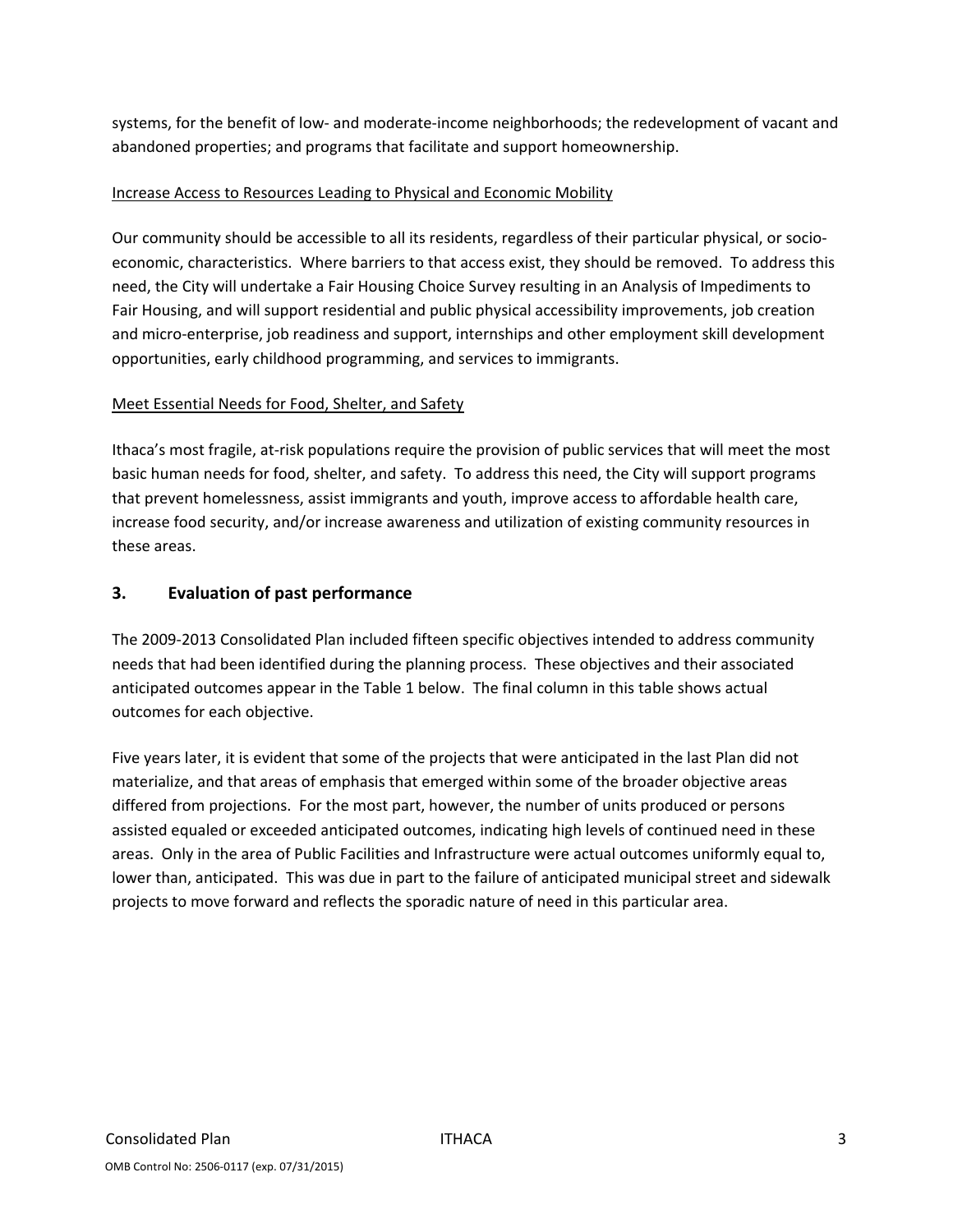| <b>Specific Objectives</b>                                 | Performance      | <b>Expected</b> | <b>Actual</b>  |
|------------------------------------------------------------|------------------|-----------------|----------------|
|                                                            | <b>Measure</b>   | <b>Units</b>    | <b>Units</b>   |
| Affordable Housing Objectives                              |                  |                 |                |
| Owner occupied housing                                     | Assisted         | 92              | 318            |
|                                                            | households       |                 |                |
| First-time homebuyers                                      | Assisted         | 5               | 12             |
|                                                            | households       |                 |                |
| Rental housing                                             | Assisted units   | 100             | 430            |
| Supportive housing                                         | Assisted units   | 6               | $\mathbf 0$    |
| Homeless housing                                           | Assisted beds    | 12              | 34             |
| <b>Economic Development Objectives</b>                     |                  |                 |                |
| <b>Job Creation</b>                                        | New jobs         | 30              | 93.5           |
| Job training & placement                                   | Persons assisted | 36              | 83             |
| Public Facilities & Infrastructure Objectives              |                  |                 |                |
| Enhance existing community centers                         | Projects         | $\overline{3}$  | $\overline{3}$ |
| Ensure availability and desirability of LMI neighborhood   | Projects         | 4               | $\mathbf{1}$   |
| facilities; enhance pedestrian safety                      |                  |                 |                |
| Mitigate impact of public improvement projects on LMI      | Projects         | $\overline{2}$  | $\Omega$       |
| residents                                                  |                  |                 |                |
| Remove or rehabilitate infrastructure or public facilities | As needed        | $\frac{1}{2}$   | $\mathbf 0$    |
| that create a blighting influence on LMI neighborhoods     |                  |                 |                |
| <b>Public Services Objectives</b>                          |                  |                 |                |
| Improve marketing, outreach and utilization of existing    | Persons assisted | 300             | 8,584          |
| public services                                            |                  |                 |                |
| Expand existing public services or create new programs     | Programs         | 15              | 6              |
| for focus populations                                      | assisted         |                 | programs       |
| Retain existing public service programs addressing a       | Programs         | 5               | 5              |
| documented need of LMI people                              | assisted         |                 |                |

**Table 1 ‐ Past Performance**

#### **4. Summary of citizen participation process and consultation process**

The IURA conducted significant outreach and consultation with citizens, neighborhood groups, non‐ profits, and governmental agencies to determine community needs and establish Plan priorities. In accordance with the City's approved *Citizen Participation Plan*, outreach consisted of both meetings with neighborhood residents and consultations with professionals and practitioners in fields related to community development.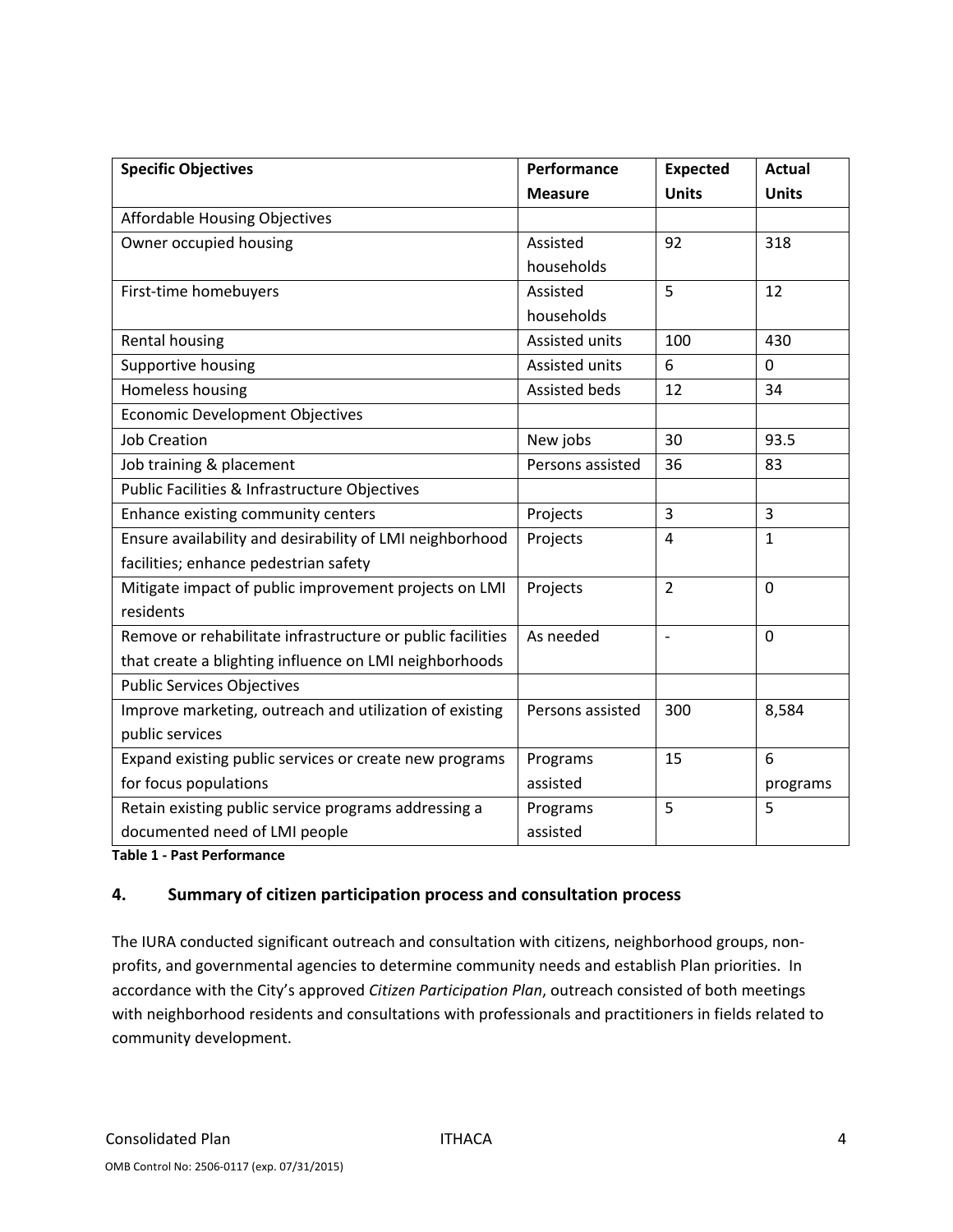The list of agencies and organizations consulted appears in Section PR‐10 of this Plan. Neighborhood Public Input meetings were held as follows:

 12/18/13, 5:00 pm, Common Council Chambers, City Hall, 108 E. Green Street 1/2/14, 5:00 pm, Greater Ithaca Activities Center, 301 W. Court Street 1/15/14, 3:00 pm, Common Council Chambers, City Hall, 108 E. Green Street 1/31/14, 6:00 pm, Greater Ithaca Activities Center, 301 W. Court Street

Criteria for selecting meeting places included convenience and accessibility to the neighborhoods served by the IURA. Meetings were advertised in accordance with the Citizen Participation Plan.

### **5. Summary of public comments**

Public comments received during the citizen participation and consultation process centered primarily on the following high‐priority community needs:

- Increased supply of affordable housing units of all types
- Increased tenant‐based rental assistance
- Utility and security deposit assistance
- Improved transportation options
- Increased supply of transitional housing units
- Affordable childcare, pre‐school, and after‐school options
- Living wage jobs
- Financial and technical support to local businesses
- Micro‐enterprise development and post‐start‐up assistance
- Job readiness training, with a particular focus on youth
- Specialized job training with placement and post‐placement support
- Increased collaboration among service agencies and between agencies and schools
- Improvements to the Southside Community Center
- Accessibility improvements to several public buildings and areas
- Need for a formal public gathering space on West Hill
- Physical improvements to several recreational facilities
- Homeowner repair and accessibility improvement assistance
- Increased number of small and accessible or adaptable housing units
- OT/RN services for home visits to keep people in their homes longer
- Early childhood development programming
- Food security

#### **6. Summary of comments or views not accepted and the reasons for not accepting them**

All comments were accepted and considered in the preparation of this Consolidated Plan.

#### Consolidated Plan ITHACA 5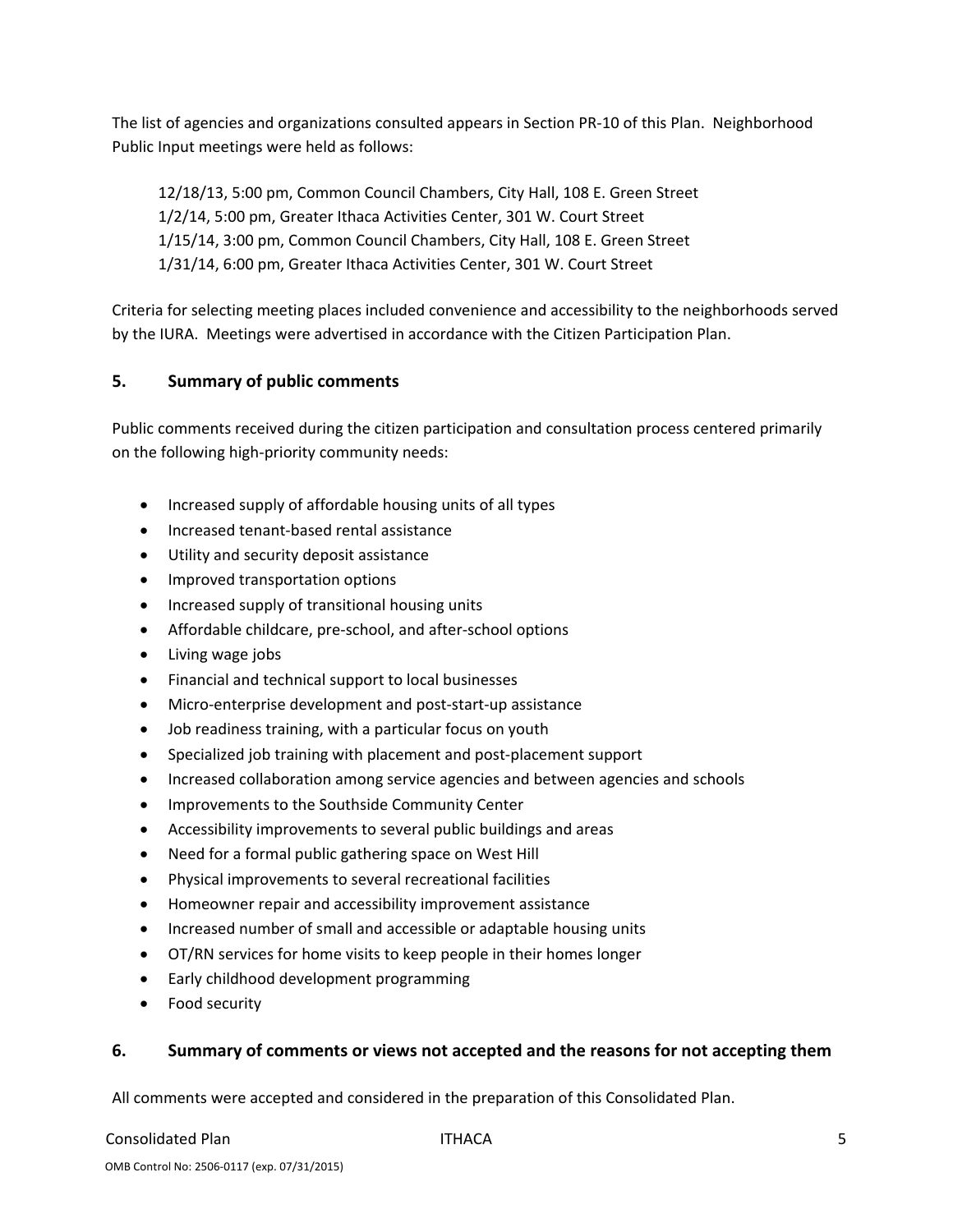# **The Process**

# **PR‐05 Lead & Responsible Agencies 24 CFR 91.200(b)**

# **1. Describe agency/entity responsible for preparing the Consolidated Plan and those responsible for administration of each grant program and funding source**

The following are the agencies/entities responsible for preparing the Consolidated Plan and those responsible for administration of each grant program and funding source.

| <b>Agency Role</b>           | <b>Name</b>   | <b>Department/Agency</b>    |
|------------------------------|---------------|-----------------------------|
| Lead Agency                  | <b>ITHACA</b> | Ithaca Urban Renewal Agency |
| <b>CDBG Administrator</b>    | <b>ITHACA</b> | Ithaca Urban Renewal Agency |
| <b>HOPWA Administrator</b>   |               | ΝA                          |
| <b>HOME Administrator</b>    | <b>ITHACA</b> | Ithaca Urban Renewal Agency |
| <b>HOPWA-C Administrator</b> |               | ΝA                          |

**Table 2 – Responsible Agencies**

#### **Narrative**

The City of Ithaca has delegated primary responsibility for administration of the HOME Investment Partnership and Community Development Block Grant Entitlement Programs to the Ithaca Urban Renewal Agency (IURA). The IURA Executive Director is the City's Director of Planning and Development. The IURA is operated through a five‐member board appointed by the Mayor and approved by the Common Council. It currently has a staff of four people directly responsible for program development, monitoring and implementation.

Technical assistance is provided by IURA staff to help individuals and organizations develop activities for potential entitlement funding. Assistance is also available for writing project proposals and for preparing related materials necessary for evaluating and selecting programs for inclusion in the annual *Action Plan*.

### **Consolidated Plan Public Contact Information**

Lynn C. Truame Community Development Planner, Ithaca Urban Renewal Agency 108 E. Green St. Ithaca, NY 14850 ltruame@cityofithaca.org (607) 274‐6553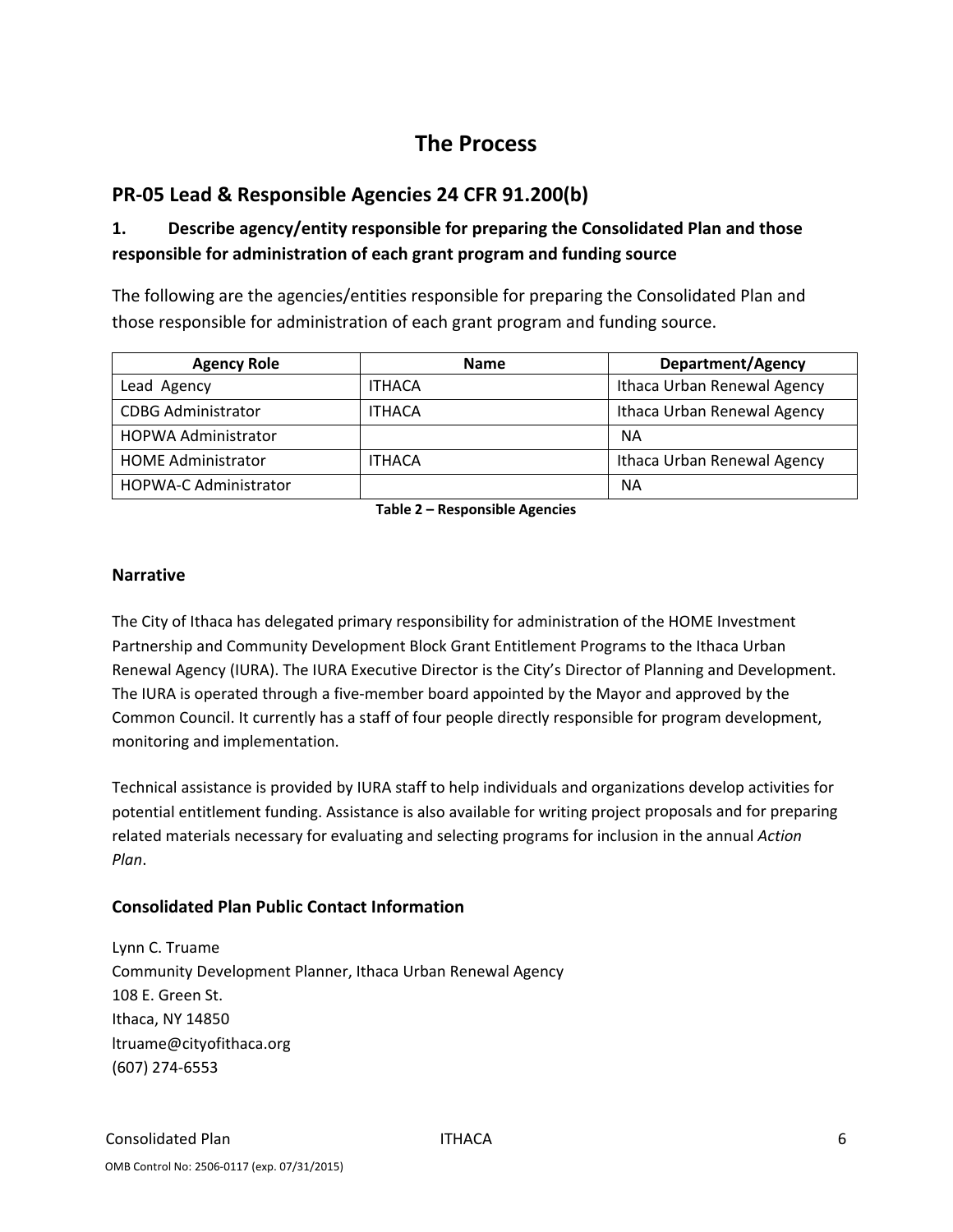# **PR‐10 Consultation ‐ 91.100, 91.200(b), 91.215(l)**

### **1. Introduction**

The IURA conducted significant outreach and consultation with citizens, neighborhood groups, non‐ profits, and governmental agencies to determine community needs and establish Plan priorities. In accordance with the City's approved *Citizen Participation Plan*, outreach consisted of both meetings with neighborhood residents and consultations with professionals and practitioners in fields related to housing and community development.

The list of agencies and organizations consulted appears in Table 3 below. Neighborhood Public Input meetings were held as follows:

 12/18/13, 5:00 pm, Common Council Chambers, City Hall, 108 E. Green Street 1/2/14, 5:00 pm, Greater Ithaca Activities Center, 301 W. Court Street 1/15/14, 3:00 pm, Common Council Chambers, City Hall, 108 E. Green Street 1/31/14, 6:00 pm, Greater Ithaca Activities Center, 301 W. Court Street

Criteria for selecting meeting places included convenience and accessibility to the neighborhoods served by the IURA. Meetings were advertised in accordance with the *Citizen Participation Plan.*

# **Provide a concise summary of the jurisdiction's activities to enhance coordination between public and assisted housing providers and private and governmental health, mental health and service agencies (91.215(I)).**

The first two objectives of the Ithaca/Tompkins County Continuum of Care Plan prioritize increased collaboration across and between all levels of government and public and private organizations. The Homeless and Housing Task Force (HHTF) is one concrete manifestation of that collaborative effort. Six times each year, the HHTF brings together housing and service providers from across the county to discuss topics that educate and update members on emergency shelter, supplemental food programs, affordable housing, transportation, and other emerging basic needs of homeless individuals or persons at‐risk of homelessness.

Meeting attendance at HHTF meetings ranges from 35 to 50 individuals (with a mailing list of more than 300). Broad support and participation comes from service providers, public housing agencies, school systems and universities, businesses, hospitals, law enforcement, Workforce Development, funders, volunteers, local elected officials, faith‐based organizations, homeless and formerly homeless people, and the public.

On December 13, 2013, preparation of the Consolidated Plan was the focus of the HHTF meeting. All major stakeholders were represented at this meeting, including affordable/special needs housing providers, fair housing advocates, homeless assistance providers, and health and human service

# Consolidated Plan **ITHACA ITHACA ITHACA ITHACA 17**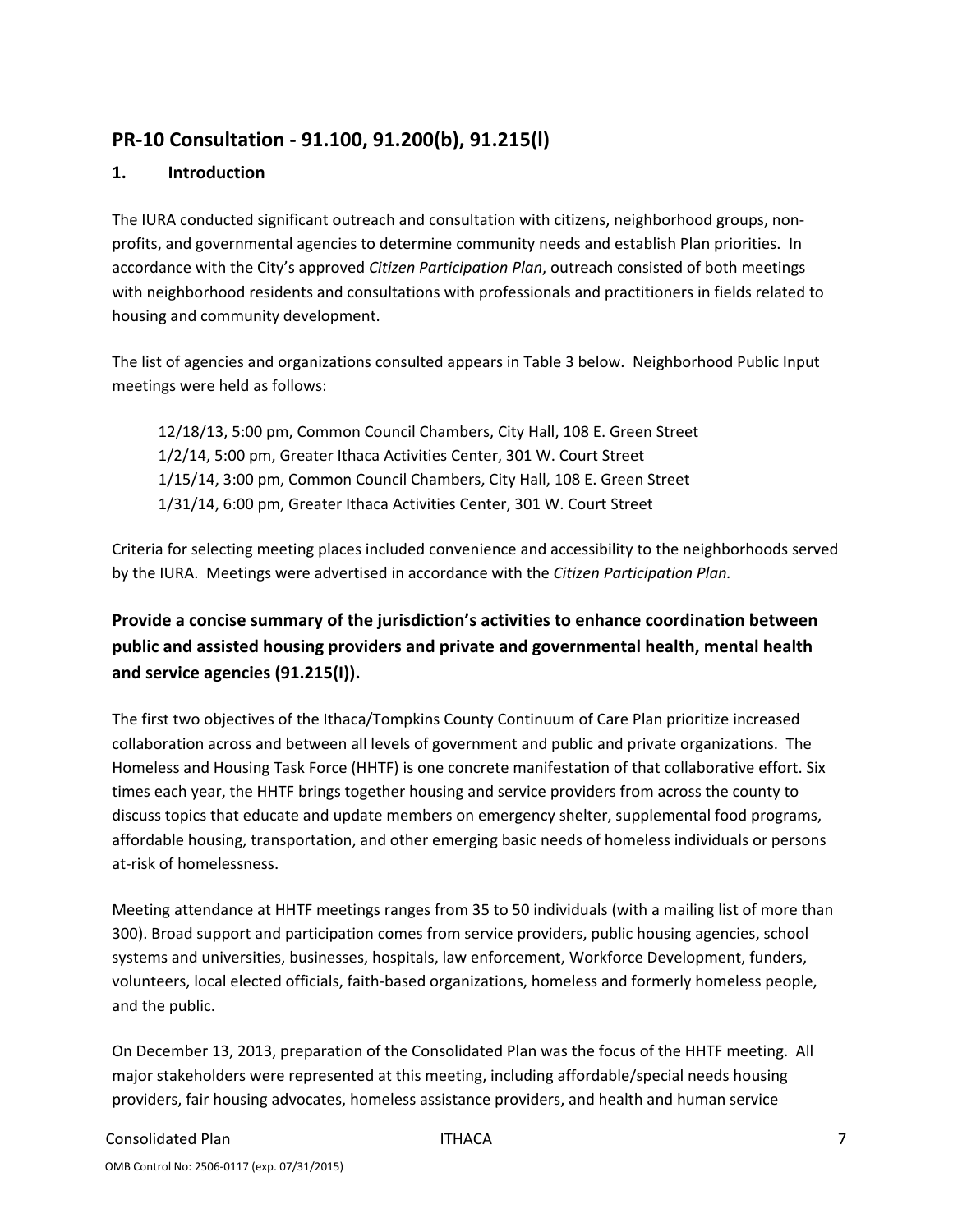agencies. Attendees were randomly assigned to small focus groups, each of which was provided with a series of questions designed to help identify and prioritize housing and services needs in the community. Each focus group worked collectively to prepare a response to these questions, and each groups' response was then reported out to the larger group. Areas of commonality among focus group responses were then identified. This exercise provided an experience of coordinated problem‐solving between practitioners in the housing and services fields and an excellent opportunity for meaningful interaction.

# **Describe coordination with the Continuum of Care and efforts to address the needs of homeless persons (particularly chronically homeless individuals and families, families with children, veterans, and unaccompanied youth) and persons at risk of homelessness**

The Human Services Coalition (HSC) serves as the lead entity for the Ithaca/Tompkins County Continuum of Care System, the local community planning network of public, private, and non‐profit partners committed to ending homelessness in Tompkins County. HSC and other CoC organizations participated in the 12/13/2013 Homeless and Housing Task Force meeting described above.

IURA's Director of Community Development is the current Co‐chair of the Continuum of Care and attends all CoC meetings. Additional IURA staff members attend CoC meetings that are related to project development. IURA staff were active participants in the development of the current CoC plan, which includes among its objectives providing and promoting collaborative leadership at all levels of government and across all sectors to inspire commitment to preventing and ending homelessness, and strengthening the capacity of public and private organizations by increasing knowledge about collaboration, homelessness, and successful interventions to prevent and end homelessness.

These objectives, and the strategies developed to further them, have informed our Consolidated and Action Plan processes.

# **Describe consultation with the Continuum(s) of Care that serves the jurisdiction's area in determining how to allocate ESG funds, develop performance standards and evaluate outcomes, and develop funding, policies and procedures for the administration of HMIS**

As noted above, the IURA Director is the current Co-chair of the Continuum of Care and IURA staff members were active participants in the development of the current CoC plan. Ithaca does not receive ESG funds, however the CoC plan does prioritize increasing the use of HMIS, compiling research on best practices, and creating a common data standard and uniform performance measures*.* Efforts in these areas are ongoing on the part of all CoC organizations.

# **2. Describe Agencies, groups, organizations and others who participated in the process and describe the jurisdictions consultations with housing, social service agencies and other entities**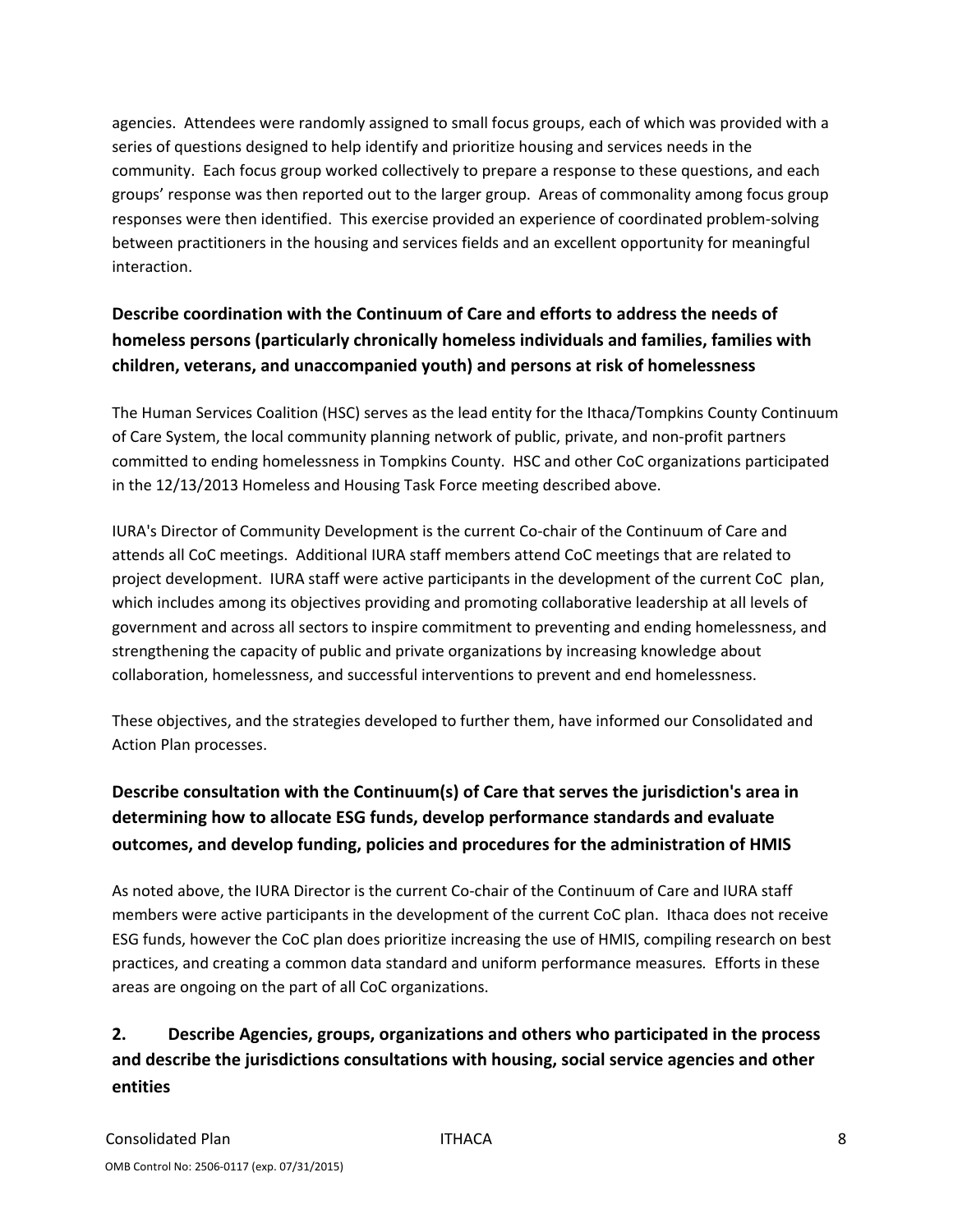| 1              | Agency/Group/Organization                                                                                                                              | ADVOCACY CENTER OF TOMPKINS COUNTY                                                                                                                                                                                                                                                                                      |
|----------------|--------------------------------------------------------------------------------------------------------------------------------------------------------|-------------------------------------------------------------------------------------------------------------------------------------------------------------------------------------------------------------------------------------------------------------------------------------------------------------------------|
|                | <b>Agency/Group/Organization Type</b>                                                                                                                  | Services-Victims of Domestic Violence                                                                                                                                                                                                                                                                                   |
|                | What section of the Plan was addressed by<br><b>Consultation?</b>                                                                                      | <b>Housing Need Assessment</b><br>Non-Homeless Special Needs                                                                                                                                                                                                                                                            |
|                | How was the Agency/Group/Organization<br>consulted and what are the anticipated<br>outcomes of the consultation or areas for<br>improved coordination? | Face-to-face interview. Comments received have<br>informed the development of priorities in this<br>Consolidated Plan and the year one Action Plan. The<br><b>IURA Community Development Planner will maintain</b><br>on-going contact to facilitate improved coordination<br>of activities.                            |
| $\overline{2}$ | Agency/Group/Organization                                                                                                                              | CATHOLIC CHARITIES OF TOMPKINS/TIOGA                                                                                                                                                                                                                                                                                    |
|                | <b>Agency/Group/Organization Type</b>                                                                                                                  | Services - Housing<br>Services-Children<br>Services-Elderly Persons<br>Services-Persons with Disabilities<br>Services-homeless                                                                                                                                                                                          |
|                | What section of the Plan was addressed by<br><b>Consultation?</b>                                                                                      | <b>Housing Need Assessment</b><br>Non-Homeless Special Needs<br>Anti-poverty Strategy                                                                                                                                                                                                                                   |
|                | How was the Agency/Group/Organization<br>consulted and what are the anticipated<br>outcomes of the consultation or areas for<br>improved coordination? | Organization participated in the focus group sessions<br>held with the Human Services Coalition on December<br>10, 2013, and/or the Homeless and Housing Task<br>Force on December 4, 2013. Comments received<br>have informed the development of priorities in this<br>Consolidated Plan and the year one Action Plan. |
| 3              | Agency/Group/Organization                                                                                                                              | City of Ithaca Planning & Economic Development<br>Committee                                                                                                                                                                                                                                                             |
|                | <b>Agency/Group/Organization Type</b>                                                                                                                  | Other government - Local<br>Planning organization<br><b>Business and Civic Leaders</b>                                                                                                                                                                                                                                  |
|                | What section of the Plan was addressed by<br><b>Consultation?</b>                                                                                      | <b>Housing Need Assessment</b><br><b>Economic Development</b><br>Market Analysis                                                                                                                                                                                                                                        |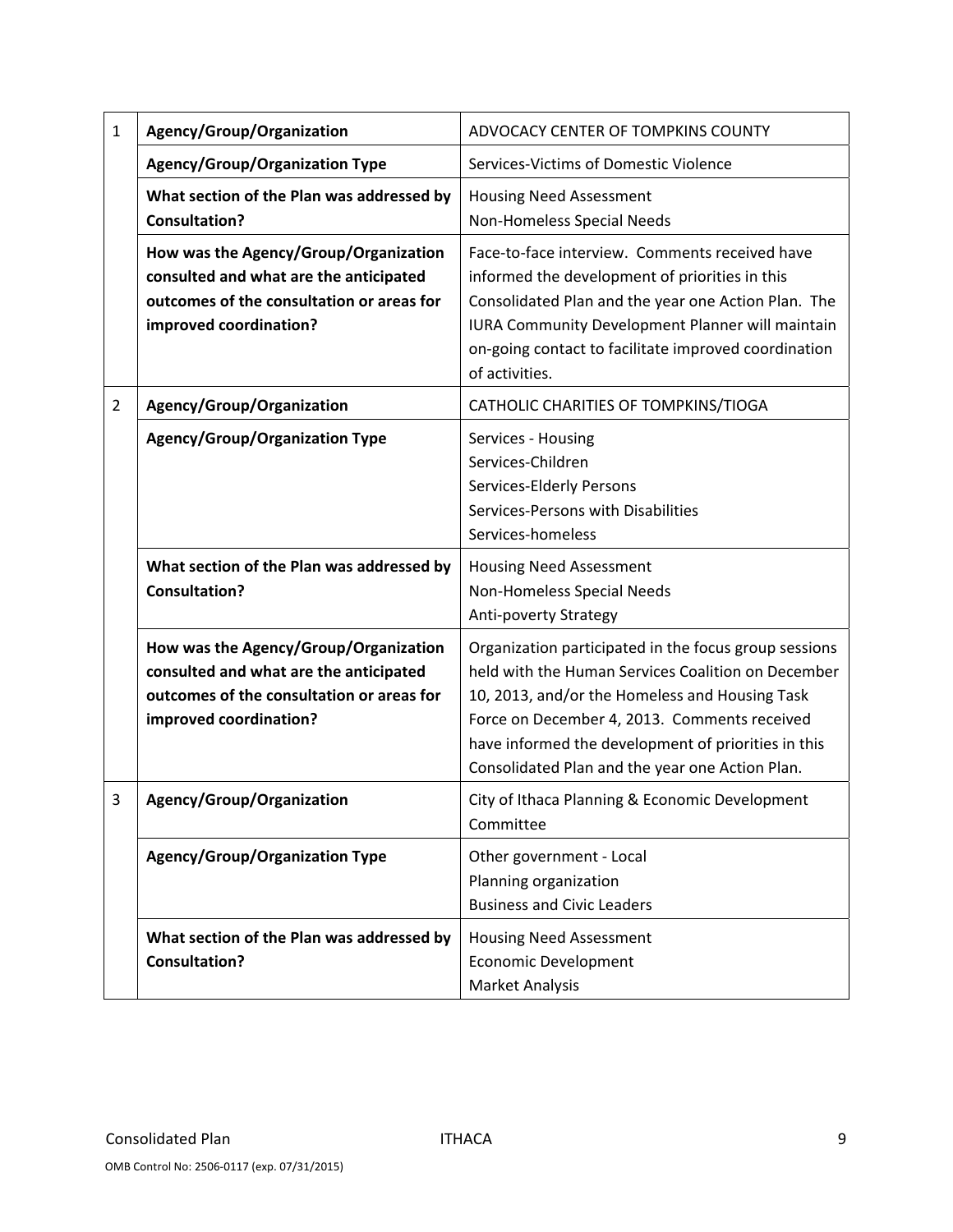|   | How was the Agency/Group/Organization<br>consulted and what are the anticipated<br>outcomes of the consultation or areas for<br>improved coordination? | Face-to-face interview. Comments received have<br>informed the development of priorities in this<br>Consolidated Plan and the year one Action Plan. The<br>IURA Community Development Planner will maintain<br>on-going contact to facilitate improved coordination<br>of activities.        |
|---|--------------------------------------------------------------------------------------------------------------------------------------------------------|----------------------------------------------------------------------------------------------------------------------------------------------------------------------------------------------------------------------------------------------------------------------------------------------|
| 4 | Agency/Group/Organization                                                                                                                              | City of Ithaca Dept of Public Works                                                                                                                                                                                                                                                          |
|   | Agency/Group/Organization Type                                                                                                                         | Other government - Local<br><b>Grantee Department</b>                                                                                                                                                                                                                                        |
|   | What section of the Plan was addressed by<br><b>Consultation?</b>                                                                                      | Transportation and accessibility                                                                                                                                                                                                                                                             |
|   | How was the Agency/Group/Organization<br>consulted and what are the anticipated<br>outcomes of the consultation or areas for<br>improved coordination? | Face-to-face interview. Comments received have<br>informed the development of priorities in this<br>Consolidated Plan and the year one Action Plan. The<br>IURA Community Development Planner will maintain<br>on-going contact to facilitate improved coordination<br>of activities.        |
| 5 | Agency/Group/Organization                                                                                                                              | City of Ithaca Dept. of Human Resources                                                                                                                                                                                                                                                      |
|   | <b>Agency/Group/Organization Type</b>                                                                                                                  | Other government - Local<br>Major Employer                                                                                                                                                                                                                                                   |
|   | What section of the Plan was addressed by<br><b>Consultation?</b>                                                                                      | <b>Economic Development</b><br><b>Market Analysis</b><br>Anti-poverty Strategy                                                                                                                                                                                                               |
|   | How was the Agency/Group/Organization<br>consulted and what are the anticipated<br>outcomes of the consultation or areas for<br>improved coordination? | Face-to-face interview. Comments received have<br>informed the development of priorities in this<br>Consolidated Plan and the year one Action Plan. The<br><b>IURA Community Development Planner will maintain</b><br>on-going contact to facilitate improved coordination<br>of activities. |
| 6 | Agency/Group/Organization                                                                                                                              | DAY CARE AND CHILD DEVELOPMENT COUNCIL OF<br>TOMPKINS COUNTY, INC.                                                                                                                                                                                                                           |
|   | <b>Agency/Group/Organization Type</b>                                                                                                                  | Services-Children<br>Services-Education                                                                                                                                                                                                                                                      |
|   | What section of the Plan was addressed by<br><b>Consultation?</b>                                                                                      | Non-Homeless Special Needs<br>Anti-poverty Strategy                                                                                                                                                                                                                                          |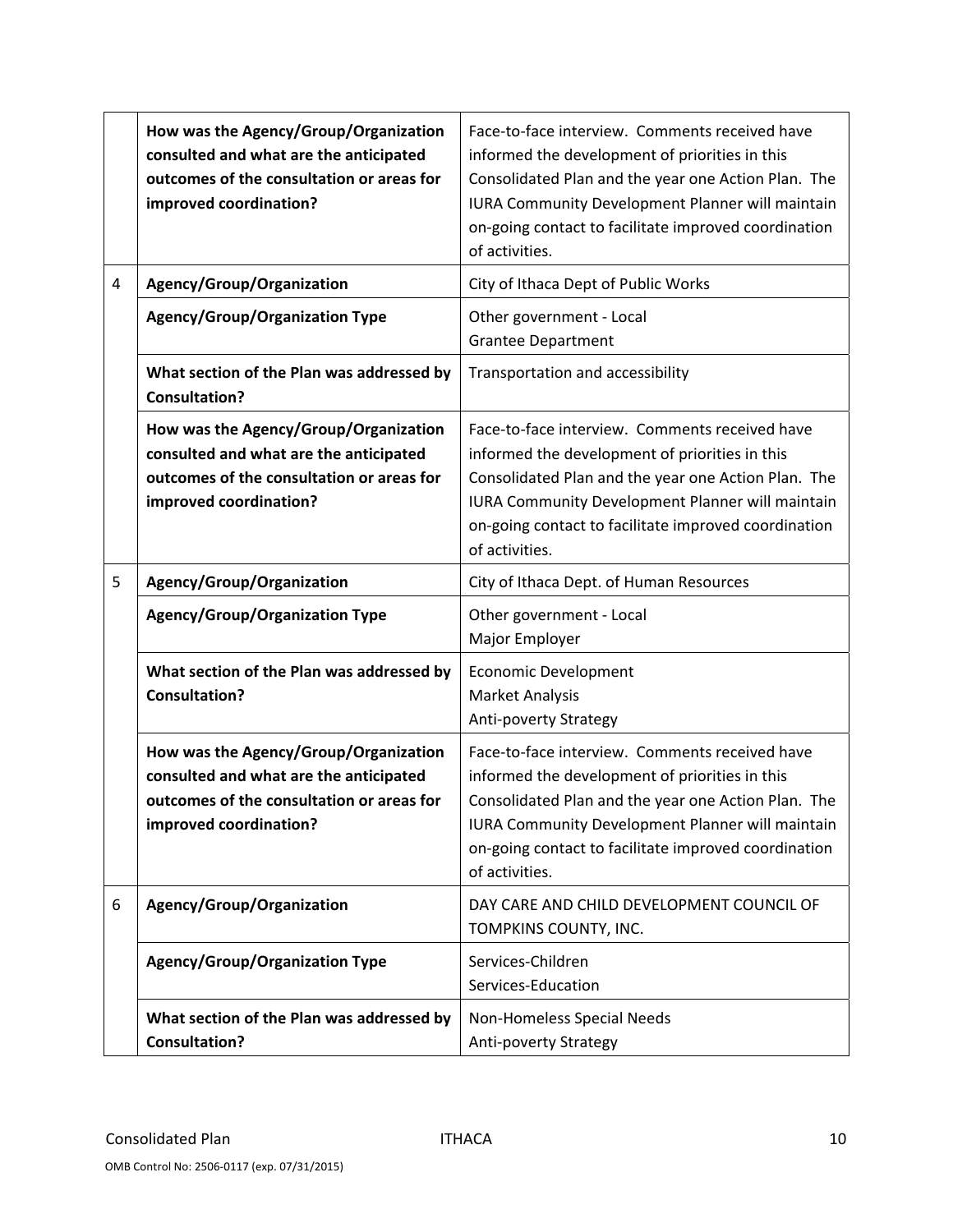|   | How was the Agency/Group/Organization<br>consulted and what are the anticipated<br>outcomes of the consultation or areas for<br>improved coordination? | Organization participated in the focus group sessions<br>held with the Human Services Coalition on December<br>10, 2013, and/or the Homeless and Housing Task<br>Force on December 4, 2013. Comments received<br>have informed the development of priorities in this<br>Consolidated Plan and the year one Action Plan. |
|---|--------------------------------------------------------------------------------------------------------------------------------------------------------|-------------------------------------------------------------------------------------------------------------------------------------------------------------------------------------------------------------------------------------------------------------------------------------------------------------------------|
| 7 | Agency/Group/Organization                                                                                                                              | Downtown Ithaca Alliance                                                                                                                                                                                                                                                                                                |
|   | <b>Agency/Group/Organization Type</b>                                                                                                                  | <b>Business and Civic Leaders</b>                                                                                                                                                                                                                                                                                       |
|   | What section of the Plan was addressed by<br><b>Consultation?</b>                                                                                      | <b>Economic Development</b><br><b>Market Analysis</b>                                                                                                                                                                                                                                                                   |
|   | How was the Agency/Group/Organization<br>consulted and what are the anticipated<br>outcomes of the consultation or areas for<br>improved coordination? | Face-to-face interview. Comments received have<br>informed the development of priorities in this<br>Consolidated Plan and the year one Action Plan. The<br>IURA Community Development Planner will maintain<br>on-going contact to facilitate improved coordination<br>of activities.                                   |
| 8 | Agency/Group/Organization                                                                                                                              | FINGER LAKES INDEPENDENCE CENTER, INC.                                                                                                                                                                                                                                                                                  |
|   | <b>Agency/Group/Organization Type</b>                                                                                                                  | Services-Persons with Disabilities                                                                                                                                                                                                                                                                                      |
|   | What section of the Plan was addressed by<br><b>Consultation?</b>                                                                                      | <b>Housing Need Assessment</b><br>Non-Homeless Special Needs<br>Anti-poverty Strategy                                                                                                                                                                                                                                   |
|   | How was the Agency/Group/Organization<br>consulted and what are the anticipated<br>outcomes of the consultation or areas for<br>improved coordination? | Face-to-face interview. Comments received have<br>informed the development of priorities in this<br>Consolidated Plan and the year one Action Plan. The<br><b>IURA Community Development Planner will maintain</b><br>on-going contact to facilitate improved coordination<br>of activities.                            |
| 9 | Agency/Group/Organization                                                                                                                              | GREATER ITHACA ACTIVITIES CENTER, INC                                                                                                                                                                                                                                                                                   |
|   | <b>Agency/Group/Organization Type</b>                                                                                                                  | <b>Civic Leaders</b><br>Neighborhood Organization                                                                                                                                                                                                                                                                       |
|   | What section of the Plan was addressed by<br><b>Consultation?</b>                                                                                      | <b>Economic Development</b><br>Anti-poverty Strategy                                                                                                                                                                                                                                                                    |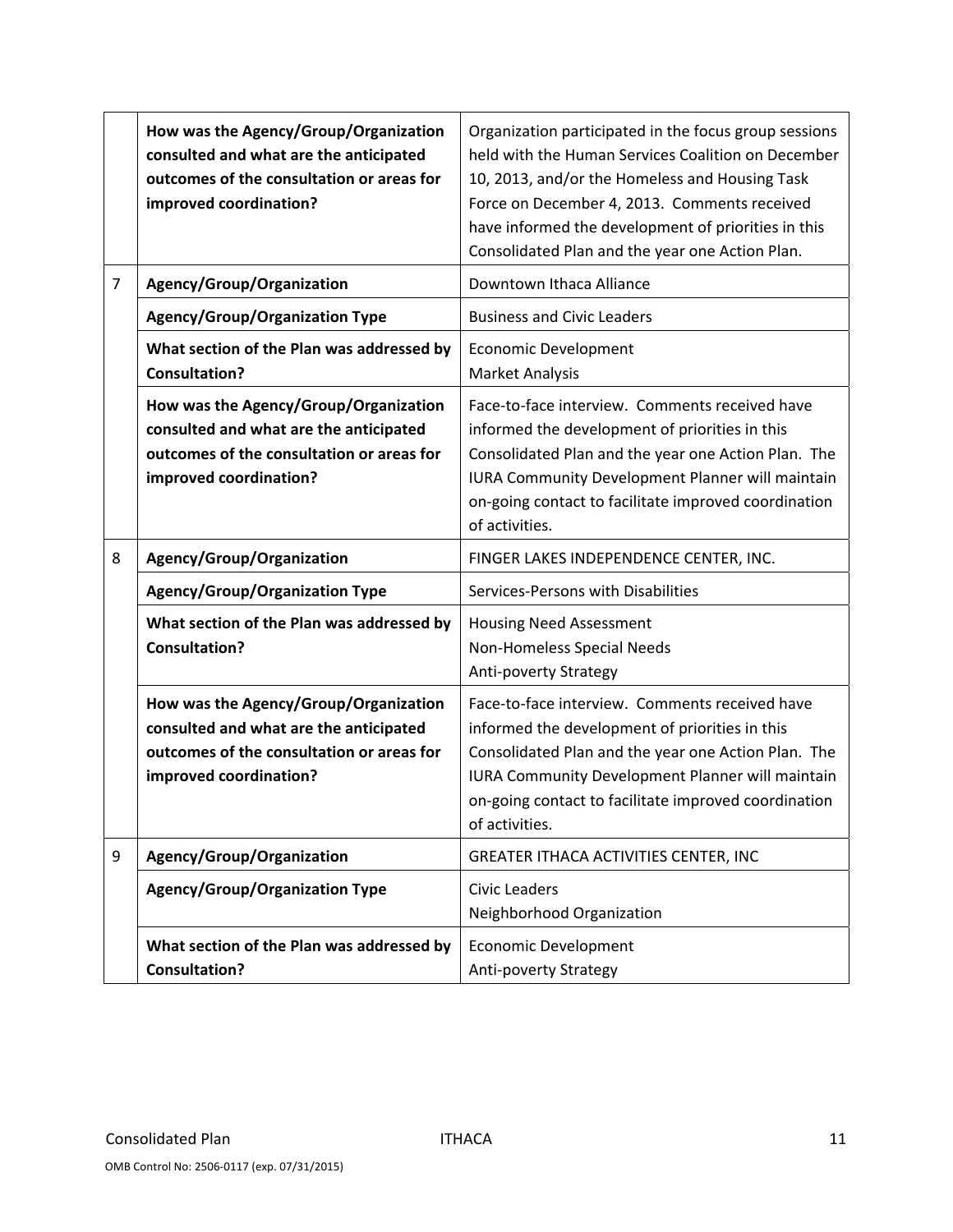|    | How was the Agency/Group/Organization<br>consulted and what are the anticipated<br>outcomes of the consultation or areas for<br>improved coordination? | Face-to-face interview. Comments received have<br>informed the development of priorities in this<br>Consolidated Plan and the year one Action Plan. The<br>IURA Community Development Planner will maintain<br>on-going contact to facilitate improved coordination<br>of activities.                                   |
|----|--------------------------------------------------------------------------------------------------------------------------------------------------------|-------------------------------------------------------------------------------------------------------------------------------------------------------------------------------------------------------------------------------------------------------------------------------------------------------------------------|
| 10 | Agency/Group/Organization                                                                                                                              | HUMAN SERVICES COALITION OF TOMPKINS<br><b>COUNTY INC</b>                                                                                                                                                                                                                                                               |
|    | <b>Agency/Group/Organization Type</b>                                                                                                                  | Services - Housing<br>Services-Children<br>Services-Elderly Persons<br>Services-Persons with Disabilities<br>Services-Persons with HIV/AIDS<br>Services-Victims of Domestic Violence<br>Services-homeless<br>Services-Health<br>Services - Victims                                                                      |
|    | What section of the Plan was addressed by<br><b>Consultation?</b>                                                                                      | <b>Housing Need Assessment</b><br><b>Homelessness Strategy</b><br>Homeless Needs - Chronically homeless<br>Homeless Needs - Families with children<br>Homelessness Needs - Veterans<br>Homelessness Needs - Unaccompanied youth<br>Non-Homeless Special Needs<br><b>Anti-poverty Strategy</b>                           |
|    | How was the Agency/Group/Organization<br>consulted and what are the anticipated<br>outcomes of the consultation or areas for<br>improved coordination? | Organization participated in the focus group sessions<br>held with the Human Services Coalition on December<br>10, 2013, and/or the Homeless and Housing Task<br>Force on December 4, 2013. Comments received<br>have informed the development of priorities in this<br>Consolidated Plan and the year one Action Plan. |
| 11 | Agency/Group/Organization                                                                                                                              | ITHACA HEALTH ALLIANCE, INC.                                                                                                                                                                                                                                                                                            |
|    | <b>Agency/Group/Organization Type</b>                                                                                                                  | Services-Health<br><b>Health Agency</b>                                                                                                                                                                                                                                                                                 |
|    | What section of the Plan was addressed by<br><b>Consultation?</b>                                                                                      | Non-Homeless Special Needs                                                                                                                                                                                                                                                                                              |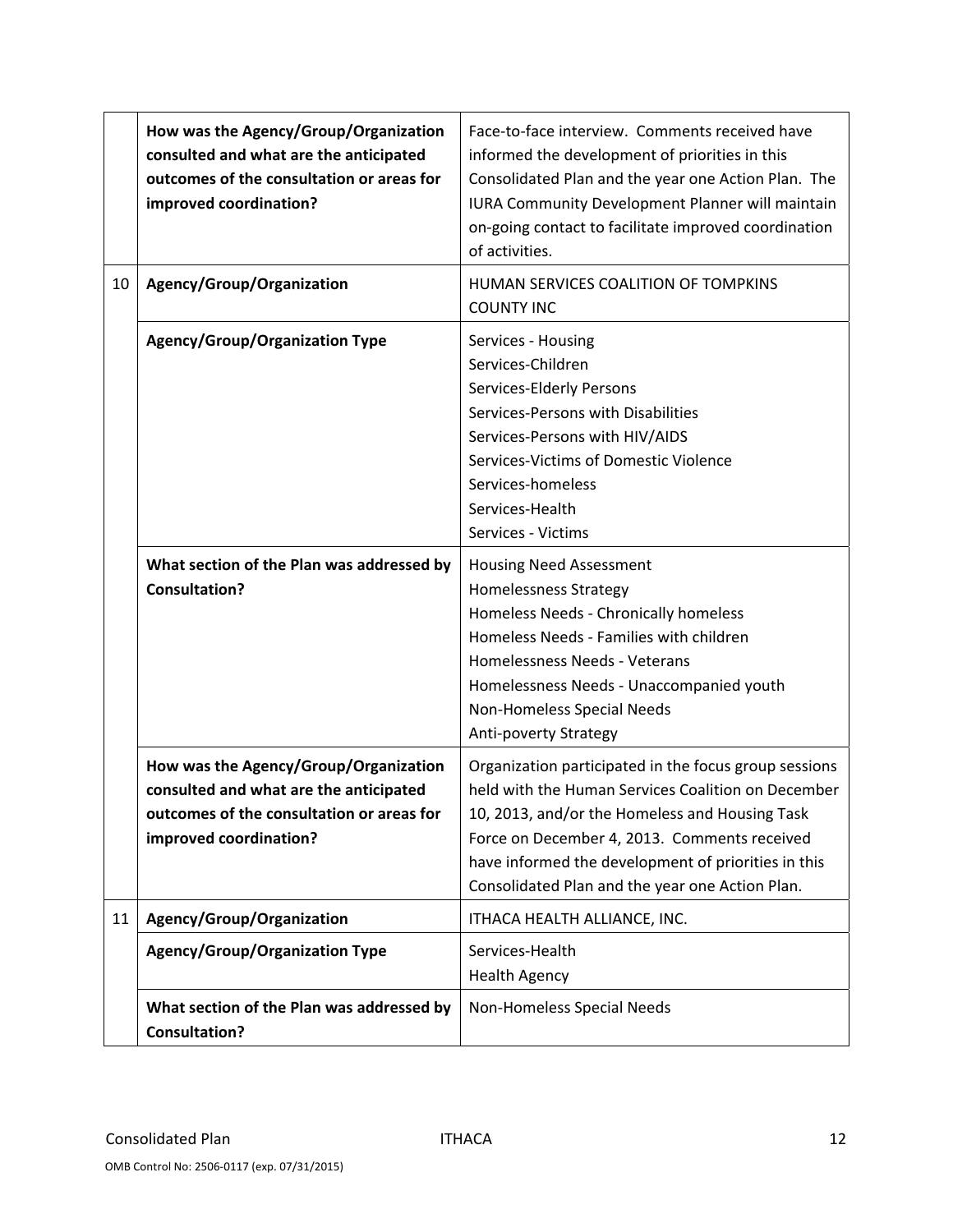|    | How was the Agency/Group/Organization<br>consulted and what are the anticipated<br>outcomes of the consultation or areas for<br>improved coordination? | Organization participated in the focus group sessions<br>held with the Human Services Coalition on December<br>10, 2013, and/or the Homeless and Housing Task<br>Force on December 4, 2013. Comments received<br>have informed the development of priorities in this<br>Consolidated Plan and the year one Action Plan. |
|----|--------------------------------------------------------------------------------------------------------------------------------------------------------|-------------------------------------------------------------------------------------------------------------------------------------------------------------------------------------------------------------------------------------------------------------------------------------------------------------------------|
| 12 | Agency/Group/Organization                                                                                                                              | <b>Ithaca Housing Authority</b>                                                                                                                                                                                                                                                                                         |
|    | <b>Agency/Group/Organization Type</b>                                                                                                                  | PHA                                                                                                                                                                                                                                                                                                                     |
|    | What section of the Plan was addressed by<br><b>Consultation?</b>                                                                                      | <b>Public Housing Needs</b><br><b>Market Analysis</b>                                                                                                                                                                                                                                                                   |
|    | How was the Agency/Group/Organization<br>consulted and what are the anticipated<br>outcomes of the consultation or areas for<br>improved coordination? | Face-to-face interview. Comments received have<br>informed the development of priorities in this<br>Consolidated Plan and the year one Action Plan. The<br>IURA Community Development Planner will maintain<br>on-going contact to facilitate improved coordination<br>of activities.                                   |
| 13 | Agency/Group/Organization                                                                                                                              | <b>ITHACA NEIGHBORHOOD HOUSING SERVICES</b>                                                                                                                                                                                                                                                                             |
|    | <b>Agency/Group/Organization Type</b>                                                                                                                  | Housing                                                                                                                                                                                                                                                                                                                 |
|    | What section of the Plan was addressed by                                                                                                              | <b>Housing Need Assessment</b>                                                                                                                                                                                                                                                                                          |
|    | <b>Consultation?</b>                                                                                                                                   | <b>Market Analysis</b>                                                                                                                                                                                                                                                                                                  |
|    | How was the Agency/Group/Organization<br>consulted and what are the anticipated<br>outcomes of the consultation or areas for<br>improved coordination? | Face-to-face interview. Comments received have<br>informed the development of priorities in this<br>Consolidated Plan and the year one Action Plan. The<br><b>IURA Community Development Planner will maintain</b><br>on-going contact to facilitate improved coordination<br>of activities.                            |
| 14 | Agency/Group/Organization                                                                                                                              | Mulit-Cultural Resource Center                                                                                                                                                                                                                                                                                          |
|    | <b>Agency/Group/Organization Type</b>                                                                                                                  | <b>Civic Leaders</b><br>human service agency                                                                                                                                                                                                                                                                            |
|    | What section of the Plan was addressed by<br><b>Consultation?</b>                                                                                      | <b>Anti-poverty Strategy</b>                                                                                                                                                                                                                                                                                            |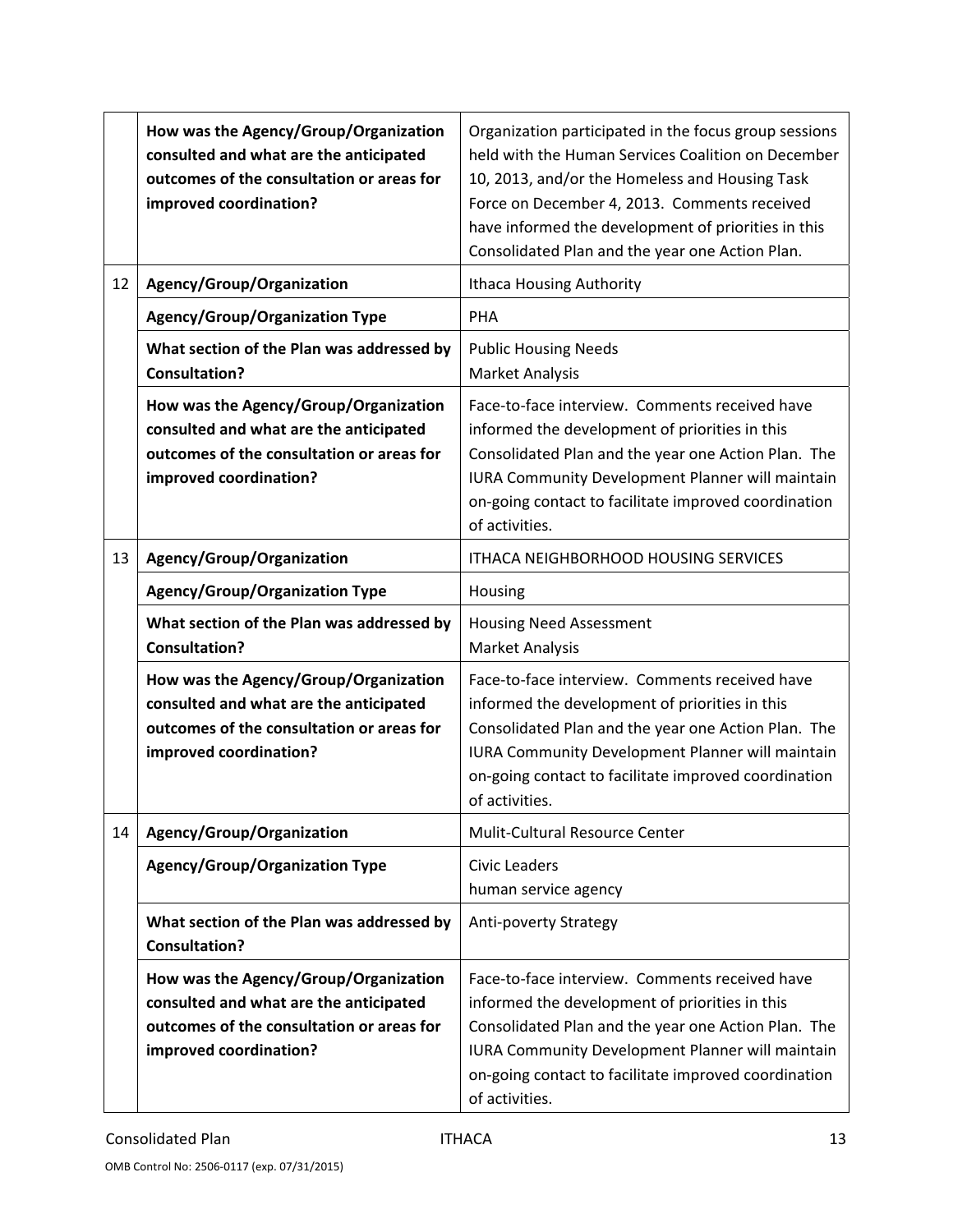| 15 | Agency/Group/Organization                                                                                                                              | SOUTHSIDE COMMUNITY CENTER                                                                                                                                                                                                                                                                                              |
|----|--------------------------------------------------------------------------------------------------------------------------------------------------------|-------------------------------------------------------------------------------------------------------------------------------------------------------------------------------------------------------------------------------------------------------------------------------------------------------------------------|
|    | <b>Agency/Group/Organization Type</b>                                                                                                                  | <b>Civic Leaders</b><br>community center<br>Neighborhood Organization                                                                                                                                                                                                                                                   |
|    | What section of the Plan was addressed by<br><b>Consultation?</b>                                                                                      | <b>Economic Development</b><br>Anti-poverty Strategy                                                                                                                                                                                                                                                                    |
|    | How was the Agency/Group/Organization<br>consulted and what are the anticipated<br>outcomes of the consultation or areas for<br>improved coordination? | Face-to-face interview. Comments received have<br>informed the development of priorities in this<br>Consolidated Plan and the year one Action Plan. The<br><b>IURA Community Development Planner will maintain</b><br>on-going contact to facilitate improved coordination<br>of activities.                            |
| 16 | Agency/Group/Organization                                                                                                                              | <b>TOMPKINS COUNTY</b>                                                                                                                                                                                                                                                                                                  |
|    | <b>Agency/Group/Organization Type</b>                                                                                                                  | Service-Fair Housing<br>Other government - County<br>Planning organization                                                                                                                                                                                                                                              |
|    | What section of the Plan was addressed by<br><b>Consultation?</b>                                                                                      | <b>Housing Need Assessment</b>                                                                                                                                                                                                                                                                                          |
|    | How was the Agency/Group/Organization<br>consulted and what are the anticipated<br>outcomes of the consultation or areas for<br>improved coordination? | Organization participated in the focus group sessions<br>held with the Human Services Coalition on December<br>10, 2013, and/or the Homeless and Housing Task<br>Force on December 4, 2013. Comments received<br>have informed the development of priorities in this<br>Consolidated Plan and the year one Action Plan. |
| 17 | Agency/Group/Organization                                                                                                                              | <b>Tompkins County DSS</b>                                                                                                                                                                                                                                                                                              |
|    | <b>Agency/Group/Organization Type</b>                                                                                                                  | Services-Children<br>Services-Persons with Disabilities<br>Services-Health<br>Child Welfare Agency<br>Publicly Funded Institution/System of Care<br>Other government - County                                                                                                                                           |
|    | What section of the Plan was addressed by<br><b>Consultation?</b>                                                                                      | <b>Housing Need Assessment</b><br><b>Homelessness Strategy</b><br>Homeless Needs - Chronically homeless<br>Homeless Needs - Families with children<br>Homelessness Needs - Veterans<br>Homelessness Needs - Unaccompanied youth<br>Non-Homeless Special Needs                                                           |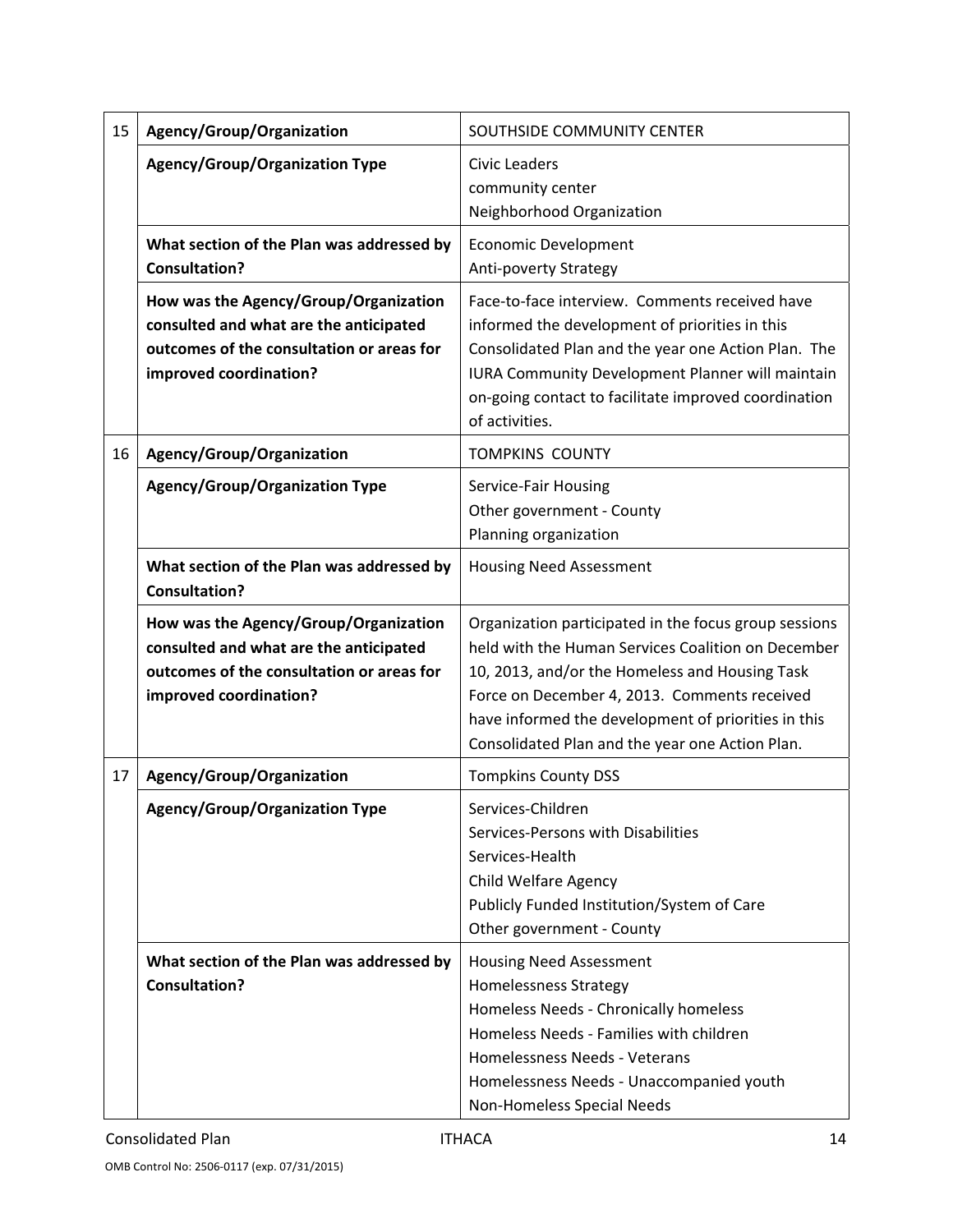|    | How was the Agency/Group/Organization<br>consulted and what are the anticipated<br>outcomes of the consultation or areas for<br>improved coordination? | Organization participated in the focus group sessions<br>held with the Human Services Coalition on December<br>10, 2013, and/or the Homeless and Housing Task<br>Force on December 4, 2013. Comments received<br>have informed the development of priorities in this<br>Consolidated Plan and the year one Action Plan. |
|----|--------------------------------------------------------------------------------------------------------------------------------------------------------|-------------------------------------------------------------------------------------------------------------------------------------------------------------------------------------------------------------------------------------------------------------------------------------------------------------------------|
| 18 | Agency/Group/Organization                                                                                                                              | Tompkins County Office for the Aging                                                                                                                                                                                                                                                                                    |
|    | <b>Agency/Group/Organization Type</b>                                                                                                                  | Housing<br>Services-Elderly Persons                                                                                                                                                                                                                                                                                     |
|    | What section of the Plan was addressed by<br><b>Consultation?</b>                                                                                      | <b>Housing Need Assessment</b><br>Non-Homeless Special Needs<br><b>Market Analysis</b>                                                                                                                                                                                                                                  |
|    | How was the Agency/Group/Organization<br>consulted and what are the anticipated<br>outcomes of the consultation or areas for<br>improved coordination? | Face-to-face interview. Comments received have<br>informed the development of priorities in this<br>Consolidated Plan and the year one Action Plan. The<br><b>IURA Community Development Planner will maintain</b><br>on-going contact to facilitate improved coordination<br>of activities.                            |
| 19 | Agency/Group/Organization                                                                                                                              | TOMPKINS COMMUNITY ACTION, INC.                                                                                                                                                                                                                                                                                         |
|    | <b>Agency/Group/Organization Type</b>                                                                                                                  | Housing<br>Services - Housing                                                                                                                                                                                                                                                                                           |
|    | What section of the Plan was addressed by<br><b>Consultation?</b>                                                                                      | <b>Housing Need Assessment</b><br>Homeless Needs - Chronically homeless<br>Homeless Needs - Families with children<br><b>Market Analysis</b><br>Anti-poverty Strategy                                                                                                                                                   |
|    | How was the Agency/Group/Organization<br>consulted and what are the anticipated<br>outcomes of the consultation or areas for<br>improved coordination? | Face-to-face interview. Comments received have<br>informed the development of priorities in this<br>Consolidated Plan and the year one Action Plan. The<br><b>IURA Community Development Planner will maintain</b><br>on-going contact to facilitate improved coordination<br>of activities.                            |

**Table 3 – Agencies, groups, organizations who participated**

### **Identify any Agency Types not consulted and provide rationale for not consulting**

No agency types were intentionally omitted from consultation.

OMB Control No: 2506‐0117 (exp. 07/31/2015)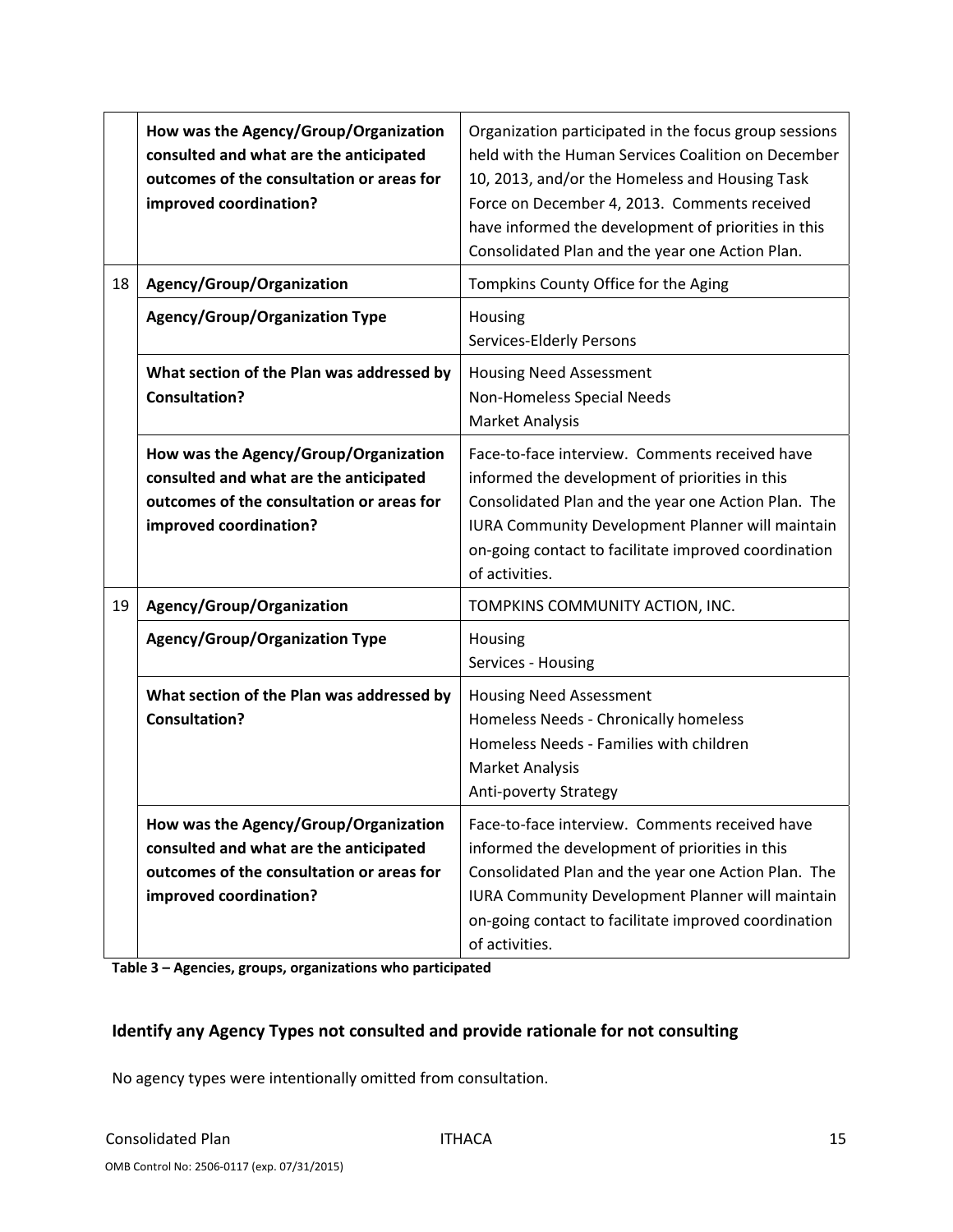| <b>Name of Plan</b> | <b>Lead Organization</b> | How do the goals of your Strategic Plan overlap with the<br>goals of each plan? |
|---------------------|--------------------------|---------------------------------------------------------------------------------|
| Continuum of Care   | <b>Human Services</b>    | End chronic homelessness, set a path to ending all types of                     |
|                     | Coalition                | homelessness                                                                    |
| *draft*             | City of Ithaca           | Preserve and enhance neighborhoods, create and promote a                        |
| comprehensive       |                          | strong economy that provides opportunities and economic                         |
| plan                |                          | security for all residents, enhance connectivity and mobility                   |
|                     |                          | by all modes of travel for people of all abilities, improve                     |
|                     |                          | universal accessibility and livability, expand housing options                  |
|                     |                          | to all income levels and life stages, invest wisely in the                      |
|                     |                          | maintenance and improvement of infrastructure to foster                         |
|                     |                          | community growth and development                                                |
| Downtown Ithaca     | Downtown Ithaca          | Increase housing supply in the greater downtown area,                           |
| 2020 Strategic Plan | Alliance                 | address the presence of vacant and deteriorating buildings in                   |
|                     |                          | the West State Street corridor, support downtown economic                       |
|                     |                          | development                                                                     |
| *draft*             | City of Ithaca           | Achieve a transportation system that appropriately                              |
| transportation      |                          | accommodates all modes of travel, with a priority on                            |
| plan                |                          | pedestrians, bicyclists, and transit. Ensure system                             |
|                     |                          | contributes to a high quality-of-life in residential                            |
|                     |                          | neighborhoods and enhances the vitality of commercial                           |
|                     |                          | districts.                                                                      |
| ITCTC 2030 Long     | Ithaca Tompkins          | Achieve "sustainable accessibility" the ability to get to a                     |
| Range               | County                   | destination or complete a task in an efficient, convenient,                     |
| Transportation      | Transportation           | and reliable way, while using technologies and services that                    |
| Plan                | Council                  | minimize environmental impacts, promote economic vitality,                      |
|                     |                          | and ensure equity in the provision of transportation to the                     |
|                     |                          | community.                                                                      |

### **Other local/regional/state/federal planning efforts considered when preparing the Plan**

**Table 4 – Other local / regional / federal planning efforts**

# **Describe cooperation and coordination with other public entities, including the State and any adjacent units of general local government, in the implementation of the Consolidated Plan (91.215(l))**

IURA staff members participate in a weekly Economic Development meeting that brings together City staff and elected officials, members of the Business Improvement District, and Tompkins County staff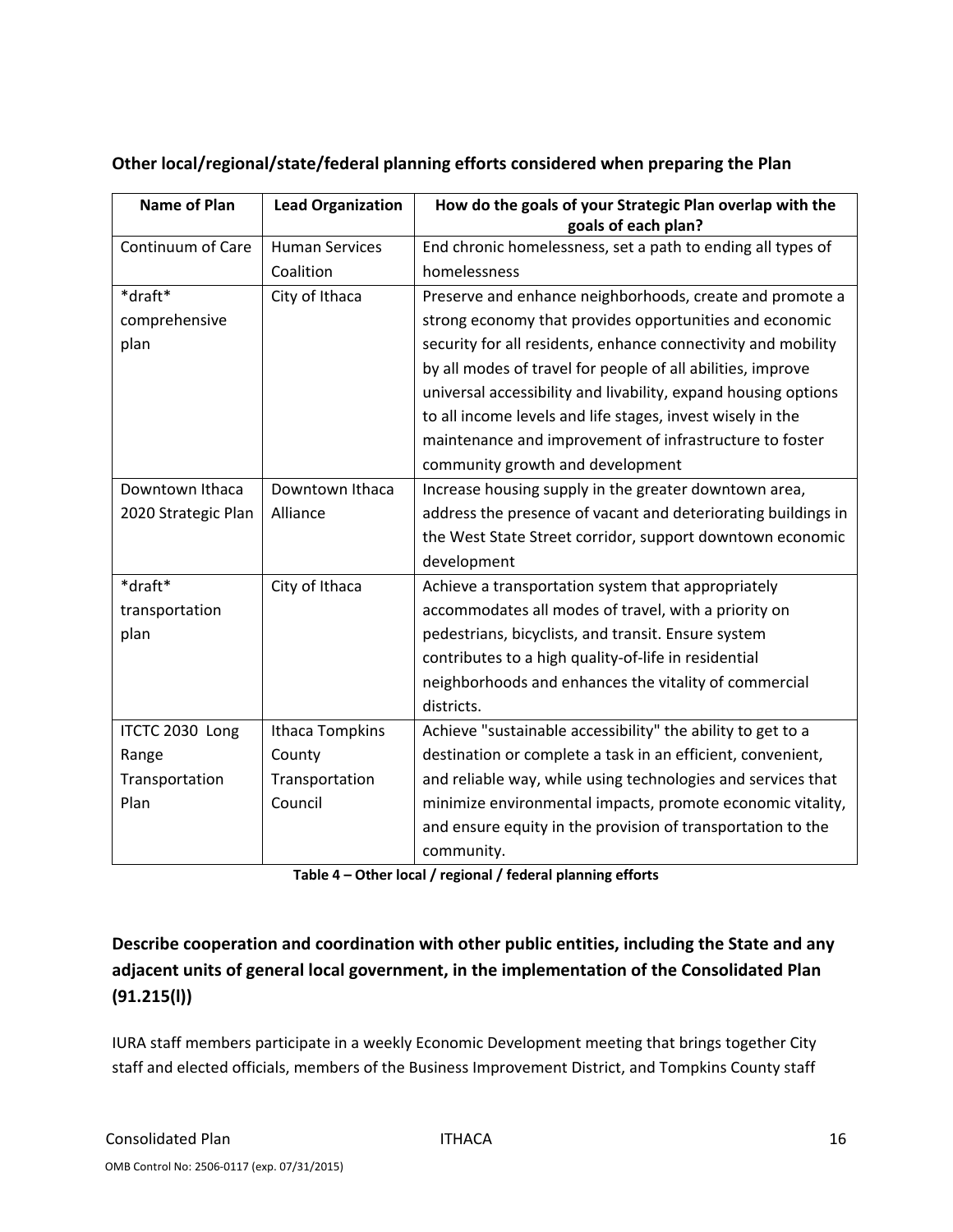and elected officials. At these meetings both physical development and policy approaches aimed at fostering appropriate economic development in the city are discussed.

IURA staff members also participate in the monthly Economic Development Collaborative meeting which brings together the staff and elected officials from the Town of Ithaca, the City, and Tompkins County, along with Tompkins County Area Development, and the Tompkins County Industrial Development Agency to discuss issues of economic development and planning coordination.

The Community Housing Affordability Program and Community Housing Trust Program, collectively known as the Housing Fund, are a joint effort of Tompkins County, the City of Ithaca, and Cornell University that help communities and organizations throughout Tompkins County respond to the diverse affordable housing needs of its residents. Projects must include units of affordable housing for low and moderate income households.

State funds from Homes and Community Renewal have recently been utilized for the development of two Low Income Housing Tax Credit projects in downtown Ithaca. These projects also received funding from the IURA.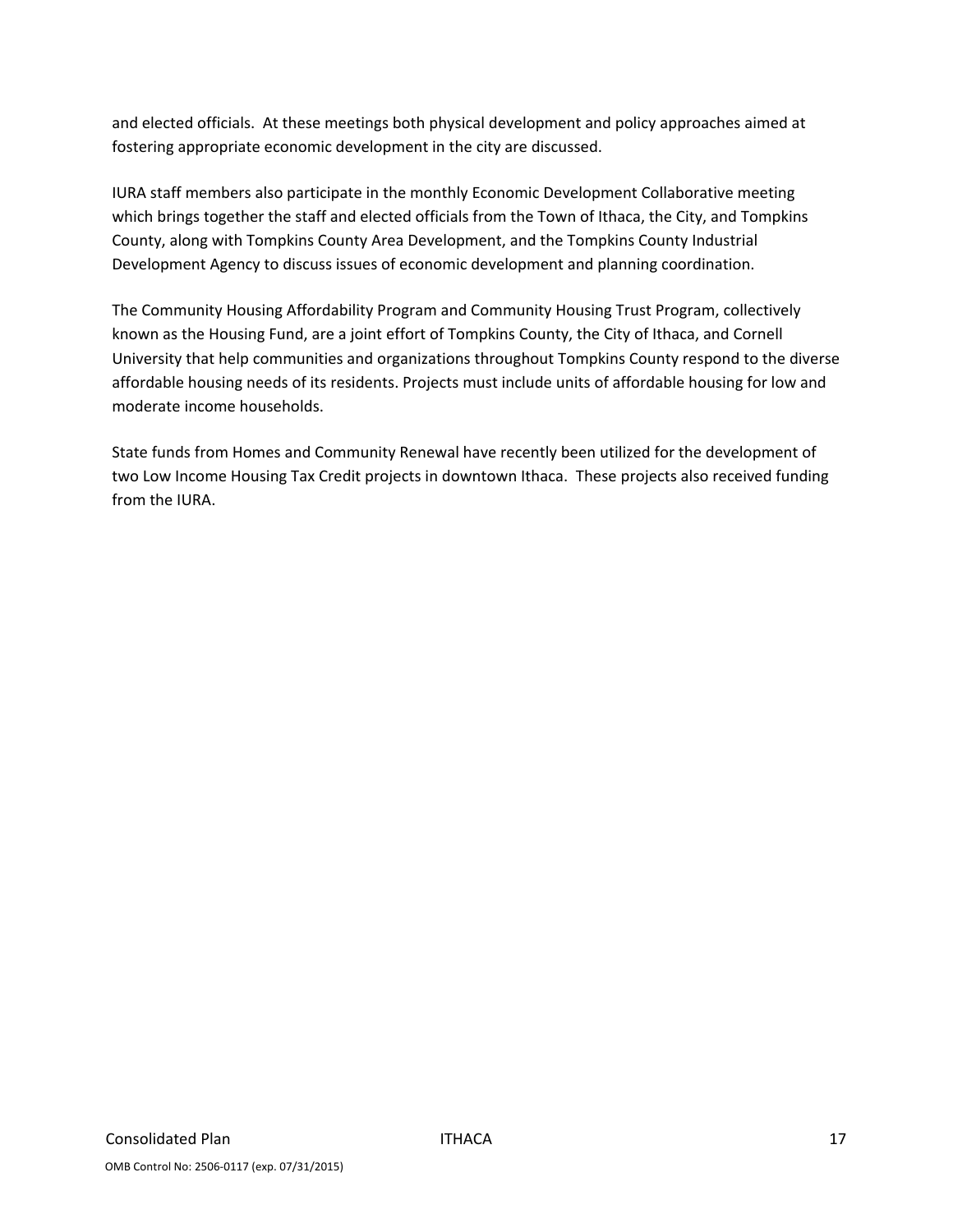# **PR‐15 Citizen Participation**

### **1. Summary of citizen participation process/Efforts made to broaden citizen participation Summarize citizen participation process and how it impacted goal‐setting**

The first step in preparing the Consolidated Plan is consideration of the community's involvement in the process. This includes the creation of a clear statement encouraging public participation, and development of a road map for the planning process which identifies the points in time where the public has an opportunity to get involved. The document describing this roadmap is the Citizen Participation Plan (CP Plan).

The CP Plan identifies how the IURA will seek public input, advertise meetings and public hearings, and reach out to neighborhood residents and professionals involved in community development. It also describes how the annual Action Plan is developed, how a Consolidated Plan or Action Plan amendment is undertaken, and how the IURA will address complaints made by the public. A copy of the CP Plan is available to members of the public upon request.

Public outreach for the development of the Consolidated Plan and first year Action Plan was conducted in accordance with the current CP Plan. The CP Plan outlines a two‐phase public input strategy: in the first phase, the IURA staff holds meetings with neighborhood residents to get input on the top priority needs in the city, while the second phase involves a series of direct consultations where IURA staff members solicit input from professionals and practitioners in fields related to community development.

Neighborhood public input meetings were held for the Consolidated Plan as indicated in the following table. Public Hearings were held on the draft first year Action Plan on March 20, 2014 (this meeting was continued to March 27, 2014), and May 14, 2014. Input received from the community, including comments from individual citizens as well as agencies, informed the creation of the housing and community development goals reflected in both the Consolidated and Action Plans.

| Mode of       | <b>Target of Outreach</b> | <b>Attendance</b> | <b>Summary of</b>                                 |
|---------------|---------------------------|-------------------|---------------------------------------------------|
| Outreach      |                           |                   | comments received                                 |
| <b>Public</b> | Non-                      | 1                 | Food security and food justice are priority       |
| Meeting       | targeted/broad            |                   | needs                                             |
|               | community                 |                   |                                                   |
| Public        | Non-                      | 0                 | <b>NA</b>                                         |
| Meeting       | targeted/broad            |                   |                                                   |
|               | community                 |                   |                                                   |
| Public        | Non-                      | 1                 | High unmet need for opportunities for youth       |
| Meeting       | targeted/broad            |                   | and young adults to gain job readiness skills and |
|               | community                 |                   | on-the-job training. Need for alternatives for    |
|               |                           |                   | youth who congregate downtown.                    |

### **Citizen Participation Outreach**

#### Consolidated Plan ITHACA 18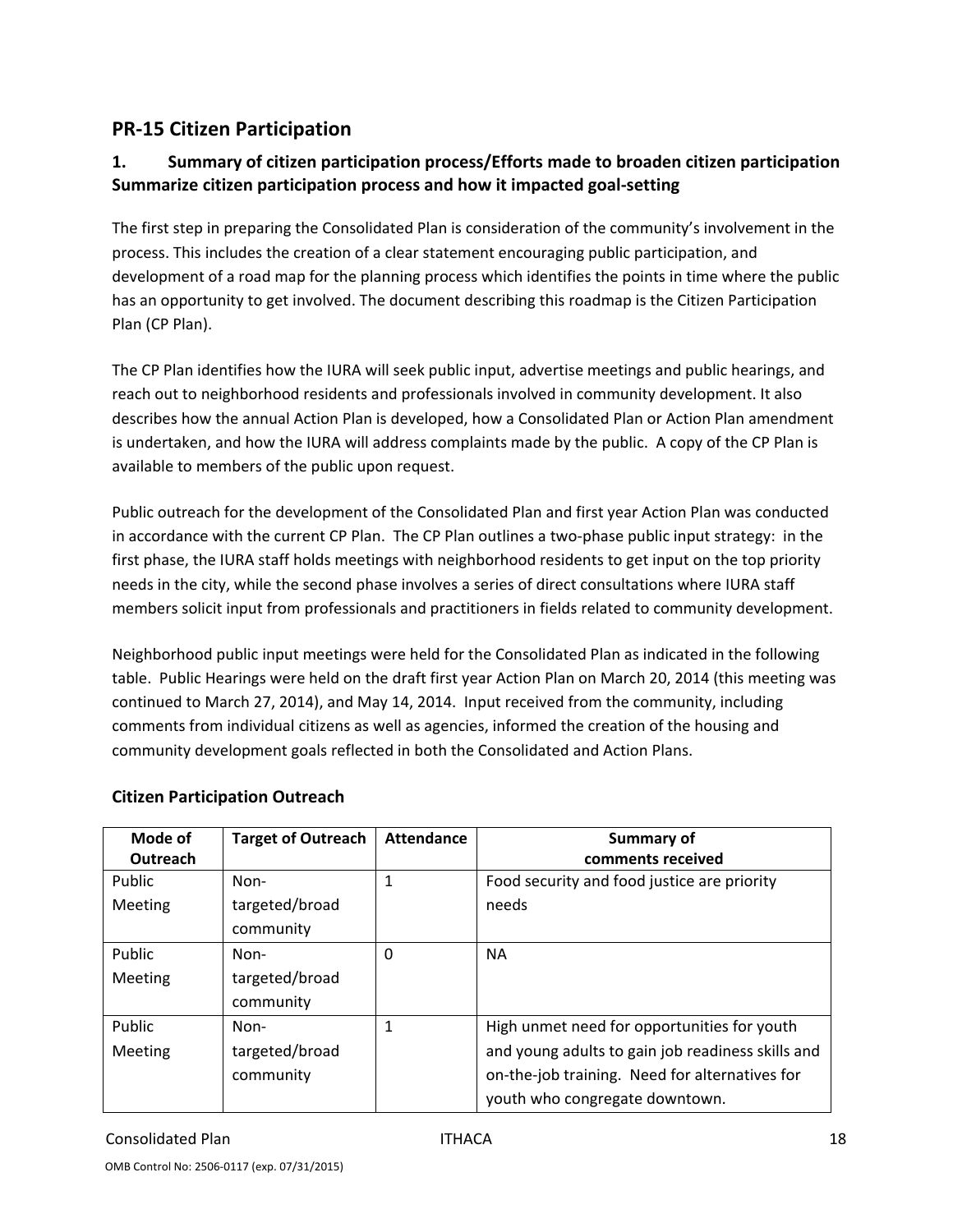| Mode of<br>Outreach | <b>Target of Outreach</b>               | <b>Attendance</b> | <b>Summary of</b><br>comments received                                                                                                                                                                                                                                                                                                                                                                                                                                                        |
|---------------------|-----------------------------------------|-------------------|-----------------------------------------------------------------------------------------------------------------------------------------------------------------------------------------------------------------------------------------------------------------------------------------------------------------------------------------------------------------------------------------------------------------------------------------------------------------------------------------------|
| Public              | Non-                                    | $\overline{0}$    | <b>NA</b>                                                                                                                                                                                                                                                                                                                                                                                                                                                                                     |
| Meeting             | targeted/broad                          |                   |                                                                                                                                                                                                                                                                                                                                                                                                                                                                                               |
|                     | community                               |                   |                                                                                                                                                                                                                                                                                                                                                                                                                                                                                               |
| <b>Focus Group</b>  | Homeless &<br><b>Housing Task Force</b> | 55                | Increase supply of full range of affordable<br>permanent housing (from SRO through family<br>units); increase supply of Section 8 vouchers;<br>increase availability of public transit; increase<br>availability of supportive services (particularly<br>mental health/ substance abuse services and<br>life skills training); provide a wet shelter or wet<br>transitional housing; better address the needs<br>of youth; increase availability of affordable                                |
| <b>Focus Group</b>  | <b>Human Services</b>                   | 25                | childcare.<br>Need for living wage jobs; improve public                                                                                                                                                                                                                                                                                                                                                                                                                                       |
|                     | Coalition                               |                   | transit system; increase availability of job<br>training programs and life skills training;<br>increase supply of affordable housing; increase<br>mentoring programs for youth and hard-to-<br>employ; increase availability of affordable<br>childcare and eldercare; increase adult<br>vocational training; increase collaboration<br>between service agencies and between<br>agencies and schools; increase availability of<br>free pre-school and of before- and after-school<br>programs |

**Table 5 – Citizen Participation Outreach**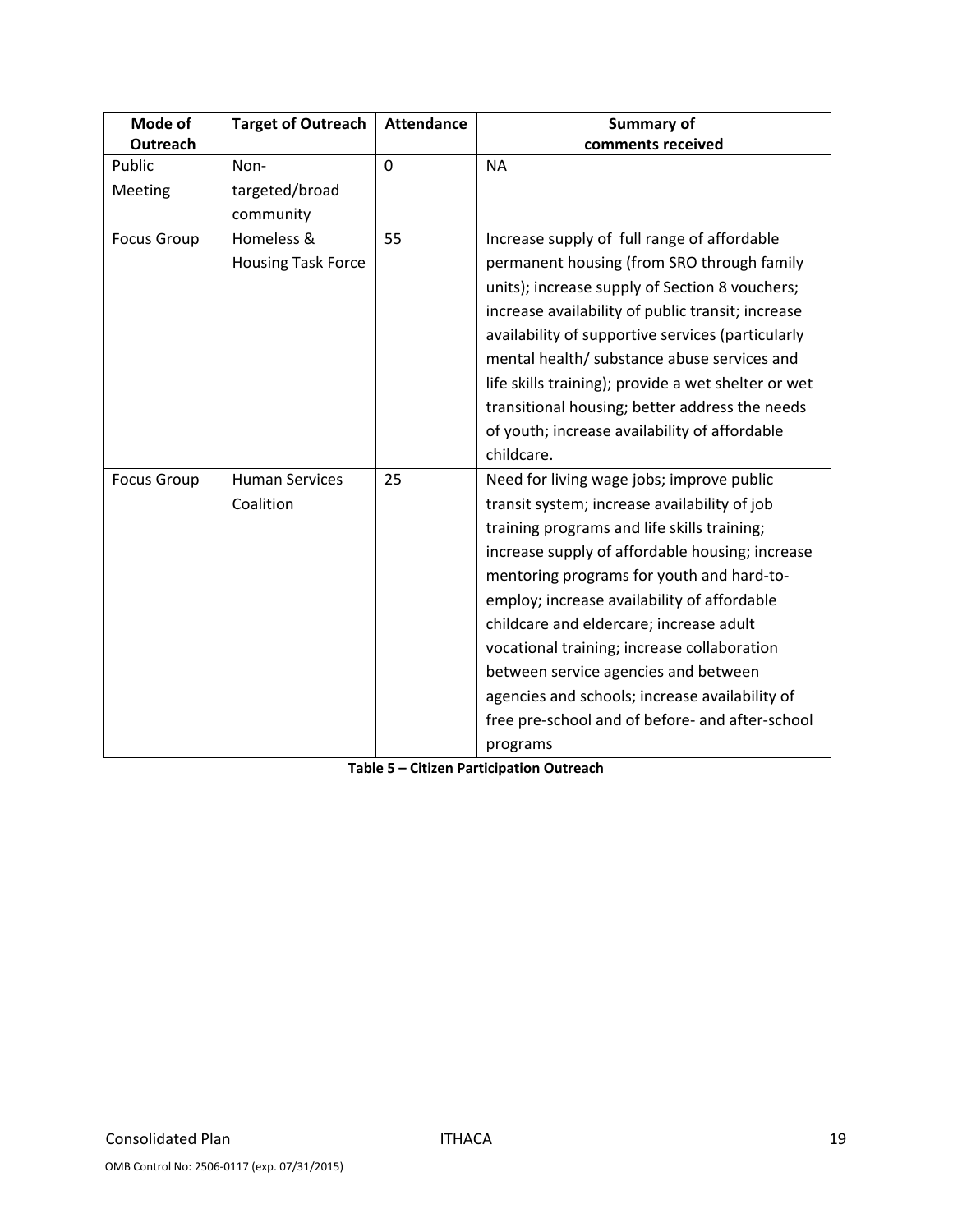# **Needs Assessment**

#### **NA‐05 Overview**

#### **Needs Assessment Overview**

#### **Housing**

Ithaca's most significant housing problem by far is cost burden. In 2010, 73% of all households in the city were renters. Of those renting households, 56% were cost burdened, and 35% severely so. As of July 2013, the median sale price for a home in the City of Ithaca was \$189,500. Nationwide, only the District of Columbia has a lower rate of homeownership than New York State; at 27%, Ithaca's rate of homeownership is approximately half the State average. In 2010, 21% of Ithaca's homeowner households were cost burdened and 10% severely so.

#### **Disproportionally Greater Need**

Disproportionally greater need was identified among every racial or ethnic group at some point along the income spectrum, with the exception of Black/African American households; however, it must be noted that 77% of Ithaca's total poverty population is college students. The presence of such a large number of students, who are predominantly Caucasian and who have high housing costs and low personal incomes (though potentially high family wealth), may greatly skew the analysis of disproportionately greater need.

#### **Public Housing**

The condition of the Ithaca Housing Authority's units is generally good, though outdated. The restoration and revitalization needs of these units are limited primarily to accessibility improvements to better accommodate the elderly: IHA is the largest provider of affordable senior housing in the city. Long waiting lists exist for both public housing units and for housing choice vouchers.

#### **Homeless**

Data provided by the Human Services Coalition indicate that 399 individuals experienced homelessness during the period between October 2012 and October 2013. Thirty-one percent of these persons were individuals in families; 69% were single individuals. There has been a marked decrease in unsheltered homeless due to concerted community efforts to locate suitable housing for residents of a long-time homeless encampment area in the city.

#### **Non‐Homeless Special Needs Populations**

Unmet needs among these populations include additional home health aides; convenient, affordable transportation; an increasing number of small, barrier‐free housing units; an Assisted Living Program/Enhanced Assisted Living option; a variety of safe, affordable supportive housing options; additional respite beds; public and residential accessibility improvements; job training and placement opportunities for people with disabilities; and rent/mortgage and utility assistance.

#### Consolidated Plan **ITHACA Consolidated Plan** 20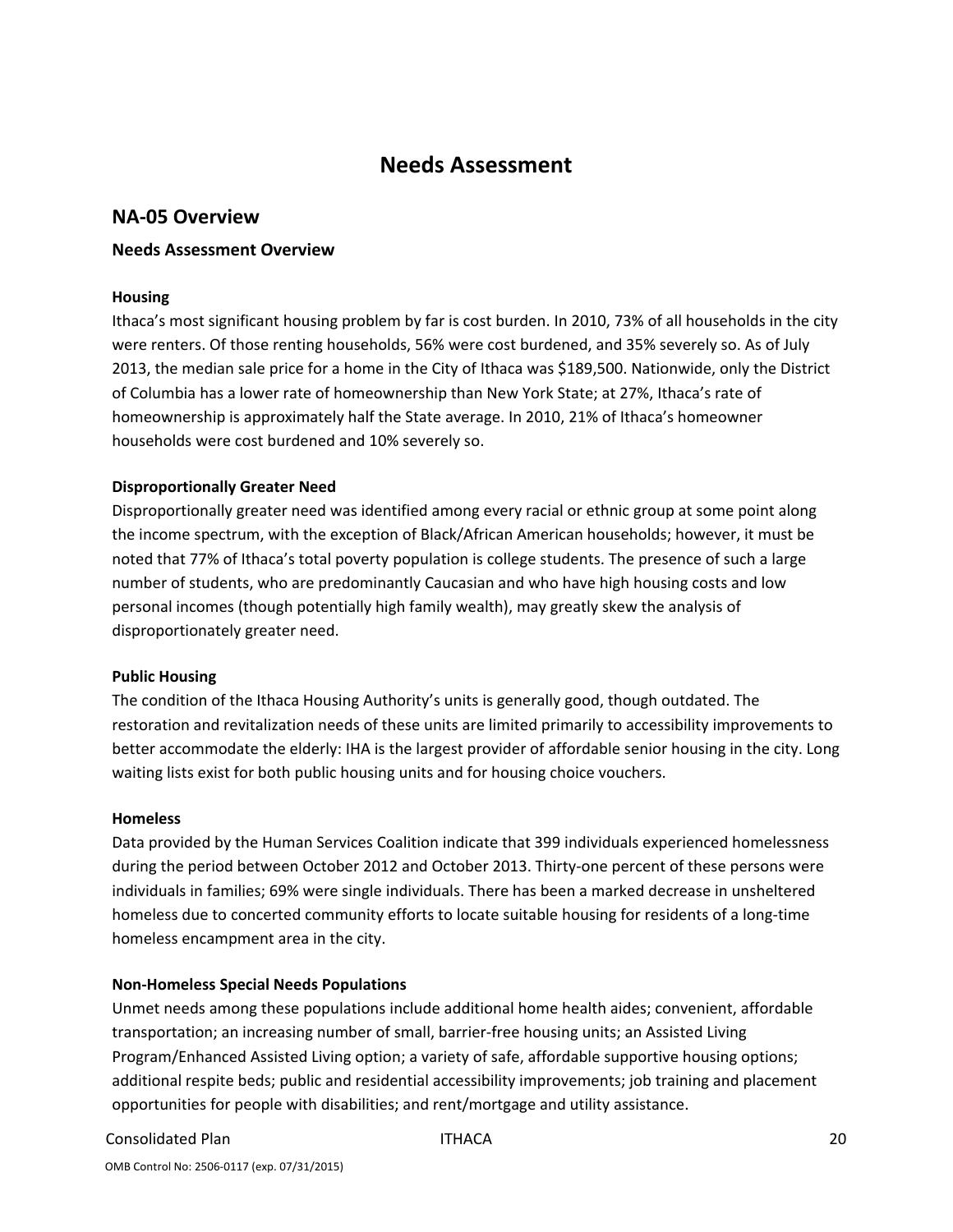#### **Non‐Housing Community Development Needs**

Identified needs in these areas include the following. Public Facilities: renovations/improvements to community centers, parks, and recreational facilities. Public Improvements: street improvements, sidewalks and bicycle facilities, flood drainage improvement, and blight removal/prevention. Public Services: accessibility services, youth services, immigrant services, homelessness prevention services, transportation services, employment training, childcare services, and information and referral services. A particularly high level of need exists for public services to help address the economic disparities that exist within the city and which contribute to the problem of high housing cost burden. A realistic path to living wage employment is urgently needed for a large number of LMI individuals.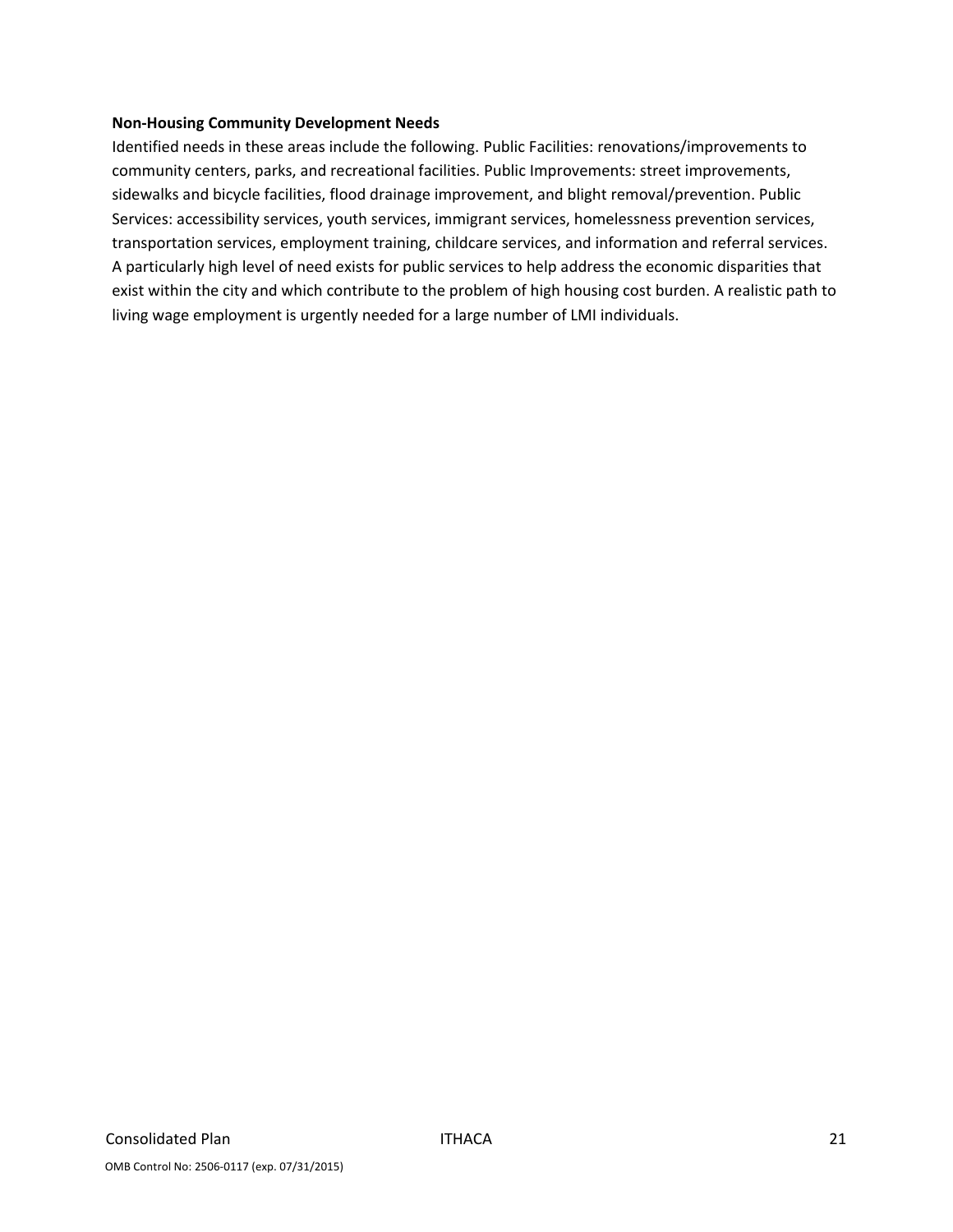# **NA‐10 Housing Needs Assessment ‐ 24 CFR 91.205 (a,b,c)**

#### **Summary of Housing Needs**

Renting households with incomes under 30% of HUD Average Median Family Income (HAMFI) were the most likely to experience one or more of the HUD identified housing problems:

- housing cost burden over 30% of income expended on housing related costs;
- severe housing cost burden over 50% of income expended on housing related costs;
- substandard housing housing unit lacking either a complete kitchen or plumbing facilities;
- overcrowding unit occupied by 1.01 to 1.5 people per room;
- severe overcrowding unit occupied by more than 1.5 people per room; and
- zero/negative income any housing costs would be calculated at 100% of income

Severe housing cost burden of over 50% was by far the predominant housing problem for renters at 30% HAMFI. As incomes increase, cost burden of over 30% becomes the predominant problem. This is true for all renting households with incomes below 100% HAMFI.

Homeowners were much less likely to experience any of the four housing problems. Cost burden was the sole identified housing problem, with the exception of four households (.14% of total owner households) with zero/negative income. Unlike renters, the total number of cost-burdened homeowners (with housing costs of 30% or more) was greatest for households with incomes between 50% and 80% HAMFI (255 households).

The tables that follow provide a snapshot of the housing issues experienced by Ithaca's low and moderate income (LMI) households.

| <b>Demographics</b> | Base Year: 2000 | <b>Most Recent Year: 2010</b> | % Change |
|---------------------|-----------------|-------------------------------|----------|
| Population          | 29,287          | 29.774                        | 2%       |
| Households          | 10.236          | 10.713                        | 5%       |
| Median Income       | \$21,441.00     | \$30,919.00                   | 44%      |

#### **Table 6 ‐ Housing Needs Assessment Demographics**

**Data Source:** 2000 Census (Base Year), 2006‐2010 ACS (Most Recent Year)

#### **Number of Households Table**

|                           | $0 - 30%$<br><b>HAMFI</b> | $>30-50\%$<br><b>HAMFI</b> | $>50-80\%$<br><b>HAMFI</b> | >80-100%<br><b>HAMFI</b> | $>100\%$<br><b>HAMFI</b> |
|---------------------------|---------------------------|----------------------------|----------------------------|--------------------------|--------------------------|
| Total Households *        | 3,390                     | 1,660                      | 1,970                      | 1,035                    | 2,660                    |
| Small Family Households * | 275                       | 205                        | 340                        | 435                      | 1,150                    |
| Large Family Households * | 45                        |                            | 70                         | 50                       | 110                      |

#### Consolidated Plan ITHACA 22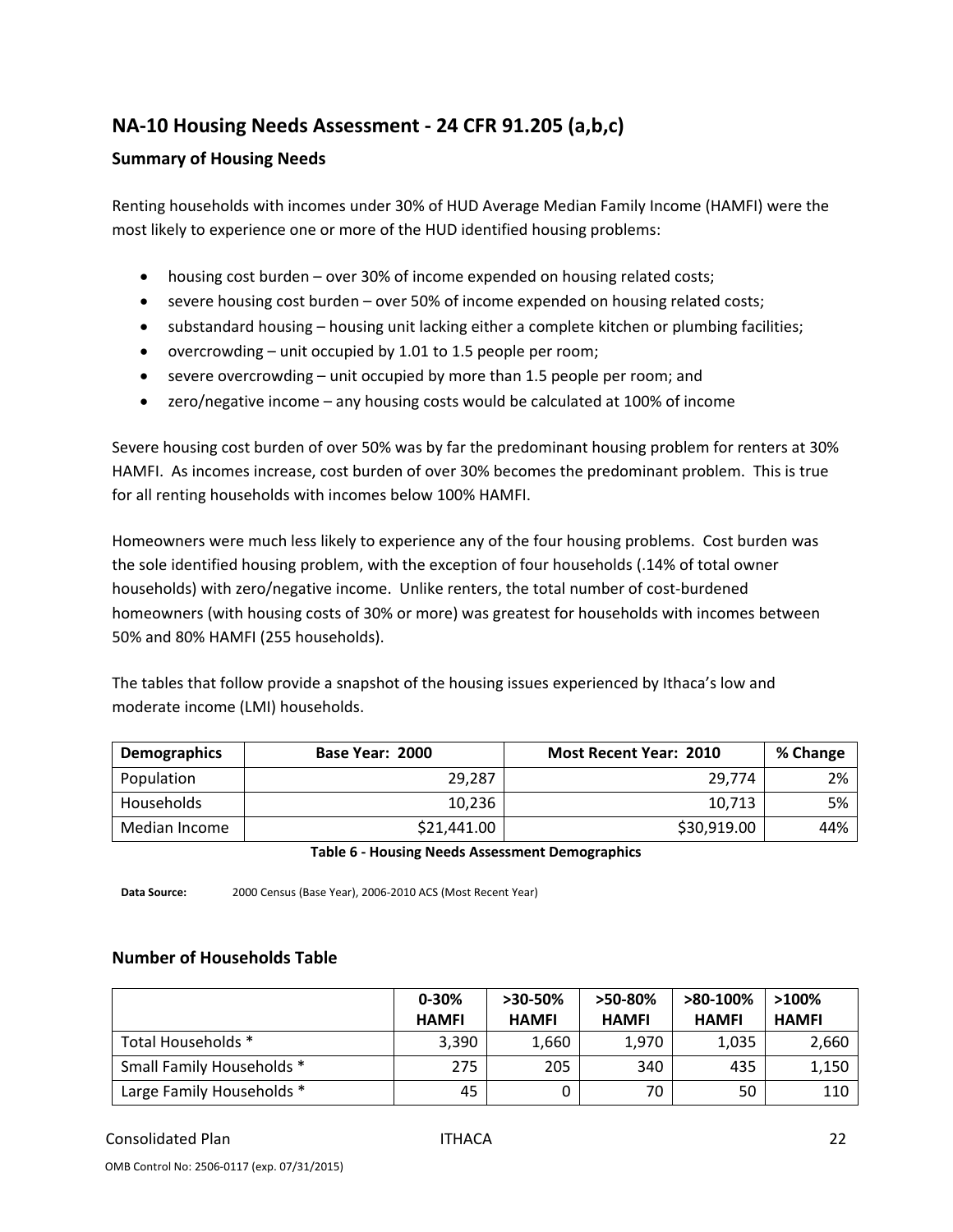|                                                                    | $0 - 30%$    | $>30-50\%$   | $>50-80\%$   | $>80-100\%$  | $>100\%$     |
|--------------------------------------------------------------------|--------------|--------------|--------------|--------------|--------------|
|                                                                    | <b>HAMFI</b> | <b>HAMFI</b> | <b>HAMFI</b> | <b>HAMFI</b> | <b>HAMFI</b> |
| Household contains at least one                                    |              |              |              |              |              |
| person 62-74 years of age                                          | 175          | 135          | 105          | 80           | 250          |
| Household contains at least one                                    |              |              |              |              |              |
| person age 75 or older                                             | 120          | 140          | 150          | 25           | 80           |
| Households with one or more                                        |              |              |              |              |              |
| children 6 years old or younger *                                  | 140          | 70           | 105          | 110          | 225          |
| * the highest income category for these family types is >80% HAMFI |              |              |              |              |              |

**Table 7 ‐ Total Households Table**

**Data Source:** 2006‐2010 CHAS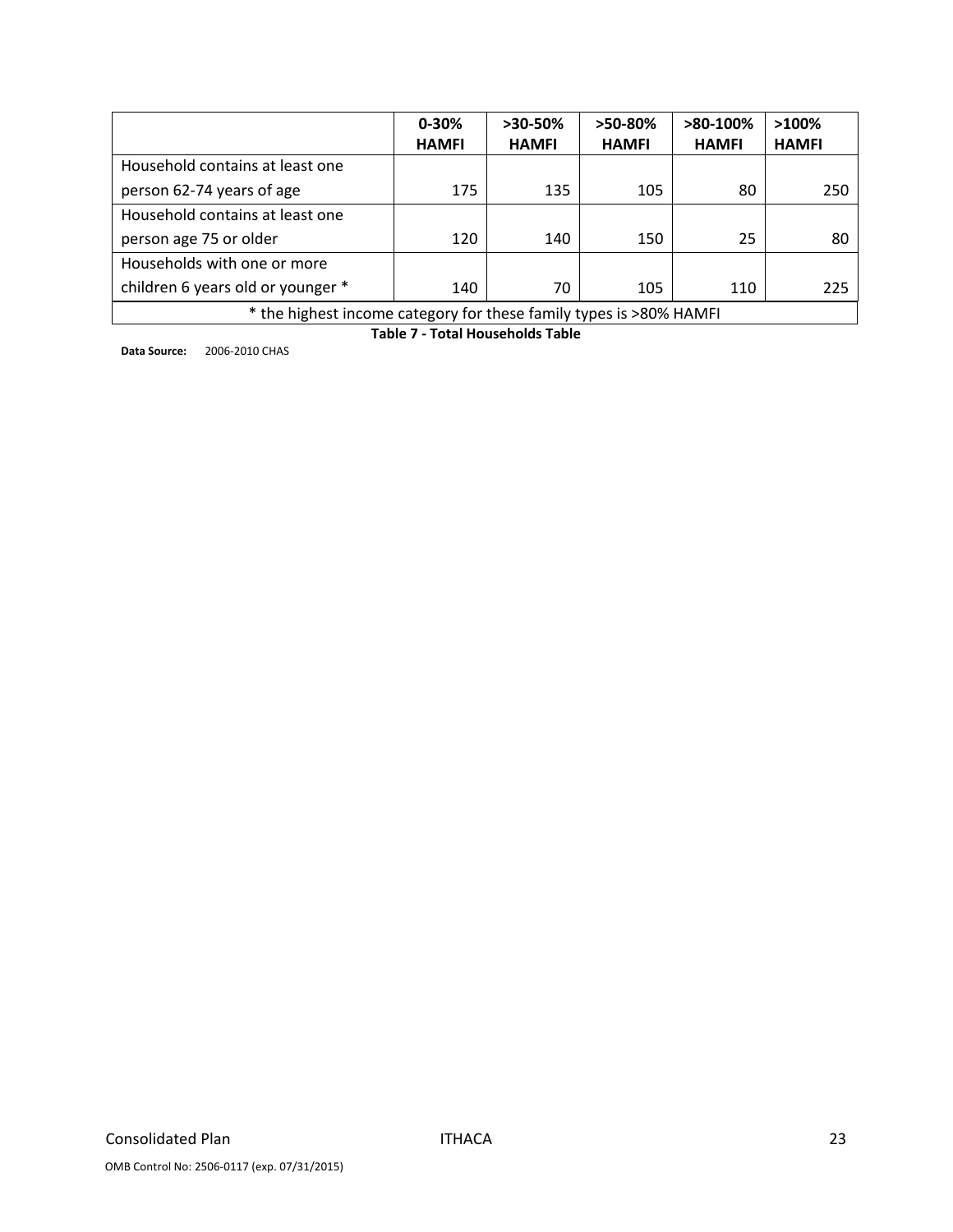# **Housing Needs Summary Tables**

# 1. Housing Problems (Households with one of the listed needs)

|                      |                  | Renter<br>Owner  |                  |                  |              |           |                  |             |           |                  |
|----------------------|------------------|------------------|------------------|------------------|--------------|-----------|------------------|-------------|-----------|------------------|
|                      | 0-30%            | $>30-$           | $>50-$           | $>80-$           | <b>Total</b> | 0-30%     | $>30-$           | $>50-$      | $>80-$    | <b>Total</b>     |
|                      | AMI              | 50%              | 80%              | 100%             |              | AMI       | 50%              | 80%         | 100%      |                  |
| NUMBER OF HOUSEHOLDS |                  | AMI              | AMI              | AMI              |              |           | AMI              | AMI         | AMI       |                  |
| Substandard          |                  |                  |                  |                  |              |           |                  |             |           |                  |
| Housing -            |                  |                  |                  |                  |              |           |                  |             |           |                  |
| Lacking              |                  |                  |                  |                  |              |           |                  |             |           |                  |
| complete             |                  |                  |                  |                  |              |           |                  |             |           |                  |
| plumbing or          |                  |                  |                  |                  |              |           |                  |             |           |                  |
| kitchen facilities   | 120              | 75               | 40               | $\boldsymbol{0}$ | 235          | $\pmb{0}$ | $\boldsymbol{0}$ | $\mathbf 0$ | $\pmb{0}$ | 0                |
| Severely             |                  |                  |                  |                  |              |           |                  |             |           |                  |
| Overcrowded -        |                  |                  |                  |                  |              |           |                  |             |           |                  |
| With >1.51           |                  |                  |                  |                  |              |           |                  |             |           |                  |
| people per           |                  |                  |                  |                  |              |           |                  |             |           |                  |
| room (and            |                  |                  |                  |                  |              |           |                  |             |           |                  |
| complete             |                  |                  |                  |                  |              |           |                  |             |           |                  |
| kitchen and          |                  |                  |                  |                  |              |           |                  |             |           |                  |
| plumbing)            | 25               | $\boldsymbol{0}$ | $\boldsymbol{0}$ | $\pmb{0}$        | 25           | $\pmb{0}$ | $\boldsymbol{0}$ | $\pmb{0}$   | $\pmb{0}$ | $\pmb{0}$        |
| Overcrowded -        |                  |                  |                  |                  |              |           |                  |             |           |                  |
| With 1.01-1.5        |                  |                  |                  |                  |              |           |                  |             |           |                  |
| people per           |                  |                  |                  |                  |              |           |                  |             |           |                  |
| room (and none       |                  |                  |                  |                  |              |           |                  |             |           |                  |
| of the above         |                  |                  |                  |                  |              |           |                  |             |           |                  |
| problems)            | $\boldsymbol{0}$ | 15               | 50               | 10               | 75           | $\pmb{0}$ | 0                | $\pmb{0}$   | $\pmb{0}$ | $\boldsymbol{0}$ |
| Housing cost         |                  |                  |                  |                  |              |           |                  |             |           |                  |
| burden greater       |                  |                  |                  |                  |              |           |                  |             |           |                  |
| than 50% of          |                  |                  |                  |                  |              |           |                  |             |           |                  |
| income (and          |                  |                  |                  |                  |              |           |                  |             |           |                  |
| none of the          |                  |                  |                  |                  |              |           |                  |             |           |                  |
| above                |                  |                  |                  |                  |              |           |                  |             |           |                  |
| problems)            | 2,285            | 345              | 65               | $\pmb{0}$        | 2,695        | 100       | 95               | 80          | 10        | 285              |
| Housing cost         |                  |                  |                  |                  |              |           |                  |             |           |                  |
| burden greater       |                  |                  |                  |                  |              |           |                  |             |           |                  |
| than 30% of          |                  |                  |                  |                  |              |           |                  |             |           |                  |
| income (and          |                  |                  |                  |                  |              |           |                  |             |           |                  |
| none of the          |                  |                  |                  |                  |              |           |                  |             |           |                  |
| above                |                  |                  |                  |                  |              |           |                  |             |           |                  |
| problems)            | 150              | 740              | 600              | 150              | 1,640        | $10\,$    | 60               | 175         | 95        | 340              |

#### Consolidated Plan 24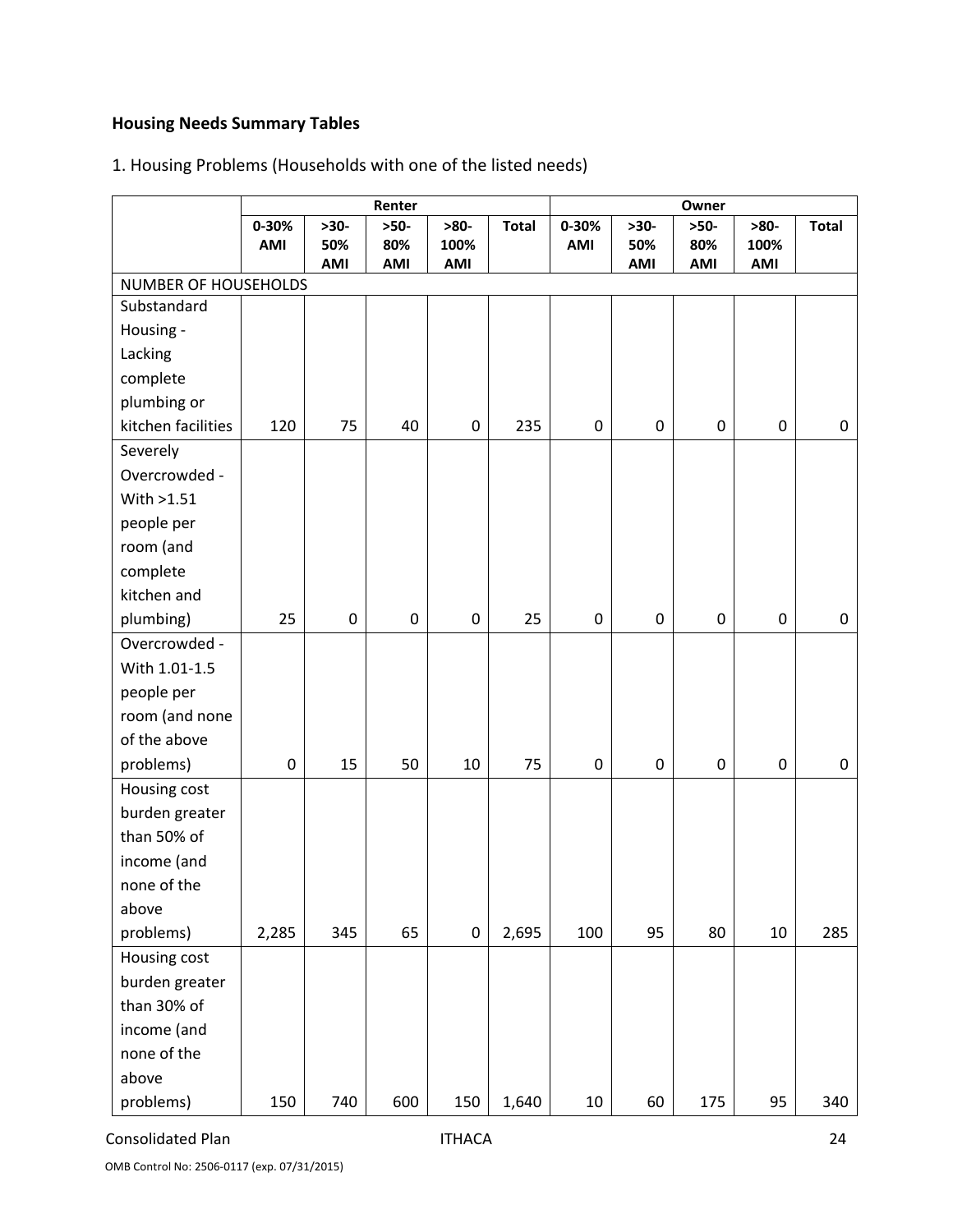|               |            |            | Renter     |                                  |       | Owner      |            |            |            |              |
|---------------|------------|------------|------------|----------------------------------|-------|------------|------------|------------|------------|--------------|
|               | $0 - 30%$  | $>30-$     | $>50-$     | $>80-$                           | Total | 0-30%      | $>30-$     | $>50-$     | $>80-$     | <b>Total</b> |
|               | <b>AMI</b> | 50%        | 80%        | 100%                             |       | <b>AMI</b> | 50%        | 80%        | 100%       |              |
|               |            | <b>AMI</b> | <b>AMI</b> | AMI                              |       |            | <b>AMI</b> | <b>AMI</b> | <b>AMI</b> |              |
| Zero/negative |            |            |            |                                  |       |            |            |            |            |              |
| Income (and   |            |            |            |                                  |       |            |            |            |            |              |
| none of the   |            |            |            |                                  |       |            |            |            |            |              |
| above         |            |            |            |                                  |       |            |            |            |            |              |
| problems)     | 335        | 0          | 0          | 0                                | 335   | 4          | 0          | 0          | 0          | 4            |
|               |            |            |            | Table 8 - Housing Problems Table |       |            |            |            |            |              |

**Data Source:** 2006‐2010 CHAS

2. Housing Problems 2 (Households with one or more Severe Housing Problems: Lacks kitchen

or complete plumbing, severe overcrowding, severe cost burden)

|                             |           | Renter |                              |        |              |            |        | Owner      |            |              |
|-----------------------------|-----------|--------|------------------------------|--------|--------------|------------|--------|------------|------------|--------------|
|                             | $0 - 30%$ | $>30-$ | $>50-$                       | $>80-$ | <b>Total</b> | 0-         | $>30-$ | $>50-$     | $>80-$     | <b>Total</b> |
|                             | AMI       | 50%    | 80%                          | 100%   |              | 30%        | 50%    | 80%        | 100%       |              |
|                             |           | AMI    | AMI                          | AMI    |              | <b>AMI</b> | AMI    | <b>AMI</b> | <b>AMI</b> |              |
| <b>NUMBER OF HOUSEHOLDS</b> |           |        |                              |        |              |            |        |            |            |              |
| Having 1 or more of         |           |        |                              |        |              |            |        |            |            |              |
| four housing problems       | 2,430     | 435    | 155                          | 10     | 3,030        | 100        | 95     | 80         | 10         | 285          |
| Having none of four         |           |        |                              |        |              |            |        |            |            |              |
| housing problems            | 500       | 950    | 1,400                        | 645    | 3,495        | 20         | 180    | 335        | 370        | 905          |
| Household has               |           |        |                              |        |              |            |        |            |            |              |
| negative income, but        |           |        |                              |        |              |            |        |            |            |              |
| none of the other           |           |        |                              |        |              |            |        |            |            |              |
| housing problems            | 335       | 0      | 0                            | 0      | 335          | 4          | 0      | 0          | 0          | 4            |
|                             |           |        | Table 9 - Housing Problems 2 |        |              |            |        |            |            |              |

**Data Source:** 2006‐2010 CHAS

### 3. Cost Burden > 30%

|                      |                         |                       | Renter                      |              | Owner                   |                             |                             |              |  |  |  |
|----------------------|-------------------------|-----------------------|-----------------------------|--------------|-------------------------|-----------------------------|-----------------------------|--------------|--|--|--|
|                      | $0 - 30%$<br><b>AMI</b> | >30-50%<br><b>AMI</b> | $>50-$<br>80%<br><b>AMI</b> | <b>Total</b> | $0 - 30%$<br><b>AMI</b> | $>30-$<br>50%<br><b>AMI</b> | $>50-$<br>80%<br><b>AMI</b> | <b>Total</b> |  |  |  |
| NUMBER OF HOUSEHOLDS |                         |                       |                             |              |                         |                             |                             |              |  |  |  |
| <b>Small Related</b> | 210                     | 80                    | 50                          | 340          | 35                      | 25                          | 130                         | 190          |  |  |  |
| Large Related        | 0                       | 0                     | 15                          | 15           | 0                       | 0                           | 0                           | 0            |  |  |  |
| Elderly              | 90                      | 69                    | 20                          | 179          | 45                      | 45                          | 55                          | 145          |  |  |  |
| Other                | 2,245                   | 995                   | 590                         | 3,830        | 25                      | 85                          | 60                          | 170          |  |  |  |

Consolidated Plan **ITHACA Consolidated Plan** 25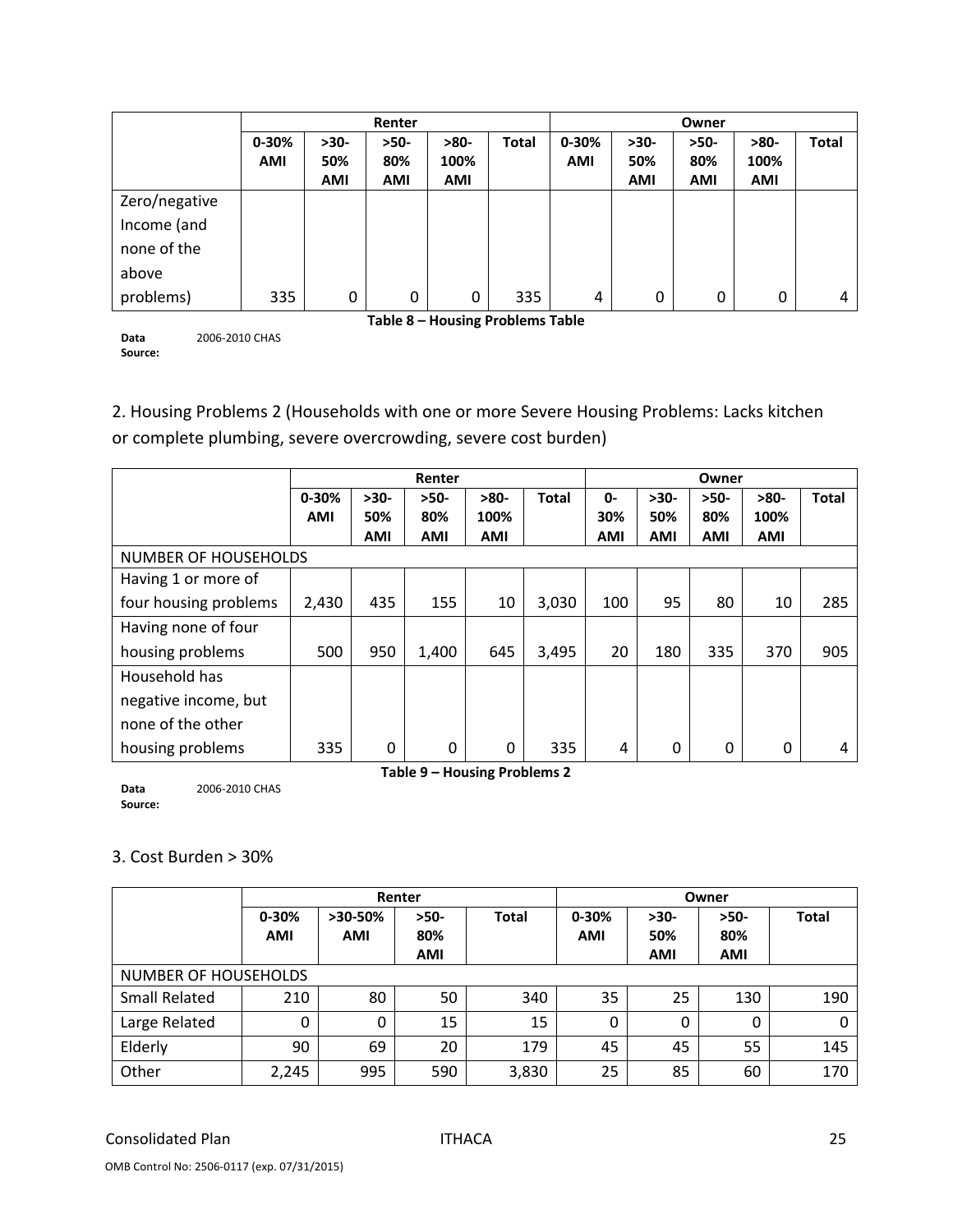|               | Renter     |            |            |              | Owner      |            |            |              |
|---------------|------------|------------|------------|--------------|------------|------------|------------|--------------|
|               | $0 - 30%$  | $>30-50\%$ | >50-       | <b>Total</b> | $0 - 30%$  | $>30-$     | $>50-$     | <b>Total</b> |
|               | <b>AMI</b> | <b>AMI</b> | 80%        |              | <b>AMI</b> | 50%        | 80%        |              |
|               |            |            | <b>AMI</b> |              |            | <b>AMI</b> | <b>AMI</b> |              |
| Total need by | 2,545      | 1,144      | 675        | 4,364        | 105        | 155        | 245        | 505          |
| income        |            |            |            |              |            |            |            |              |

**Data Source:** 2006‐2010 CHAS **Table 10 – Cost Burden > 30%**

#### 4. Cost Burden > 50%

|                      | Renter     |            |            |                                 | Owner      |            |            |              |
|----------------------|------------|------------|------------|---------------------------------|------------|------------|------------|--------------|
|                      | $0 - 30%$  | $>30-$     | $>50-$     | <b>Total</b>                    | $0 - 30%$  | $>30-$     | $>50-$     | <b>Total</b> |
|                      | <b>AMI</b> | 50%        | 80%        |                                 | <b>AMI</b> | 50%        | 80%        |              |
|                      |            | <b>AMI</b> | <b>AMI</b> |                                 |            | <b>AMI</b> | <b>AMI</b> |              |
| NUMBER OF HOUSEHOLDS |            |            |            |                                 |            |            |            |              |
| <b>Small Related</b> | 210        | 50         | $\Omega$   | 260                             | 35         | 15         | 50         | 100          |
| Large Related        | 0          | $\Omega$   | $\Omega$   | $\Omega$                        | 0          | 0          | $\Omega$   | 0            |
| Elderly              | 50         | 4          | 0          | 54                              | 35         | 10         | 0          | 45           |
| Other                | 2,110      | 300        | 65         | 2,475                           | 25         | 70         | 25         | 120          |
| Total need by        | 2,370      | 354        | 65         | 2,789                           | 95         | 95         | 75         | 265          |
| income               |            |            |            |                                 |            |            |            |              |
|                      |            |            |            | $T - L = 44$ Cost Bunden & FOOI |            |            |            |              |

**Data Source:** 2006‐2010 CHAS **Table 11 – Cost Burden > 50%**

# 5. Crowding (More than one person per room)

|                             | Renter              |                             |                             |                              |              | Owner               |                             |                             |                              |              |
|-----------------------------|---------------------|-----------------------------|-----------------------------|------------------------------|--------------|---------------------|-----------------------------|-----------------------------|------------------------------|--------------|
|                             | 0-30%<br><b>AMI</b> | $>30-$<br>50%<br><b>AMI</b> | $>50-$<br>80%<br><b>AMI</b> | $>80-$<br>100%<br><b>AMI</b> | <b>Total</b> | 0-30%<br><b>AMI</b> | $>30-$<br>50%<br><b>AMI</b> | $>50-$<br>80%<br><b>AMI</b> | $>80-$<br>100%<br><b>AMI</b> | <b>Total</b> |
| <b>NUMBER OF HOUSEHOLDS</b> |                     |                             |                             |                              |              |                     |                             |                             |                              |              |
| Single family               |                     |                             |                             |                              |              |                     |                             |                             |                              |              |
| households                  | 20                  | 0                           | 40                          | 10                           | 70           | $\mathbf{0}$        | 0                           | $\Omega$                    | 0                            | 0            |
| Multiple, unrelated         |                     |                             |                             |                              |              |                     |                             |                             |                              |              |
| family households           | 0                   | $\Omega$                    | 0                           | 0                            | 0            | $\Omega$            | 0                           | $\Omega$                    | $\Omega$                     | 0            |
| Other, non-family           |                     |                             |                             |                              |              |                     |                             |                             |                              |              |
| households                  | 10                  | 15                          | 10                          | 0                            | 35           | $\mathbf{0}$        | 0                           | $\mathbf{0}$                | $\Omega$                     | $\Omega$     |
| Total need by               | 30                  | 15                          | 50                          | 10                           | 105          | $\Omega$            | $\Omega$                    | $\Omega$                    | 0                            | $\Omega$     |
| income                      |                     |                             |                             |                              |              |                     |                             |                             |                              |              |

**Table 12 – Crowding Information – 1/2** 2006‐2010 CHAS

**Data Source:**

Consolidated Plan 26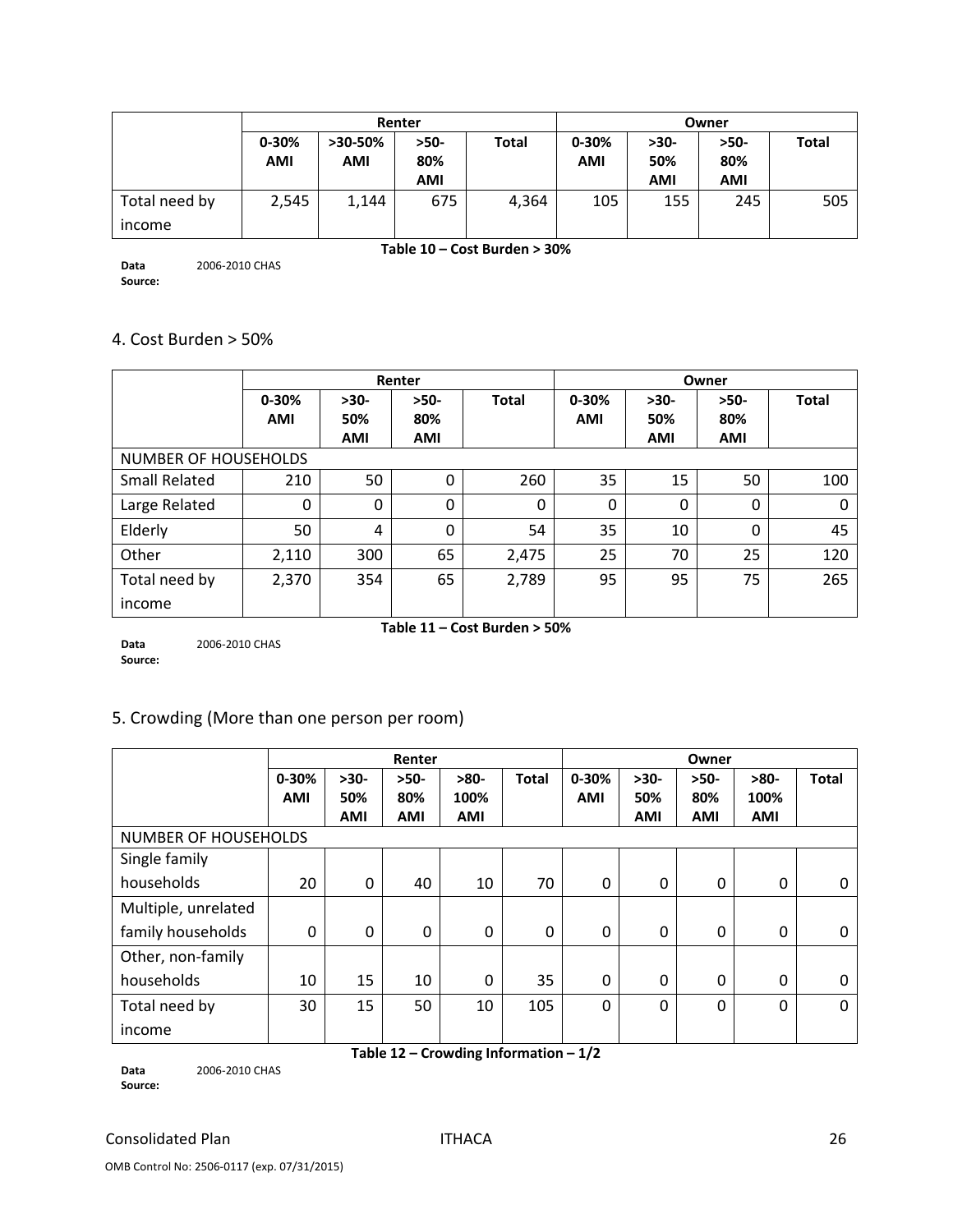|                  | Renter    |      |        |              | Owner     |        |      |              |
|------------------|-----------|------|--------|--------------|-----------|--------|------|--------------|
|                  | $0 - 30%$ | >30- | $>50-$ | <b>Total</b> | $0 - 30%$ | $>30-$ | >50- | <b>Total</b> |
|                  | AMI       | 50%  | 80%    |              | AMI       | 50%    | 80%  |              |
|                  |           | AMI  | AMI    |              |           | AMI    | AMI  |              |
| Households with  |           |      |        |              |           |        |      |              |
| Children Present | 0         |      |        | 0            | 0         |        | 0    | 0            |

**Table 13 – Crowding Information – 2/2**

**Data Source Comments:**

#### **Describe the number and type of single person households in need of housing assistance.**

Ithaca's population includes an unusually high percentage of single person households due in large part to the presence of a very large number of college and graduate school students. According to the American Community Survey, the median age in Ithaca is just over 22 years, and 17,143, or over 57%, of the City's total population of 30,016 is between the ages of 15 and 24. 2010 Census data indicates that there are 4,473 one-person households in the city (43% of total households), while there are 7,521 nonfamily households (72.3% of total households). The category "non-family households" includes both people living alone and households composed of unrelated members.

It is difficult to generalize about the housing needs of Ithaca's single-person households, since the housing needs of a college student who anticipates living in the community for a relatively brief period of time may be quite different from the housing needs of a similarly‐aged individual who will live in the community long‐term and who is either already part of the local workforce, or trying to enter that workforce. However, across the board, the CHAS data make clear that cost burden is the single largest problem for both renter and owner households alike in the City of Ithaca. During consultation for the preparation of this Plan, local housing providers and service agencies also commented repeatedly on the mismatch between Ithaca's existing housing stock and the type of unit that is now most in demand. Much of Ithaca's existing housing consists of relatively large, detached, single‐family homes, or very large formerly single‐family homes that have been converted to multi‐unit residences. A need for townhouse developments and/or small condominiums, and for one‐bedroom apartments, was repeatedly mentioned by local housing and service agencies.

A November 2011 analysis of the downtown housing market identified a need in that core area over the next five years for 200‐220 for‐purchase units priced below \$250,000 and approximately 600 affordable rental units. Echoing the observations of local housing and service agencies, the report noted that "there is virtually no inventory of condominiums in the Ithaca market", and further observed that "it is unlikely that either the affordable condominium or rental product can be developed in the immediate downtown area without some public assistance because of land and development costs associated with such development. There may, however, be land on the periphery suited for such development". (Downtown Housing Market Study, Danter Company, LLC, November 2011).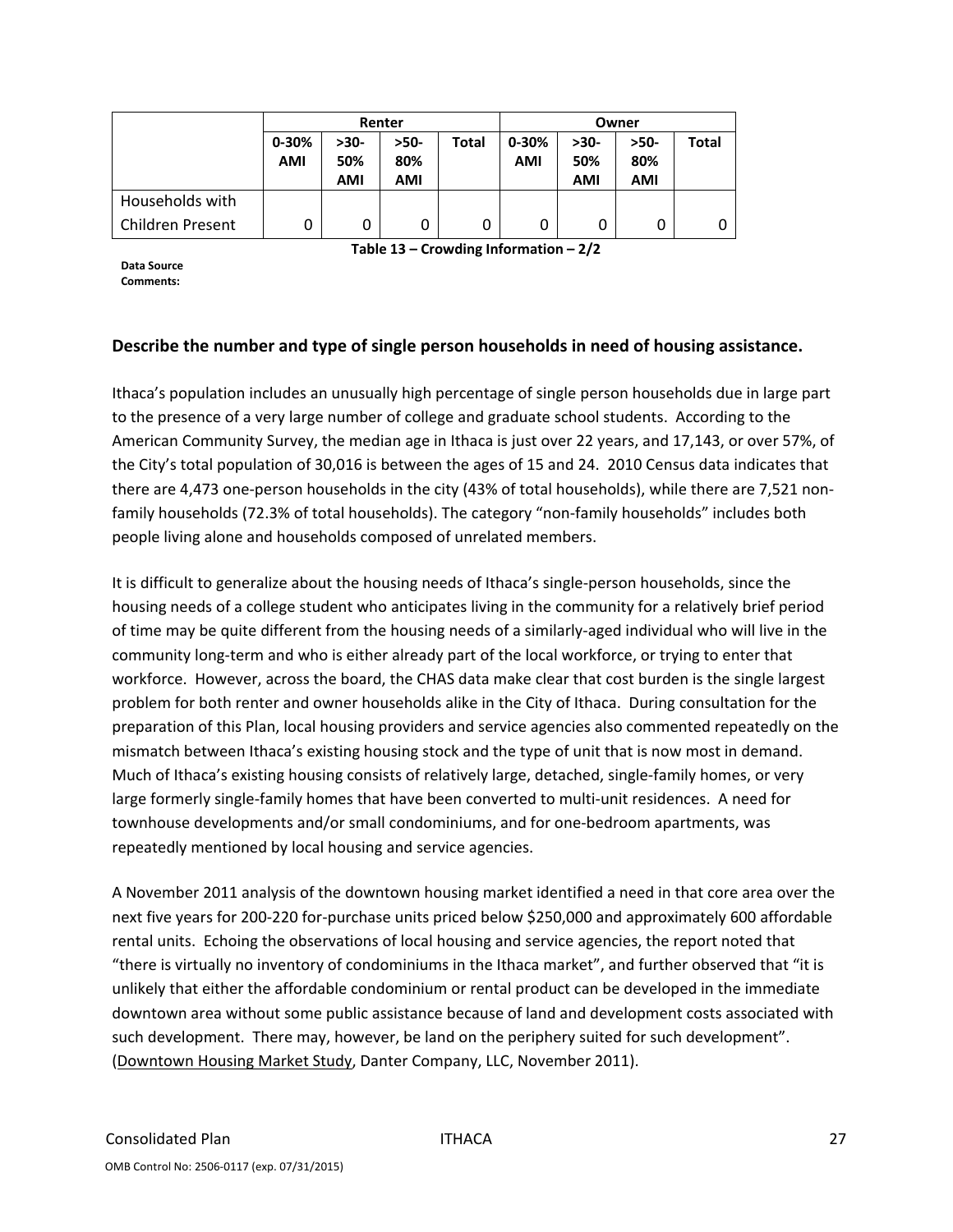# **Estimate the number and type of families in need of housing assistance who are disabled or victims of domestic violence, dating violence, sexual assault and stalking.**

There are 297 disabled households on the waiting lists for either public housing or Section 8 Housing Choice Vouchers. This represents 18.66% of the total population who are wait‐listed for housing assistance. The number of victims of domestic violence, dating violence, sexual assault, and/or stalking are not known with precision. According to the Advocacy Center, there has been an increase in safe house usage over the past five to six years such that its beds are nearing 100% utilization at all times. Incity transitional housing is critically needed to support victims as they move from the safe house into unsupported permanent housing situations.

### **What are the most common housing problems?**

The most common housing problem in Ithaca is cost burden. In an April 14, 2014, article in the New York Times identifying the 20 housing markets nationwide where median rent is highest relative to median income, Ithaca was listed eleventh ("*In Many Cities, Rent is Rising Out of Reach of Middle Class*", NYT, April 14, 2014.). Clearly, this situation involves two components: high housing cost and relatively low median income. However when one considers that between 2013 and 2014 the cost of rental housing in Ithaca increased by 13% and that Ithaca's current vacancy rate is less than 1%, it becomes apparent that lack of supply is a primary barrier to affordability. Perhaps not surprisingly, this mismatch between housing cost and income has created a housing market where, according to the 2010 CHAS data, 56.1% of all renters and 21% of all owners in the city are cost burdened.

Anecdotal evidence and comments provided by a local housing and service provider also suggest that apartments at the lower end of the cost spectrum in Ithaca often suffer from a lack of upkeep and appropriate investment on the part of landlords. No hard data is currently available that would demonstrate the extent of this perceived problem.

# **Are any populations/household types more affected than others by these problems?**

Renters and extremely low income households are much more likely to have housing problems than homeowners and higher income groups. CHAS data indicated that 91.4% of the households experiencing severe housing problems were renters, as were 89.6% of all households experiencing cost burden.

**Describe the characteristics and needs of Low‐income individuals and families with children (especially extremely low‐income) who are currently housed but are at imminent risk of either residing in shelters or becoming unsheltered 91.205(c)/91.305(c)). Also discuss the needs of formerly homeless families and individuals who are receiving rapid re‐housing assistance and are nearing the termination of that assistance**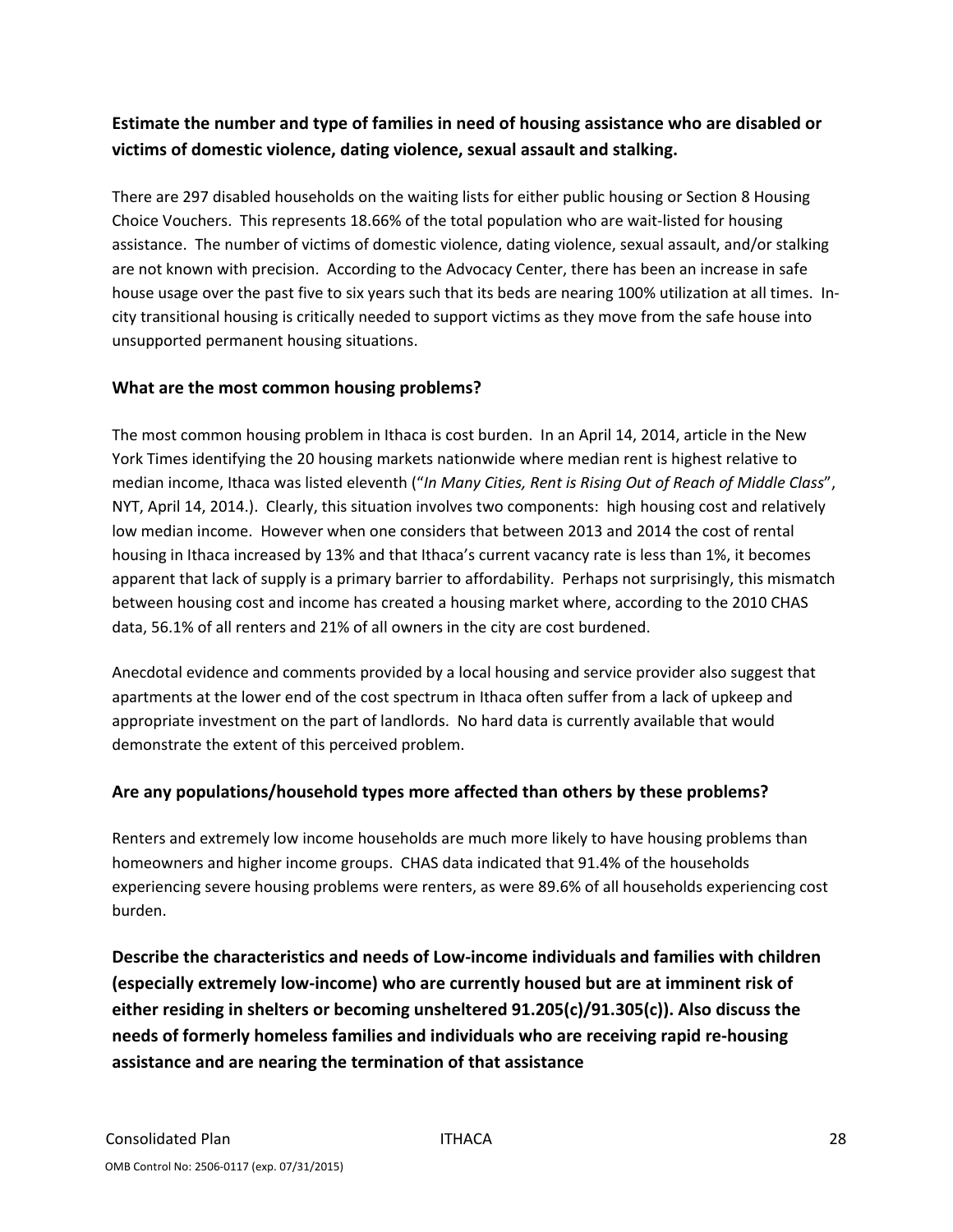As part of the Solutions to End Homelessness Program (STEHP), rental assistance and case management services are provided by Tompkins Community Action, a local housing and supportive services non‐ profit, to families who have received notices of pending eviction, and rapid re-housing assistance is provided by the Tompkins County Department of Social Services to formerly homeless families and individuals.

According to Tompkins Community Action, families and individuals who are at imminent risk of homelessness most often lack stable living wage employment, suitable housing that is affordable, affordable day care, and adequate, affordable transportation. The needs of these families therefore include:

- job training and placement assistance to improve access to stable, living wage employment
- an increased supply of affordable rental units, as well as subsidies or vouchers to improve access to stable and affordable housing
- affordable and accessible childcare
- improved public transportation

According to the Tompkins County Department of Social Services, the primary needs of households receiving rapid re‐housing assistance include:

- a longer subsidy period to allow more time for the household's condition to stabilize
- basic life skills training
- job training and placement assistance to improve access to stable, living wage employment

# **If a jurisdiction provides estimates of the at‐risk population(s), it should also include a description of the operational definition of the at‐risk group and the methodology used to generate the estimates:**

The City of Ithaca does not provide estimates of at‐risk populations.

# **Specify particular housing characteristics that have been linked with instability and an increased risk of homelessness**

Ithaca's extremely low vacancy rate and high housing cost is the primary housing characteristic contributing to an increased risk of homelessness locally. Accordingly, the current Continuum of Care Plan prioritizes both increasing access to stable and affordable housing, and increasing economic security.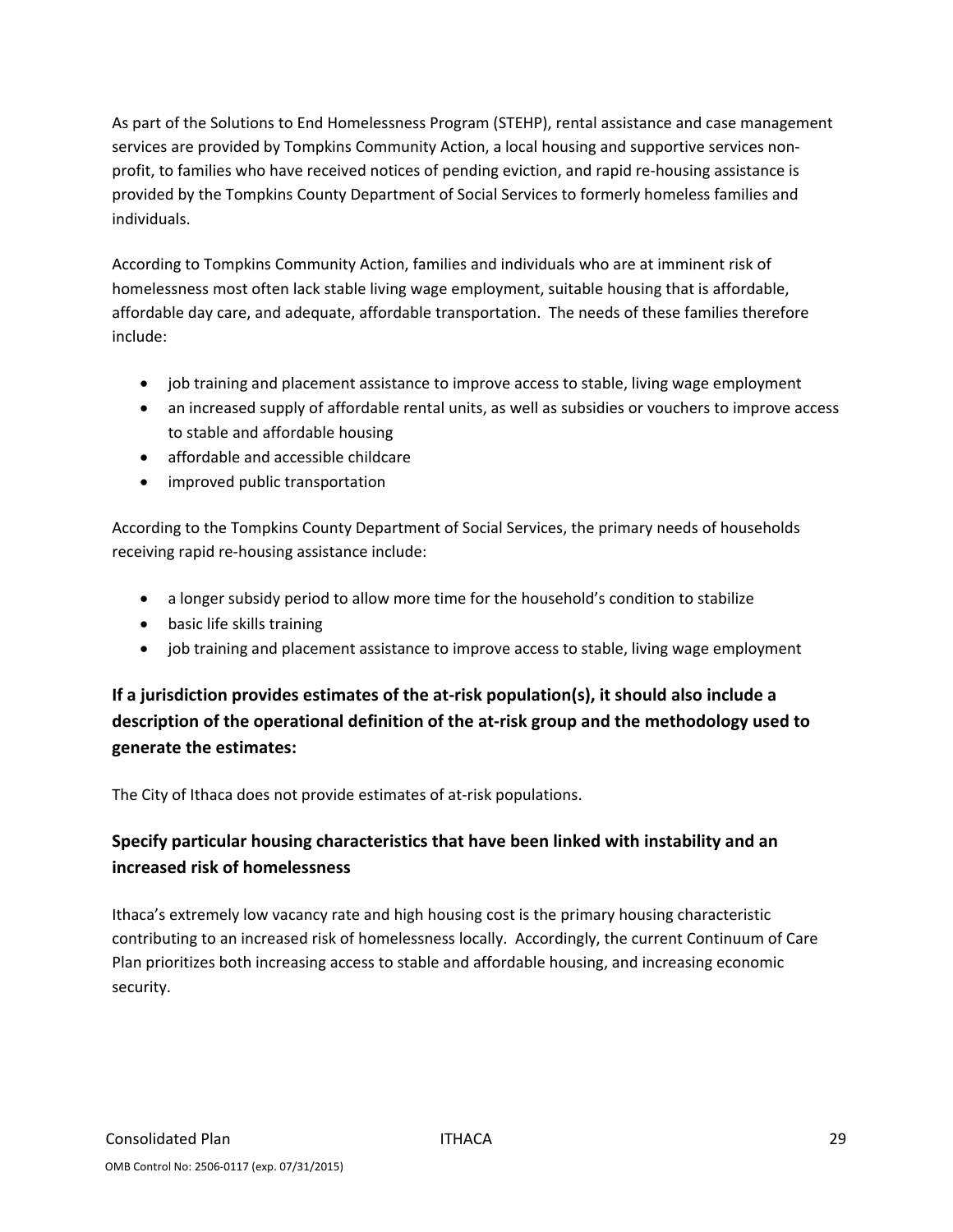# **NA‐15 Disproportionately Greater Need: Housing Problems – 91.205 (b)(2)**

Assess the need of any racial or ethnic group that has disproportionately greater need in comparison to the needs of that category of need as a whole.

#### **Introduction**

HUD defines disproportionally greater need as the presence of a housing problem among any racial or ethnic group at a rate at least 10% greater than among the income group as a whole. The data below summarizes the percentages of each racial and ethnic group experiencing any of the four housing problems.

Income classifications are defined as extremely low income (30% HAMFI or below), low income (30%‐ 50% HAMFI), moderate income (50%‐80% HAMFI) and middle income (80%‐100% HAMFI). Disproportionally greater need was identified among:

- extremely low income American Indian/Alaskan Natives,
- low income Hispanics, and
- moderate income Asians and American Indian/Alaskan Natives

In the case of American Indian/Alaskan Natives, though the total number of households is extremely small, it is perhaps notable that 100% of households at all income levels are identified as experiencing one or more of the four housing problems. Also notable is that 100% of low income Hispanic households, though again a very small total number of households, are identified as experiencing one or more of the four housing problems.

| <b>Housing Problems</b>        | Has one or more of<br>four housing<br>problems | Has none of the<br>four housing<br>problems | <b>Household has</b><br>no/negative<br>income, but none<br>of the other<br>housing problems |
|--------------------------------|------------------------------------------------|---------------------------------------------|---------------------------------------------------------------------------------------------|
| Jurisdiction as a whole        | 3,105                                          | 230                                         | 285                                                                                         |
| White                          | 2,310                                          | 130                                         | 110                                                                                         |
| Black / African American       | 114                                            | 25                                          | 15                                                                                          |
| Asian                          | 340                                            | 0                                           | 160                                                                                         |
| American Indian, Alaska Native | 4                                              | 0                                           |                                                                                             |
| Pacific Islander               | 0                                              | 0                                           |                                                                                             |
| Hispanic                       | 280                                            | 20                                          |                                                                                             |

#### **0%‐30% of Area Median Income**

**Table 14 ‐ Disproportionally Greater Need 0 ‐ 30% AMI**

**Data Source:** 2006‐2010 CHAS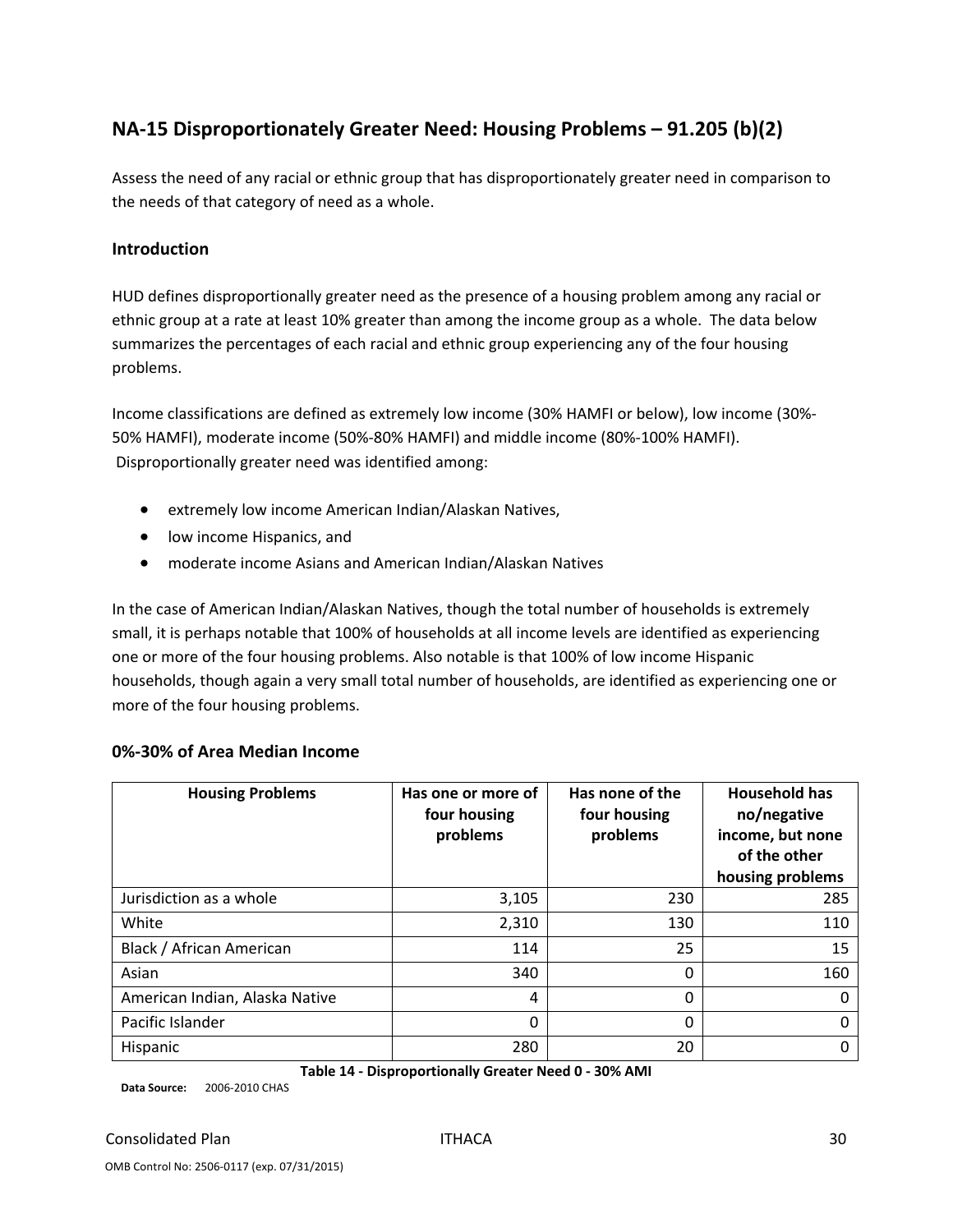\*The four housing problems are:

1. Lacks complete kitchen facilities, 2. Lacks complete plumbing facilities, 3. More than one person per room, 4.Cost Burden greater than 30%

#### **30%‐50% of Area Median Income**

| <b>Housing Problems</b>        | Has one or more of<br>four housing<br>problems | Has none of the<br>four housing<br>problems | <b>Household has</b><br>no/negative<br>income, but none<br>of the other<br>housing problems |
|--------------------------------|------------------------------------------------|---------------------------------------------|---------------------------------------------------------------------------------------------|
| Jurisdiction as a whole        | 1,305                                          | 325                                         |                                                                                             |
| White                          | 800                                            | 240                                         |                                                                                             |
| Black / African American       | 45                                             | 45                                          |                                                                                             |
| Asian                          | 255                                            | 35                                          |                                                                                             |
| American Indian, Alaska Native | 0                                              | $\Omega$                                    |                                                                                             |
| Pacific Islander               | $\Omega$                                       | $\Omega$                                    |                                                                                             |
| Hispanic                       | 95                                             | 0                                           |                                                                                             |

**Table 15 ‐ Disproportionally Greater Need 30 ‐ 50% AMI**

**Data Source:** 2006‐2010 CHAS

\*The four housing problems are:

1. Lacks complete kitchen facilities, 2. Lacks complete plumbing facilities, 3. More than one person per room, 4.Cost Burden greater than 30%

#### **50%‐80% of Area Median Income**

| <b>Housing Problems</b>        | Has one or more of<br>four housing<br>problems | Has none of the<br>four housing<br>problems | <b>Household has</b><br>no/negative<br>income, but none<br>of the other<br>housing problems |
|--------------------------------|------------------------------------------------|---------------------------------------------|---------------------------------------------------------------------------------------------|
| Jurisdiction as a whole        | 920                                            | 905                                         |                                                                                             |
| White                          | 655                                            | 560                                         | O                                                                                           |
| Black / African American       | 30                                             | 100                                         | Ω                                                                                           |
| Asian                          | 160                                            | 80                                          | 0                                                                                           |
| American Indian, Alaska Native | 10                                             | 0                                           |                                                                                             |
| Pacific Islander               | 0                                              | 0                                           | Ω                                                                                           |
| Hispanic                       | 65                                             | 165                                         |                                                                                             |

#### **Table 16 ‐ Disproportionally Greater Need 50 ‐ 80% AMI**

**Data Source:** 2006‐2010 CHAS

\*The four housing problems are:

#### Consolidated Plan 31 and 31 and 32 and 32 and 32 and 32 and 32 and 32 and 33 and 33 and 33 and 33 and 33 and 33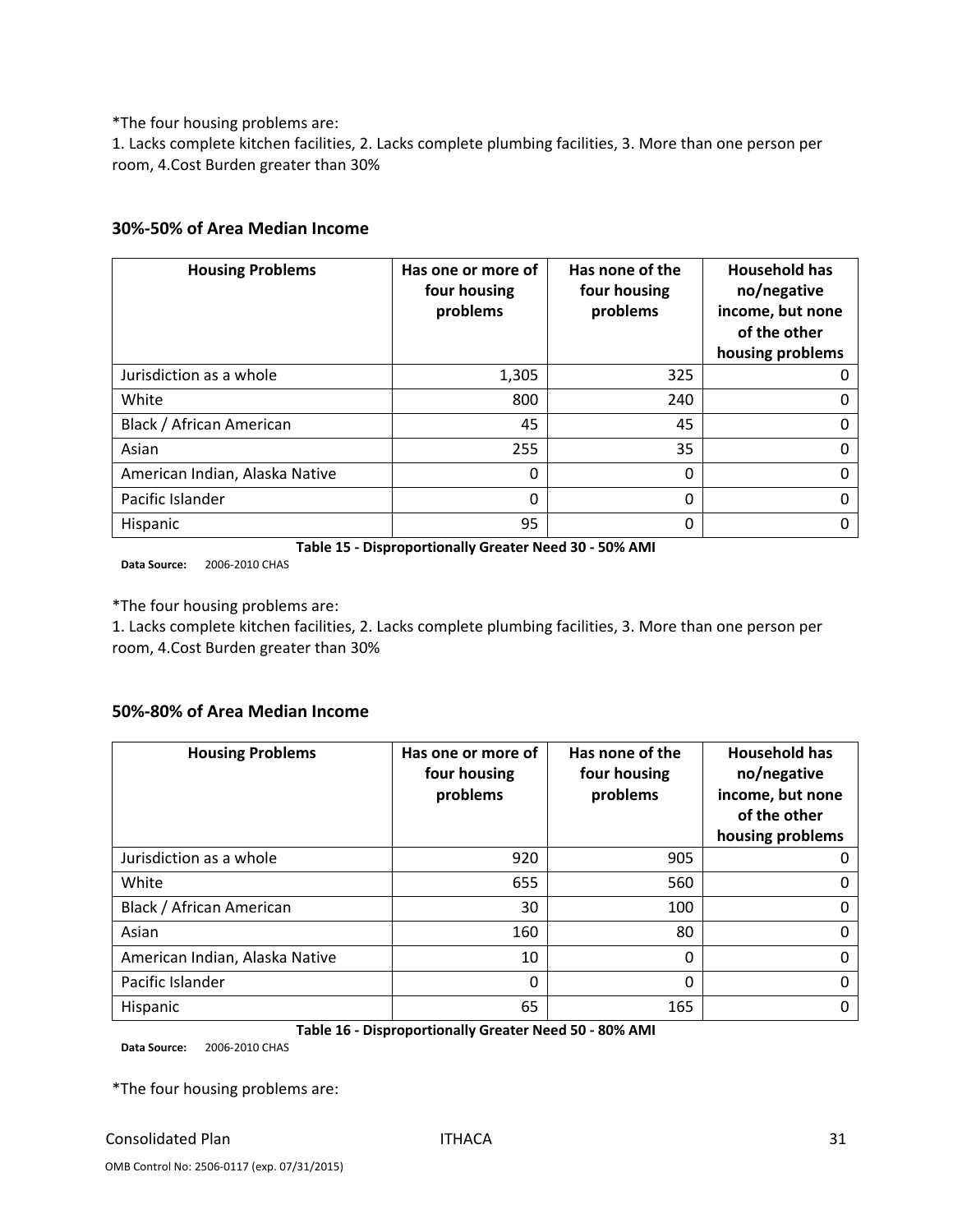1. Lacks complete kitchen facilities, 2. Lacks complete plumbing facilities, 3. More than one person per room, 4.Cost Burden greater than 30%

#### **80%‐100% of Area Median Income**

| <b>Housing Problems</b>        | Has one or more of<br>four housing<br>problems | Has none of the<br>four housing<br>problems | <b>Household has</b><br>no/negative<br>income, but none<br>of the other<br>housing problems |
|--------------------------------|------------------------------------------------|---------------------------------------------|---------------------------------------------------------------------------------------------|
| Jurisdiction as a whole        | 165                                            | 720                                         | 0                                                                                           |
| White                          | 155                                            | 425                                         |                                                                                             |
| Black / African American       | 0                                              | 110                                         | 0                                                                                           |
| Asian                          | 10                                             | 110                                         |                                                                                             |
| American Indian, Alaska Native | 0                                              | 0                                           | 0                                                                                           |
| Pacific Islander               | 0                                              | 0                                           | 0                                                                                           |
| Hispanic                       | 0                                              | 45                                          | O                                                                                           |

**Table 17 ‐ Disproportionally Greater Need 80 ‐ 100% AMI**

**Data Source:** 2006‐2010 CHAS

\*The four housing problems are:

1. Lacks complete kitchen facilities, 2. Lacks complete plumbing facilities, 3. More than one person per room, 4.Cost Burden greater than 30%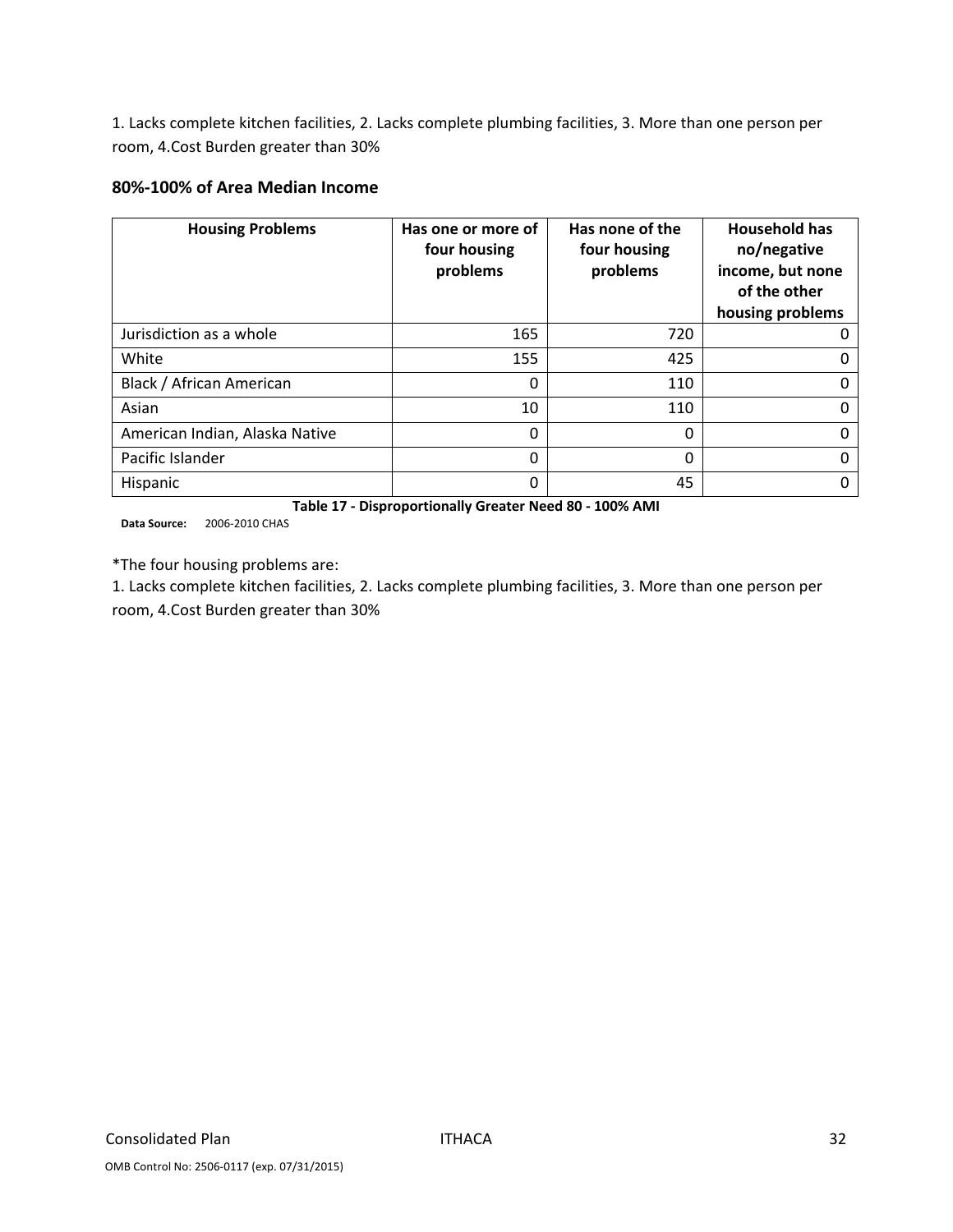# **NA‐20 Disproportionately Greater Need: Severe Housing Problems – 91.205 (b)(2)**

Assess the need of any racial or ethnic group that has disproportionately greater need in comparison to the needs of that category of need as a whole.

#### **Introduction**

The distinction between the previous section, "housing problem", and this section, "severe housing problem", is the level of cost burden and overcrowding. The presence of a cost burden of over 30% would constitute a housing problem, while a cost burden of over 50% would constitute a severe housing problem. Similarly, overcrowding of 1.1‐1.5 persons per room would constitute a housing problem, while overcrowding of more than 1.5 persons per room would constitute a severe housing problem.

Income classifications are, again, defined as extremely low income (30% HAMFI or below), low income (30%‐50% HAMFI), moderate income (50%‐80% HAMFI) and middle income (80%‐100% HAMFI). Disproportionally greater need was identified among:

- extremely low income Whites, American Indian/Alaskan Natives, and Hispanics, and
- low income Asians

Again, in the case of American Indian/Alaskan Natives it should be noted that though 100% of the identified households is shown as experiencing a severe housing problem, the total number of households (4) included in this category is extremely small.

It should also be noted that Ithaca's large student population, which is predominantly white, may be skewing the data for need related to housing cost burden. According to CPD maps, nearly 73% of the residents of the upper East Hill area, which has an extremely high concentration of student renters, are cost burdened.

#### **0%‐30% of Area Median Income**

| <b>Severe Housing Problems*</b> | Has one or more of<br>four housing<br>problems | Has none of the<br>four housing<br>problems | <b>Household has</b><br>no/negative<br>income, but none<br>of the other<br>housing problems |
|---------------------------------|------------------------------------------------|---------------------------------------------|---------------------------------------------------------------------------------------------|
| Jurisdiction as a whole         | 2,945                                          | 390                                         | 285                                                                                         |
| White                           | 2,150                                          | 290                                         | 110                                                                                         |
| Black / African American        | 114                                            | 25                                          | 15                                                                                          |
| Asian                           | 340                                            | 0                                           | 160                                                                                         |
| American Indian, Alaska Native  | 4                                              | 0                                           | 0                                                                                           |
| Pacific Islander                | 0                                              | 0                                           | 0                                                                                           |

Consolidated Plan ITHACA 33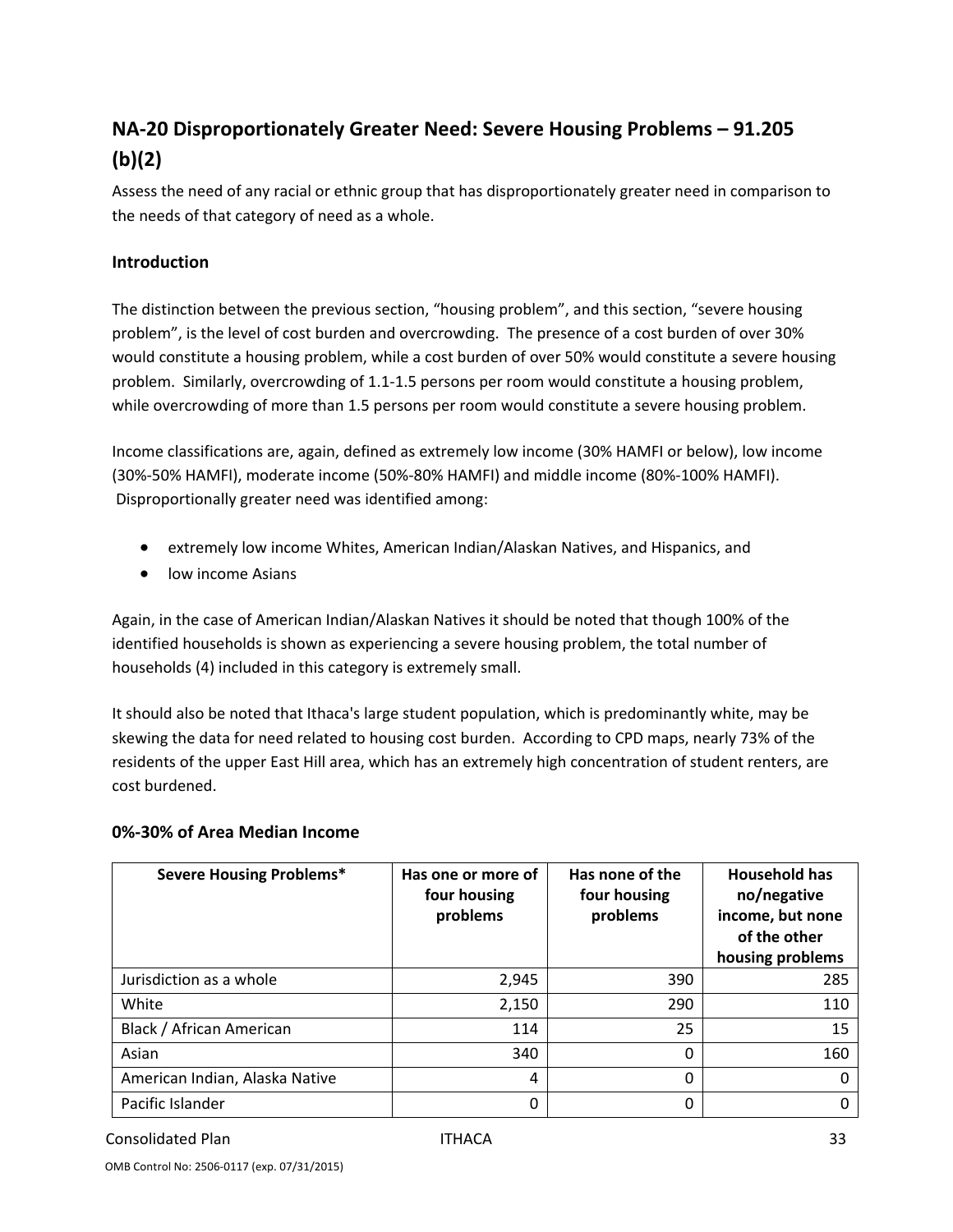| <b>Severe Housing Problems*</b> | Has one or more of<br>four housing<br>problems | Has none of the<br>four housing<br>problems | <b>Household has</b><br>no/negative<br>income, but none<br>of the other<br>housing problems |
|---------------------------------|------------------------------------------------|---------------------------------------------|---------------------------------------------------------------------------------------------|
| <b>Hispanic</b>                 | 280                                            | 20                                          |                                                                                             |

**Table 18 – Severe Housing Problems 0 ‐ 30% AMI**

**Data Source:** 2006‐2010 CHAS

\*The four severe housing problems are:

1. Lacks complete kitchen facilities, 2. Lacks complete plumbing facilities, 3. More than 1.5 persons per room, 4.Cost Burden over 50%

#### **30%‐50% of Area Median Income**

| <b>Severe Housing Problems*</b> | Has one or more of<br>four housing<br>problems | Has none of the<br>four housing<br>problems | <b>Household has</b><br>no/negative<br>income, but none<br>of the other<br>housing problems |
|---------------------------------|------------------------------------------------|---------------------------------------------|---------------------------------------------------------------------------------------------|
| Jurisdiction as a whole         | 550                                            | 1,080                                       |                                                                                             |
| White                           | 405                                            | 635                                         |                                                                                             |
| Black / African American        | 0                                              | 90                                          |                                                                                             |
| Asian                           | 130                                            | 160                                         |                                                                                             |
| American Indian, Alaska Native  | 0                                              | 0                                           |                                                                                             |
| Pacific Islander                | $\Omega$                                       | 0                                           |                                                                                             |
| Hispanic                        | 20                                             | 80                                          |                                                                                             |

**Table 19 – Severe Housing Problems 30 ‐ 50% AMI**

**Data Source:** 2006‐2010 CHAS

\*The four severe housing problems are:

1. Lacks complete kitchen facilities, 2. Lacks complete plumbing facilities, 3. More than 1.5 persons per room, 4.Cost Burden over 50%

#### **50%‐80% of Area Median Income**

| <b>Severe Housing Problems*</b> | Has one or more of<br>four housing<br>problems | Has none of the<br>four housing<br>problems | <b>Household has</b><br>no/negative<br>income, but none<br>of the other<br>housing problems |
|---------------------------------|------------------------------------------------|---------------------------------------------|---------------------------------------------------------------------------------------------|
| Jurisdiction as a whole         | 365                                            | 1,465                                       |                                                                                             |
| White                           | 290                                            | 925                                         |                                                                                             |
| Black / African American        | 10                                             | 120                                         |                                                                                             |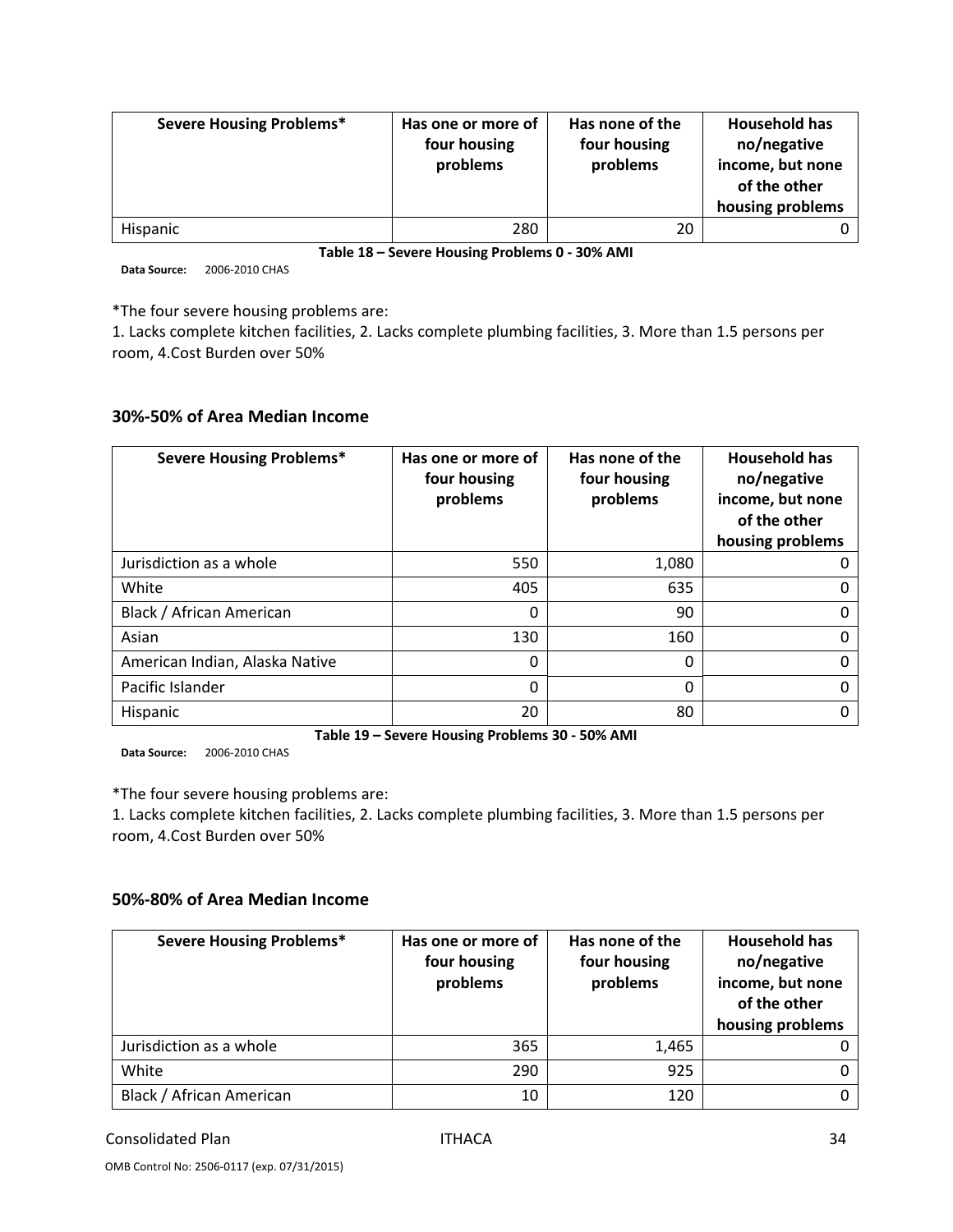| <b>Severe Housing Problems*</b> | Has one or more of<br>four housing<br>problems | Has none of the<br>four housing<br>problems | <b>Household has</b><br>no/negative<br>income, but none<br>of the other<br>housing problems |
|---------------------------------|------------------------------------------------|---------------------------------------------|---------------------------------------------------------------------------------------------|
| Asian                           | 65                                             | 180                                         |                                                                                             |
| American Indian, Alaska Native  | 0                                              | 10                                          |                                                                                             |
| Pacific Islander                | 0                                              | 0                                           |                                                                                             |
| Hispanic                        | 0                                              | 230                                         |                                                                                             |

**Table 20 – Severe Housing Problems 50 ‐ 80% AMI**

**Data Source:** 2006‐2010 CHAS

\*The four severe housing problems are:

1. Lacks complete kitchen facilities, 2. Lacks complete plumbing facilities, 3. More than 1.5 persons per room, 4.Cost Burden over 50%

#### **80%‐100% of Area Median Income**

| <b>Severe Housing Problems*</b> | Has one or more of<br>four housing<br>problems | Has none of the<br>four housing<br>problems | <b>Household has</b><br>no/negative<br>income, but none<br>of the other<br>housing problems |
|---------------------------------|------------------------------------------------|---------------------------------------------|---------------------------------------------------------------------------------------------|
| Jurisdiction as a whole         | 4                                              | 880                                         |                                                                                             |
| White                           | 4                                              | 570                                         |                                                                                             |
| Black / African American        | 0                                              | 110                                         |                                                                                             |
| Asian                           | 0                                              | 120                                         |                                                                                             |
| American Indian, Alaska Native  | 0                                              | 0                                           |                                                                                             |
| Pacific Islander                | 0                                              | 0                                           |                                                                                             |
| Hispanic                        | 0                                              | 45                                          |                                                                                             |

**Table 21 – Severe Housing Problems 80 ‐ 100% AMI**

**Data Source:** 2006‐2010 CHAS

\*The four severe housing problems are:

1. Lacks complete kitchen facilities, 2. Lacks complete plumbing facilities, 3. More than 1.5 persons per room, 4.Cost Burden over 50%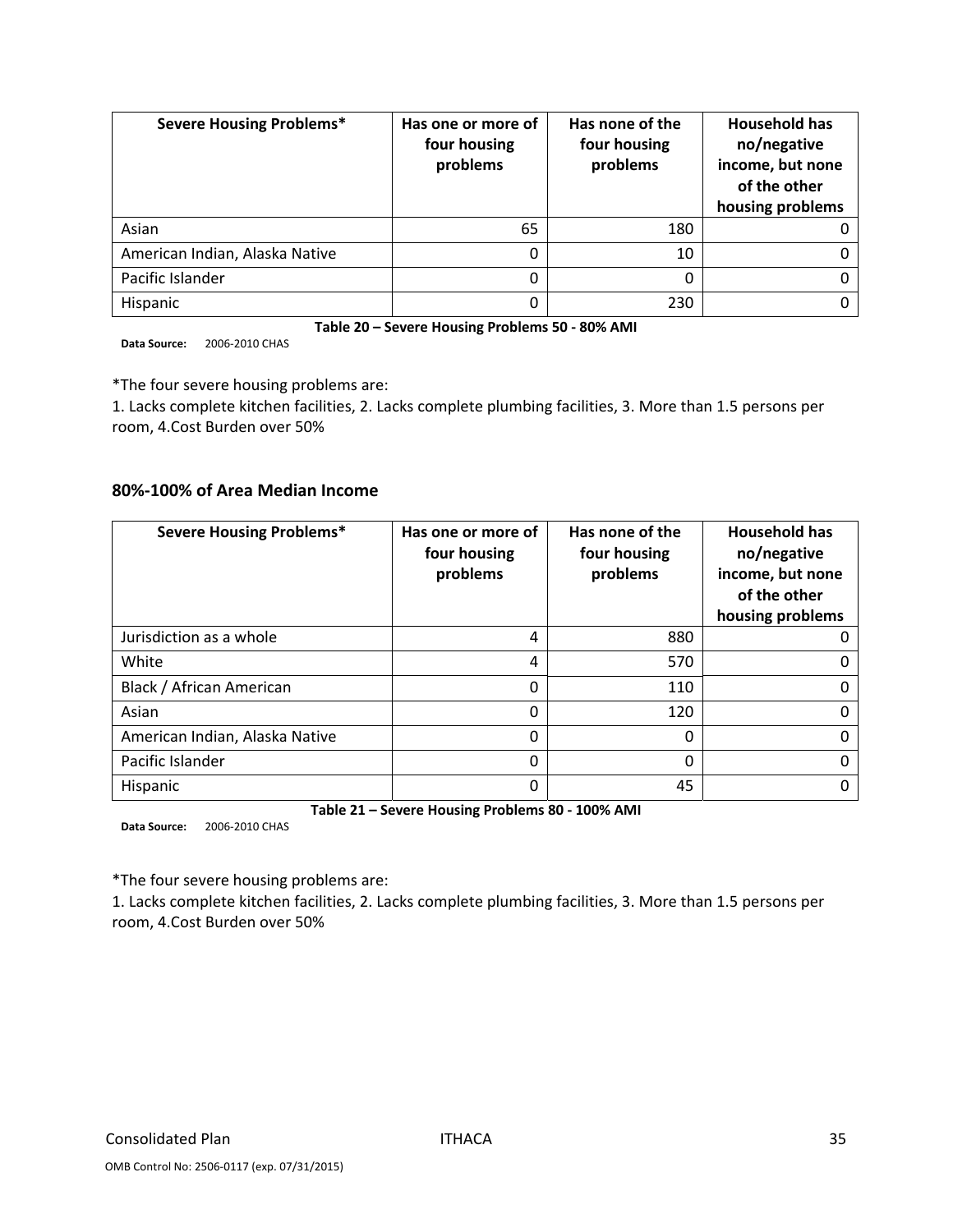# **NA‐25 Disproportionately Greater Need: Housing Cost Burdens – 91.205 (b)(2)**

Assess the need of any racial or ethnic group that has disproportionately greater need in comparison to the needs of that category of need as a whole.

### **Introduction:**

This section isolates housing cost burden from the three other housing problems (lack of complete kitchen facilities, lack of complete plumbing facilities, and overcrowding).

The data below summarizes the number of households in the jurisdiction as a whole, and by racial and ethnic category, at each level of housing cost burden: no cost burden (30% or less of income is required to cover housing costs), cost burdened (between 30% and 50% of income is required to cover housing costs) and severely cost burdened (more than 50% of income is required to cover housing costs). If a no/negative income household has housing costs, those costs would represent a 100% cost burden.

Disproportionally greater need was identified among:

- low income American Indian/Alaskan Natives, and
- no/negative income Asians

#### **Housing Cost Burden**

| <b>Housing Cost Burden</b> | $<=$ 30% | 30-50%                                            | >50%  | No / negative<br>income (not<br>computed) |
|----------------------------|----------|---------------------------------------------------|-------|-------------------------------------------|
| Jurisdiction as a whole    | 4,740    | 1,880                                             | 3,695 | 295                                       |
| White                      | 3,510    | 1,250                                             | 2,790 | 110                                       |
| Black / African American   | 350      | 100                                               | 79    | 15                                        |
| Asian                      | 350      | 255                                               | 460   | 175                                       |
| American Indian, Alaska    |          |                                                   |       |                                           |
| <b>Native</b>              | 0        | 10                                                | 4     | 0                                         |
| Pacific Islander           | $\Omega$ | 0                                                 | 0     | $\Omega$                                  |
| Hispanic                   | 320      | 155                                               | 300   | 0                                         |
|                            |          | Table 22 - Greater Need: Housing Cost Burdens AMI |       |                                           |

**Data Source:** 2006‐2010 CHAS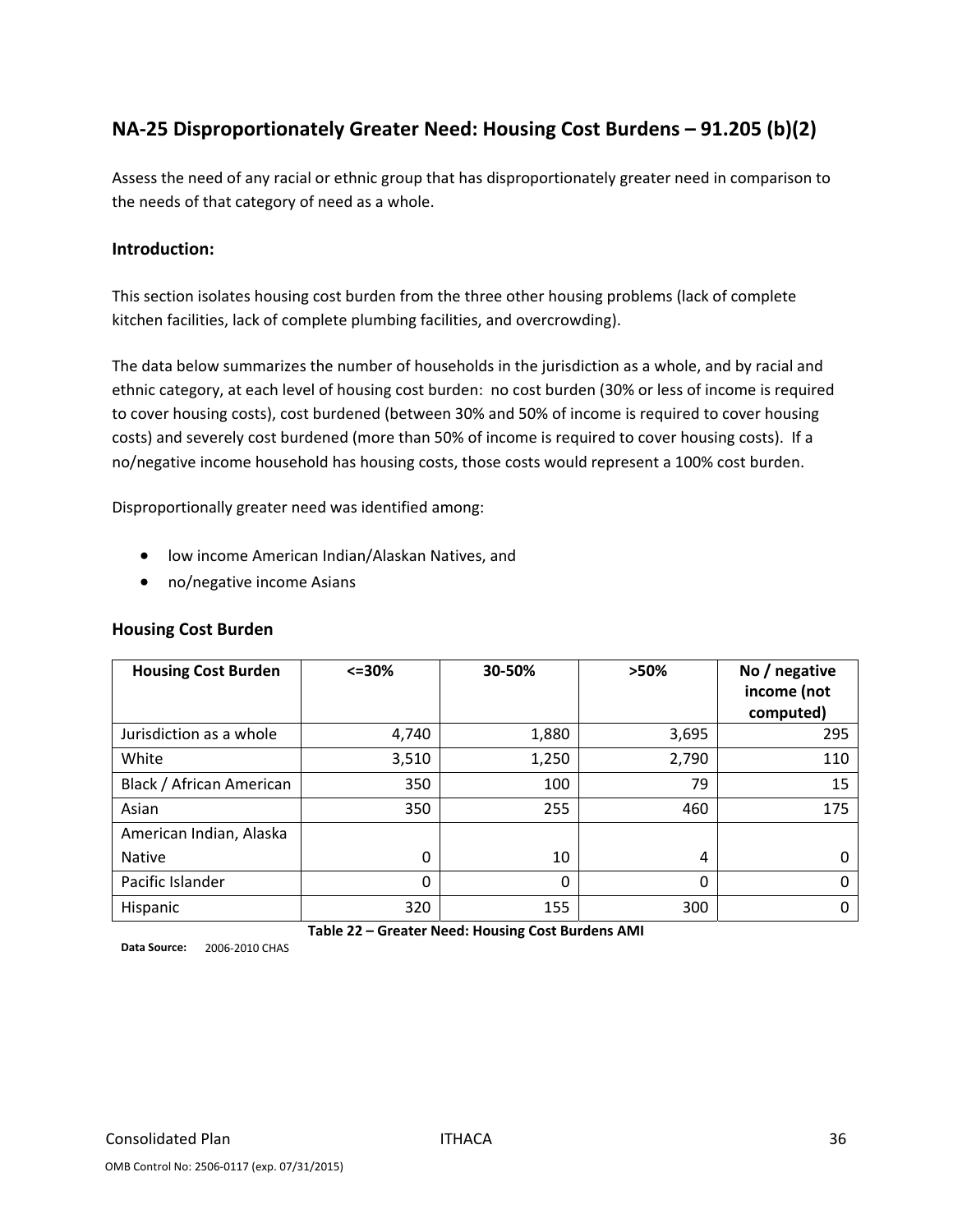# **NA‐30 Disproportionately Greater Need: Discussion – 91.205(b)(2)**

### **Are there any Income categories in which a racial or ethnic group has disproportionately greater need than the needs of that income category as a whole?**

According to CHAS data, 100% of all Native American/Alaskan Native households in Ithaca are experiencing one of the four housing problems. Though the number of Native American/Alaskan Native households included in the CHAS data is extremely small (14 households, representing .14% of Ithaca's total population), this is nevertheless a notable finding. 71.4% of these households experienced a cost burden of 30%‐50%, which represents a disproportionate need in that category, and the remaining 28.6% (which is not disproportionate with the jurisdiction as a whole) experienced severe cost burden of over 50%.

Among Hispanics, 100% of low income households (with incomes between 30% and 50% HAMFI) experienced one or more housing problem and 93% of extremely low income households (with income below 30% HAMFI) experienced one or more of the severe housing problems. Again, though a small total number (95 households, representing .32% of Ithaca's total population), this appears to be a notable finding.

Among Asian households, 67% of moderate income households (earning 50%‐80% HAMFI) experienced one or more housing problems, with 44.8% of low income households experiencing one or more severe housing problem. Asian households with no or negative income were also disproportionately affected by housing cost burden.

Finally, 91.5% of extremely low income White households experienced one or more of the severe housing problems.

Great caution must be exercised, however, in interpreting this analysis of disproportionate need because of Ithaca's unique demographics. According to the 2008‐2012 American Community Survey, the city's total population age three years and older is 21,925, with 9,975 of those persons being at or below the poverty level. However, 6,142 of those poverty persons are undergraduate students, and another 1,505 are enrolled in graduate or professional school, so that college students account for 7,647, or 77%, of the total poverty population. The presence of such a large number of students, who are predominantly white, and who have high housing costs and low personal incomes (though potentially high family wealth), may greatly skew the analysis of disproportionately greater need.

### **If they have needs not identified above, what are those needs?**

Disproportionally greater need was identified among every racial or ethnic group at some point along the income spectrum, with the exception of Black/African American households; however, as noted previously, the presence of a large number of poverty‐level students (who are predominantly white and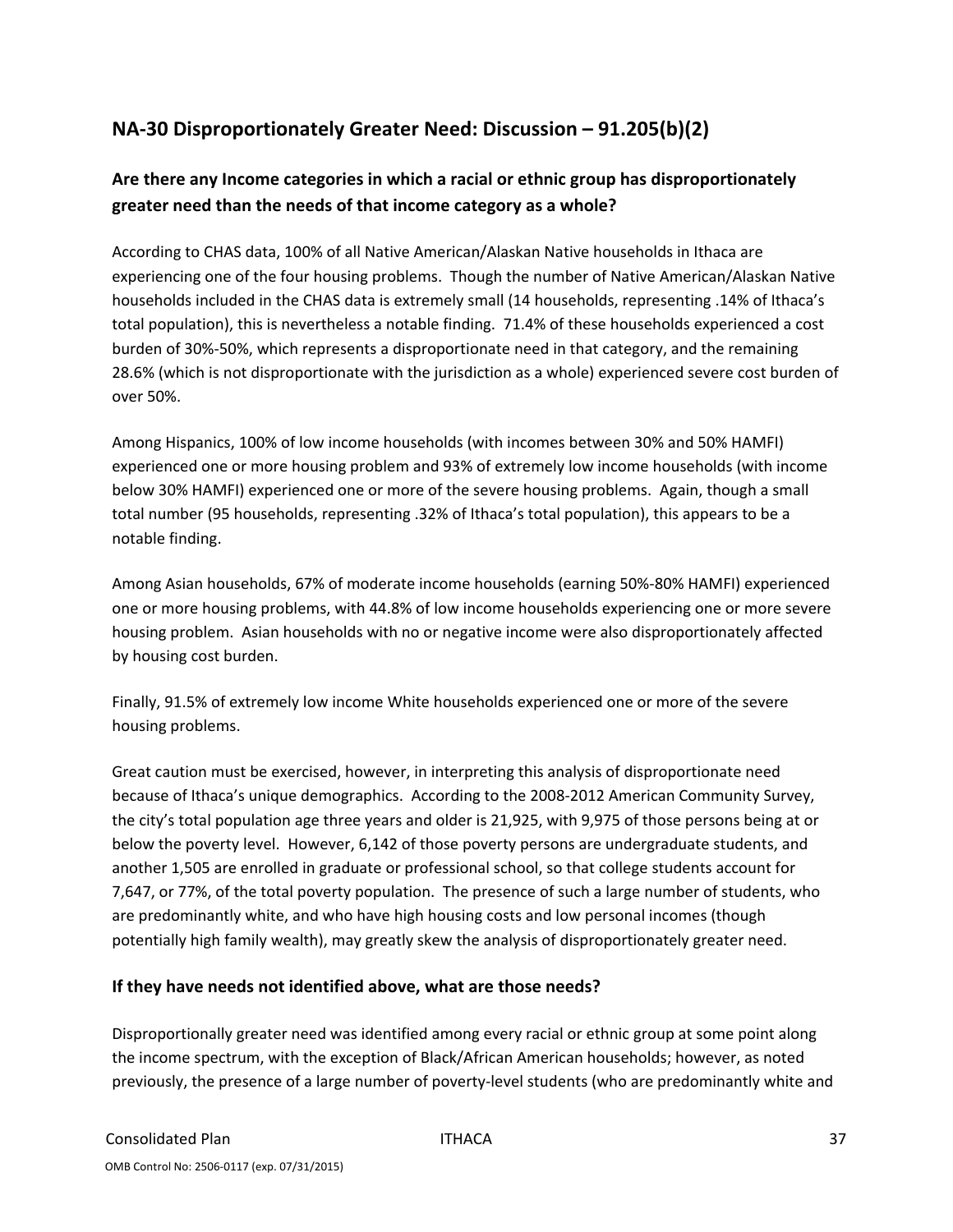may have high family wealth, though low personal income and high housing costs) may greatly skew the analysis of disproportionally greater need.

In addition to more affordable housing, Ithaca's non‐student LMI population needs a realistic pathway to living wage employment. This will entail both the creation of more living wage jobs, and the development of programs and initiatives that increase the ability of LMI persons to access those living wage jobs.

# **Are any of those racial or ethnic groups located in specific areas or neighborhoods in your community?**

None of the racial or ethnic groups for which disproportionate need was identified are concentrated in a specific area or neighborhood.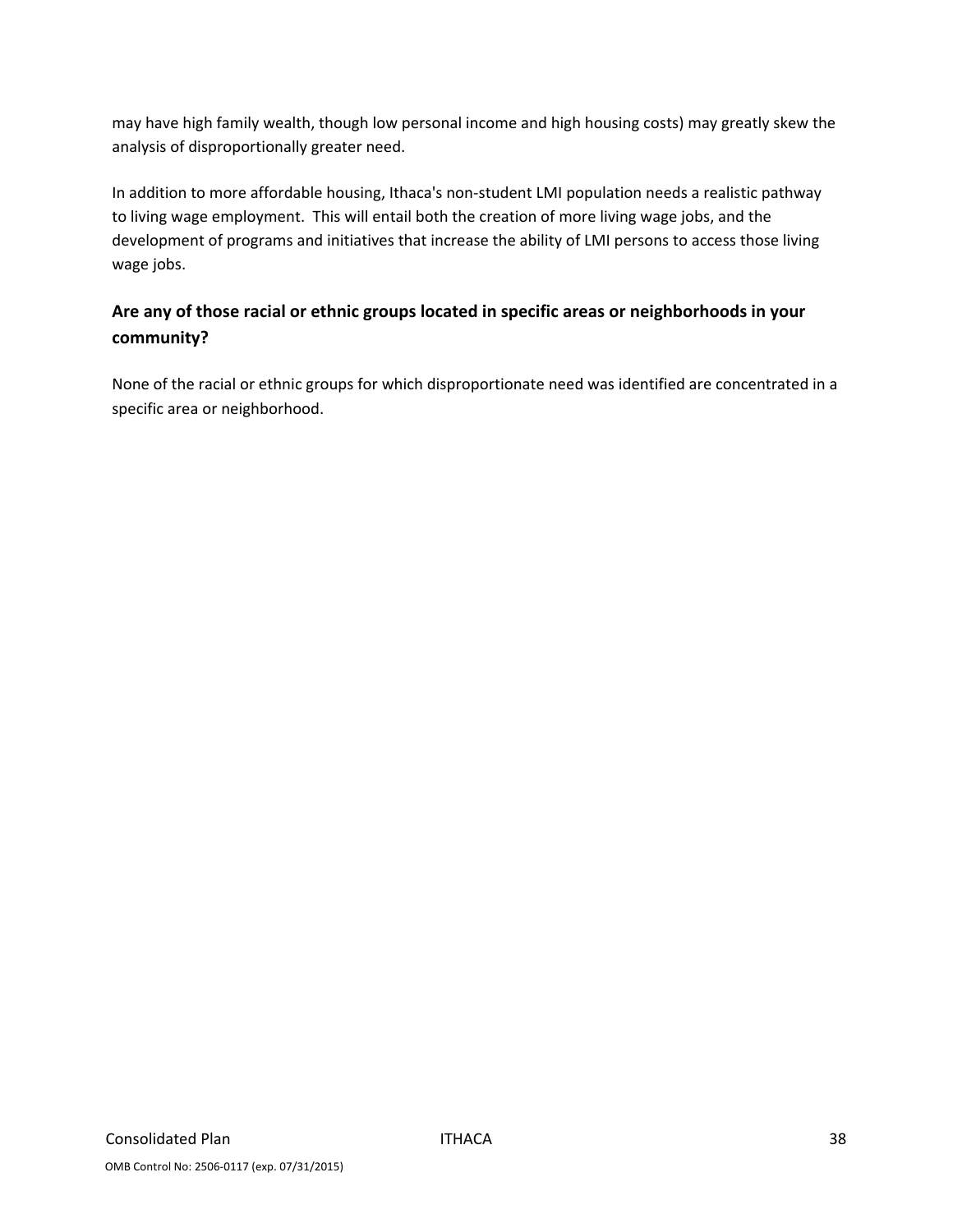# **NA‐35 Public Housing – 91.205(b) Introduction**

The needs of public housing residents were identified through interviews with the Executive Director of the Ithaca Housing Authority (IHA). IHA owns and manages 235 units of public housing for seniors in two buildings, and 106 family housing units scattered throughout the city. IHA is the largest provider of affordable senior housing in Ithaca. Decent, safe, affordable housing is the primary need of all IHA residents; many senior residents would also benefit from units with modified bathrooms that include grab bars, raised toilet seats, and walk‐in showers.

In addition to their public housing portfolio, IHA administers 992 Section 8 Housing Choice Vouchers, which are used throughout Tompkins County. The number of vouchers that are actually in use varies weekly; as of May 1, 2014, 906 vouchers were in use.

There are currently 215 households on IHA's wait list for public housing, and 452 households on the wait list for Section 8 vouchers. This represents an approximately 3‐6 month wait for senior housing units, a 1‐3 year wait for family units, and a 1‐3 year wait for Section 8 vouchers.

Individuals who identify as Black/African American are over‐represented in both public housing and among holders of housing choice vouchers: 21.5% of public housing residents and 19% of voucher holders are Black/African American, whereas citywide, 6.5% of the total population is Black/African American.

Conversely, individuals who identify as Asian are under‐represented in both public housing and among voucher holders: 4.5% of public housing residents and 4% of voucher holders are Asian, while citywide 16% of the total population is Asian.

| <b>Program Type</b>    |                    |       |                |                 |         |               |                                                                          |                                         |                           |
|------------------------|--------------------|-------|----------------|-----------------|---------|---------------|--------------------------------------------------------------------------|-----------------------------------------|---------------------------|
|                        | <b>Certificate</b> | Mod-  | Public         | <b>Vouchers</b> |         |               |                                                                          |                                         |                           |
|                        |                    | Rehab | <b>Housing</b> | Total           | Project | <b>Tenant</b> |                                                                          | <b>Special Purpose Voucher</b>          |                           |
|                        |                    |       |                |                 | -based  | -based        | <b>Veterans</b><br><b>Affairs</b><br><b>Supportive</b><br><b>Housing</b> | Family<br><b>Unification</b><br>Program | <b>Disabled</b><br>$\ast$ |
| # of units<br>vouchers |                    |       |                |                 |         |               |                                                                          |                                         |                           |
| in use                 | 0                  | 0     | 331            | 884             | 0       | 829           | 0                                                                        | 46                                      | 0                         |

### **Totals in Use**

**Table 23 ‐ Public Housing by Program Type**

\*includes Non-Elderly Disabled, Mainstream One-Year, Mainstream Five-year, and Nursing Home Transition

**Data Source:** PIC (PIH Information Center)

OMB Control No: 2506‐0117 (exp. 07/31/2015)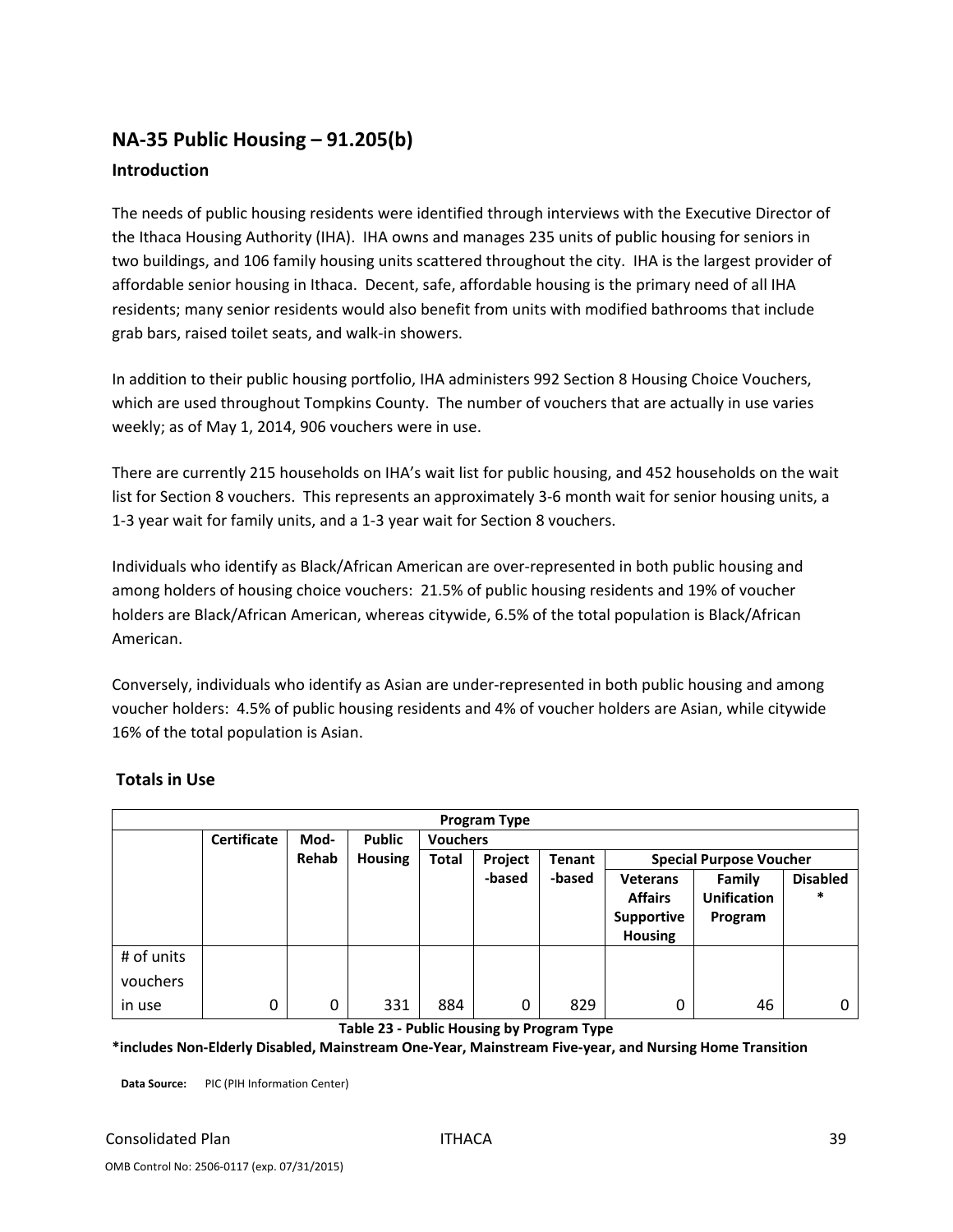### **Characteristics of Residents**

| <b>Program Type</b> |                    |                  |                |                 |             |                |                                                                          |                                         |  |
|---------------------|--------------------|------------------|----------------|-----------------|-------------|----------------|--------------------------------------------------------------------------|-----------------------------------------|--|
|                     | <b>Certificate</b> | Mod-             | <b>Public</b>  | <b>Vouchers</b> |             |                |                                                                          |                                         |  |
|                     |                    | Rehab            | <b>Housing</b> | <b>Total</b>    | Project     | <b>Tenant</b>  |                                                                          | <b>Special Purpose Voucher</b>          |  |
|                     |                    |                  |                |                 | -based      | -based         | <b>Veterans</b><br><b>Affairs</b><br><b>Supportive</b><br><b>Housing</b> | Family<br><b>Unification</b><br>Program |  |
| Average Annual      |                    |                  |                |                 |             |                |                                                                          |                                         |  |
| Income              | $\pmb{0}$          | $\boldsymbol{0}$ | 15,449         | 12,401          | 0           | 12,380         | $\boldsymbol{0}$                                                         | 10,232                                  |  |
| Average length      |                    |                  |                |                 |             |                |                                                                          |                                         |  |
| of stay             | 0                  | $\boldsymbol{0}$ | 5              | 5               | 0           | 5              | $\mathbf 0$                                                              | $\boldsymbol{0}$                        |  |
| Average             |                    |                  |                |                 |             |                |                                                                          |                                         |  |
| Household size      | $\mathbf 0$        | $\mathbf 0$      | 1              | $\overline{2}$  | 0           | $\overline{2}$ | 0                                                                        | $\overline{2}$                          |  |
| # Homeless at       |                    |                  |                |                 |             |                |                                                                          |                                         |  |
| admission           | $\pmb{0}$          | $\mathbf 0$      | $\mathbf 0$    | $\overline{2}$  | $\pmb{0}$   | $\mathbf{1}$   | $\pmb{0}$                                                                | 1                                       |  |
| # of Elderly        |                    |                  |                |                 |             |                |                                                                          |                                         |  |
| Program             |                    |                  |                |                 |             |                |                                                                          |                                         |  |
| Participants        |                    |                  |                |                 |             |                |                                                                          |                                         |  |
| ( > 62)             | $\mathbf 0$        | $\mathbf 0$      | 162            | 153             | 0           | 152            | $\mathbf 0$                                                              | $\mathbf 0$                             |  |
| # of Disabled       |                    |                  |                |                 |             |                |                                                                          |                                         |  |
| Families            | $\pmb{0}$          | $\mathbf 0$      | 65             | 316             | 0           | 312            | $\mathbf 0$                                                              | 3                                       |  |
| # of Families       |                    |                  |                |                 |             |                |                                                                          |                                         |  |
| requesting          |                    |                  |                |                 |             |                |                                                                          |                                         |  |
| accessibility       |                    |                  |                |                 |             |                |                                                                          |                                         |  |
| features            | $\mathbf 0$        | $\mathbf 0$      | 331            | 884             | 0           | 829            | $\mathbf 0$                                                              | 46                                      |  |
| # of HIV/AIDS       |                    |                  |                |                 |             |                |                                                                          |                                         |  |
| program             |                    |                  |                |                 |             |                |                                                                          |                                         |  |
| participants        | $\boldsymbol{0}$   | $\mathbf 0$      | $\mathbf 0$    | $\mathbf 0$     | 0           | $\mathbf 0$    | $\mathbf 0$                                                              | 0                                       |  |
| # of DV victims     | $\boldsymbol{0}$   | $\mathbf 0$      | 0              | $\mathbf 0$     | $\mathbf 0$ | $\mathbf 0$    | 0                                                                        | 0                                       |  |

**Table 24 – Characteristics of Public Housing Residents by Program Type** 

**Data Source:** PIC (PIH Information Center)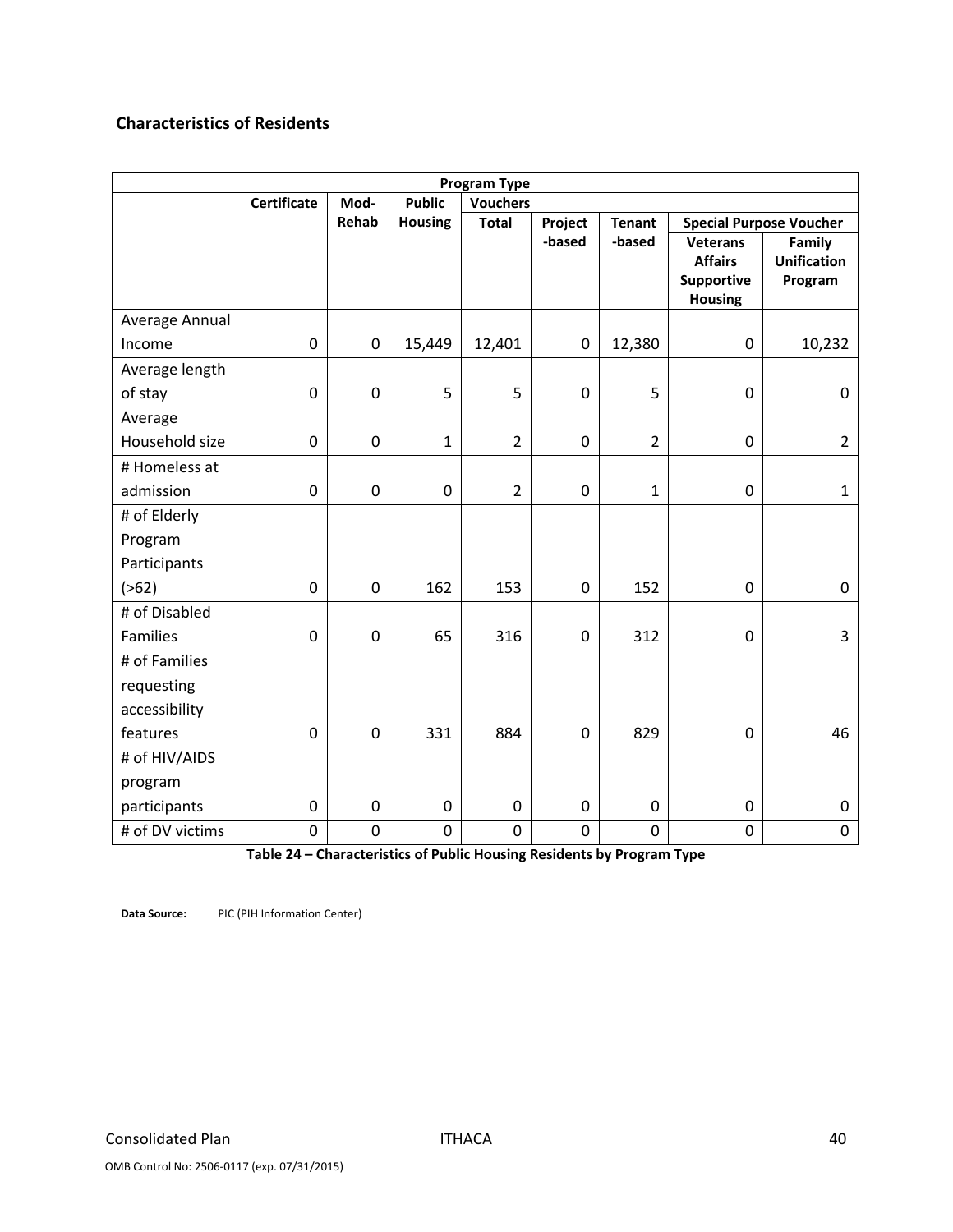### **Race of Residents**

| <b>Program Type</b>                                                                                    |                    |                                          |                |              |         |               |                   |                                |                 |  |
|--------------------------------------------------------------------------------------------------------|--------------------|------------------------------------------|----------------|--------------|---------|---------------|-------------------|--------------------------------|-----------------|--|
| Race                                                                                                   | <b>Certificate</b> | <b>Public</b><br><b>Vouchers</b><br>Mod- |                |              |         |               |                   |                                |                 |  |
|                                                                                                        |                    | Rehab                                    | <b>Housing</b> | <b>Total</b> | Project | <b>Tenant</b> |                   | <b>Special Purpose Voucher</b> |                 |  |
|                                                                                                        |                    |                                          |                |              | -based  | -based        | <b>Veterans</b>   | Family                         | <b>Disabled</b> |  |
|                                                                                                        |                    |                                          |                |              |         |               | <b>Affairs</b>    | <b>Unification</b>             |                 |  |
|                                                                                                        |                    |                                          |                |              |         |               | <b>Supportive</b> | Program                        |                 |  |
|                                                                                                        |                    |                                          |                |              |         |               | <b>Housing</b>    |                                |                 |  |
| White                                                                                                  | 0                  | 0                                        | 242            | 667          | 0       | 624           | 0                 | 39                             | $\Omega$        |  |
| Black/African                                                                                          |                    |                                          |                |              |         |               |                   |                                |                 |  |
| American                                                                                               | 0                  | 0                                        | 71             | 171          | 0       | 161           | 0                 | 6                              | 0               |  |
| Asian                                                                                                  | 0                  | 0                                        | 15             | 34           | 0       | 33            | 0                 | $\Omega$                       | 0               |  |
| American                                                                                               |                    |                                          |                |              |         |               |                   |                                |                 |  |
| Indian/Alaska                                                                                          |                    |                                          |                |              |         |               |                   |                                |                 |  |
| <b>Native</b>                                                                                          | $\mathbf 0$        | 0                                        | 3              | 7            | 0       | 6             | 0                 | 1                              | 0               |  |
| Pacific                                                                                                |                    |                                          |                |              |         |               |                   |                                |                 |  |
| Islander                                                                                               | $\Omega$           | 0                                        | $\mathbf{0}$   | 5            | 0       | 5             | 0                 | $\Omega$                       | 0               |  |
| Other                                                                                                  | 0                  | 0                                        | $\Omega$       | $\Omega$     | 0       | $\Omega$      | 0                 | $\mathbf{0}$                   | 0               |  |
| *includes Non-Elderly Disabled, Mainstream One-Year, Mainstream Five-year, and Nursing Home Transition |                    |                                          |                |              |         |               |                   |                                |                 |  |

**Table 25 – Race of Public Housing Residents by Program Type**

**Data Source:** PIC (PIH Information Center)

### **Ethnicity of Residents**

|                  | <b>Program Type</b> |       |                |                 |                |               |                 |                                                                                                        |                 |  |
|------------------|---------------------|-------|----------------|-----------------|----------------|---------------|-----------------|--------------------------------------------------------------------------------------------------------|-----------------|--|
| <b>Ethnicity</b> | <b>Certificate</b>  | Mod-  | <b>Public</b>  | <b>Vouchers</b> |                |               |                 |                                                                                                        |                 |  |
|                  |                     | Rehab | <b>Housing</b> | <b>Total</b>    | <b>Project</b> | <b>Tenant</b> |                 | <b>Special Purpose Voucher</b>                                                                         |                 |  |
|                  |                     |       |                |                 | -based         | -based        | <b>Veterans</b> | Family                                                                                                 | <b>Disabled</b> |  |
|                  |                     |       |                |                 |                |               | <b>Affairs</b>  | <b>Unification</b>                                                                                     | $\ast$          |  |
|                  |                     |       |                |                 |                |               | Supportive      | Program                                                                                                |                 |  |
|                  |                     |       |                |                 |                |               | <b>Housing</b>  |                                                                                                        |                 |  |
| Hispanic         | 0                   | 0     | 24             | 51              | 0              | 49            | 0               | າ                                                                                                      | 0               |  |
| <b>Not</b>       |                     |       |                |                 |                |               |                 |                                                                                                        |                 |  |
| <b>Hispanic</b>  | 0                   | 0     | 307            | 833             | $\Omega$       | 780           | 0               | 44                                                                                                     | O               |  |
|                  |                     |       |                |                 |                |               |                 | *includes Non-Elderly Disabled, Mainstream One-Year, Mainstream Five-year, and Nursing Home Transition |                 |  |

**\*includes Non‐Elderly Disabled, Mainstream One‐Year, Mainstream Five‐year, and Nursing Home Transition**

**Table 26 – Ethnicity of Public Housing Residents by Program Type**

**Data Source:** PIC (PIH Information Center)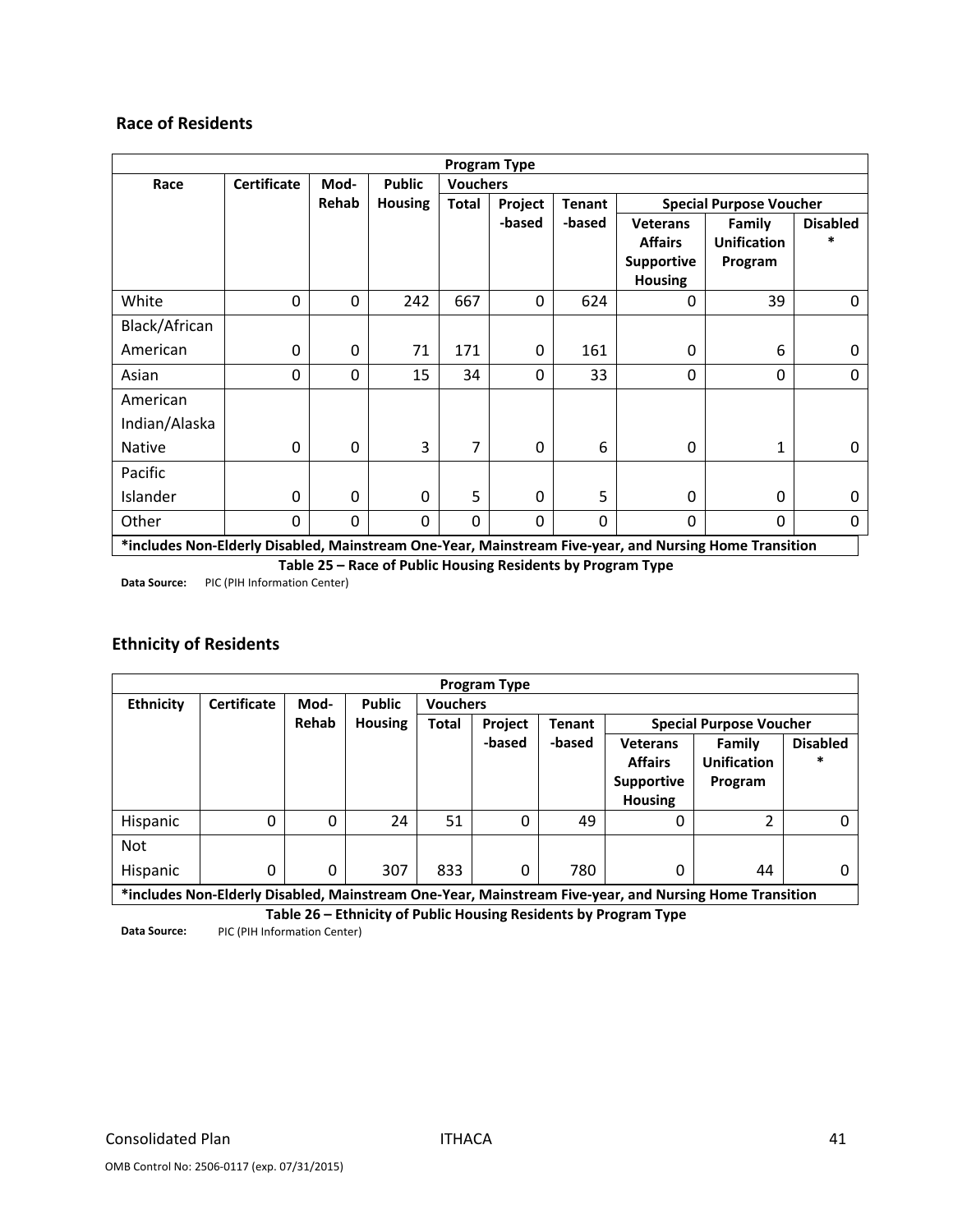### **Section 504 Needs Assessment: Describe the needs of public housing tenants and applicants on the waiting list for accessible units:**

As of May, 2014, there are 215 households on IHA's waiting list for public housing, including 30 elderly and 34 disabled. Though not all of these households would require a fully accessible unit, many of IHA's residents, particularly the elderly, would benefit from basic modifications to bathrooms, including grab bars, raised toilet seats, and walk‐in showers. IHA's public housing developments are older, dating primarily from the 1970s; 165 of their 235 senior units are located in a building that opened in 1971. None of these bathrooms were originally designed to incorporate the safety and convenience features that would now be installed as a matter of course in a senior housing development. The housing authority has made accessibility improvements to units as funds permit and intends to continue to do so, but they are financially unable to undertake a major renovation that would modernize all of their existing units.

# **What are the number and type of families on the waiting lists for public housing and section 8 tenant‐based rental assistance? Based on the information above, and any other information available to the jurisdiction, what are the most immediate needs of residents of public housing and Housing Choice voucher holders?**

There are currently 215 households on IHA's wait list for public housing, 452 households on the wait list for IHA's Section 8 vouchers, and 942 households on the wait list for Section 8 vouchers administered by Tompkins Community Action.

Of the households waiting for public housing, 15.81% are disabled, 13.95% elderly, and 44.65% are families. 87% of these households are extremely low income, 11% are very low income, and 2% are low income. Of the households waiting for IHA Section 8 vouchers, 19.69% are disabled, 7.3% elderly, and 47.35% are families. 90% of these households are extremely low income, 8% are very low income, and 2% are low income. Of the households waiting for TCAction vouchers, 21% are disabled, 7.68% are elderly, and 48.92% are families.

The most immediate needs of all of these households are for more affordable housing in the jurisdiction. The largest percentage of households on the waiting lists are families, indicating a high level of need for affordable units that are suitable for families with children.

### **How do these needs compare to the housing needs of the population at large**

There are a large number of families on waiting lists for both public housing and housing choice vouchers. During the consultation process, only one housing provider commented on the need for family units, while other input received focused on the need for smaller units. This would seem to suggest that although there is a high level of need for small units in the general population (including the LMI and special needs populations) there is also a high need in the LMI population for large family units.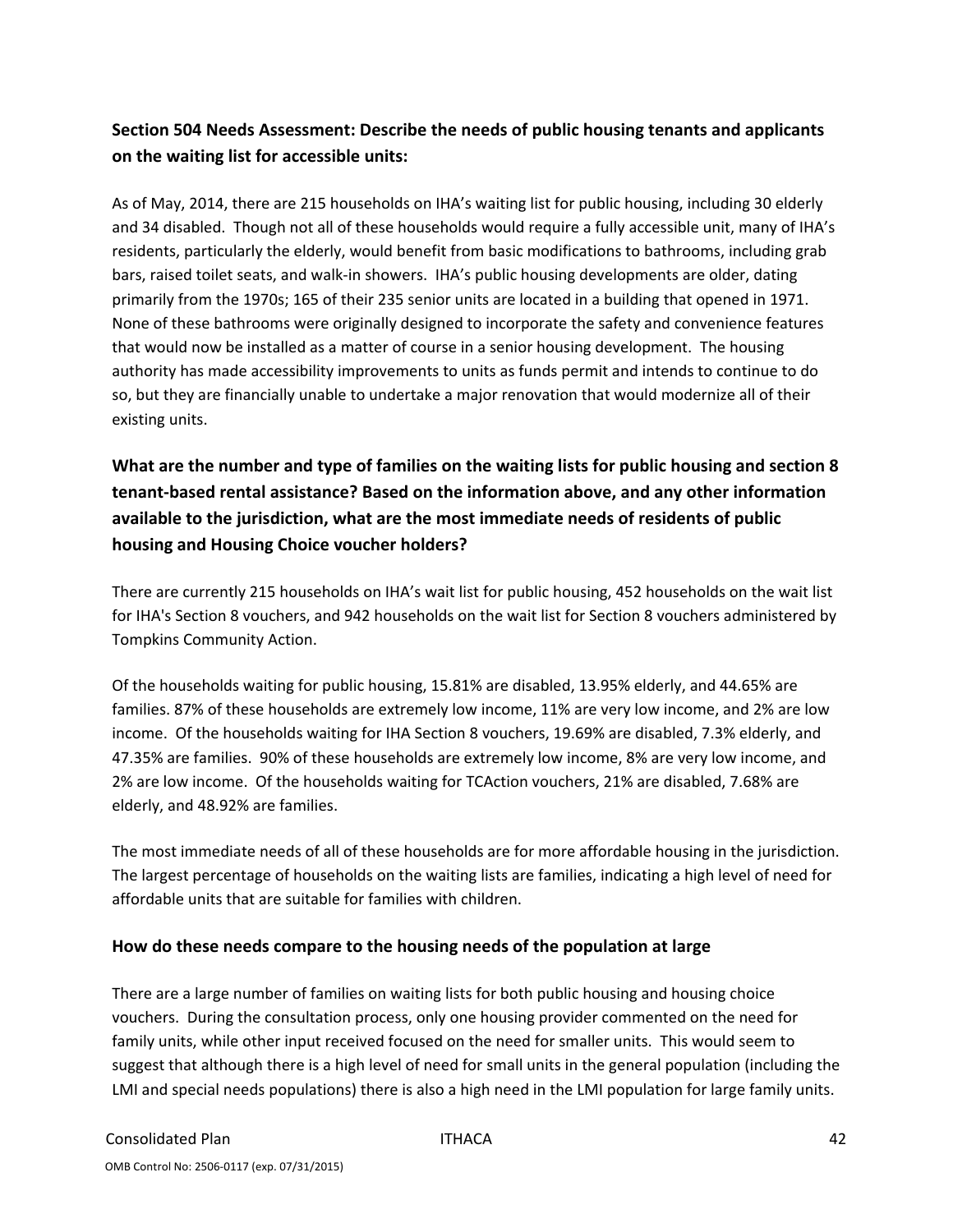### **NA‐40 Homeless Needs Assessment – 91.205(c)**

### **Introduction:**

Data provided by the Human Services Coalition and Tompkins County indicate that 399 individuals experienced homelessness during the period between October 2012 and October 2013. Thirty-one percent of these persons were individuals in families; 69% were single individuals. The most recent point-in-time count was held on January 25, 2013. That count identified eight homeless persons living in a place not meant for habitation; 6 individuals in emergency shelters; 24 individuals in families and 10 single individuals in transitional housing; and 16 individuals in families plus 34 single individuals in permanent supportive housing. In addition, 26 imminently homeless persons (eviction pending in 14 days or less), and 13 unstably housed persons (two or more moves in less than 60 days) were identified during the 2013 point‐in‐time count.

Again, during the 2013 point-in-time count, sheltered homeless persons included ten victims of domestic violence, seven individuals with chronic substance abuse, four individuals with severe mental health issues, and two chronically homeless individuals (defined as a person with a disability who has been literally homeless for one year or more, or who has experienced four or more episodes of homelessness in the past three years). No sheltered homeless veterans were identified. Unsheltered homeless individuals included two victims of domestic violence, four individuals with chronic substance abuse, two individuals with severe mental health issues, one chronically homeless person, and one veteran.

In an effort to more precisely establish the number of homeless youth, age information was gathered for literally homeless sheltered persons during the point-in-time count. Eleven homeless youth aged 18 and under (including children in families), and twenty-three youth between the ages of 18 and 25, were identified. The unaccompanied youth population is much more likely, however, to be unstably housed than literally homeless. The 2011 Independent Living Survey, undertaken for the Tompkins County Continuum of Care and the Human Services Coalition, estimates that there are over 600 unaccompanied youth residing in Tompkins County, 225 of whom responded to the survey. Twenty‐eight percent of survey respondents were currently staying in more than one location, with 83% having stayed in multiple locations over the course of the previous year.

The figures in the table below are drawn from AHAR data provided by Tompkins County for the period October 2012‐October 2013.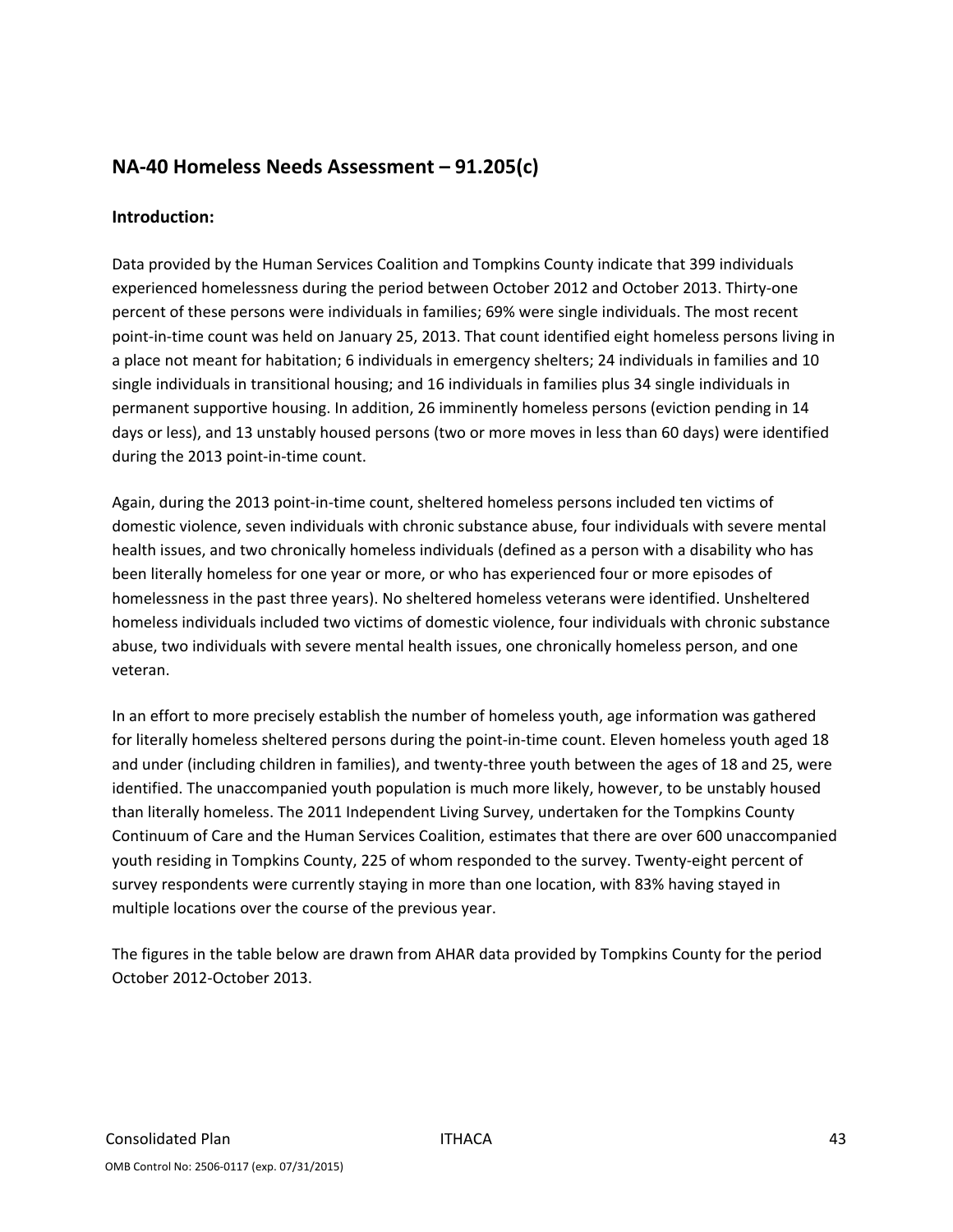### **Homeless Needs Assessment**

| Population     | <b>Estimate the # of</b><br>persons experiencing<br>homelessness on a |                    | <b>Estimate the</b><br>#<br>experiencing | <b>Estimate</b><br>the #<br>becoming | <b>Estimate the</b><br># exiting<br>homelessness | <b>Estimate the</b><br># of days<br>persons |
|----------------|-----------------------------------------------------------------------|--------------------|------------------------------------------|--------------------------------------|--------------------------------------------------|---------------------------------------------|
|                |                                                                       | given night        | homelessness                             | homeless                             | each year                                        | experience                                  |
|                | <b>Sheltered</b>                                                      | <b>Unsheltered</b> | each year                                | each year                            |                                                  | homelessness                                |
| Persons in     |                                                                       |                    |                                          |                                      |                                                  |                                             |
| Households     |                                                                       |                    |                                          |                                      |                                                  |                                             |
| with Adult(s)  |                                                                       |                    |                                          |                                      |                                                  |                                             |
| and Child(ren) | 0                                                                     | 22                 | 101                                      | 94                                   | 94                                               | 69                                          |
| Persons in     |                                                                       |                    |                                          |                                      |                                                  |                                             |
| Households     |                                                                       |                    |                                          |                                      |                                                  |                                             |
| with Only      |                                                                       |                    |                                          |                                      |                                                  |                                             |
| Children       | 0                                                                     | $\mathbf 0$        | $\mathbf{1}$                             | $\mathbf{1}$                         | $\mathbf{1}$                                     | $\overline{4}$                              |
| Persons in     |                                                                       |                    |                                          |                                      |                                                  |                                             |
| Households     |                                                                       |                    |                                          |                                      |                                                  |                                             |
| with Only      |                                                                       |                    |                                          |                                      |                                                  |                                             |
| <b>Adults</b>  | 6                                                                     | 13                 | 214                                      | 203                                  | 203                                              | 32                                          |
| Chronically    |                                                                       |                    |                                          |                                      |                                                  |                                             |
| Homeless       |                                                                       |                    |                                          |                                      |                                                  |                                             |
| Individuals    | $\mathbf 0$                                                           | $\mathbf 0$        | $\overline{2}$                           | $\mathbf{1}$                         | $\overline{2}$                                   | 180                                         |
| Chronically    |                                                                       |                    |                                          |                                      |                                                  |                                             |
| Homeless       |                                                                       |                    |                                          |                                      |                                                  |                                             |
| Families       | 0                                                                     | $\mathbf 0$        | $\mathbf 0$                              | $\mathbf 0$                          | $\mathbf 0$                                      | $\mathbf 0$                                 |
| Veterans       | 0                                                                     | $\overline{0}$     | $\mathbf{1}$                             | $\mathbf{1}$                         | $\mathbf{1}$                                     | 17                                          |
| Unaccompanied  |                                                                       |                    |                                          |                                      |                                                  |                                             |
| Child          | $\boldsymbol{0}$                                                      | $\mathbf 0$        | $\mathbf{1}$                             | $\mathbf{1}$                         | $\mathbf{1}$                                     | $\overline{4}$                              |
| Persons with   |                                                                       |                    |                                          |                                      |                                                  |                                             |
| <b>HIV</b>     | $\boldsymbol{0}$                                                      | $\mathbf 0$        | $\pmb{0}$                                | $\mathbf 0$                          | 0                                                | 0                                           |

**Table 27 ‐ Homeless Needs Assessment** 

**Data Source Comments:**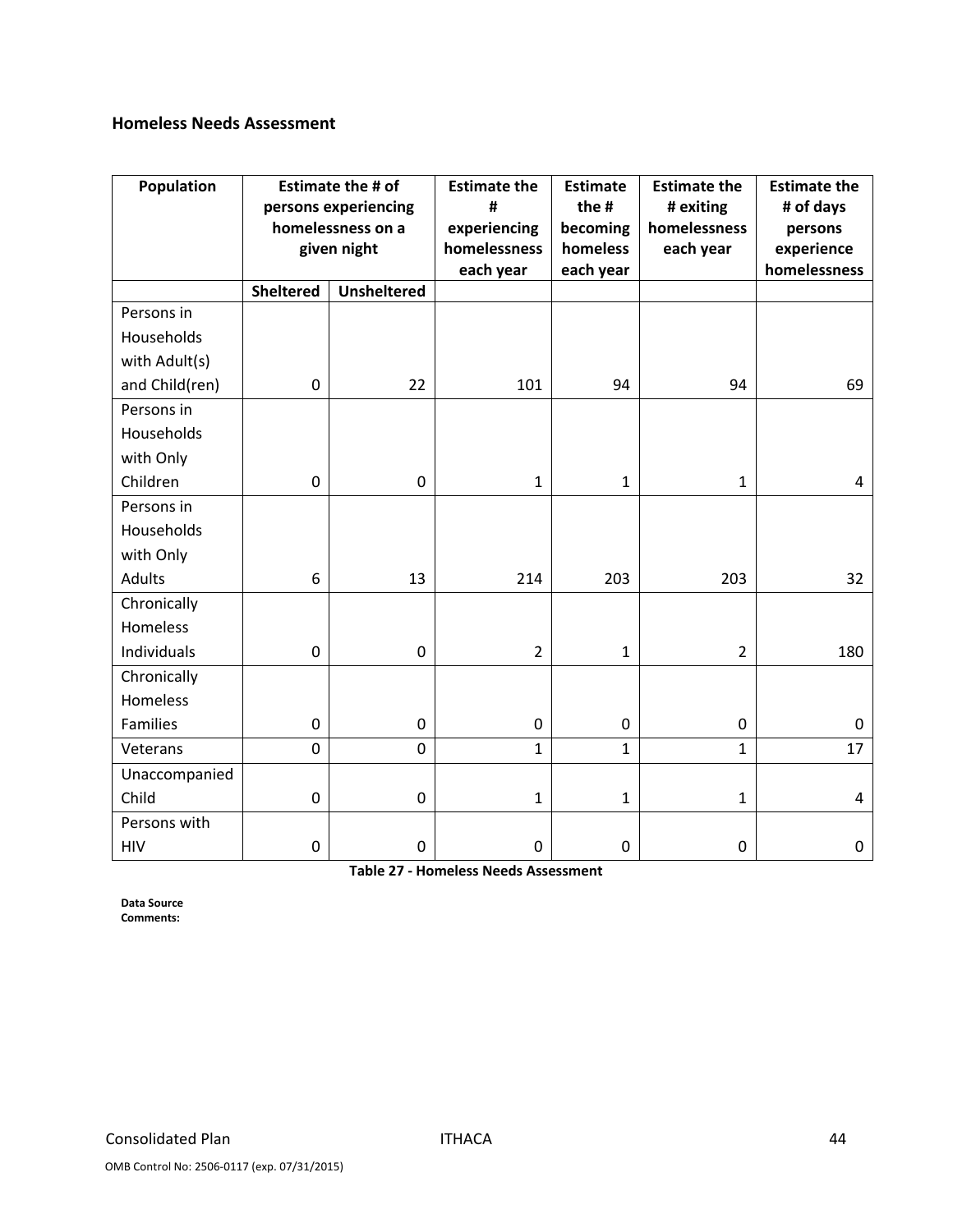**If data is not available for the categories "number of persons becoming and exiting homelessness each year," and "number of days that persons experience homelessness," describe these categories for each homeless population type (including chronically homeless individuals and families, families with children, veterans and their families, and unaccompanied youth):**

Tompkins County's AHAR reports for the past three years reflect a relatively stable total homeless population, with minor annual fluctuations. Total 2013 counts were somewhat higher than 2012, while total 2012 counts were somewhat lower than 2011. Service providers have indicated that the length of stay in shelter and transitional facilities is generally driven by the lack of available affordable permanent housing options. Estimates for the number of people becoming and exiting homelessness each year are based upon the total number of homeless persons in each listed category and the average length of stay in emergency or transitional housing for each of these populations, as reported in AHAR. Information about HIV status is not recorded as a subset of the disabled category in the AHAR demographic data, therefore, no estimate has been provided above for persons with HIV.

### **Estimate the number and type of families in need of housing assistance for families with children and the families of veterans.**

There were no families of veterans identified in the homeless population in 2013. Approximately 100 individuals in families with children were homeless over the course of the year, with 22 such individuals being homeless on any given night. Demographic data reported in AHAR indicate that over 70% of these individuals were adult female heads of household, with the majority of adults being between the ages of 18 and 30 and the majority of children being between the ages of 1 and 5. This demographic is consistent with poverty data for the County, which shows an extraordinarily high poverty rate for female heads of household with young children.

### **Describe the Nature and Extent of Homelessness by Racial and Ethnic Group.**

Demographic data provided by Tompkins County indicates that the majority of all sheltered homeless persons are white, non‐Hispanic persons. However, the percentage of Black/African American sheltered homeless persons is disproportionate to the percentage of Black/African American residents of the jurisdiction as a whole. The percentage of Ithaca's population that identifies as Black/African American is 6.5%. The percentage of Black/African American sheltered homeless persons during the period October 2012‐October 2013 is as follows:

- persons in families in emergency shelter: 35%
- persons in families in transitional housing: 28%
- Persons in families in permanent supportive housing: 43%
- Individuals in emergency shelters: 22%
- Individuals in transitional housing: 45%

#### Consolidated Plan ITHACA 45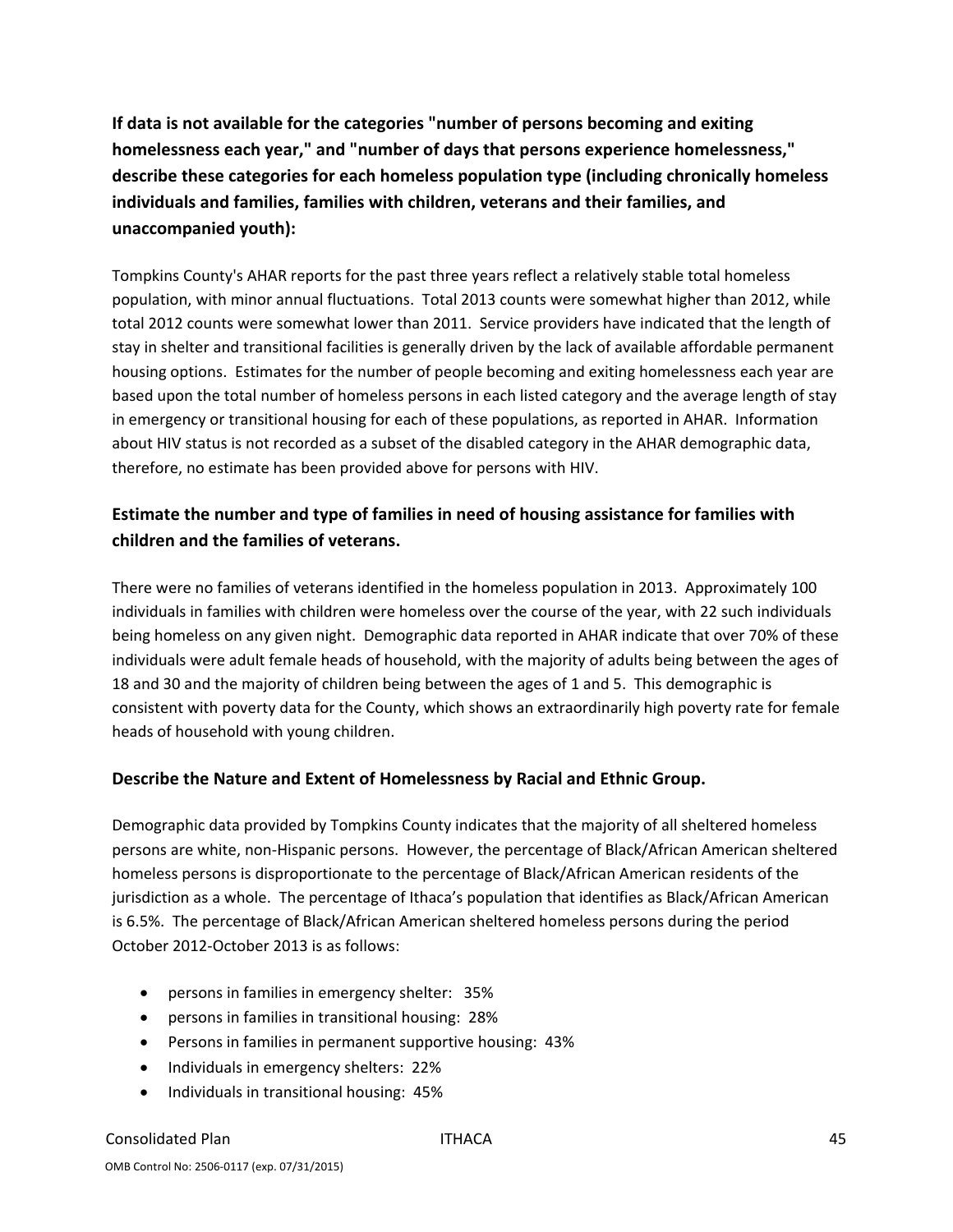• Individuals in permanent supportive housing: 13%

No Asian, American Indian/Alaskan Native, or Pacific Islander persons utilized emergency shelter, transitional housing, or permanent supportive housing during the period.

### **Describe the Nature and Extent of Unsheltered and Sheltered Homelessness.**

Between 2012 and 2013 there was a decrease in the number of unsheltered homeless persons, due in large part to efforts within the community to find suitable housing for residents of "the Jungle", a perennial homeless encampment site in the city. The number of persons utilizing emergency shelters during the point-in-time count was low and stable over the preceding year; however, operation of the shelter has recently transferred to another entity and an increase in shelter utilization has been observed. While the point‐in‐time count found 6 individuals and no families in emergency shelter (the same number as the previous PIT count), the March 2014 statistics show 51 primary clients with 5 dependents in emergency shelter. The change in shelter usage rates appears to be related largely to the entrance requirements of the shelter operator, rather than to a large increase in the homeless population.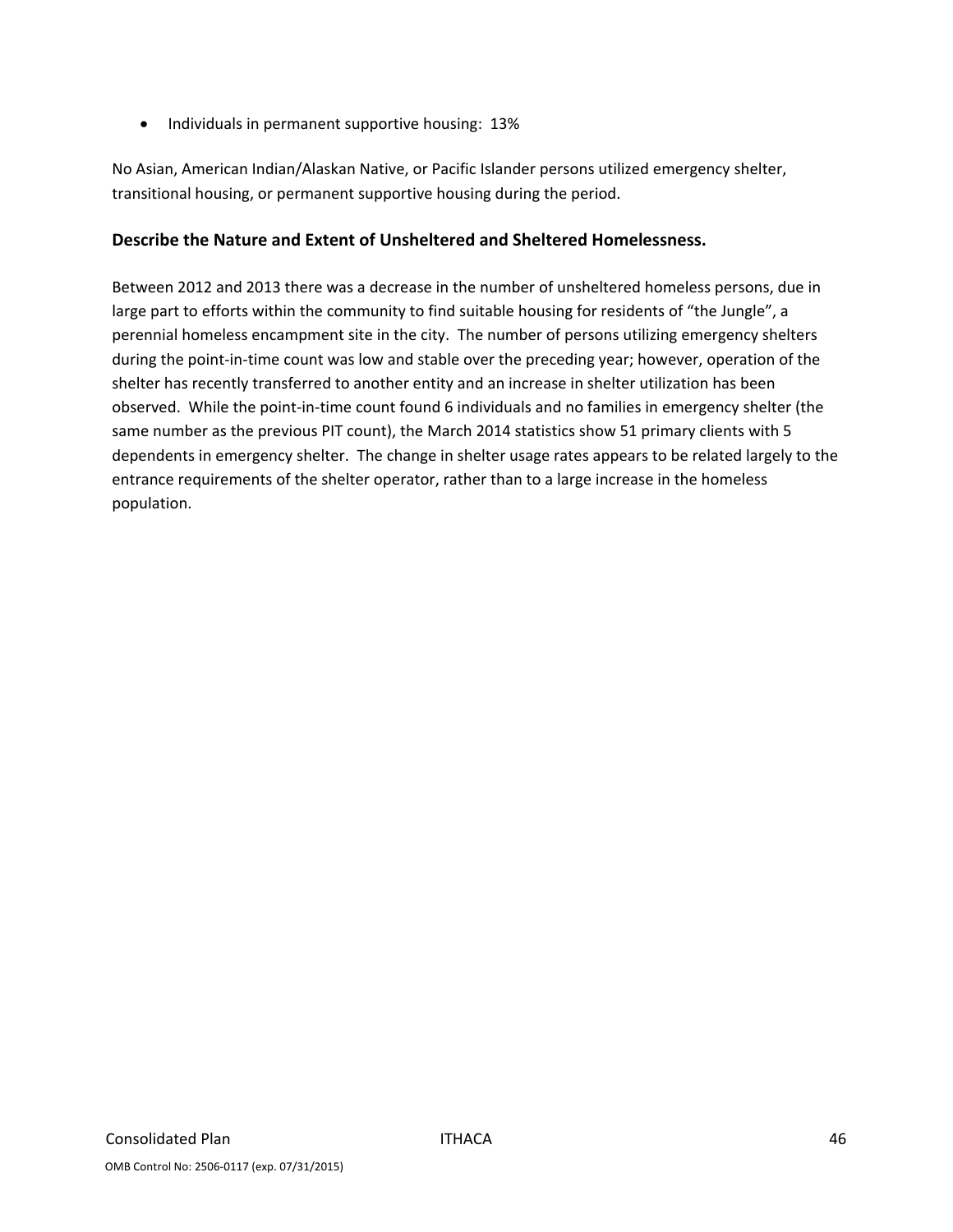## **NA‐45 Non‐Homeless Special Needs Assessment ‐ 91.205 (b,d)**

### **Introduction:**

This section includes an assessment of the housing and service needs of persons who are not homeless but who may require supportive housing. These populations include:

- Elderly, age 65 and over
- Frail elderly, requiring assistance with three or more activities of daily living, such as bathing, walking, and performing light housework
- Persons with mental, physical, and/or developmental disabilities
- Person with alcohol or other drug addictions
- Persons with HIV/AIDS and their families, and
- Victims of domestic violence, dating violence, sexual assault, and stalking.

### **Describe the characteristics of special needs populations in your community:**

#### **Elderly**

Of Ithaca's total population of 30,014, just under 6%, or 1,769 individuals, are aged 65 or over. This segment of the population is expected to increase dramatically as members of the baby boom generation enter this age group. According to the Tompkins County Office for the Aging, the initial impact of this trend has already been noted, resulting in an 88.7% increase countywide in the number of individuals aged 60‐64 between the years 2000 and 2010.

### **Mentally disabled**

According to the New York State Department of Health, Tompkins County's age‐adjusted rate per 100,000 adults for individuals with poor mental health was 8.3, below the NYS 2017 Objective rate of 10.1. The age-adjusted suicide death rate, however, was 11.2, well above the 2017 Objective rate of 5.9, putting Tompkins County in the highest quartile in the state for this category. In a 2012 County Department of Youth Services survey, 18% of middle school students and 24% of high school students felt that "sometimes I think life isn't worth it", while 26% of middle school students and 30% of high school students reported feeling "sad or depressed most days".

### **Physically disabled**

According to the 2010‐2012 ACS 3 year estimates, there are 2,729 individuals in the city with a physical disability, representing approximately 9.5% of the total population. Over half the city's elderly population is estimated to be affected by disability; only 7.5% of the population aged 18‐64 are thought to be so affected.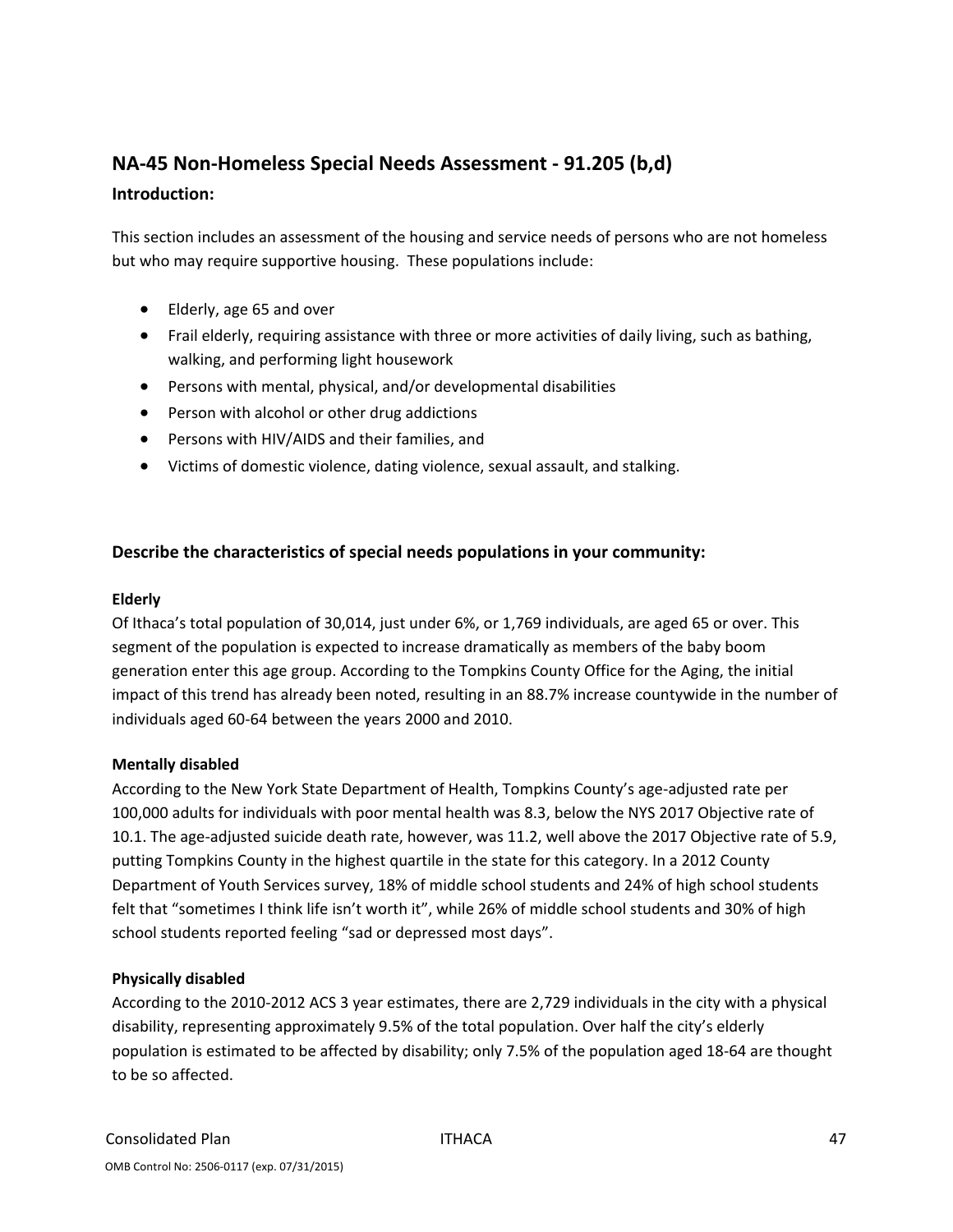#### **Developmentally disabled**

According to the 2010‐2012 ACS 3 year estimates, there are 1,541 individuals in the city with cognitive difficulty, representing approximately 5% of the total population. The vast majority of this population (80%) is estimated to be between the ages of 18 and 64 years.

### **Alcohol and drug addiction**

According to the Tompkins County Health Department's Community Health Assessment 2013‐2017, the age‐adjusted rate in Tompkins County for heavy drinking among adults is 7.7% (higher than the Upstate median rate of 6.9%), the rate for drug‐related hospitalizations was 13.6 (lower than the Upstate median of 19.0), and the rate of alcohol‐related motor vehicle injuries and deaths was 51.6 per 100,000 (slightly lower than the Upstate median rate of 54.6). The drug‐related hospitalization rate has risen each year since 2004, nearly doubling over the course of that period, while the rate of alcohol‐related vehicle injuries and deaths has fallen by nearly 25% in that same period.

#### **HIV/AIDS**

According to information available from the New York State Department of Health, twelve cases of HIV were reported in Tompkins County over the three year period from 2009-2011. This represents a threeyear averaged rate of 3.9 cases per 100,000 population, putting Tompkins County in the lowest quartile distribution for the state and well below the 2017 Objective rate of 14.7 per 100,000. Tompkins County's three‐year average rate has trended down since 2007.

#### **Domestic and sexual violence victims**

According to the New York State Division o f Criminal Justice Services, there were 92 cases of domestic violence reported to the City of Ithaca police department in 2013. In 67 of those cases, the victim was a female intimate partner, in 10 cases the victim was a male intimate partner, and in the remaining 15 cases the victim was a family member other than the intimate partner.

### **What are the housing and supportive service needs of these populations and how are these needs determined?**

The Tompkins County Office for the Aging maintains a list of "unmet needs", which are requests for services that are currently in short supply or unavailable in Tompkins County. In 2014, the priority needs on this list include: home health aides and certified nurse aides; local certification training opportunities for home health aides; transportation resources that are convenient and affordable for individuals traveling to regional medical centers; transportation services on evenings and weekends; funding for furnace repair/replacement; and an Assisted Living Program/Enhanced Assisted Living option, including dementia unit, for low and moderate income individuals.

The Office for the Aging's 2014 Housing Preferences Survey found that nearly 50% of all respondents were planning to move within the next 1‐5 years, and nearly half of those households were planning to stay in the area while downsizing to a smaller unit to reduce maintenance and upkeep requirements. As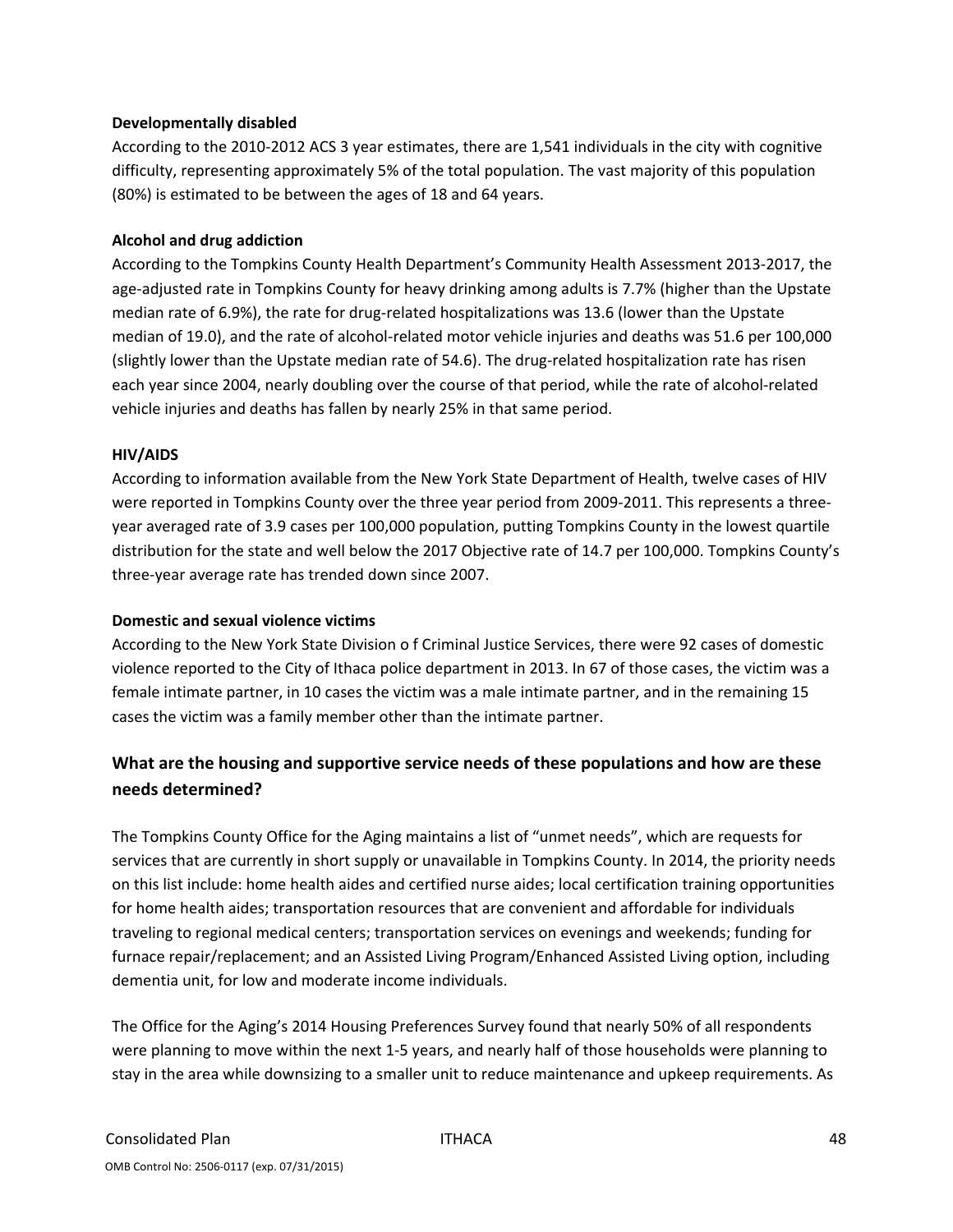the percentage of the population that is elderly increases with the aging of the Baby Boom generation, the demand for smaller units, already high, will increase significantly.

The Tompkins County Mental Health Services draft 2015 Local Services Plan for Mental Hygiene Services describes the priority needs of individuals across the mental hygiene system, including the three disability areas of mental health, chemical dependency, and developmental disability. Those priority needs include: safe, affordable housing opportunities; a Halfway House where drugs and alcohol are not available to accommodate individuals recently released from in‐patient care; suitable supportive housing opportunities for individuals with co-occurring disorders; supported independent living situations for individuals with developmental disabilities; transition services for youth affected by mental illness and/or development disability as they move into the adult services system; and increased employment opportunities across the mental hygiene system, including supported or competitive employment.

The Finger Lakes Independence Center (FLIC) provides services to individuals affected by disability. FLIC staff have identified the following priority needs for members of the disabled community: funding for homeowner accessibility improvements; increased supply of accessible and adaptable housing; expanded transportation options; and increased job training and placement opportunities for young people with disabilities .

The Southern Tier AIDS Program (STAP), identifies case management, medical advocacy, treatment literacy, housing placement assistance, rent/mortgage and utility assistance, and the provision of social events to reduce feelings of isolation as priorities needs within the HIV/AIDS community.

Victims of domestic and sexual violence have a particularly acute need for in‐city affordable transitional and permanent housing, due to the unique safety concerns of this population. Access to health and counseling services, locations with a quick public safety response time, and locations that will not return victims to an environment where violence and trafficking may occur are critical to ensuring a successful transition to unsupported permanent housing.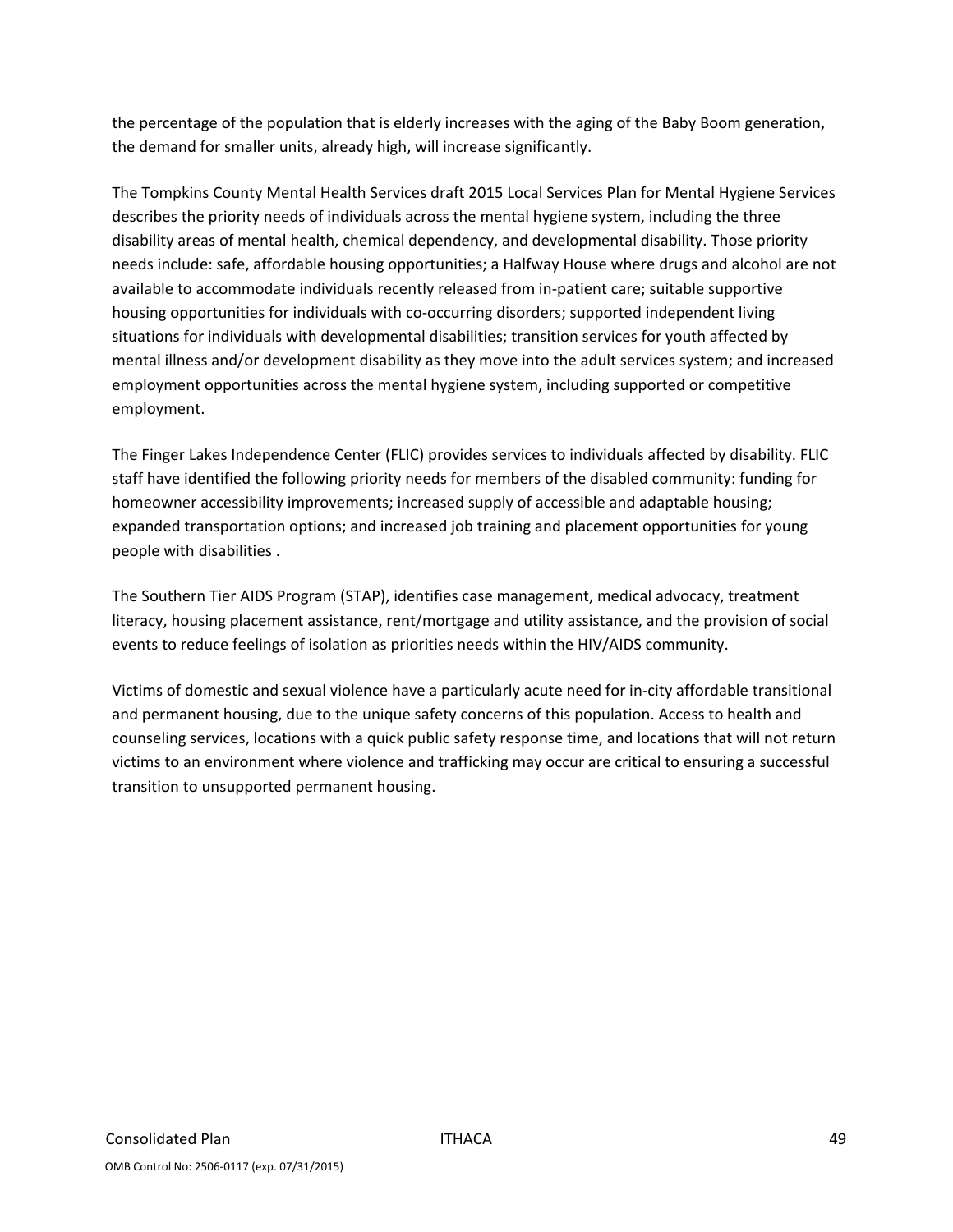# **NA‐50 Non‐Housing Community Development Needs – 91.215 (f)**

### **Describe the jurisdiction's need for Public Facilities:**

Public facilities for which a high level of need exist include community centers and parks and recreational facilities. Investments of CDBG funds between 2004 and 2013 have resulted in notable improvements to public facilities that serve LMI residents; however, input received during the consultation period revealed the need for additional improvements. The following specific high‐priority needs have been identified: renovation of the Southside Community Center, accessibility improvements at several public buildings, and physical improvements/renovations/upgrades at several parks and recreational areas.

### **How were these needs determined?**

Public facilities needs were determined based on input received from individuals who attended community meetings, and consultations with stakeholder agencies, organizations, and municipal departments.

### **Describe the jurisdiction's need for Public Improvements:**

Public improvements for which a high level of need exist include street improvements, sidewalks and bicycle facilities, flood drainage improvement, and blight removal/prevention. The following specific high-priority needs have been identified: pedestrian crossing improvements in several locations, removal of sediment from creeks running through LMI neighborhoods to reduce flooding potential, and removal of unsafe buildings

### **How were these needs determined?**

Public improvement needs were determined based on input received from individuals who attended community meetings, and consultations with stakeholder agencies, organizations, and municipal departments.

### **Describe the jurisdiction's need for Public Services:**

There is a critical need in Ithaca for a variety of public services to help improve the economic status of LMI persons. Unfortunately, the statutory limit on the percentage of CDBG funding that may be used for public services prevents the City from supporting many local initiatives that could help address the economic disparities that contribute to the lack of affordability in our housing market.

Public services for which a high level of need exists include accessibility services, youth services, immigrant services, homelessness prevention services, transportation services, employment training, childcare services, and information and referral services. The following specific high‐priority needs have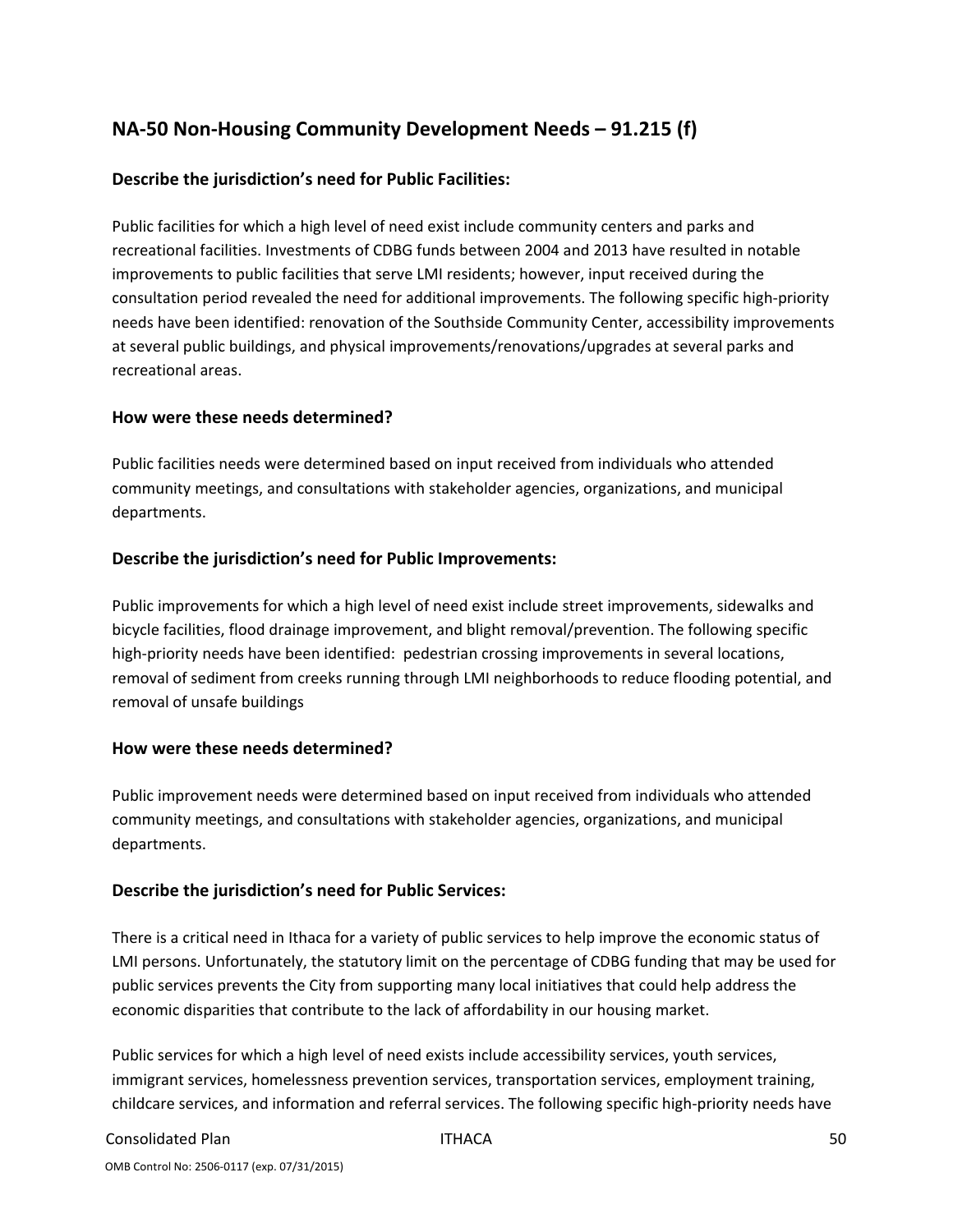been identified: targeted job training, particularly when linked with specific job placement; improvements to the public transportation system that would extend area coverage, extend service hours, and increase service frequency; affordable, drop-in childcare services; financial literacy and life skills training; services to support youth in the 16‐25 age bracket; services to help keep the elderly and/or disabled in their own homes; and utility and security deposit assistance.

### **How were these needs determined?**

Public services needs were determined based on input received from individuals who attended community meetings, and consultations with stakeholder agencies, organizations, and municipal departments.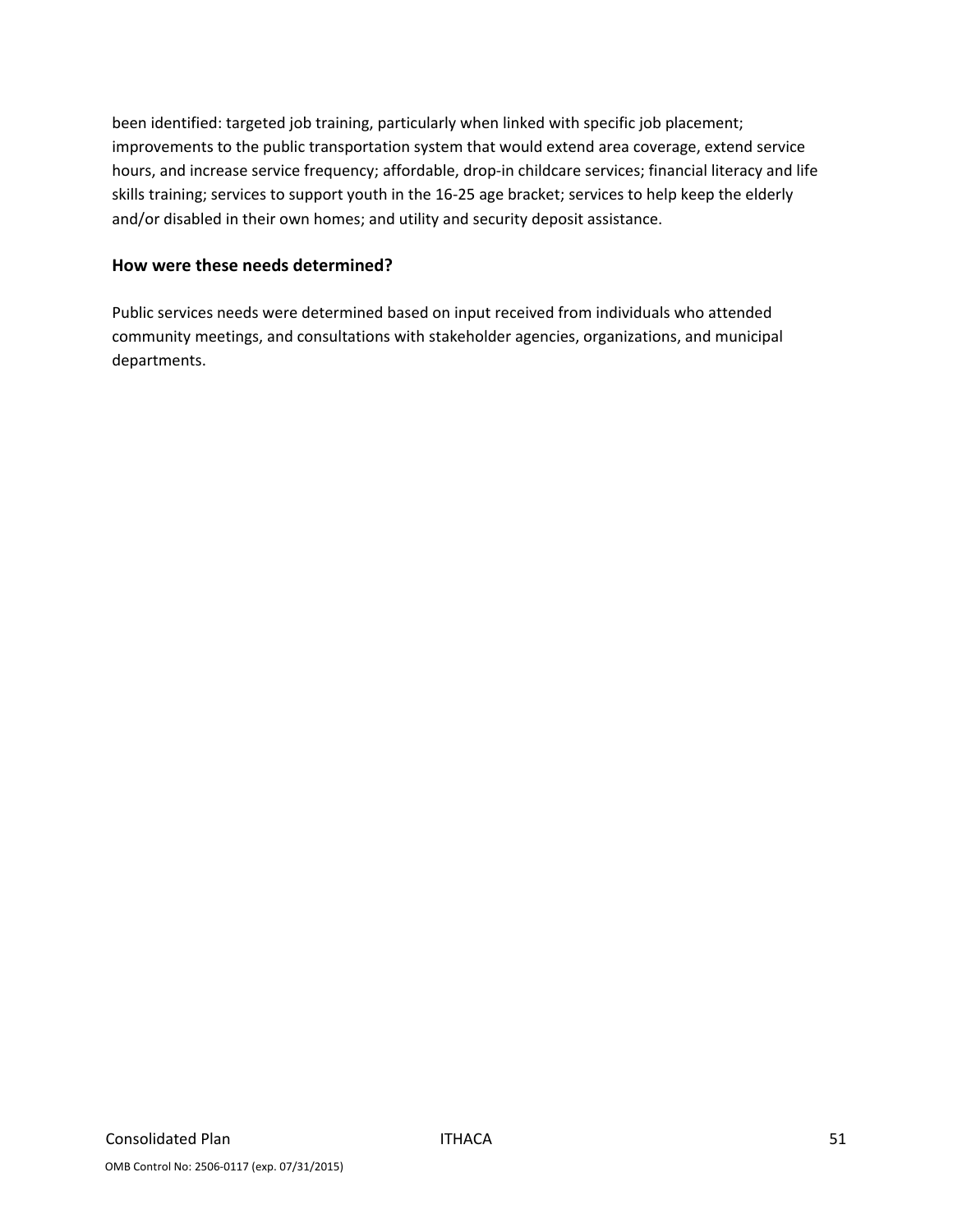# **Housing Market Analysis**

### **MA‐05 Overview**

### **Housing Market Analysis Overview:**

There is a critical shortage of affordable housing in the city across the full range of low- and moderateincome levels for all household types. Salient features of the local housing market include the following:

- According to the 2008-2012 ACS 5-year estimates, there are 11,077 housing units in Ithaca. Over 60% of total housing units are in properties with two or more units. Forty-six percent are in properties with 2‐9 units.
- Ithaca's homeownership rate is a mere 27%. This is approximately half the New York State homeownership rate. Nationwide, only the District of Columbia has a lower rate of homeownership than does New York State.
- Again according to the 2008-2012 ACS 5-year estimates, Ithaca's homeowner vacancy rate is 2.4%, while the rental vacancy rate is 1.1%. Such low vacancy rates are indicative of a market where supply struggles to meet demand across the board. For households at the lower end of the income spectrum, demand significantly exceeds the supply of affordable units for both rental and ownership opportunities.
- There are 341 units of public housing in Ithaca, owned and managed by the Ithaca Housing Authority. There are currently 215 households on IHA's wait list for public housing, with an approximately 3‐6 month wait for IHA's 235 senior housing units, and a 1‐3 year wait for their 106 family units.
- The vast majority (88%) of Ithaca's housing stock was constructed prior to the passage of the Americans with Disabilities Act in 1990; as a result, there is a significant shortage of accessible units.
- There is one emergency shelter and one domestic violence safe house in Ithaca, containing a total of 18 beds. In addition, there are 66 transitional beds/slots and 59 permanent supportive housing beds/slots in Tompkins County. Operators report that stay times in emergency shelter are lengthened by the lack of available affordable transitional or permanent housing options.
- According to the National Low Income Housing Coalition, the "housing wage" in Ithaca (which is the amount an individual would need to earn per hour in order to afford an apartment at FMR without experiencing a cost burden) is \$14.79 for a studio apartment. That rate rises to \$18.13 for a one-bedroom, \$21.73 for a two-bedroom, and \$30.10 for a three bedroom. Looked at another way, an individual earning minimum wage would need to work 74 hours per week to be able to afford a studio, 91 hours per week for a one‐bedroom, 109 hours per week for a two‐ bedroom, and 150 hours per week for a three‐bedroom.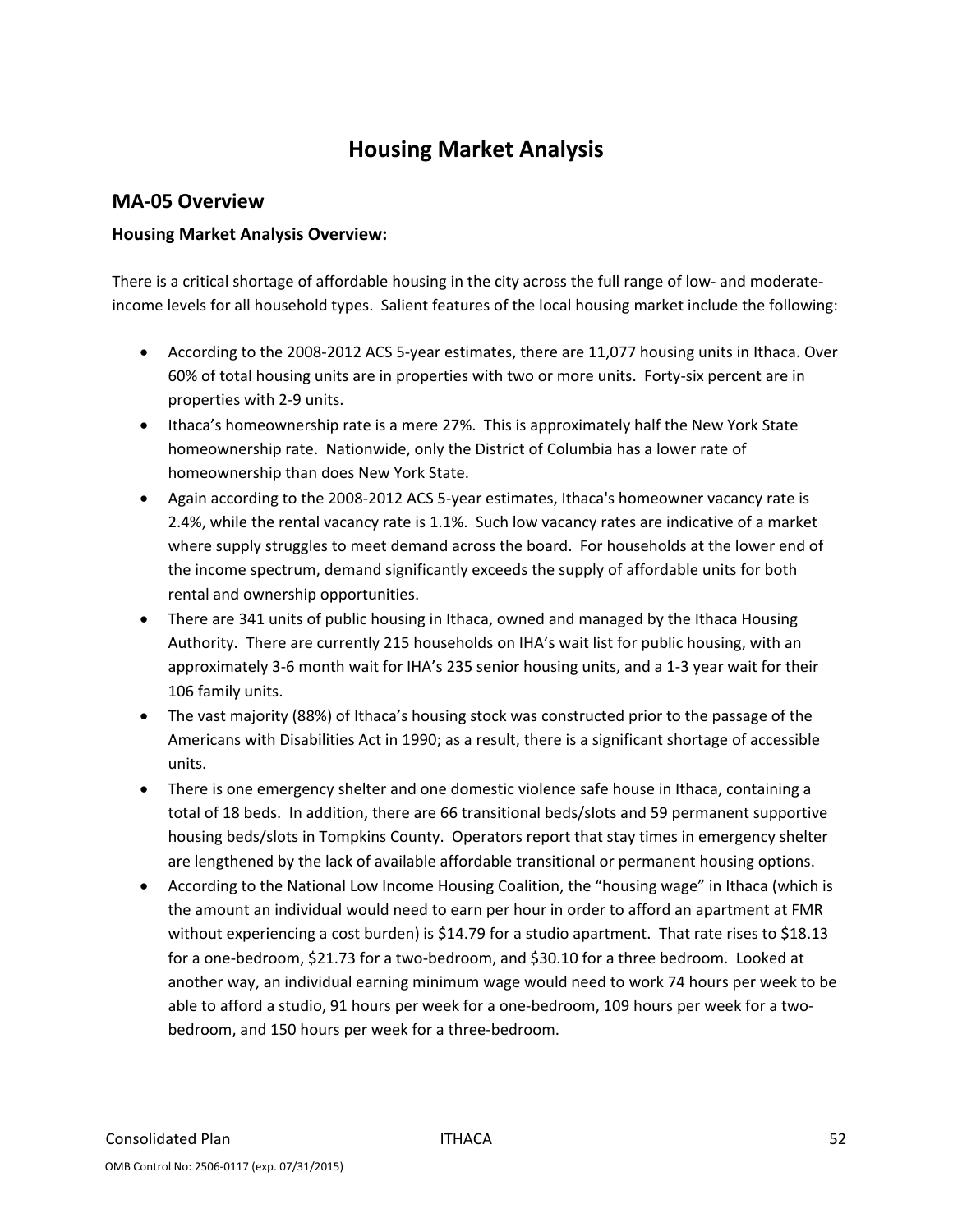# **MA‐10 Number of Housing Units – 91.210(a)&(b)(2)**

### **Introduction**

There is relatively little undeveloped land within the City of Ithaca that is suitable for development. While some opportunities for infill construction do exist, much of the City's future growth will require redevelopment with an increase in density. The City's draft comprehensive plan identifies the Collegetown neighborhood, the West State Street and Route 13 Corridors, the Southwest Area, and the Waterfront Area along the Cayuga Inlet, as the primary areas in the city where intensive new development and redevelopment should occur. All of these areas, with the probable exception of the Collegetown neighborhood, which overwhelmingly serves a student population, would be suitable for either affordable rental or homeownership units in a mixed-use type of development.

| <b>Property Type</b>            | <b>Number</b>                                    | %    |  |  |  |  |
|---------------------------------|--------------------------------------------------|------|--|--|--|--|
| 1-unit detached structure       | 3,010                                            | 26%  |  |  |  |  |
| 1-unit, attached structure      | 310                                              | 3%   |  |  |  |  |
| 2-4 units                       | 3,611                                            | 31%  |  |  |  |  |
| 5-19 units                      | 2,564                                            | 22%  |  |  |  |  |
| 20 or more units                | 1,900                                            | 16%  |  |  |  |  |
| Mobile Home, boat, RV, van, etc | 175                                              | 2%   |  |  |  |  |
| <b>Total</b>                    | 11,570                                           | 100% |  |  |  |  |
|                                 | Table 28 – Residential Properties by Unit Number |      |  |  |  |  |

### **All residential properties by number of units**

**Data Source:** 2006‐2010 ACS

### **Unit Size by Tenure**

|                    | <b>Owners</b>                  |      | <b>Renters</b> |      |  |  |  |  |
|--------------------|--------------------------------|------|----------------|------|--|--|--|--|
|                    | <b>Number</b>                  | %    | <b>Number</b>  | %    |  |  |  |  |
| No bedroom         | 0                              | 0%   | 987            | 13%  |  |  |  |  |
| 1 bedroom          | 94                             | 3%   | 2,477          | 32%  |  |  |  |  |
| 2 bedrooms         | 815                            | 28%  | 1,996          | 26%  |  |  |  |  |
| 3 or more bedrooms | 2,019                          | 69%  | 2,325          | 30%  |  |  |  |  |
| <b>Total</b>       | 2,928                          | 100% | 7,785          | 101% |  |  |  |  |
|                    | Table 29 - Unit Size by Tenure |      |                |      |  |  |  |  |

**Data Source:** 2006‐2010 ACS

## **Describe the number and targeting (income level/type of family served) of units assisted with federal, state, and local programs.**

Currently, there are 33 projects in Tompkins County with a total of 3,662 units/beds/slots that are assisted by federal, state, and local programs. Thirteen of these projects, with 1,846 units/beds/slots,

#### Consolidated Plan ITHACA 53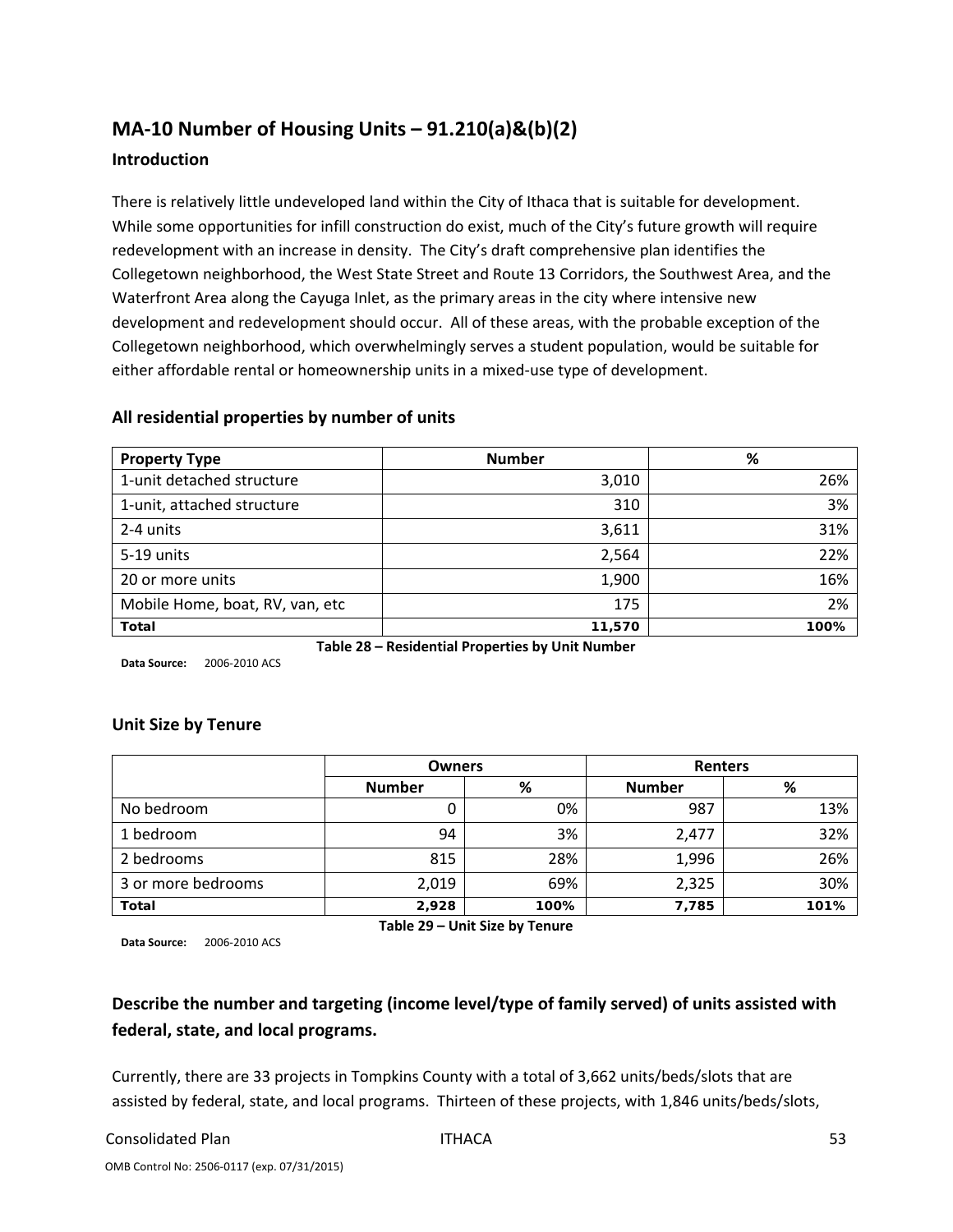are located within the City of Ithaca. In these thirteen projects, six units are in a HUD SRO project targeted to the chronically homeless; 6 provide permanent supportive housing for homeless pregnant or parenting families using project‐based Section 8 vouchers; 12 provide permanent supportive housing for homeless disabled men in recovery using project-based Section 8 vouchers; another 14 provide permanent supportive housing to homeless disabled women, with or with a child, in recovery using project-based Section 8 vouchers; 50 units received New York State HCR funding and federal Low Income Housing Tax Credits and serve low‐ and moderate‐income individuals and small families; 28 units received HCR funding without federal tax credits and serve low‐ and moderate‐income families; 422 units are in HUD 236 mortgage projects and serve LMI elderly and disabled; 341 units are in public housing; and 923 are tenant based Section 8 vouchers.

### **Provide an assessment of units expected to be lost from the affordable housing inventory for any reason, such as expiration of Section 8 contracts.**

One HUD 236 project in the City and one just outside the City, with a combined total of 187 units, reached the end of their regulatory periods within the past two years. The in‐City project, with 105 units, has maintained its affordability levels and is expected to continue to do so for the foreseeable future. The 82-unit project outside the City recently received an infusion of Section 8 vouchers to assist in the transition of that location to unsubsidized housing. One five-unit scattered site project outside the city limits will reach the end of its regulatory period in 2017. This project is operated by a local housing non‐profit and is expected to remain affordable.

### **Does the availability of housing units meet the needs of the population?**

No, there is a critical lack of affordable units in Ithaca across the full spectrum of low‐ and moderate‐ income levels for all household types.

### **Describe the need for specific types of housing:**

Demand is high for all types and sizes of affordable rental and homeowner housing in the city. There is a critical need for SRO units. The demand for small and accessible units, both rental and for‐purchase, is already high and will continue to increase as Ithaca's population ages. There is a high level of need for affordable family units. Only five affordable developments in the city include large family units: three of these developments, with 106 units, are public housing, for which there is a multi‐year waiting list.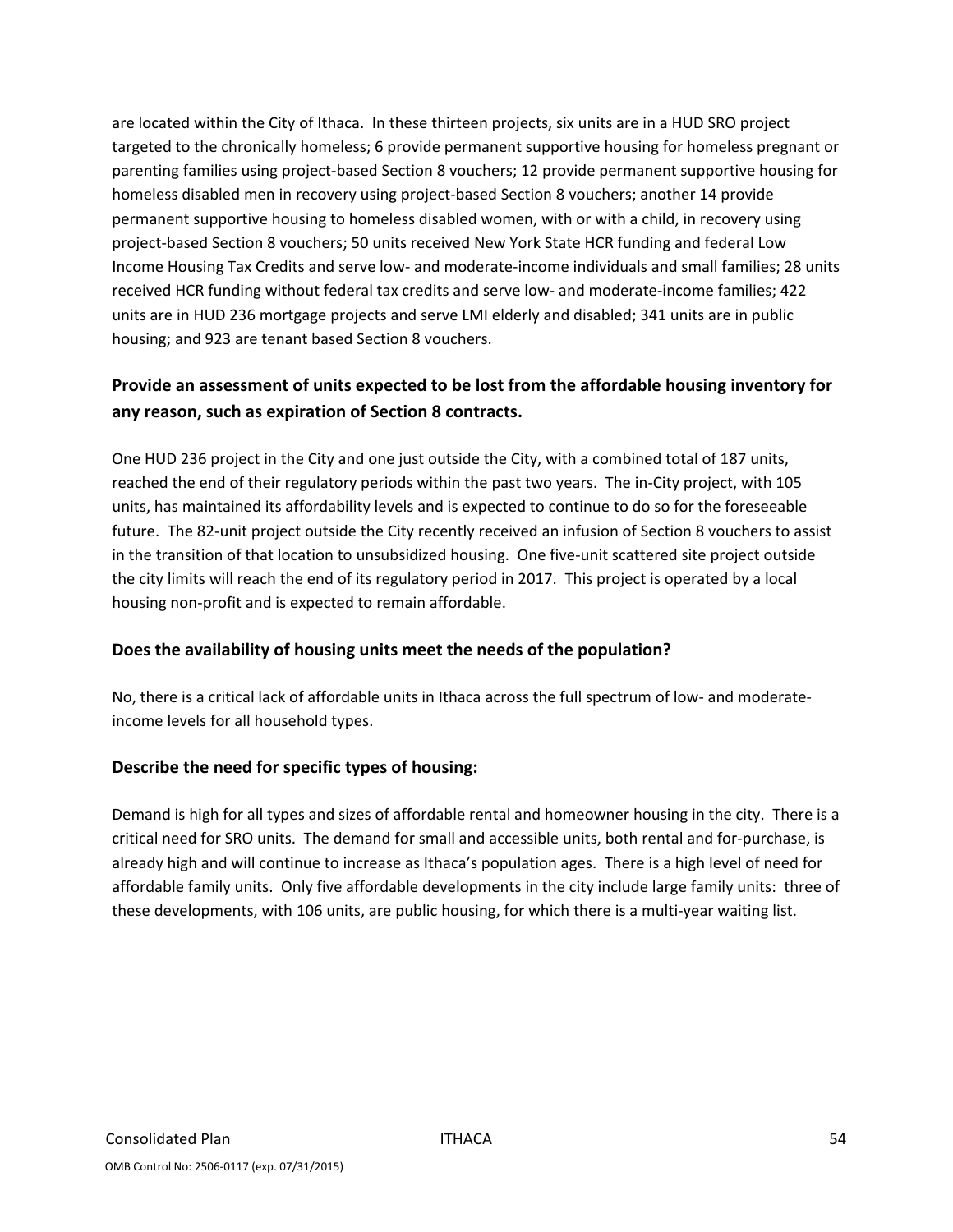# **MA‐15 Housing Market Analysis: Cost of Housing ‐ 91.210(a)**

#### **Introduction**

The housing affordability problem described by the statistics below is acute, and becoming more so. According to the 2008‐2012 American Community Survey 5‐year estimates, median rent is now \$926, which is an 79% increase since the year 2000, while median home value is now \$184,400 representing a 91.5% increase over the same period.

### **Cost of Housing**

|                             | Base Year: 2000 | <b>Most Recent Year: 2010</b> | % Change |
|-----------------------------|-----------------|-------------------------------|----------|
| Median Home Value           | 96.300          | 171.400                       | 78%      |
| <b>Median Contract Rent</b> | 515             | 743                           | 44%      |

**Table 30 – Cost of Housing**

**Data Source:** 2000 Census (Base Year), 2006‐2010 ACS (Most Recent Year)

| <b>Rent Paid</b>     | <b>Number</b> | $\%$   |  |  |  |
|----------------------|---------------|--------|--|--|--|
| Less than \$500      | 1,258         | 16.2%  |  |  |  |
| \$500-999            | 4,294         | 55.2%  |  |  |  |
| \$1,000-1,499        | 1,275         | 16.4%  |  |  |  |
| \$1,500-1,999        | 787           | 10.1%  |  |  |  |
| \$2,000 or more      | 171           | 2.2%   |  |  |  |
| <b>Total</b>         | 7,785         | 100.0% |  |  |  |
| Table 31 - Rent Paid |               |        |  |  |  |

**Data Source:** 2006‐2010 ACS

### **Housing Affordability**

| % Units affordable to Households<br>earning | Renter  | Owner   |
|---------------------------------------------|---------|---------|
| 30% HAMFI                                   | 655     | No Data |
| 50% HAMFI                                   | 2,110   | 175     |
| 80% HAMFI                                   | 4,985   | 665     |
| <b>100% HAMFI</b>                           | No Data | 1,145   |
| <b>Total</b>                                | 7,750   | 1,985   |

**Table 32 – Housing Affordability**

**Data Source:** 2006‐2010 CHAS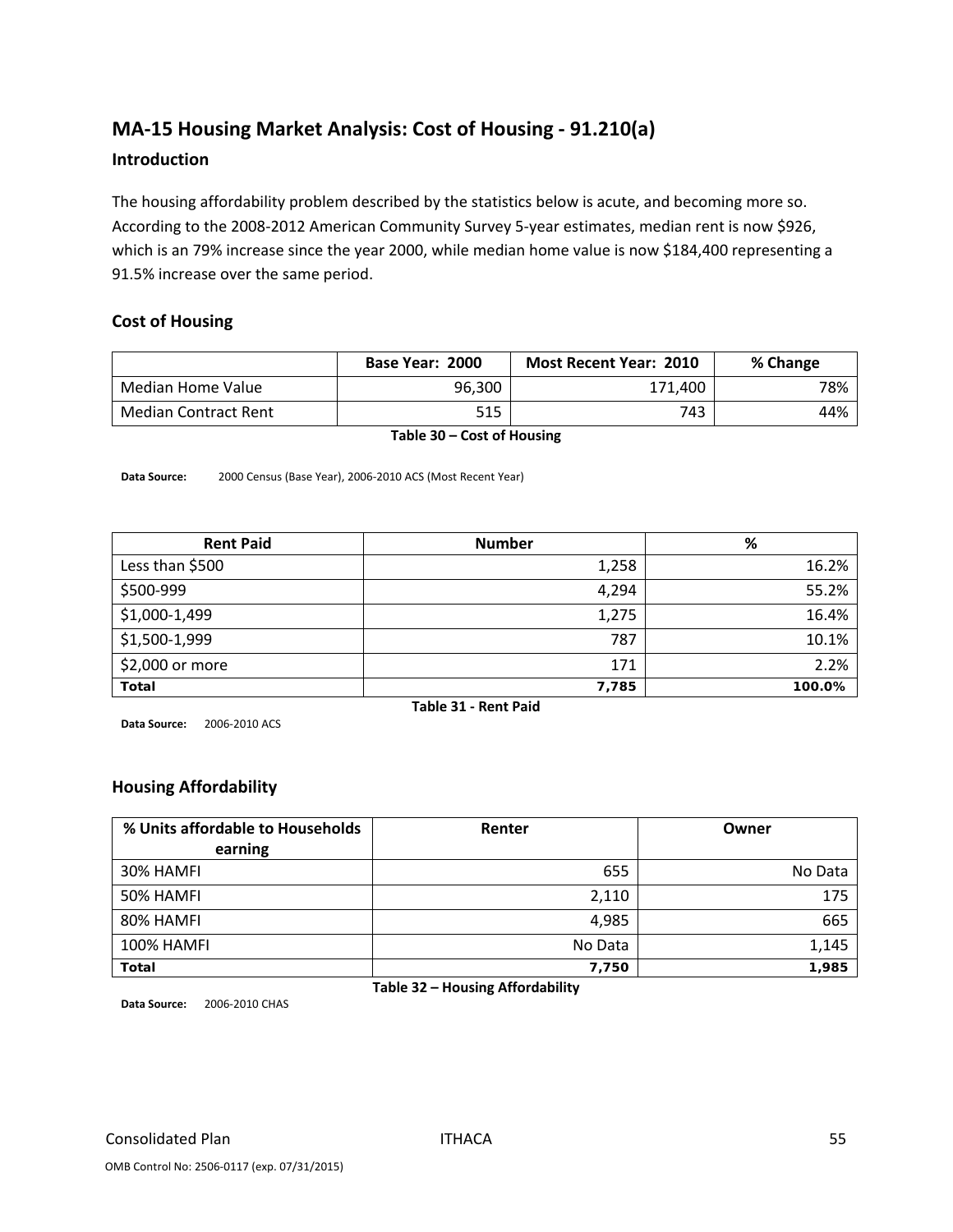#### **Monthly Rent**

| Monthly Rent (\$)       | <b>Efficiency (no</b><br>bedroom) | 1 Bedroom | 2 Bedroom | 3 Bedroom | 4 Bedroom |  |  |  |
|-------------------------|-----------------------------------|-----------|-----------|-----------|-----------|--|--|--|
| <b>Fair Market Rent</b> | 682                               | 836       | 1,001     | 1,387     | 1,392     |  |  |  |
| High HOME Rent          | 682                               | 836       | 1,001     | 1.274     | 1,392     |  |  |  |
| Low HOME Rent           | 677                               | 726       | 871       | 1,006     | 1,122     |  |  |  |
| Table 33 - Monthly Rent |                                   |           |           |           |           |  |  |  |

**Data Source:** HUD FMR and HOME Rents

#### **Is there sufficient housing for households at all income levels?**

There is not.

According to 2006‐2010 CHAS data, there are 3,390 households in the city who earn between 0 and 30% HAMFI, while there are only 655 units in the city that are affordable at the 30% HAMFI income level (the top of the income range). The 1,660 households in the 30-50% HAMFI range appear to fair somewhat better, with an additional 2,110 rental units and 175 owner units in the city being affordable to those earning 50% HAMFI (again, the top of that income range). However, given the deficit in units available to the large number of households in the 0‐30% HAMFI range, there remains a total deficit of affordable units for the combined 0‐50% HAMFI population of 2,110 units. Only for households earning 80% HAMFI and above does a sufficient supply of units appear to be available to meet the existing need.

### **How is affordability of housing likely to change considering changes to home values and/or rents?**

Home values and rents continue to increase at a rapid rate due to a critical lack of supply and the continued desirability of the area. With vacancy rates below 1% for rentals and below 2.5% for ownership options, housing will remain unaffordable, especially for those at the lowest end of the income spectrum, and may become more so.

### **How do HOME rents / Fair Market Rent compare to Area Median Rent? How might this impact your strategy to produce or preserve affordable housing?**

Fair market rents are lower than median rents for all unit types, yet FMR rates are well beyond the affordability range for households at the lower end of the income spectrum. FMR/Home rents are shown in the table above; median rents, according to HUD 2014 datasets, are \$829 for a studio unit, \$1017 for a one‐bedroom, \$1218 for a two‐bedroom, \$1687 for a three bedroom, and \$1693 for a four bedroom apartment.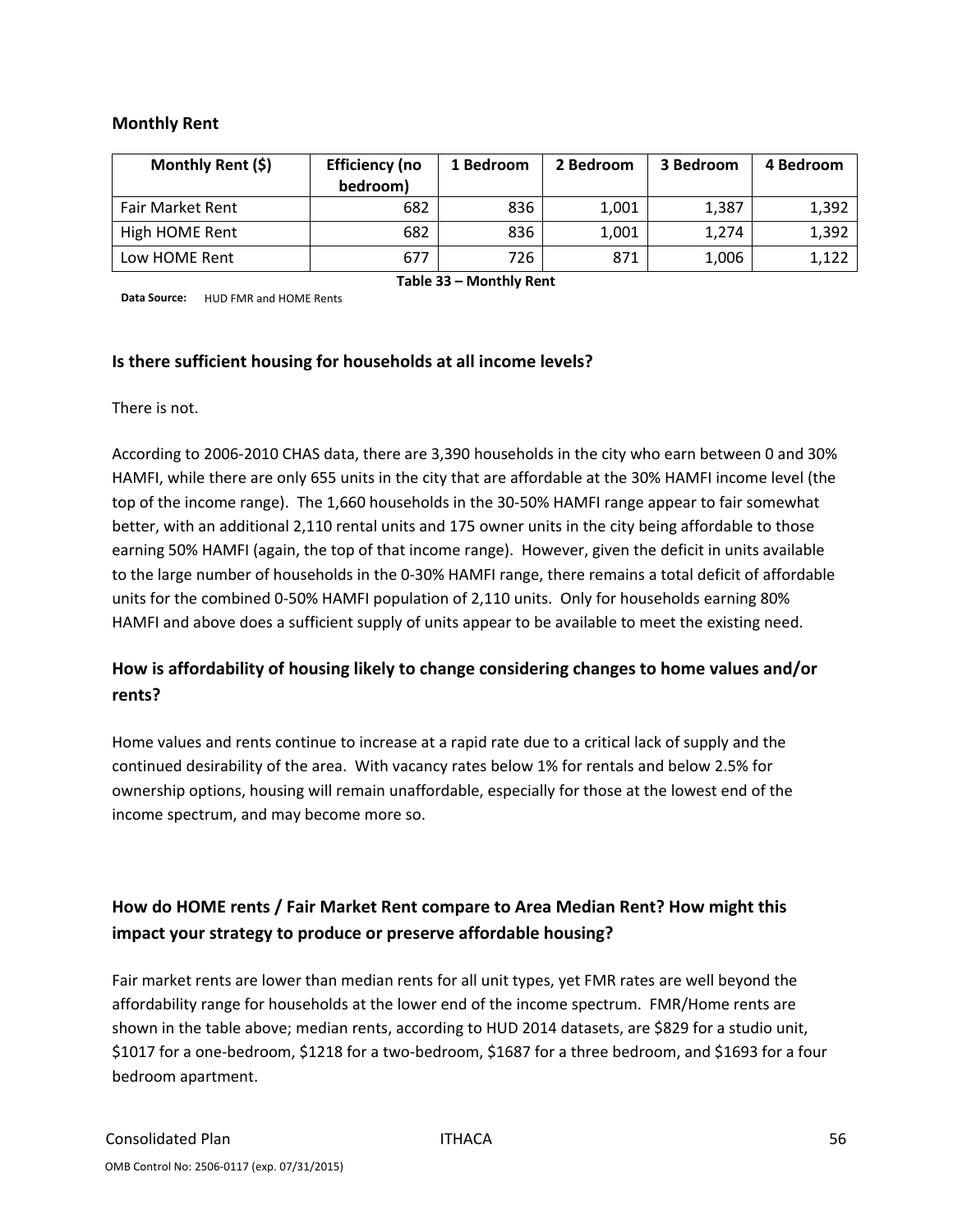According to the National Low Income Housing Coalition, the "housing wage" in Ithaca is \$14.79 for a studio apartment. Full-time employment at this hourly rate would translate into an annual salary of \$30,763. The annual salary required to afford a one‐bedroom apartment without cost burden is \$37,710; for a two-bedroom, \$45,198, and for a three bedroom, \$62,608. Yet, according to the 2008-2010 ACS 5‐year estimates, over 45% of Ithaca's households have an annual income of less than \$25,000, making even a studio apartment at FMR unaffordable. Ithaca's strategy to improve housing affordability must therefore include not only an increase in the total number of affordable units, but an increase in the availability of living wage employment, as well as increased capacity among Ithaca's lowwage earners to access those employment opportunities.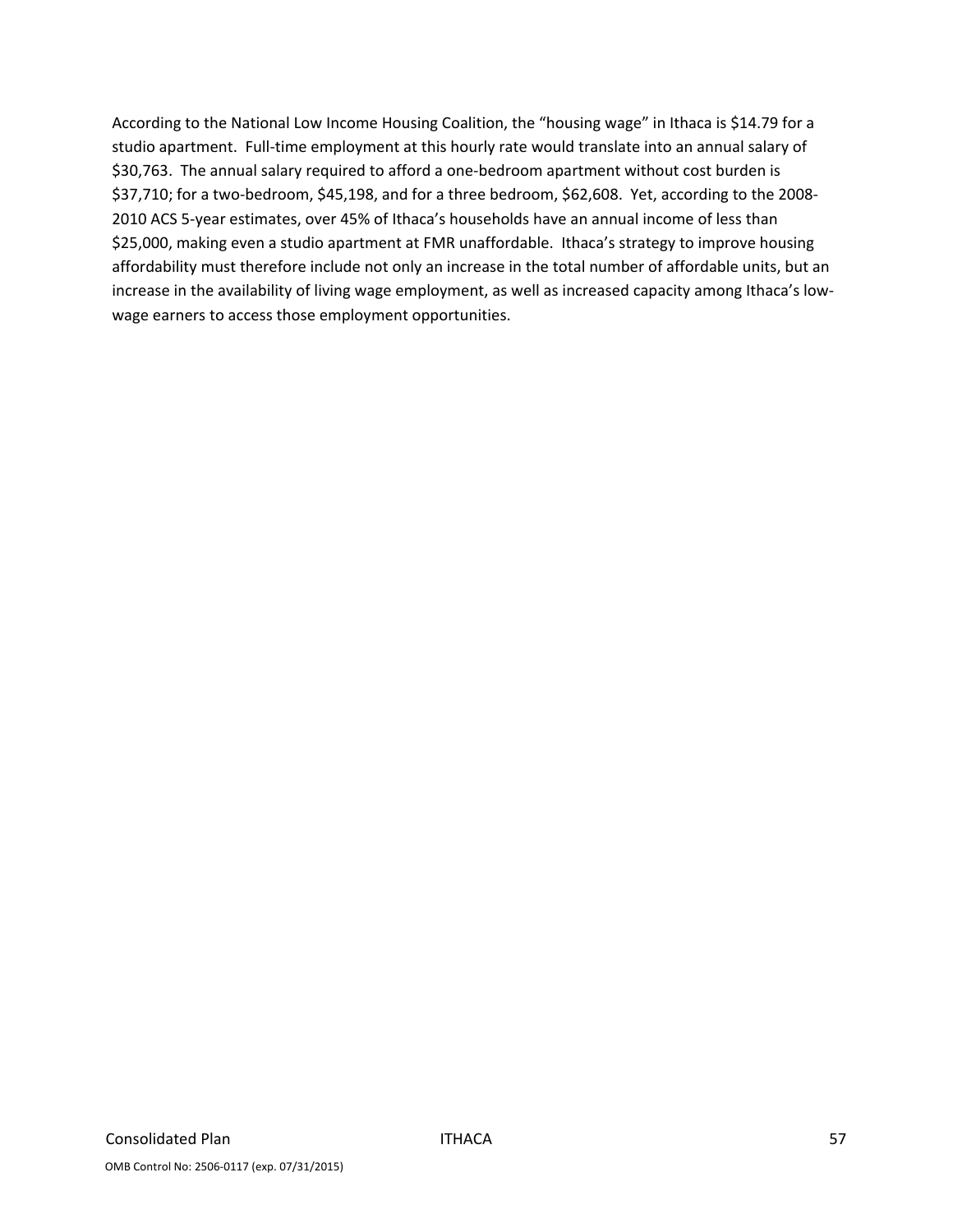## **MA‐20 Housing Market Analysis: Condition of Housing – 91.210(a)**

#### **Definitions**

The City uses the following definitions for the Consolidated Plan:

**Substandard condition** – a unit that does not meet HUD's Section 8 housing quality standards.

**Substandard condition but suitable for rehabilitation** – a unit that does not meet HUD's Section 8 housing quality standards, but could be made to meet those standards with an investment not in excess of 50% of the value of the unit after rehabilitation.

It is important to remember that the Condition of Units data below includes cost burden and severe cost burden as a "selected condition". Removing cost burden from the list of selected conditions would result in a table that showed 100% of owner occupied units and 96% of renter occupied units having no selected conditions.

#### **Condition of Units**

| <b>Condition of Units</b>      |               | <b>Owner-Occupied</b> |               | <b>Renter-Occupied</b> |
|--------------------------------|---------------|-----------------------|---------------|------------------------|
|                                | <b>Number</b> | %                     | <b>Number</b> | %                      |
| With one selected Condition    | 848           | 29%                   | 4,508         | 58%                    |
| With two selected Conditions   |               | 0%                    | 199           | 3%                     |
| With three selected Conditions |               | 0%                    | 32            | 0%                     |
| With four selected Conditions  |               | 0%                    |               | 0%                     |
| No selected Conditions         | 2,080         | 71%                   | 3,046         | 39%                    |
| <b>Total</b>                   | 2,928         | 100%                  | 7,785         | 100%                   |

**Data Source:** 2006‐2010 ACS

**Table 34 ‐ Condition of Units**

#### **Year Unit Built**

| <b>Year Unit Built</b> |                    | <b>Owner-Occupied</b> |               | <b>Renter-Occupied</b> |
|------------------------|--------------------|-----------------------|---------------|------------------------|
|                        | <b>Number</b><br>% |                       | <b>Number</b> | %                      |
| 2000 or later          | 59                 | 2%                    | 402           | 5%                     |
| 1980-1999              | 128                | 4%                    | 938           | 12%                    |
| 1950-1979              | 546                | 19%                   | 2,190         | 28%                    |
| Before 1950            | 2,195              | 75%                   | 4,255         | 55%                    |
| <b>Total</b>           | 2,928              | 100%                  | 7,785         | 100%                   |

**Table 35 – Year Unit Built**

**Data Source:** 2006‐2010 CHAS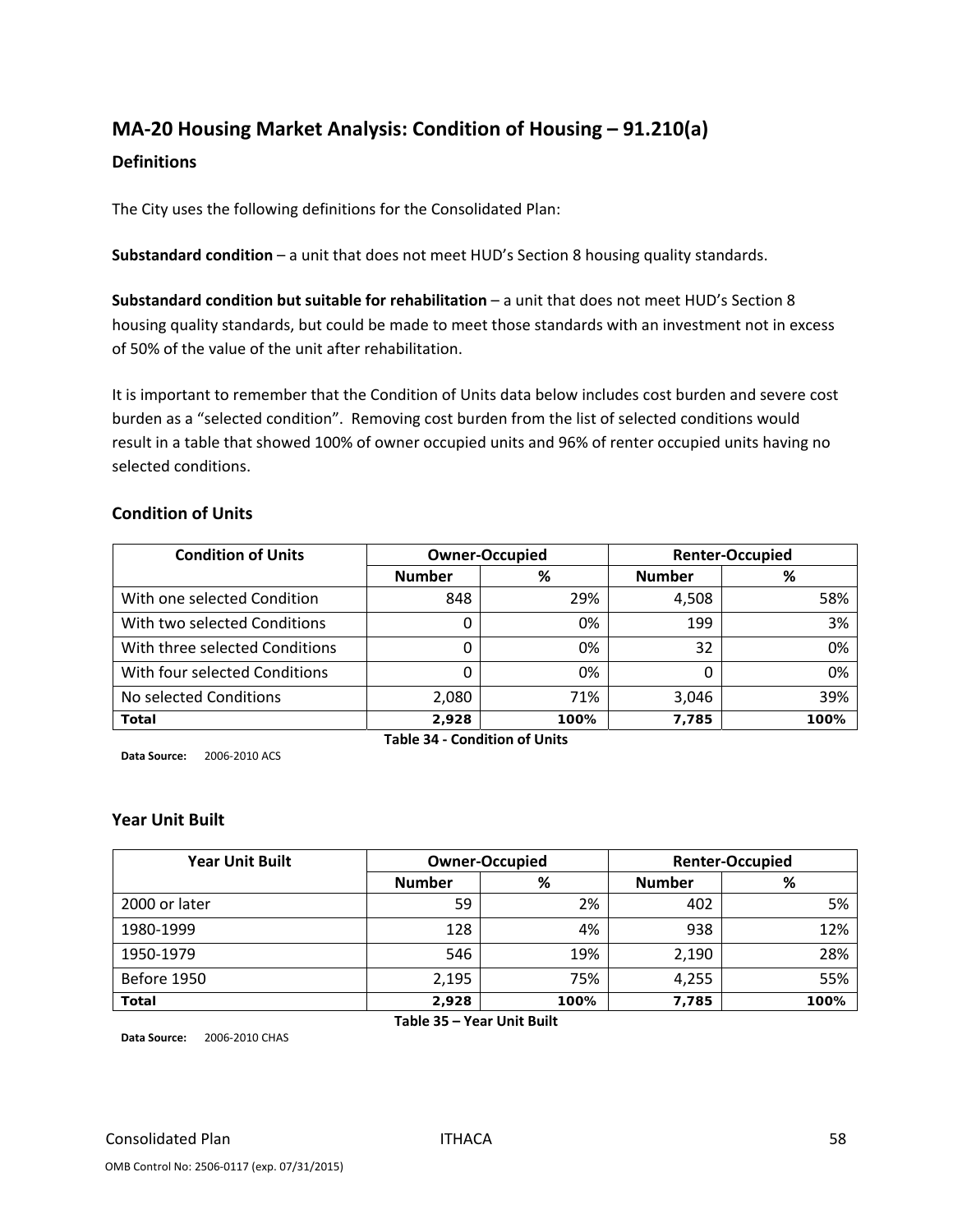#### **Risk of Lead‐Based Paint Hazard**

| <b>Risk of Lead-Based Paint Hazard</b>                | <b>Owner-Occupied</b> |     | <b>Renter-Occupied</b> |     |  |
|-------------------------------------------------------|-----------------------|-----|------------------------|-----|--|
|                                                       | <b>Number</b>         | %   | <b>Number</b>          | %   |  |
| Total Number of Units Built Before 1980               | 2.741                 | 94% | 6.445                  | 83% |  |
| Housing Units build before 1980 with children present | 65                    | 2%  | 600                    | 8%  |  |

**Table 36 – Risk of Lead‐Based Paint**

**Data Source:** 2006‐2010 ACS (Total Units) 2006‐2010 CHAS (Units with Children present)

#### **Vacant Units**

|                               | <b>Suitable for</b><br><b>Rehabilitation</b> | <b>Not Suitable for</b><br><b>Rehabilitation</b> | <b>Total</b> |
|-------------------------------|----------------------------------------------|--------------------------------------------------|--------------|
| <b>Abandoned Vacant Units</b> |                                              |                                                  |              |
| Abandoned REO Properties      |                                              |                                                  |              |

**Table 37 ‐ Vacant Units**

**Alternate Data Source Name:** City of Ithaca Vacant Structures **Data Source Comments:**

#### **Need for Owner and Rental Rehabilitation**

The vast majority of Ithaca's housing stock is over 30 years old, and the high cost of housing combined with the high tax rate in the city make it difficult for many lower income homeowners to afford routine maintenance and repair projects. Public subsidy of owner‐occupied rehabilitation and repair is important to keeping these households in their homes. Anecdotal evidence from housing providers also indicates that rental units, particularly those at the lower end of the affordability spectrum, suffer from a lack of appropriate investment on the part of landlords. This situation may be related as much to the supply and demand dynamic as to the financial ability of owners to afford appropriate maintenance and repair.

### **Estimated Number of Housing Units Occupied by Low or Moderate Income Families with LBP Hazards**

The vast majority of all housing units in the city were built before 1980; an unknown number of these units have undergone abatement or encapsulation, rendering them free of LBP hazards. Low income households that are not living in subsidized housing often live in older units that are less likely to have been abated, or where deferred maintenance may be an issue. These households are more likely to be exposed to LBP hazards. According to the Risk of Lead Based Paint data above, approximately 665 households with children are at risk of LBP exposure.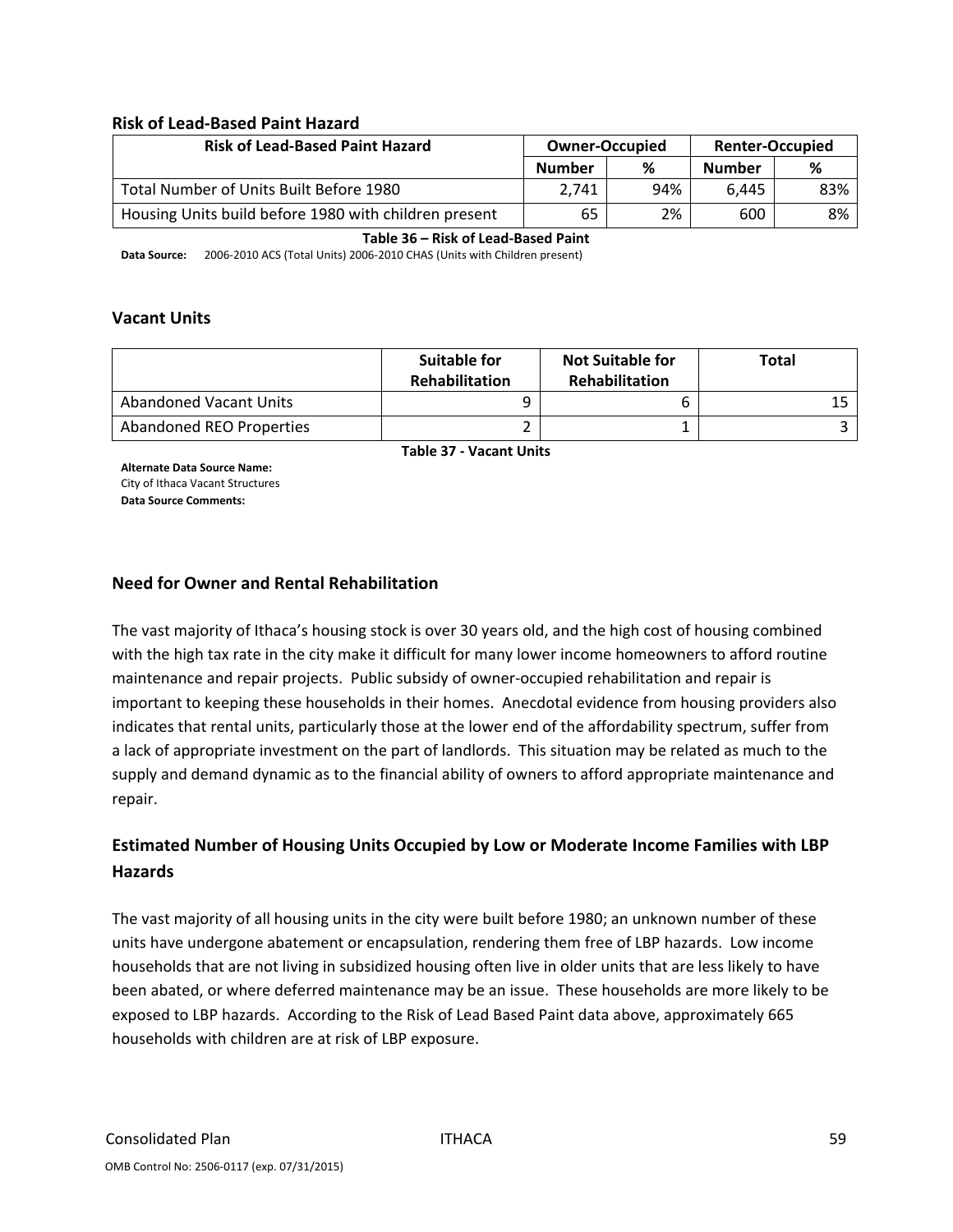# **MA‐25 Public and Assisted Housing – 91.210(b)**

### **Totals Number of Units**

|                                                  |                                                                                                        |       |               | <b>Program Type</b> |           |          |                                                                          |                                         |                 |
|--------------------------------------------------|--------------------------------------------------------------------------------------------------------|-------|---------------|---------------------|-----------|----------|--------------------------------------------------------------------------|-----------------------------------------|-----------------|
|                                                  | Certificate                                                                                            | Mod-  | <b>Public</b> | <b>Vouchers</b>     |           |          |                                                                          |                                         |                 |
|                                                  |                                                                                                        | Rehab | Housing       | Total               | Project - | Tenant - |                                                                          | <b>Special Purpose Voucher</b>          |                 |
|                                                  |                                                                                                        |       |               |                     | based     | based    | <b>Veterans</b><br><b>Affairs</b><br><b>Supportive</b><br><b>Housing</b> | Family<br><b>Unification</b><br>Program | <b>Disabled</b> |
| # of units                                       |                                                                                                        |       |               |                     |           |          |                                                                          |                                         |                 |
| vouchers                                         |                                                                                                        |       |               |                     |           |          |                                                                          |                                         |                 |
| available                                        |                                                                                                        |       | 340           | 923                 |           |          | $\Omega$                                                                 | 0                                       | 0               |
| # of accessible                                  |                                                                                                        |       |               |                     |           |          |                                                                          |                                         |                 |
| units                                            |                                                                                                        |       |               |                     |           |          |                                                                          |                                         |                 |
|                                                  | *includes Non-Elderly Disabled, Mainstream One-Year, Mainstream Five-year, and Nursing Home Transition |       |               |                     |           |          |                                                                          |                                         |                 |
| Table 38 - Total Number of Units by Program Type |                                                                                                        |       |               |                     |           |          |                                                                          |                                         |                 |
| Data                                             | PIC (PIH Information Center)                                                                           |       |               |                     |           |          |                                                                          |                                         |                 |
| Source:                                          |                                                                                                        |       |               |                     |           |          |                                                                          |                                         |                 |

### **Describe the number and physical condition of public housing units in the jurisdiction, including those that are participating in an approved Public Housing Agency Plan:**

The Ithaca Housing Authority owns and manages 235 units of public housing for seniors in two buildings, and 106 family housing units scattered throughout the city.

IHA's public housing developments are older, dating primarily from the 1970s. Though their physical condition is acceptable, the units are dated and aging systems and infrastructure are a concern. The housing authority has recently had to tap capital fund reserves to help cover operating costs, decreasing their ability to undertake capital projects; their last major infusion of capital came in 2008 when a number of energy upgrades and water conservation measures were undertaken at all of their developments, along with several roof replacements and systems upgrades.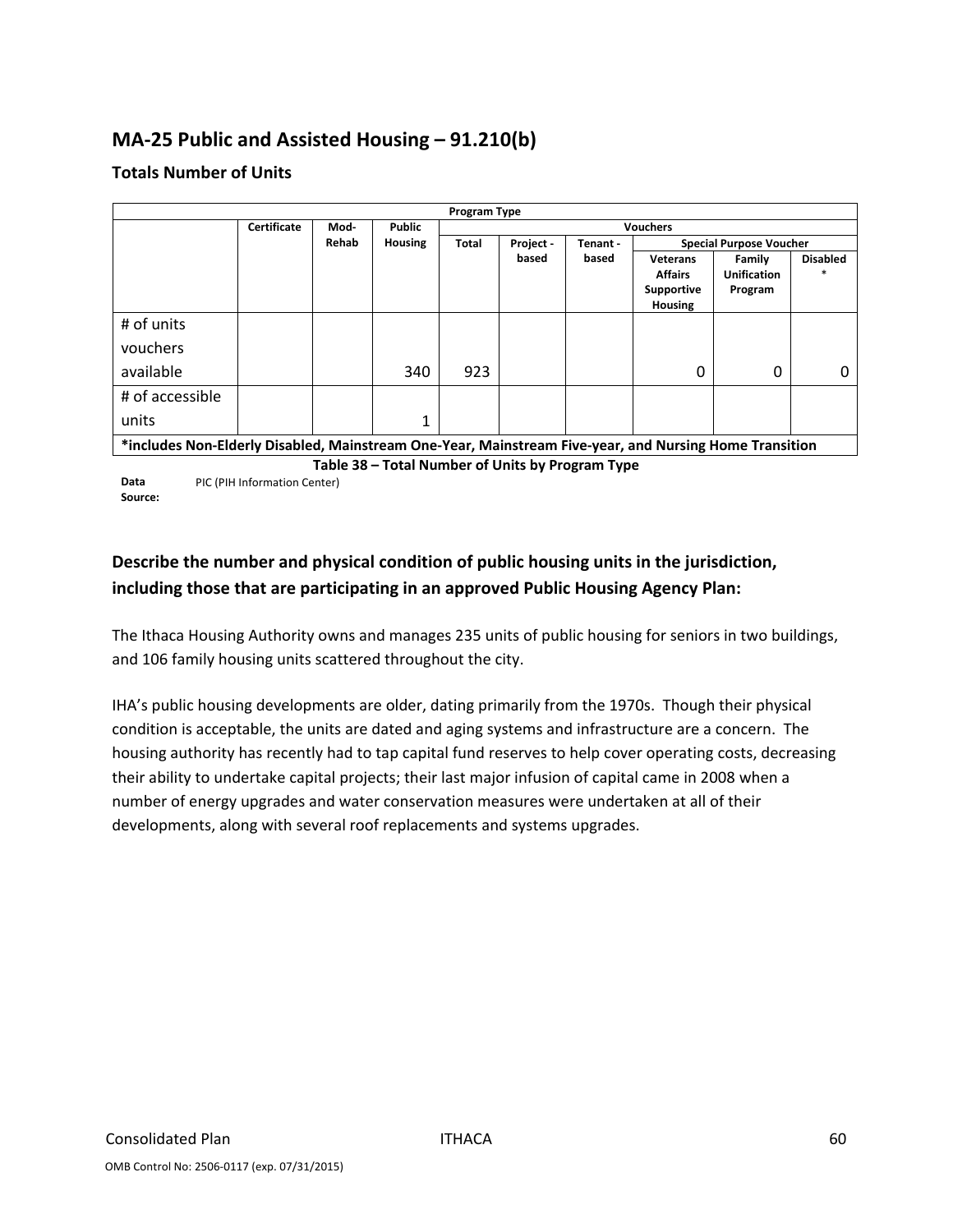### **Public Housing Condition**

| <b>Public Housing Development</b> | <b>Average Inspection Score</b> |
|-----------------------------------|---------------------------------|
| <b>Titus Towers</b>               | 76                              |
| <b>Family Sites</b>               |                                 |

**Table 39 ‐ Public Housing Condition**

#### **Describe the restoration and revitalization needs of public housing units in the jurisdiction:**

The most pressing revitalization need at IHA's public housing units is upgrades to improve accessibility and safety for their elderly residents. IHA is the largest provider of affordable senior housing in the County, yet because their elderly units were all constructed in the 1970s and early 1980s, none of the unit bathrooms incorporated the safety and convenience features that would now be installed as a matter of course in a senior housing development. IHA's elderly residents would benefit from the rehabilitation of these units to include such features as walk‐in showers, full grab bars, and raised toilet seats.

### **Describe the public housing agency's strategy for improving the living environment of low‐ and moderate‐income families residing in public housing:**

IHA makes upgrades to units whenever possible in an effort to meet the needs of their tenants. Accessibility improvements are undertaken as funds permit, however the housing authority is financially unable to undertake a major renovation that would modernize all of their existing units.

The Maintenance Department of the Ithaca Housing Authority is responsible for managing the maintenance function at IHA properties in the most cost effective manner possible while maximizing the useful life of the properties and providing the best service to IHA's residents. The Maintenance Supervisor is responsible for developing a property‐specific long‐range plan that includes: 1) a property maintenance standard; 2) an estimate of the work required to bring the property to the maintenance standard; 3) an estimate of the work required to keep the property at the maintenance standard including routine and preventive maintenance workloads, vacant unit turn‐around, inspection requirements and resident on‐demand work; 4) an estimate of the on‐going cost of operating the property at the maintenance standard; 5) a market analysis of the property to determine if there are any capital improvements needed to make the property more competitive; 6) a cost estimate to provide the specified capital improvements; and 7) a revised work plan and cost estimate of maintaining the property at the improved standard.

Long range maintenance plans allow the housing authority to anticipate its staff, equipment, and materials needs, as well as the need for contracting out particular services. These plans are provided to IHA's Board of Commissioners annually.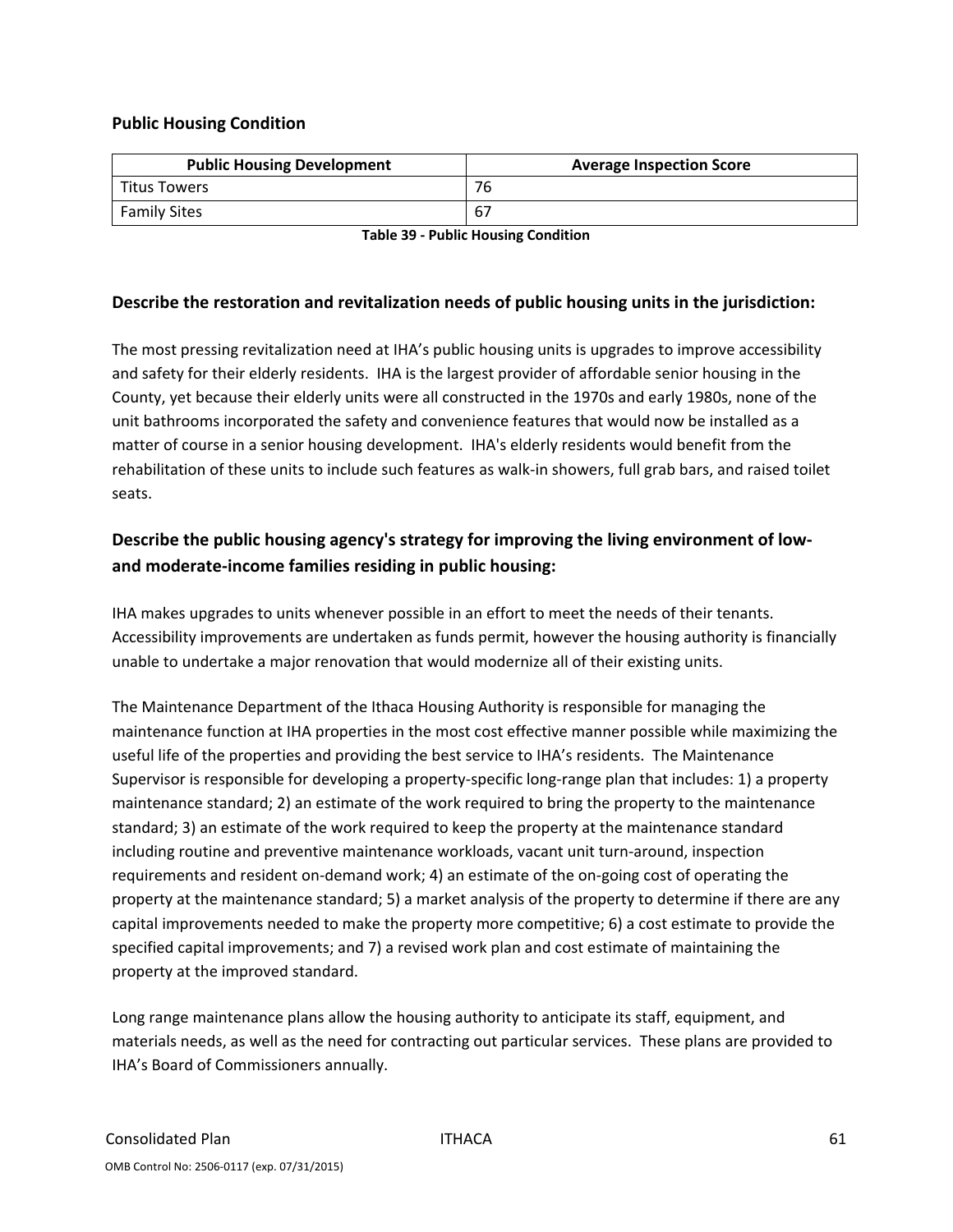# **MA‐30 Homeless Facilities and Services – 91.210(c)**

|                             | <b>Emergency Shelter Beds</b>                          |                                                           | <b>Transitional</b><br><b>Housing Beds</b> | <b>Permanent Supportive</b><br><b>Housing Beds</b> |                             |  |
|-----------------------------|--------------------------------------------------------|-----------------------------------------------------------|--------------------------------------------|----------------------------------------------------|-----------------------------|--|
|                             | <b>Year Round</b><br><b>Beds</b><br>(Current &<br>New) | Voucher /<br>Seasonal /<br><b>Overflow</b><br><b>Beds</b> | <b>Current &amp;</b><br><b>New</b>         | <b>Current &amp;</b><br><b>New</b>                 | <b>Under</b><br>Development |  |
| Households with             |                                                        |                                                           |                                            |                                                    |                             |  |
| Adult(s) and Child(ren)     | 9                                                      | $\Omega$                                                  | 31                                         | 22                                                 | 0                           |  |
| Households with Only        |                                                        |                                                           |                                            |                                                    |                             |  |
| Adults                      | 10                                                     | $\Omega$                                                  | 9                                          | 30                                                 | <sup>0</sup>                |  |
| <b>Chronically Homeless</b> |                                                        |                                                           |                                            |                                                    |                             |  |
| Households                  | 0                                                      | $\mathbf{0}$                                              | 0                                          | 6                                                  | 0                           |  |
| Veterans                    | 0                                                      | $\mathbf{0}$                                              | 0                                          | 0                                                  | 0                           |  |
| <b>Unaccompanied Youth</b>  | 0                                                      | $\Omega$                                                  | 14                                         | 0                                                  | 0                           |  |

### **Facilities and Housing Targeted to Homeless Households**

**Table 40 ‐ Facilities and Housing Targeted to Homeless Households**

**Data Source**

**Comments:**

### **Describe mainstream services, such as health, mental health, and employment services to the extent those services are use to complement services targeted to homeless persons**

Numerous mainstream services exist locally that are available, but not specifically targeted, to homeless persons. The Human Services Coalition of Tompkins County operates the 211 Information and Referral Service, facilitating access to these services for the entire community. Primary mainstream providers of health and mental health services include Cayuga Medical Center and Convenient Care, the Ithaca Health Alliance Free Clinic, Family & Children's Services, the Franziska Racker Centers, Mental Health Association of Tompkins County, Planned Parenthood of the Southern Tier, Tompkins County, and the Southern Tier AIDS Program. Primary mainstream providers of employment services include Challenge, the Learning Web, Tompkins Workforce New York, and the Ithaca Youth Bureau's Youth Employment Services.

**List and describe services and facilities that meet the needs of homeless persons, particularly chronically homeless individuals and families, families with children, veterans and their families, and unaccompanied youth.** 

**The Advocacy Center**: domestic violence safe house **Area Congregations Together, Kitchen Cupboard**: food pantry **Catholic Charities Samaritan Center**: free clothing and personal care items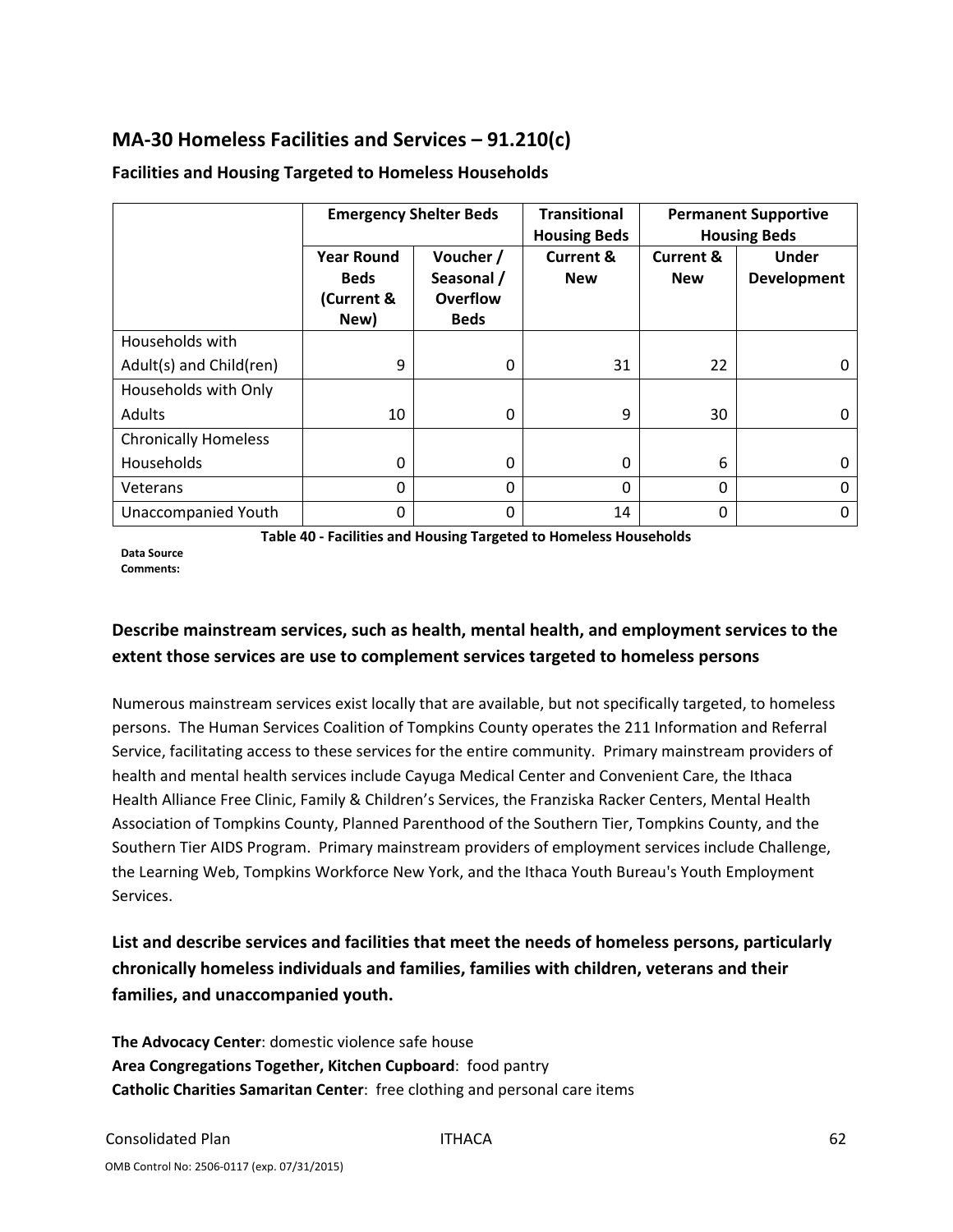**Lakeview Mental Health Services**: SRO units for chronically mentally ill **The Learning Web**: unaccompanied youth services including supported housing **Loaves and Fishes**: hot meals **The Rescue Mission**: emergency shelter, daytime drop‐in center, SRO units for chronically homeless, permanent supportive housing **The Salvation Army**: hot meals **Tompkins Community Action**: transitional and permanent supportive housing, food pantry, imminently homeless services **Tompkins County Dept. of Social Services**: Rapid Rehousing

**Tompkins County Food Distribution Network**: countywide food pantry system

**OAR**: post-incarceration services and assistance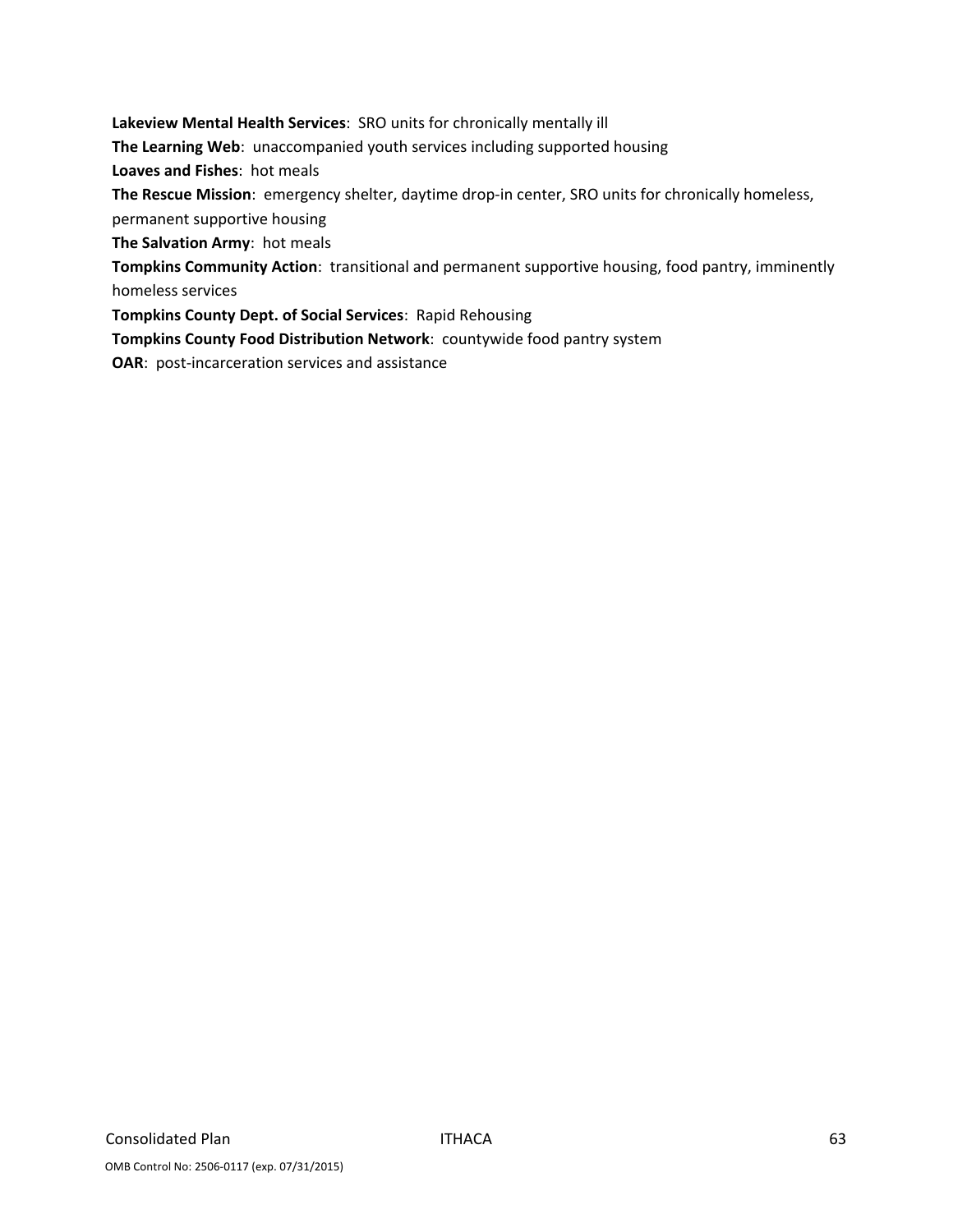## **MA‐35 Special Needs Facilities and Services – 91.210(d)**

**Including the elderly, frail elderly, persons with disabilities (mental, physical, developmental), persons with alcohol or other drug addictions, persons with HIV/AIDS and their families, public housing residents and any other categories the jurisdiction may specify, and describe their supportive housing needs**

There is an acute need for affordable housing across the board in Ithaca, including housing targeted toward special needs populations.

There are lengthy waiting lists to access existing affordable senior housing options and the need for additional units is expected to increase rapidly. The Tompkins County Office for the Aging has also identified an existing need for an Assisted Living Program/Enhanced Assisted Living option, including dementia unit, for low and moderate income individuals. There is also a high level of need for homeowner maintenance/repair and accessibility improvements assistance, to help seniors stay in their own homes.

Tompkins County Mental Health has identified an existing need for several different types of facility, including a Halfway House to serve individuals recently released from in‐patient care, suitable housing opportunities with appropriate treatment interventions for individuals with co‐occurring disorders, and supported independent living situations for individuals with developmental disabilities.

The Advocacy Center has identified an urgent existing need for supported SRO units within the city, to assist with the transition from emergency shelter to permanent housing for victims of domestic and sexual violence.

No existing need for additional supportive housing options to serve the HIV/AIDS population in Ithaca was identified by the Southern Tier AIDS program.

### **Describe programs for ensuring that persons returning from mental and physical health institutions receive appropriate supportive housing**

There are no supportive housing programs in Ithaca targeted specifically toward persons returning from mental and physical health institutions; however, services are available to these populations through the Tompkins County Mental Health Department, and, for residents of public housing, the Ithaca Housing Authority (IHA).

IHA has established a Nurse Case Manager position to assist their elderly residents in understanding and complying with discharge instructions after a hospital stay. Currently, the housing authority funds a part-time RN to perform this function, but they hope to secure funding to expand this service. IHA had observed a notable decline in hospital readmissions since establishing the program.

#### Consolidated Plan ITHACA 64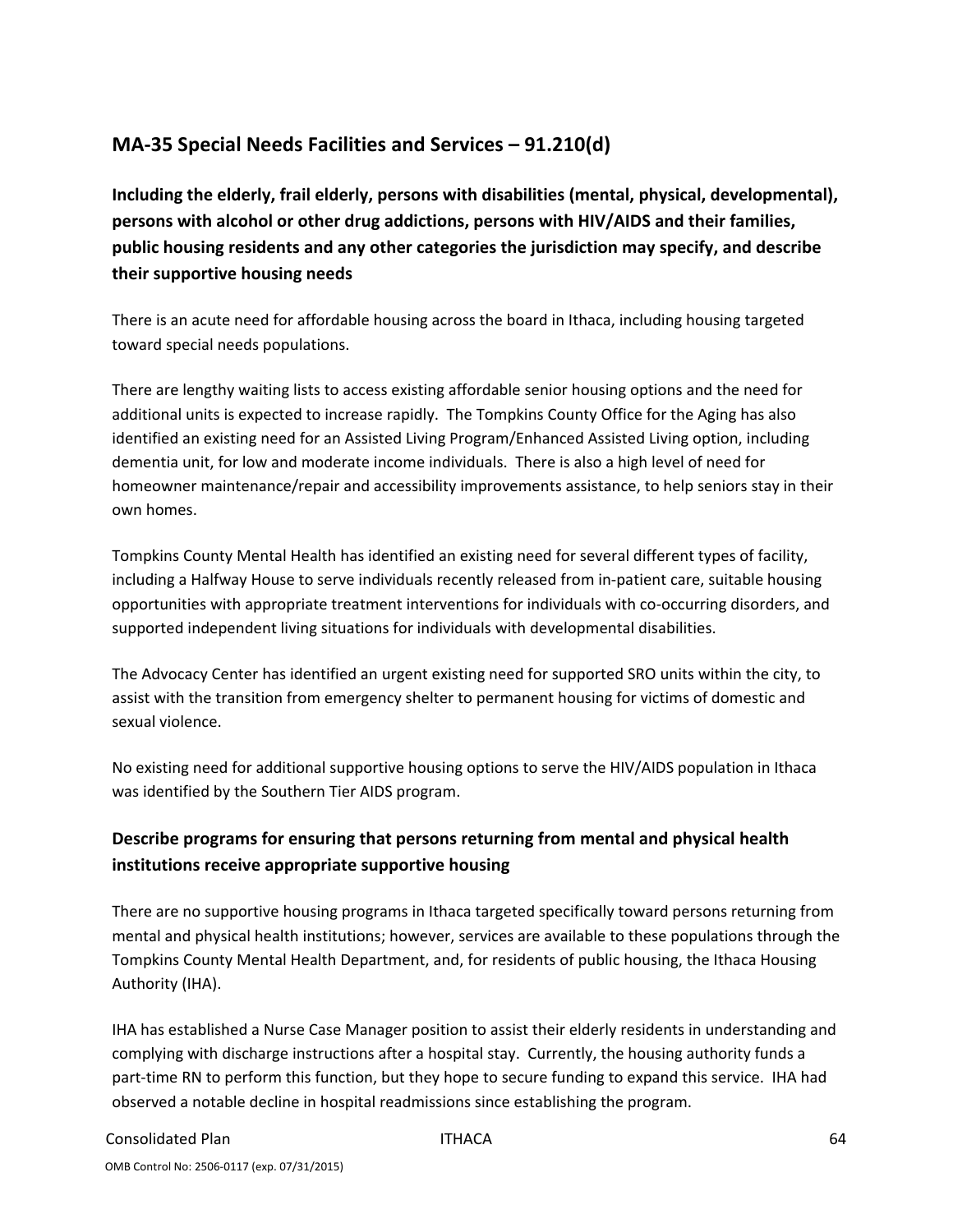The Tompkins County Mental Health Department provides Continuing Day Treatment and Intensive Day Treatment services to assist individuals being discharged from a mental health institution. Continuing Day Treatment is an outpatient mental health program for adults (18 and older) licensed by NYS Office for Mental Health. To be eligible for services, a person must have diagnosable mental illness and a dysfunction due to mental illness. Specific services include: assessment and treatment planning, medication therapy and education, case management, health screening and referral, rehabilitative readiness development, psychiatric rehabilitative readiness determination and referral, symptom management, supportive skills training, activity and verbal therapy, crisis intervention, clinical support services, and discharge planning.

The Intensive Day Treatment Program is a highly structured program in which people participate three days per week, five hours per day. The Program provides services for those who have problems which might likely lead to in‐patient admission, and people being discharged from in‐patient treatment who need an intensive outpatient program. Candidates for IDPT typically need more structure and support than the Mental Health Clinic can provide and need to start services quickly (two to three days or less), and are not good candidates for traditional Continuing Day Treatment (their problems are severe and acute, with major periods of low functioning mixed with periods of higher functioning and higher potential for restoration of function in a time span of eight ‐sixteen weeks).

**For entitlement/consortia grantees: Specify the activities that the jurisdiction plans to undertake during the next year to address the housing and supportive services needs identified in accordance with 91.215(e) with respect to persons who are not homeless but have other special needs. Link to one‐year goals. (91.220(2))**

The City's Year 1 Action Plan includes funding for the Homeowner Mini‐repair Program, supporting small emergency repairs for 50 low income homeowners. Although not restricted to a particular population, over 90% of the beneficiaries of this program have historically been elderly and/or people with disabilities.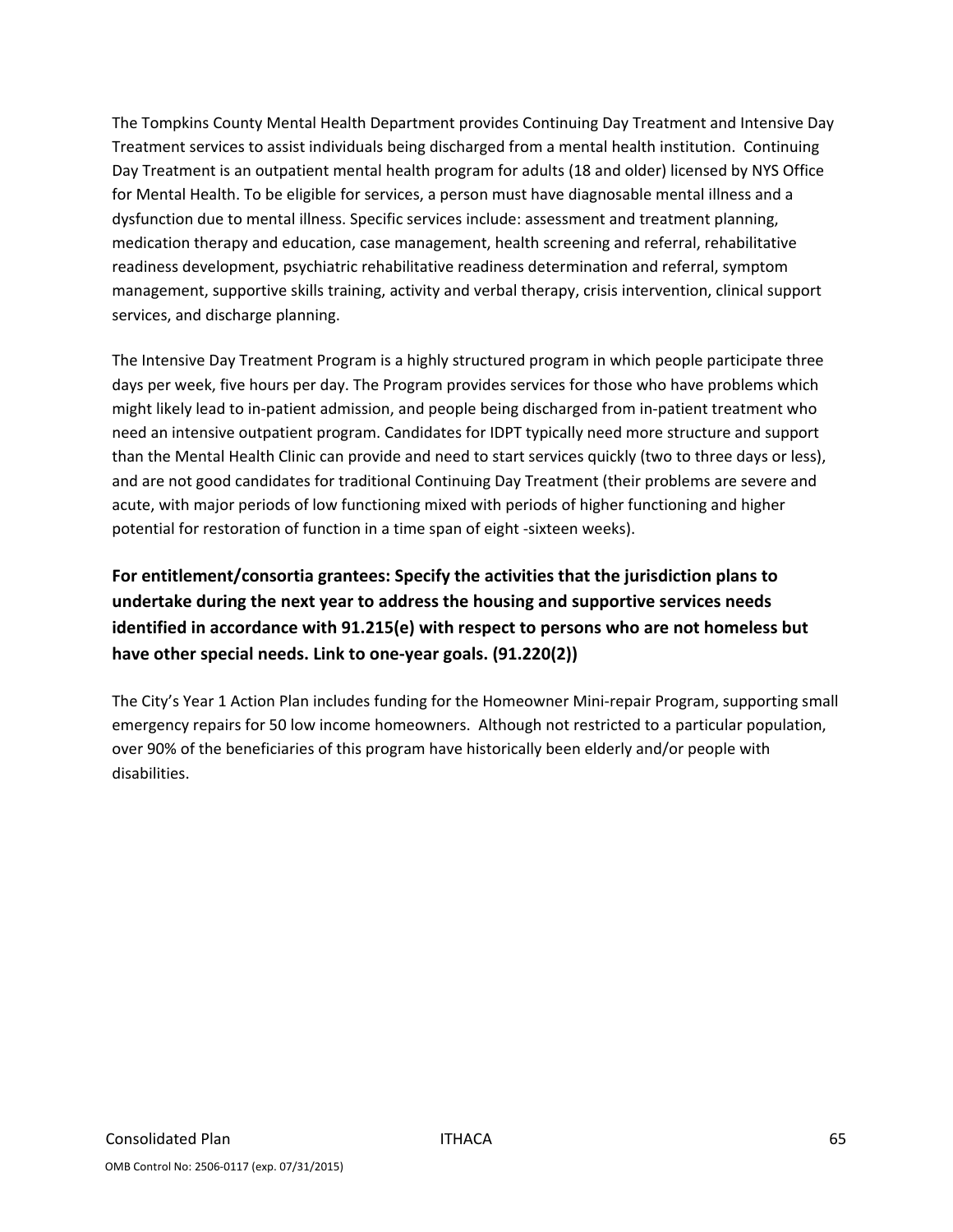# **MA‐40 Barriers to Affordable Housing – 91.210(e)**

### **Negative Effects of Public Policies on Affordable Housing and Residential Investment**

Public policies in the City do not appear to limit the development of affordable housing, nor are they intended to. The limited supply of housing, limited number of developable sites, and high demand for housing, control the market. The City has supported the development and rehabilitation of both affordable rental and owner occupied housing in the downtown neighborhoods. There are no impact fees assessed for housing construction. Property taxes in the City are notoriously high, with many homeowners paying as much, or more, in taxes every month as their mortgage payment. This is due to the limited amount of taxable land within the City limits: over 60% of the Ithaca's property is taxexempt, with over 80% of that exempt property being owned by Cornell University. This, unfortunately, places the majority of the tax burden on a small percentage of tax payers.

The City has recently rezoned several areas to allow greater density. By encouraging additional compact development, the City hopes both to increase the supply and reduce the environmental impact of housing. Also under consideration at this time is a floating Planned Unit Development zone, which would allow appropriate residential uses in industrial zones, potentially increasing the amount of land within the city that is available for residential use.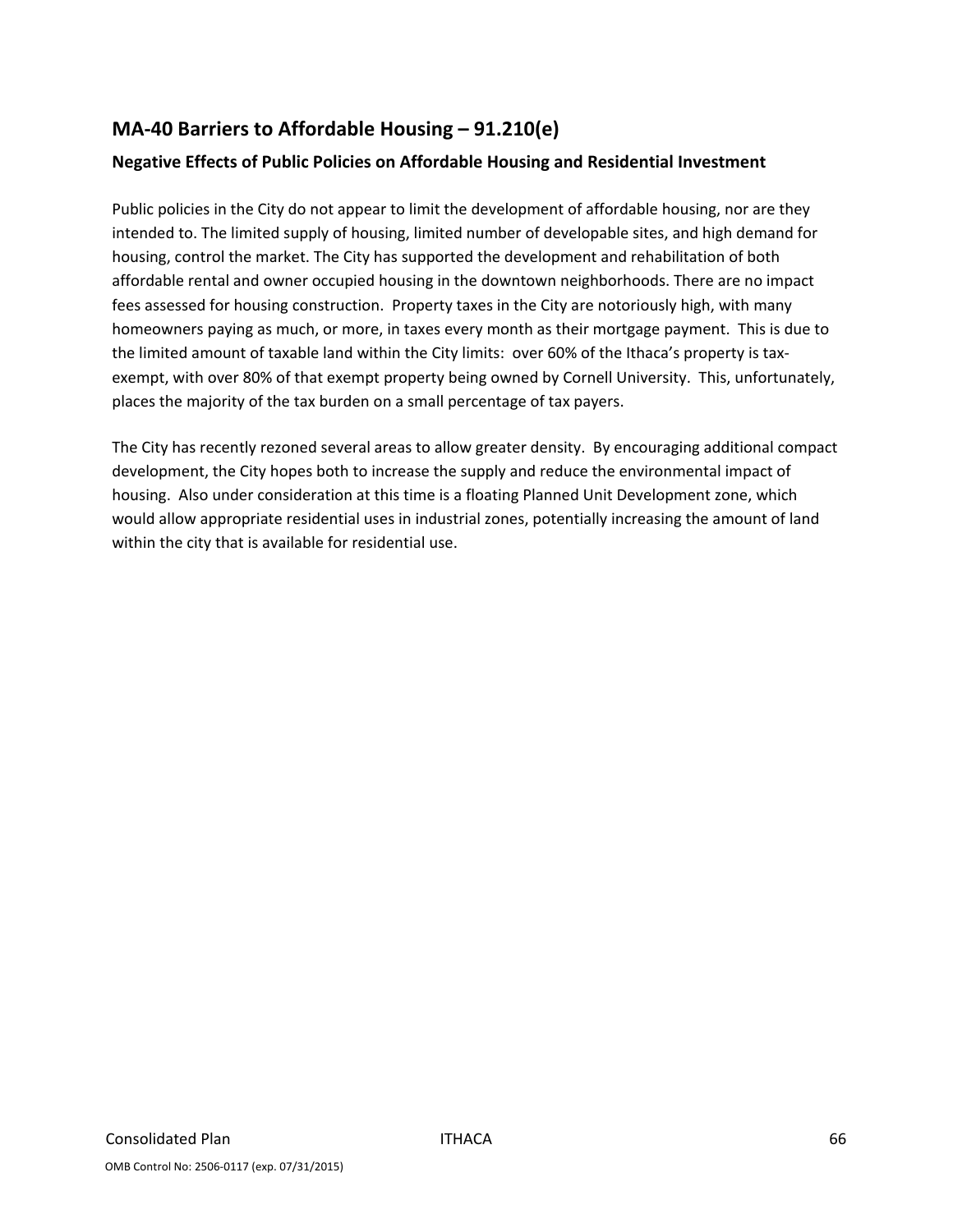# **MA‐45 Non‐Housing Community Development Assets – 91.215 (f)**

### **Economic Development Market Analysis**

### **Business Activity**

| <b>Business by Sector</b>                 | <b>Number of</b><br><b>Workers</b> | Number of<br>Jobs | Share of<br><b>Workers</b><br>% | Share of<br>Jobs<br>% | Jobs less<br>workers<br>% |
|-------------------------------------------|------------------------------------|-------------------|---------------------------------|-----------------------|---------------------------|
| Agriculture, Mining, Oil & Gas Extraction | 47                                 | 30                | 1                               | 0                     | $-1$                      |
| Arts, Entertainment, Accommodations       | 1,051                              | 2,611             | 12                              | 18                    | 6                         |
| Construction                              | 132                                | 273               | 1                               | $\overline{2}$        | 1                         |
| <b>Education and Health Care Services</b> | 4,848                              | 4,672             | 54                              | 33                    | $-21$                     |
| Finance, Insurance, and Real Estate       | 314                                | 824               | 3                               | 6                     | 3                         |
| Information                               | 131                                | 303               | 1                               | $\overline{2}$        | 1                         |
| Manufacturing                             | 424                                | 719               | 5                               | 5                     | 0                         |
| <b>Other Services</b>                     | 300                                | 740               | 3                               | 5                     | $\overline{2}$            |
| Professional, Scientific, Management      |                                    |                   |                                 |                       |                           |
| <b>Services</b>                           | 547                                | 1,026             | 6                               | 7                     | 1                         |
| <b>Public Administration</b>              | 36                                 | 3                 | $\Omega$                        | $\Omega$              | 0                         |
| <b>Retail Trade</b>                       | 900                                | 2,417             | 10                              | 17                    | 7                         |
| <b>Transportation and Warehousing</b>     | 134                                | 336               | $\mathbf{1}$                    | $\overline{2}$        | 1                         |
| <b>Wholesale Trade</b>                    | 165                                | 187               | $\overline{2}$                  | 1                     | $-1$                      |
| Total                                     | 9,029                              | 14,141            | --                              | --                    |                           |
| <b>Table 41 - Business Activity</b>       |                                    |                   |                                 |                       |                           |

**Data Source:** 2006‐2010 ACS (Workers), 2010 Longitudinal Employer‐Household Dynamics (Jobs)

### **Labor Force**

| Total Population in the Civilian Labor Force   | 15,510 |
|------------------------------------------------|--------|
| Civilian Employed Population 16 years and over | 14,863 |
| <b>Unemployment Rate</b>                       | 4.17   |
| Unemployment Rate for Ages 16-24               | 7.94   |
| Unemployment Rate for Ages 25-65               | 2.53   |

**Table 42 ‐ Labor Force**

**Data Source:** 2006‐2010 ACS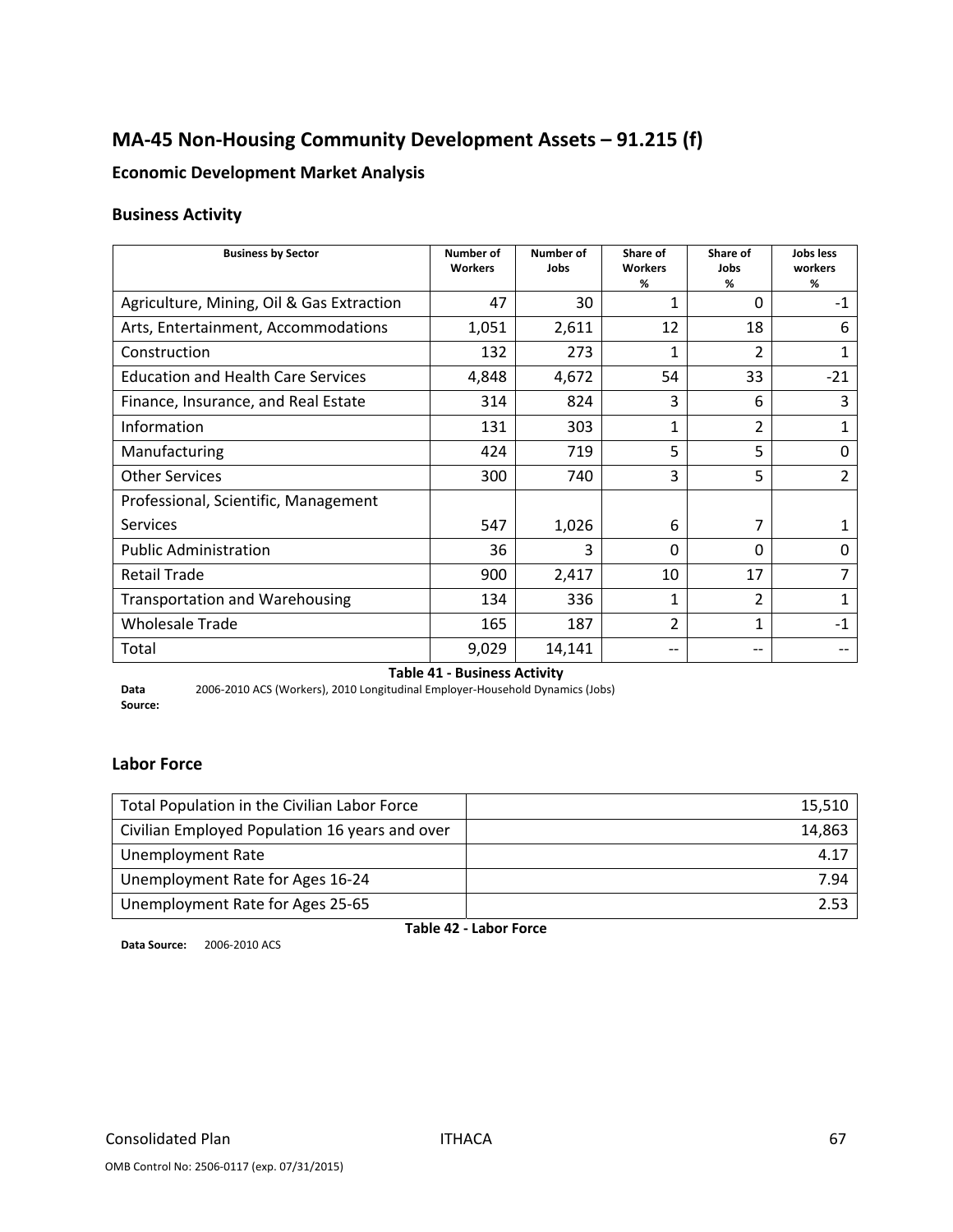| <b>Occupations by Sector</b>                   | <b>Number of People</b> |
|------------------------------------------------|-------------------------|
| Management, business and financial             | 4,669                   |
| Farming, fisheries and forestry occupations    | 852                     |
| Service                                        | 1,056                   |
| Sales and office                               | 2,202                   |
| Construction, extraction, maintenance and      |                         |
| repair                                         | 725                     |
| Production, transportation and material moving | 150                     |

**Table 43 – Occupations by Sector**

**Data Source:** 2006‐2010 ACS

# **Travel Time**

| <b>Travel Time</b> | <b>Number</b> | Percentage |
|--------------------|---------------|------------|
| < 30 Minutes       | 11,801        | 88%        |
| 30-59 Minutes      | 1,428         | 11%        |
| 60 or More Minutes | 189           | 1%         |
| <b>Total</b>       | 13,418        | 100%       |

**Data Source:** 2006‐2010 ACS

**Table 44 ‐ Travel Time**

### **Education:**

### Educational Attainment by Employment Status (Population 16 and Older)

| <b>Educational Attainment</b>      | In Labor Force                         |     |                           |
|------------------------------------|----------------------------------------|-----|---------------------------|
|                                    | <b>Civilian Employed</b><br>Unemployed |     | <b>Not in Labor Force</b> |
| Less than high school graduate     | 512                                    | 38  | 301                       |
| High school graduate (includes     |                                        |     |                           |
| equivalency)                       | 698                                    | 35  | 399                       |
| Some college or Associate's degree | 1,122                                  | 24  | 300                       |
| Bachelor's degree or higher        | 5,478                                  | 164 | 1,244                     |

**Table 45 ‐ Educational Attainment by Employment Status**

**Data Source:** 2006‐2010 ACS

### Educational Attainment by Age

|                     | Age       |           |               |           |          |
|---------------------|-----------|-----------|---------------|-----------|----------|
|                     | 18-24 yrs | 25-34 yrs | $35 - 44$ yrs | 45–65 vrs | $65+vrs$ |
| Less than 9th grade | 11<br>ᆠᅶ  | 84        | 68            | 154       | 164      |

#### Consolidated Plan **ITHACA Consolidated Plan 1**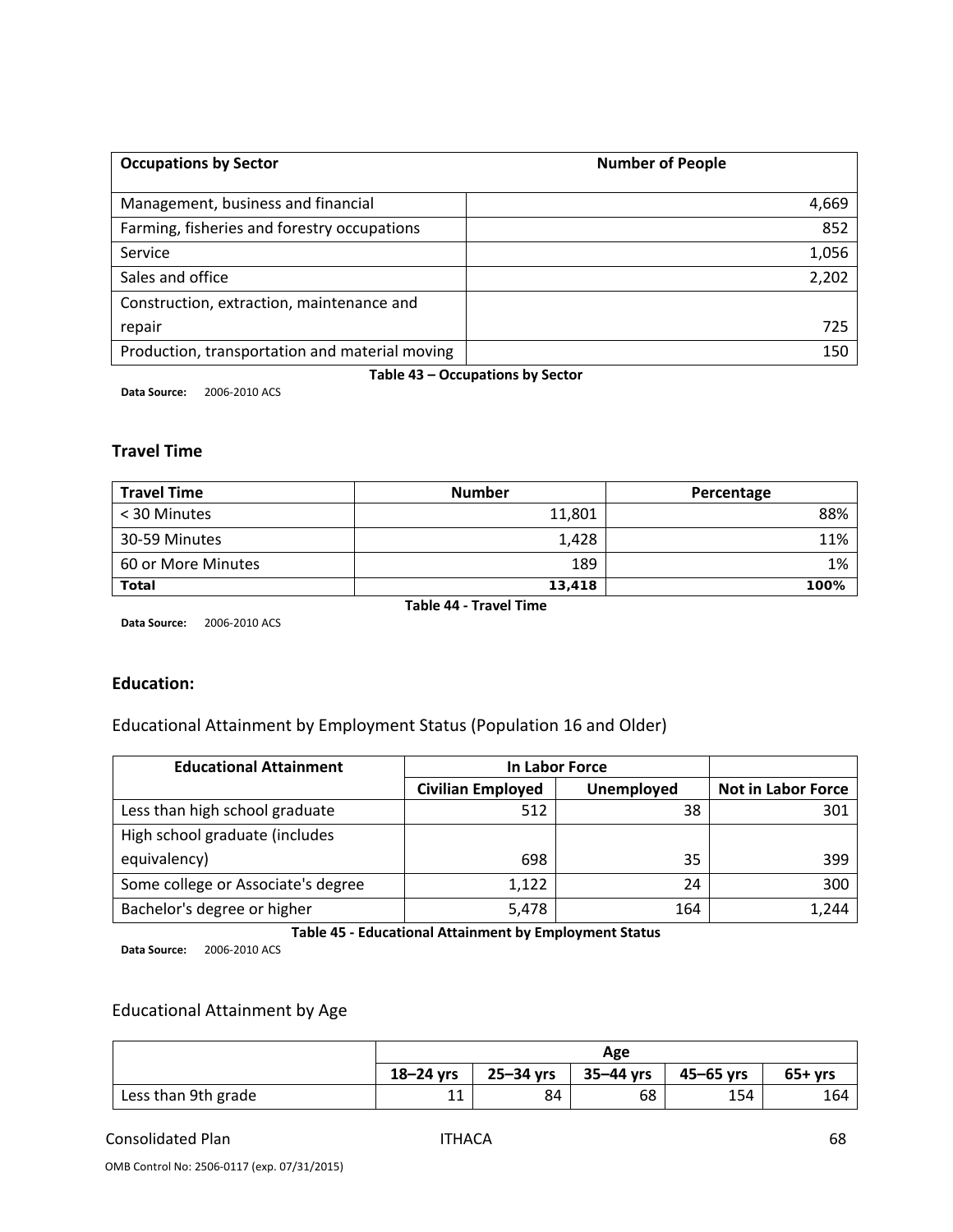|                                 | Age           |               |           |               |          |
|---------------------------------|---------------|---------------|-----------|---------------|----------|
|                                 | $18 - 24$ yrs | $25 - 34$ yrs | 35-44 yrs | $45 - 65$ yrs | $65+yrs$ |
| 9th to 12th grade, no diploma   | 71            | 130           | 179       | 236           | 175      |
| High school graduate, GED, or   |               |               |           |               |          |
| alternative                     | 2,566         | 317           | 283       | 532           | 393      |
| Some college, no degree         | 9,886         | 381           | 245       | 460           | 191      |
| Associate's degree              | 253           | 57            | 136       | 167           | 82       |
| Bachelor's degree               | 2,592         | 1,959         | 485       | 590           | 154      |
| Graduate or professional degree | 138           | 1,776         | 855       | 1,221         | 228      |

**Data Source:** 2006‐2010 ACS

**Table 46 ‐ Educational Attainment by Age**

Educational Attainment – Median Earnings in the Past 12 Months

| <b>Educational Attainment</b>               | <b>Median Earnings in the Past 12 Months</b> |
|---------------------------------------------|----------------------------------------------|
| Less than high school graduate              | 11,667                                       |
| High school graduate (includes equivalency) | 21,366                                       |
| Some college or Associate's degree          | 26,542                                       |
| Bachelor's degree                           | 29,038                                       |
| Graduate or professional degree             | 39.542                                       |

**Table 47 – Median Earnings in the Past 12 Months**

**Data Source:** 2006‐2010 ACS

## **Based on the Business Activity table above, what are the major employment sectors within your jurisdiction?**

Education and Health Care services provide 32% of the employment opportunities in the city, with education presumably constituting the majority within that category since Cornell University is the largest employer in Tompkins County. Arts, Entertainment, and Accommodations is the next largest employment sectors at 18%, followed by Retail at 16%. Although Education and Health Care is the largest employment sector, it is not an area where a significant number of jobs are being added at the present time, though there are generally positions available due to normal turn-over. Accommodations and Retail appear to be the chief areas where expansion opportunity does exist. Unfortunately, both of those sectors are relatively low‐wage, particularly when compared with Education and Health Care.

### **Describe the workforce and infrastructure needs of the business community:**

The Tompkins Workforce Investment Board has identified a high need for workers in the hospitality industry. Approximately 200 lodging positions and 230 related construction jobs are anticipated to be added to the local economy related to an increase in hotel construction in and around Ithaca. The WIB also foresees growth in the areas of health care, education, and finance.

Consolidated Plan ITHACA 69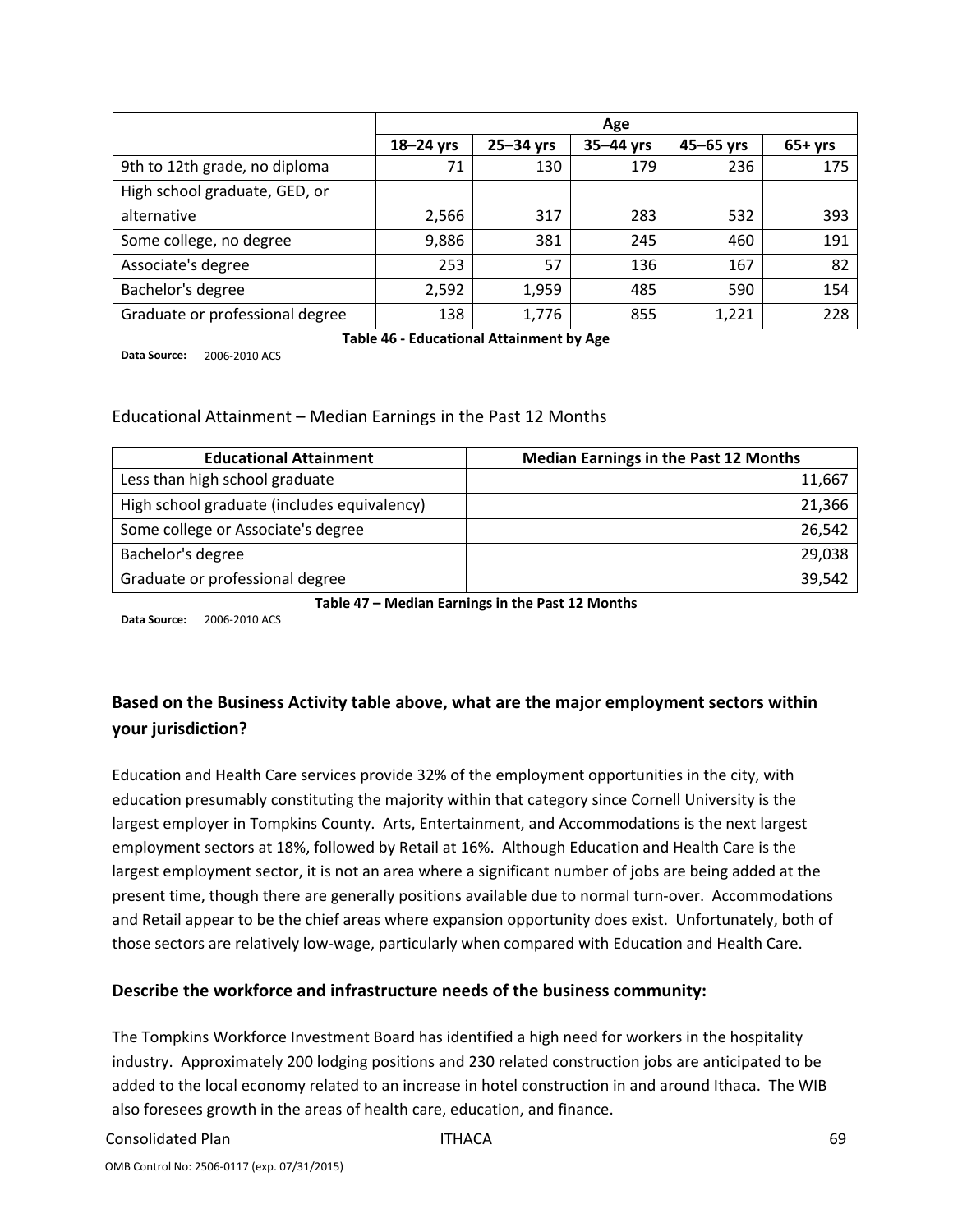In consultation with the Economic Development Committee, a potential future need was identified for infrastructure to support small, high‐tech businesses in the downtown core; however, technical assistance to help small, start-up businesses survive and become successful was identified as a much more pressing existing need. The continuation of basic loan programs, particularly in the form of bridge and low-interest mezzanine loans, was also emphasized as critical to the local business community.

# **Describe any major changes that may have an economic impact, such as planned local or regional public or private sector investments or initiatives that have affected or may affect job and business growth opportunities during the planning period. Describe any needs for workforce development, business support or infrastructure these changes may create.**

Cornell University is an active participant in START‐UP NY, Governor Andrew Cuomo's initiative to encourage collaborations between universities and businesses. Under this program, businesses that align with the University's academic mission are allowed to operate state‐ and local‐tax free for a period of ten years. Eligible businesses must create new jobs, either by starting up or relocating into the area, or by expanding existing local operations. The first business to partner with Cornell is a local print manufacturing company that will be expanding their operations into a new area of print technology. It is unclear at this time how the START-UP NY program may affect the local business environment, but the City will certainly consider providing assistance as needed, whether that be in the area of workforce training or physical infrastructure support.

# **How do the skills and education of the current workforce correspond to employment opportunities in the jurisdiction?**

Ithaca is a highly educated community with a low unemployment rate. This creates a very difficult dynamic for low and moderate income community members who do not have specialized skills or a high educational attainment. There is a need for specific job training initiatives to prepare and place people into jobs in fields that provide a living wage or opportunities for advancement to a level that would pay a living wage. At this time such opportunities appear to exist in the hospitality industry.

The Tompkins Workforce Investment Board has also identified workforce demand for the following areas: Computer Support Specialist, Electrical Engineering Technicians, Agricultural and Food Science Technicians, Social and Human Service Assistants, Registered Nurses, Respiratory Therapists, Medical and clinical Lab Technicians, Dental Hygienists, Pharmacy Technicians, Licensed Practical Nurses, Home Health Aides, Nursing Aids and Orderlies, Physical Therapy Assistants, Dental Assistants, Medical Assistants, Home Care Aides, Bookkeepers and Accounting Clerks, Tellers, Medical Secretaries, Carpenters, Electricians, Plumbers and Pipefitters, Electrical Repairers, Automotive Technicians and Mechanics, Mobile Heavy Equipment Mechanics, HVAC Mechanics and Installers, General Maintenance and Repair Workers, CNC Machine Tool Operators, Machinists, Welders, and Truck Drivers. The majority of these jobs would require specific vocational training or post‐secondary education.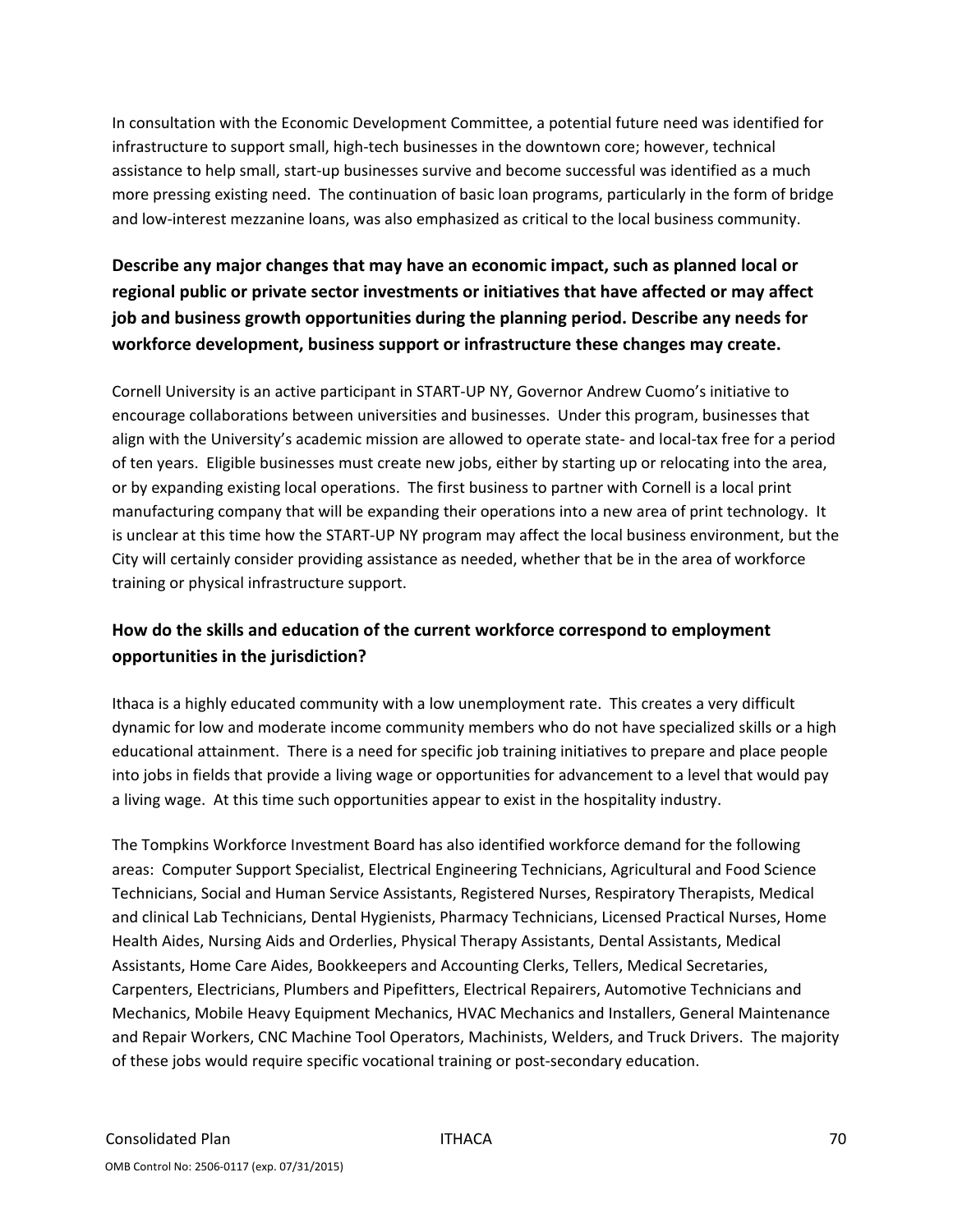# **Describe any current workforce training initiatives, including those supported by Workforce Investment Boards, community colleges and other organizations. Describe how these efforts will support the jurisdiction's Consolidated Plan.**

The Tompkins Local Workforce Investment Board works with area training providers to develop training programs related to identified demand sectors. However, many of these training programs are located well outside of the City of Ithaca, making access difficult for individuals who have limited transportation options. The WIB also partners with area colleges, universities, and employers to present the annual Upstate NY TechCareer Connection Event. Again, this is a regional event (held most recently in Syracuse, NY), and as such is not always accessible to Ithaca's LMI residents.

Recognizing the need for more targeted, in‐city, job training and placement assistance to LMI individuals, the City has recently used CDBG funds to support two small‐scale job training programs run by area non‐profits: one focused on the hospitality industry and one on employment at the local medical center. These two programs are in their first year of operations but, if successful, would be candidates for continued funding and might serve as models for additional targeted job training programs.

# **Does your jurisdiction participate in a Comprehensive Economic Development Strategy (CEDS)?**

Yes

**If so, what economic development initiatives are you undertaking that may be coordinated with the Consolidated Plan? If not, describe other local/regional plans or initiatives that impact economic growth.**

The City is an active participant in the Southern Tier Regional Economic Development Council.

Tompkins County was awarded \$7 million in very competitive Empire State Development grants for ten economic development projects in 2012, including funds to support the master planning for redevelopment of the former Emerson Power Transmission site. The Emerson redevelopment is in the preliminary planning stages and it is as yet unclear what role the City might play in that project. There is, however, the potential for the creation of light industrial space as well as a significant number of housing units at this large site. The City will continue to monitor the project as it develops and could potentially provide financial support at some future date.

The City also received 2012 ESD funding for the redevelopment of the Commons, our primary downtown retail and entertainment destination. The continued vitality of the Commons is critical to the success of the City's downtown businesses. Infrastructure replacement is now underway, with completion anticipated in 2015.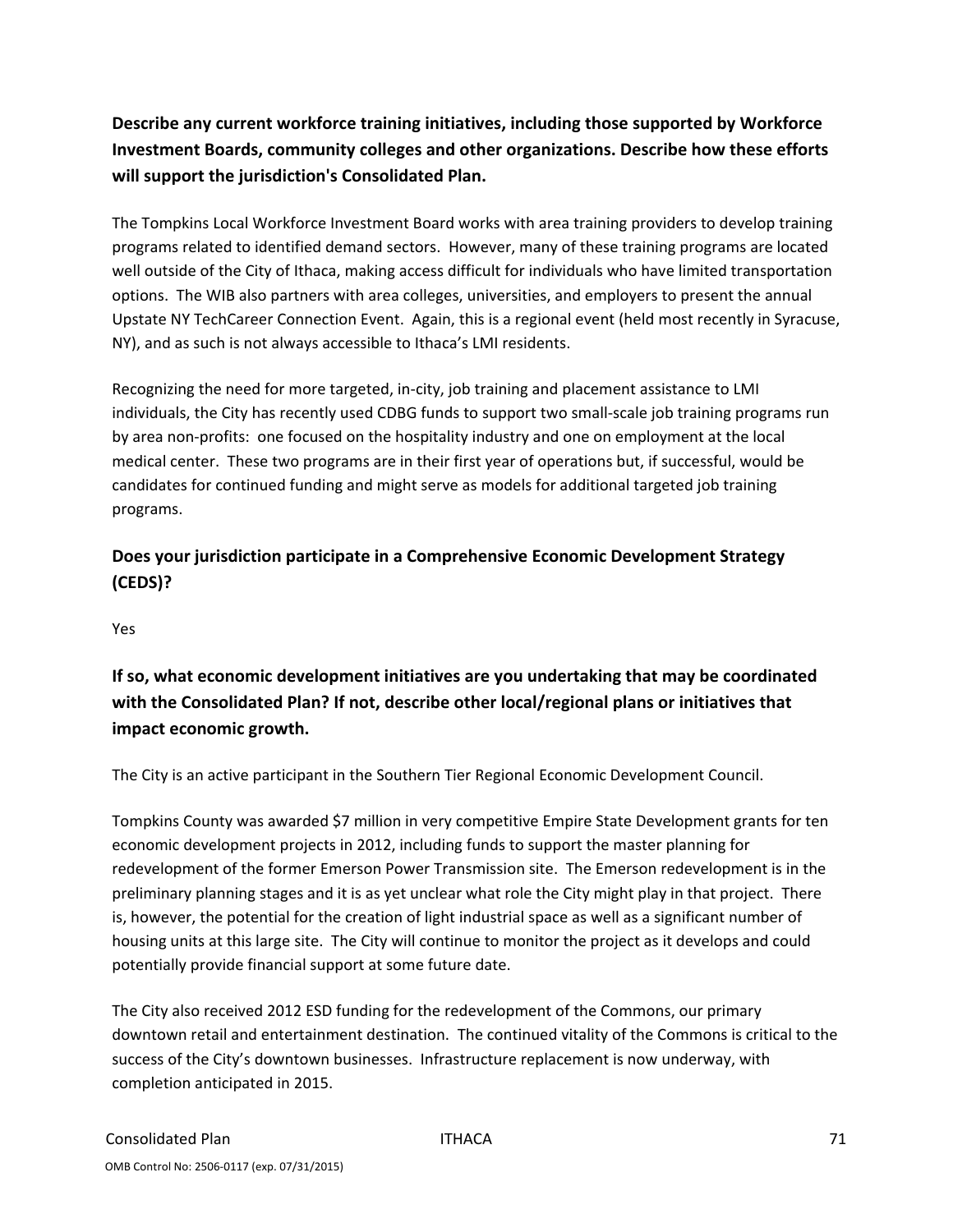# **MA‐50 Needs and Market Analysis Discussion**

### **Are there areas where households with multiple housing problems are concentrated?**

There are not. The most significant housing problem in the jurisdiction, cost burden, is pervasive.

# **Are there any areas in the jurisdiction where racial or ethnic minorities or low‐income families are concentrated?**

African American households comprise approximately 22% of all resident households in the area of the city that includes the lower West Hill and Southside neighborhoods. These areas are among the six within the city (three of which have high concentrations of student renters) with the lowest Median Household Income.

### **What are the characteristics of the market in these areas/neighborhoods?**

Both of these neighborhoods have a high concentration of voucher holders; on lower West Hill, many of these households live in two large apartment complexes. Historically, and currently, these two neighborhoods have been among the City's most affordable; however, as with all other areas of the City in recent years, rents have increased notably and continue to rise.

### **Are there any community assets in these areas/neighborhoods?**

McDaniels Park is located in the lower West Hill neighborhood. During the consultation process, the need for improved recreational equipment/facilities in the park was noted. A new police satellite station is proposed for the lower West Hill area, to be located in a mixed-use building that is currently undergoing rehabilitation.

The Cherry Street Industrial Park is also located in this area, on the east side of the Flood Control Channel. The City is currently considering adoption of a floating Planned Unit Development zone, which would allow appropriate residential development in areas zoned industrial. If adopted, the PUD has some potential for creative use at Cherry Street that could benefit the neighborhood.

The Southside Community Center (SSCC) is located at the heart of the Southside neighborhood. Improvements to the SSCC have been made using CDBG funds in recent years, and there is a continued need for such investment going forward. The SSCC serves as a focal point for special events and community gatherings throughout the year and a variety of special programs are available there, including after school and summer camp, a computer lab, and recreational opportunities.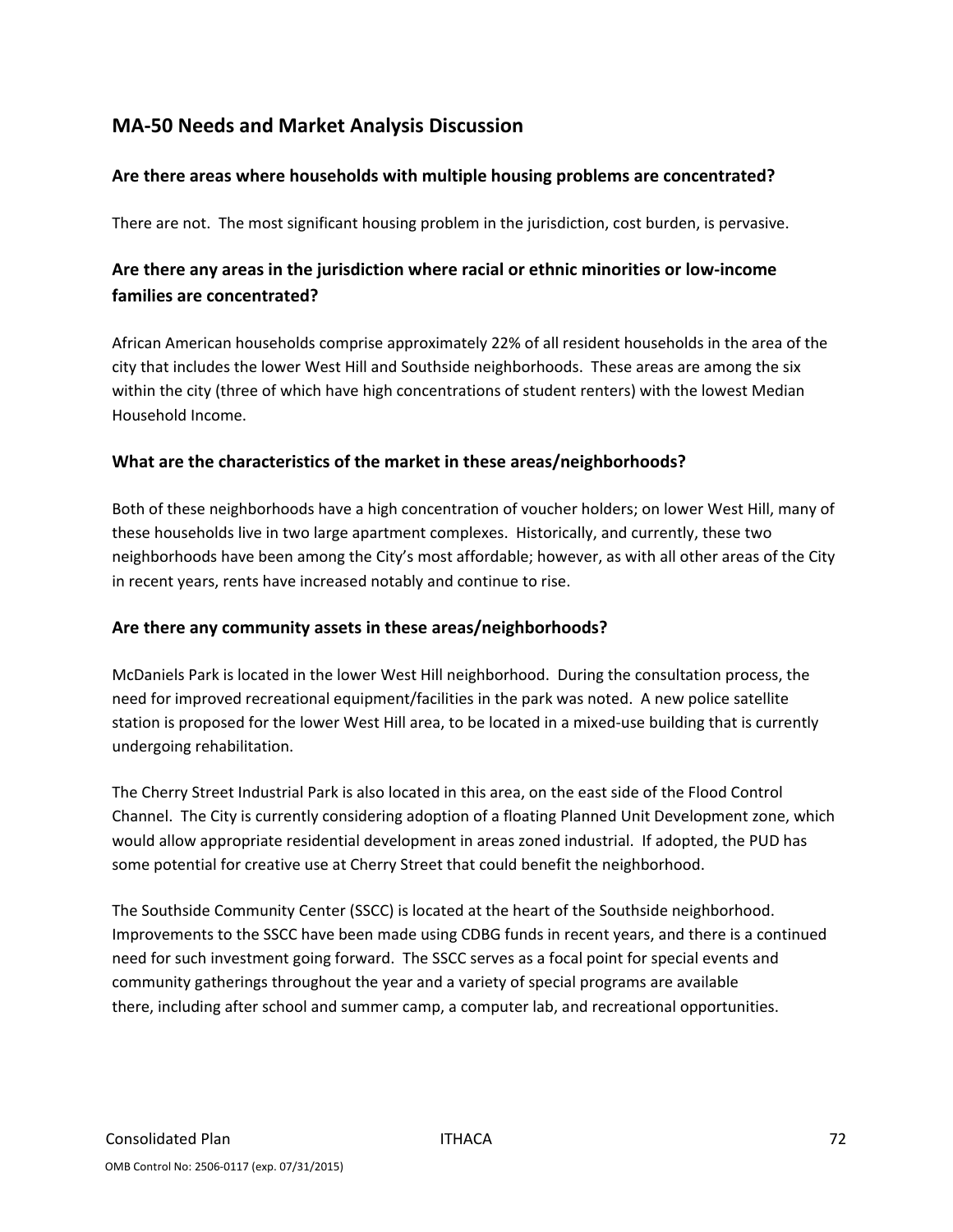### **Are there other strategic opportunities in any of these areas?**

There have been ongoing community conversations about the need for organized recreational opportunities/settings for youth and children in the lower West Hill neighborhood. The Lehman Alternative Community School is located in this area and has been an active participant in these discussions. At this time, no conclusions have been reached about the most effective way to meet this identified need.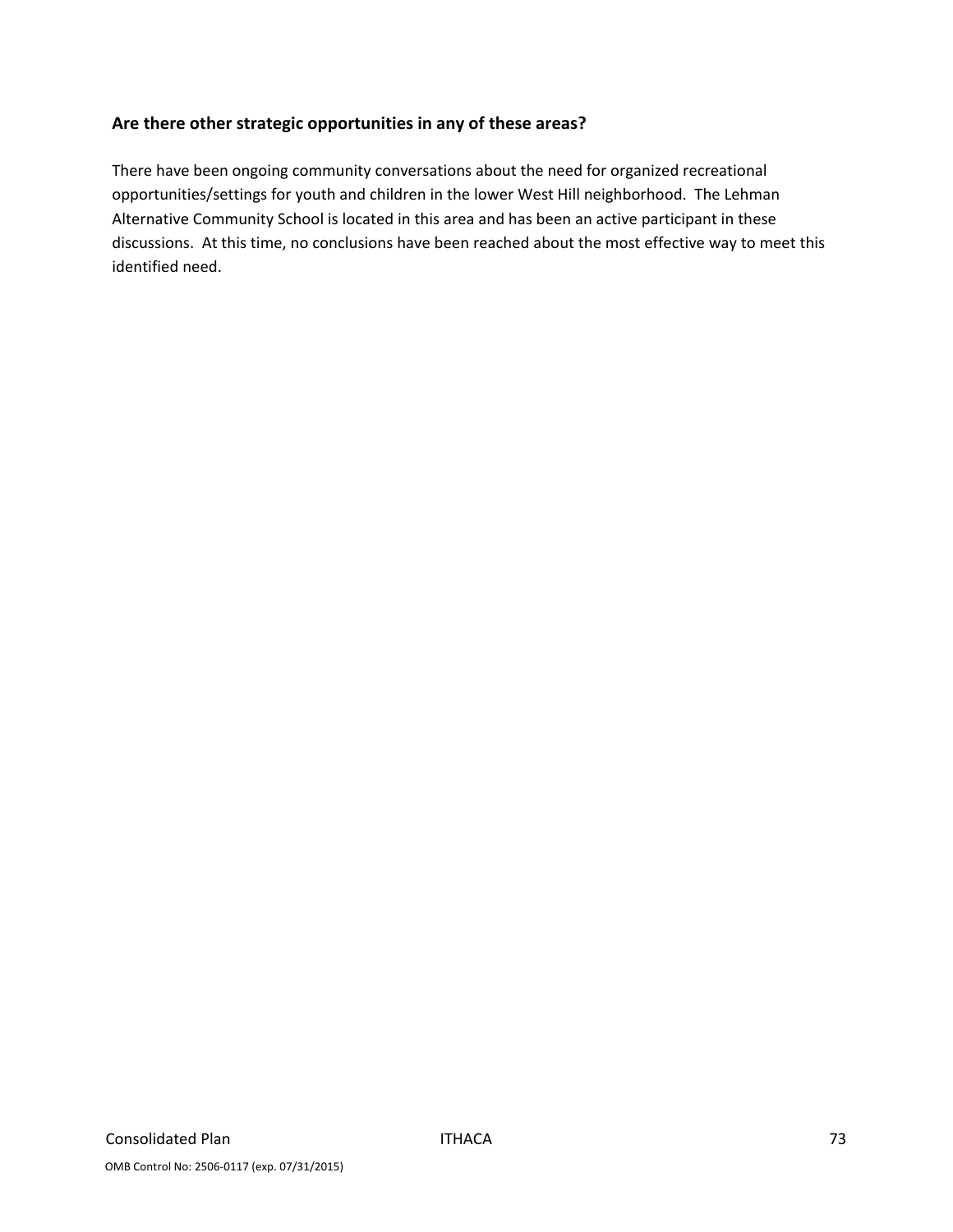# **Strategic Plan**

### **SP‐05 Overview**

### **Strategic Plan Overview**

### **Geographic Priorities**

The City will not focus the expenditure of entitlement funds on any particular geographic area of the jurisdiction due to the pervasive nature of our housing affordability problem and the relatively small size of our community.

### **Priority Needs**

The City has identified seventeen high priority community needs and another twelve lower priority community needs. During the period of this five‐year plan, we would anticipate funding activities designed to address the identified high priority needs. Lower priority community needs are those which appear either to have other funding options available to them at this time, or for which the existing need appears to be met at present, but for which there may be an emerging need in the near‐term future.

#### **Anticipated Resources**

The City anticipates receiving \$5,875,052 in entitlement funding over the next five years: \$3,875,302 in CDBG funds, and \$1,999,750 in HOME funds. CDBG funds may be used to provide affordable housing, create suitable living environments, and expand economic opportunities; HOME funds may only be used to expand the supply of affordable housing.

### **Institutional Delivery Structure**

Ithaca is fortunate to be home to an extensive network of agencies and organizations who are dedicated to improving the quality of life for all our community members, including those who are most disadvantaged and at greatest risk. The City will continue to actively collaborate with these organizations in the identification of priorities and the development of programming to address the most critical needs within our community.

#### **Goals**

Over the next five years, the City will utilize entitlement funds to support:

- the construction of 35 new affordable rental units and 10 affordable homeowner units;
- the repair or rehabilitation of 250 LMI homeowner units;
- the provision of direct financial assistance to 5 LMI first-time homebuyers;
- the provision of tenant‐based rental assistance to 250 households;
- the addition of 25 new transitional housing beds;
- the creation or retention of 40 jobs;
- assistance to 3 micro-enterprise businesses;

#### Consolidated Plan ITHACA 74

OMB Control No: 2506‐0117 (exp. 07/31/2015)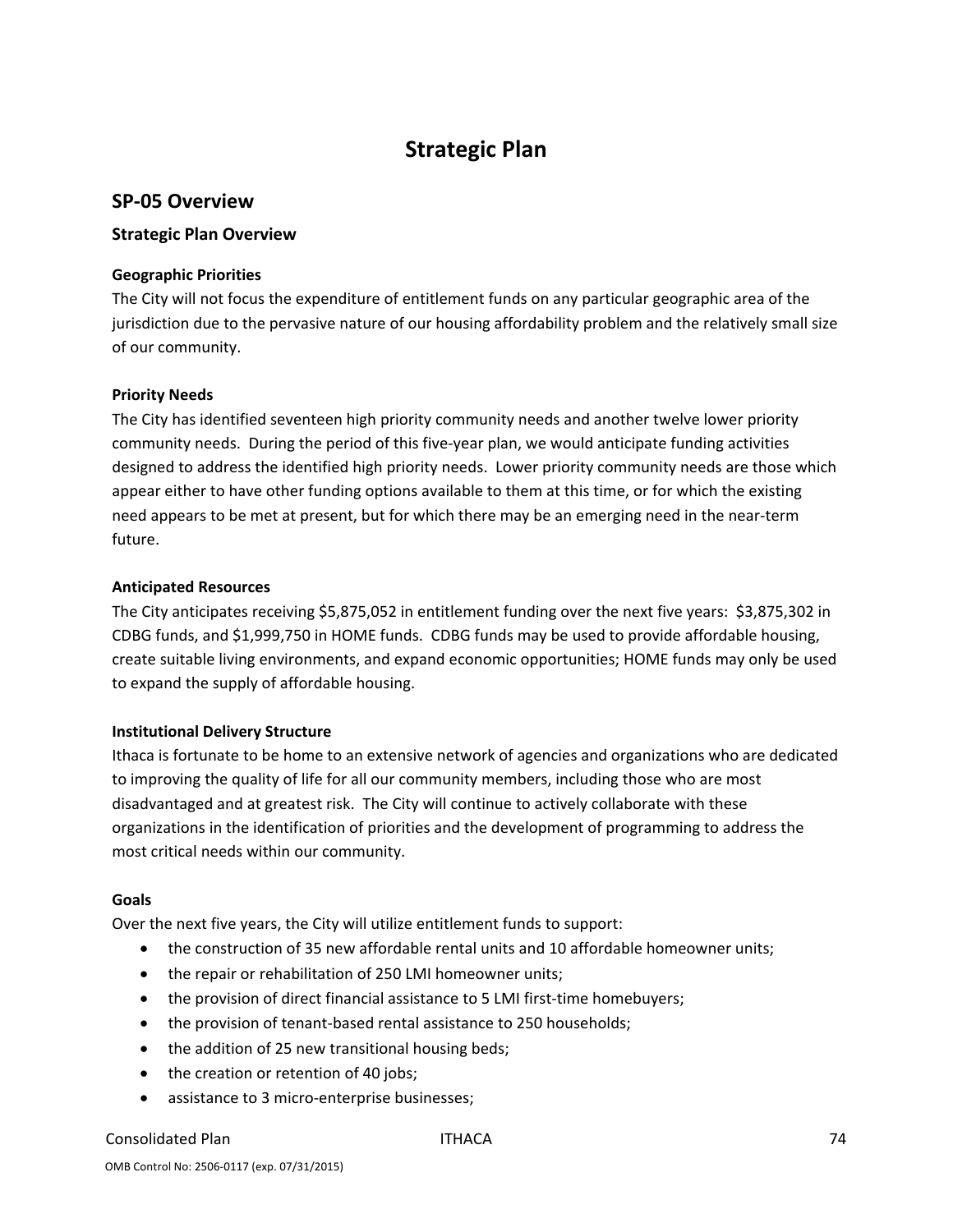- improvements to public facilities that will benefit 5,026 persons;
- the provision of job readiness and/or job training with placement to 250 persons; and
- public services that will help meet essential needs for food, shelter, and safety of 2,925 persons.

The City's overarching strategy to achieve these goals and address the priority needs identified in this Plan will be to allocate entitlement funds in a manner that will result in their being used as efficiently and effectively as possible, maximizing the return on the public investment to the greatest extent possible.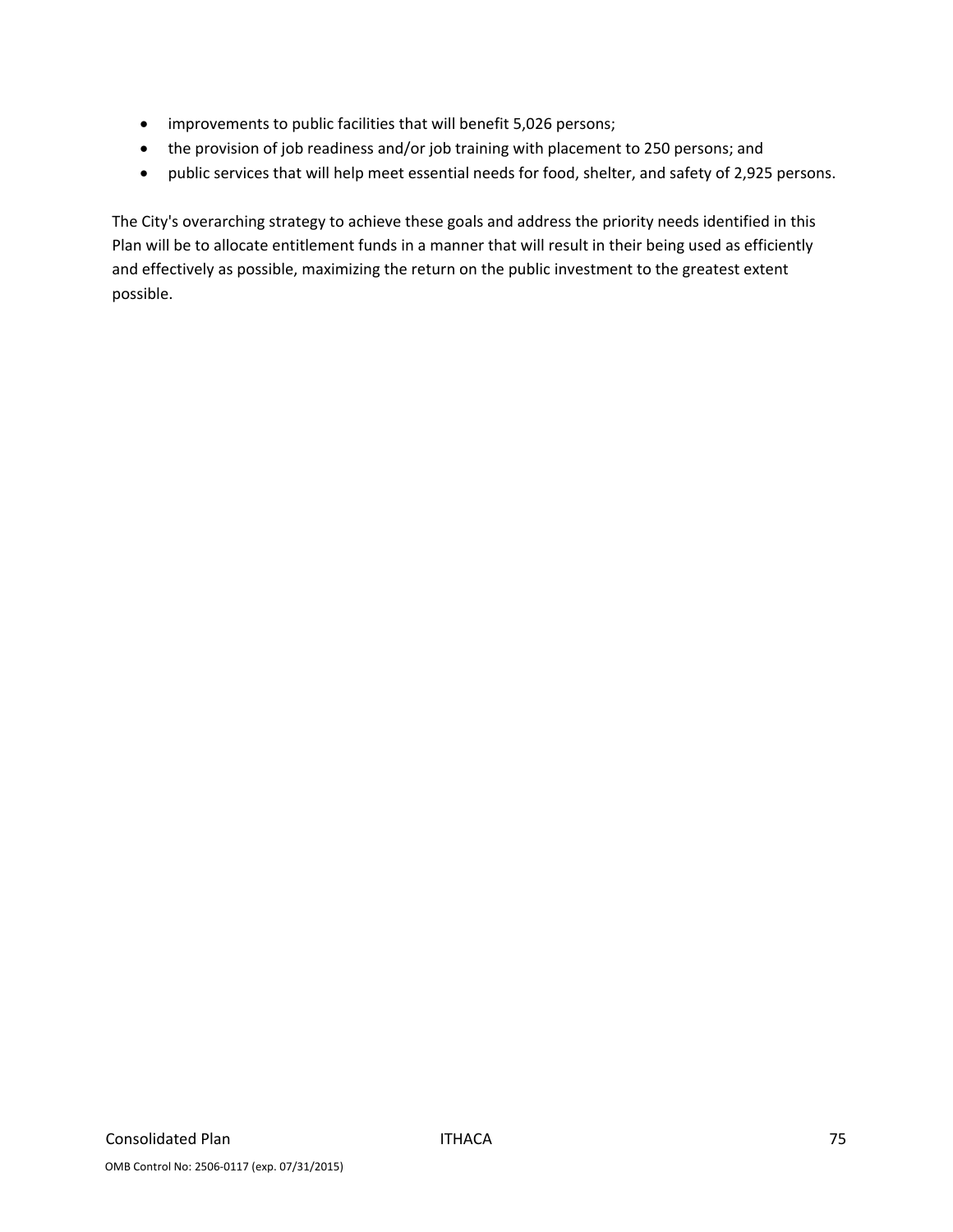# **SP‐10 Geographic Priorities – 91.215 (a)(1)**

### **Geographic Area**

### **General Allocation Priorities**

Describe the basis for allocating investments geographically within the jurisdiction (or within the EMSA for HOPWA)

The City will not prioritize specific geographic areas for the allocation of funding. Our jurisdiction is relatively small and the most critical problems identified in our market analysis and needs assessment are not limited to any particular geographic area within the City. In practice, however, it is most likely that funded activities will be centered in census tracts 1, 7, 9, 10, and 11. Census tracts 2, 3, 4, 6, and 13 are either occupied by educational campuses, or have very high concentrations of student housing, making these areas less likely to be suitable for the development of new affordable housing, job training programs, or the creation of new jobs that would benefit Ithaca's LMI population.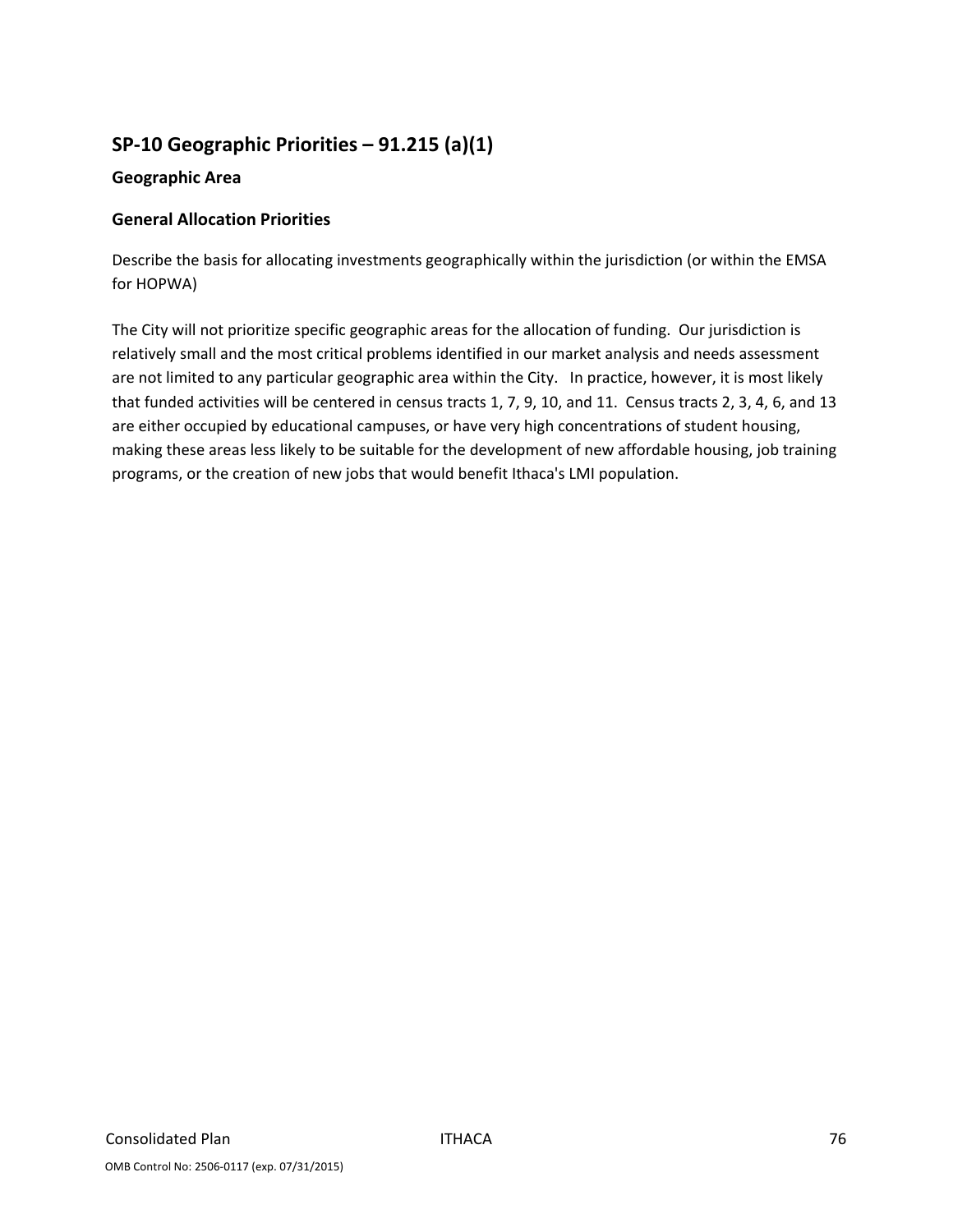# **SP‐25 Priority Needs ‐ 91.215(a)(2)**

# **Priority Needs**

| $\mathbf{1}$ | <b>Priority Need</b><br><b>Name</b>                    | AH - production of new units                                                                                                                                                                                                                                           |
|--------------|--------------------------------------------------------|------------------------------------------------------------------------------------------------------------------------------------------------------------------------------------------------------------------------------------------------------------------------|
|              | <b>Priority Level</b>                                  | High                                                                                                                                                                                                                                                                   |
|              | Population                                             | <b>Extremely Low</b><br>Low<br>Moderate<br>Middle                                                                                                                                                                                                                      |
|              | <b>Associated</b><br><b>Goals</b>                      | Improve and Expand Affordable Housing Options                                                                                                                                                                                                                          |
|              | <b>Description</b>                                     | Production of new rental and/or for-purchase units.                                                                                                                                                                                                                    |
|              | <b>Basis for</b><br><b>Relative</b><br><b>Priority</b> | Increase in the total number of affordable units to address the critical shortage for<br>both renters and homeowners.                                                                                                                                                  |
| 2            | <b>Priority Need</b><br><b>Name</b>                    | AH - TBRA                                                                                                                                                                                                                                                              |
|              | <b>Priority Level</b>                                  | High                                                                                                                                                                                                                                                                   |
|              | Population                                             | <b>Extremely Low</b><br>Low<br><b>Chronic Homelessness</b><br><b>Unaccompanied Youth</b>                                                                                                                                                                               |
|              | <b>Associated</b><br>Goals                             | Improve and Expand Affordable Housing Options                                                                                                                                                                                                                          |
|              | <b>Description</b>                                     | Funding for utility and security deposits, and for other tenant-based rental<br>assistance where special needs have been identified, or where such support is a<br>critical component of a larger initiative receiving City funds, such as homelessness<br>prevention. |
|              | <b>Basis for</b><br><b>Relative</b><br><b>Priority</b> | Financial assistance to address high cost burden borne by renters.                                                                                                                                                                                                     |
| 3            | <b>Priority Need</b><br><b>Name</b>                    | AH - Homeowner rehab/repair                                                                                                                                                                                                                                            |
|              | <b>Priority Level</b>                                  | High                                                                                                                                                                                                                                                                   |

OMB Control No: 2506‐0117 (exp. 07/31/2015)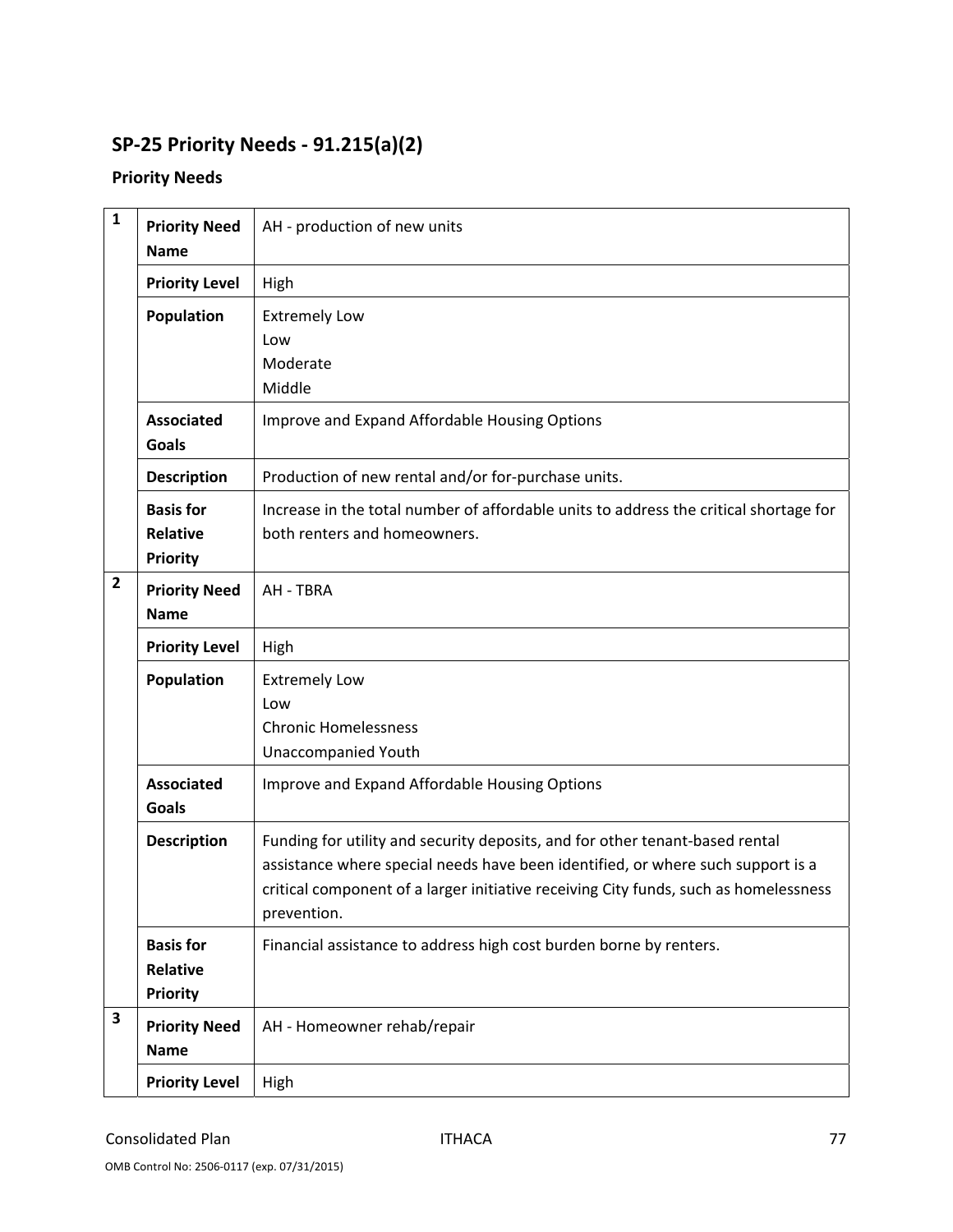|   | Population                                             | <b>Extremely Low</b><br>Low<br>Moderate                                                                                                                 |
|---|--------------------------------------------------------|---------------------------------------------------------------------------------------------------------------------------------------------------------|
|   | <b>Associated</b><br><b>Goals</b>                      | Improve and Expand Affordable Housing Options                                                                                                           |
|   | <b>Description</b>                                     | Assistance to homeowners with maintenance and mini-repair projects.                                                                                     |
|   | <b>Basis for</b><br><b>Relative</b><br><b>Priority</b> | Reduce costs of homeownership and maintain housing condition to address<br>homeowner cost burden.                                                       |
| 4 | <b>Priority Need</b><br><b>Name</b>                    | AH - Homeowner purchase assistance                                                                                                                      |
|   | <b>Priority Level</b>                                  | High                                                                                                                                                    |
|   | Population                                             | Low<br>Moderate                                                                                                                                         |
|   | <b>Associated</b><br><b>Goals</b>                      | Improve and Expand Affordable Housing Options                                                                                                           |
|   | <b>Description</b>                                     | Downpayment assistance to first time home buyers.                                                                                                       |
|   | <b>Basis for</b><br><b>Relative</b><br><b>Priority</b> | Improve access to, and reduce costs of, homeownership to address high cost<br>burden.                                                                   |
| 5 | <b>Priority Need</b><br><b>Name</b>                    | AH - accessibility improvements                                                                                                                         |
|   | <b>Priority Level</b>                                  | High                                                                                                                                                    |
|   | Population                                             | <b>Extremely Low</b><br>Low<br>Moderate<br>Elderly<br>Elderly<br>Frail Elderly<br>Persons with Physical Disabilities                                    |
|   | <b>Associated</b><br>Goals                             | Improve and Expand Affordable Housing Options                                                                                                           |
|   | <b>Description</b>                                     | Conversion of existing residential units to be visitable, construction of fully<br>accessible or adaptable units, and homeowner accessibility upgrades. |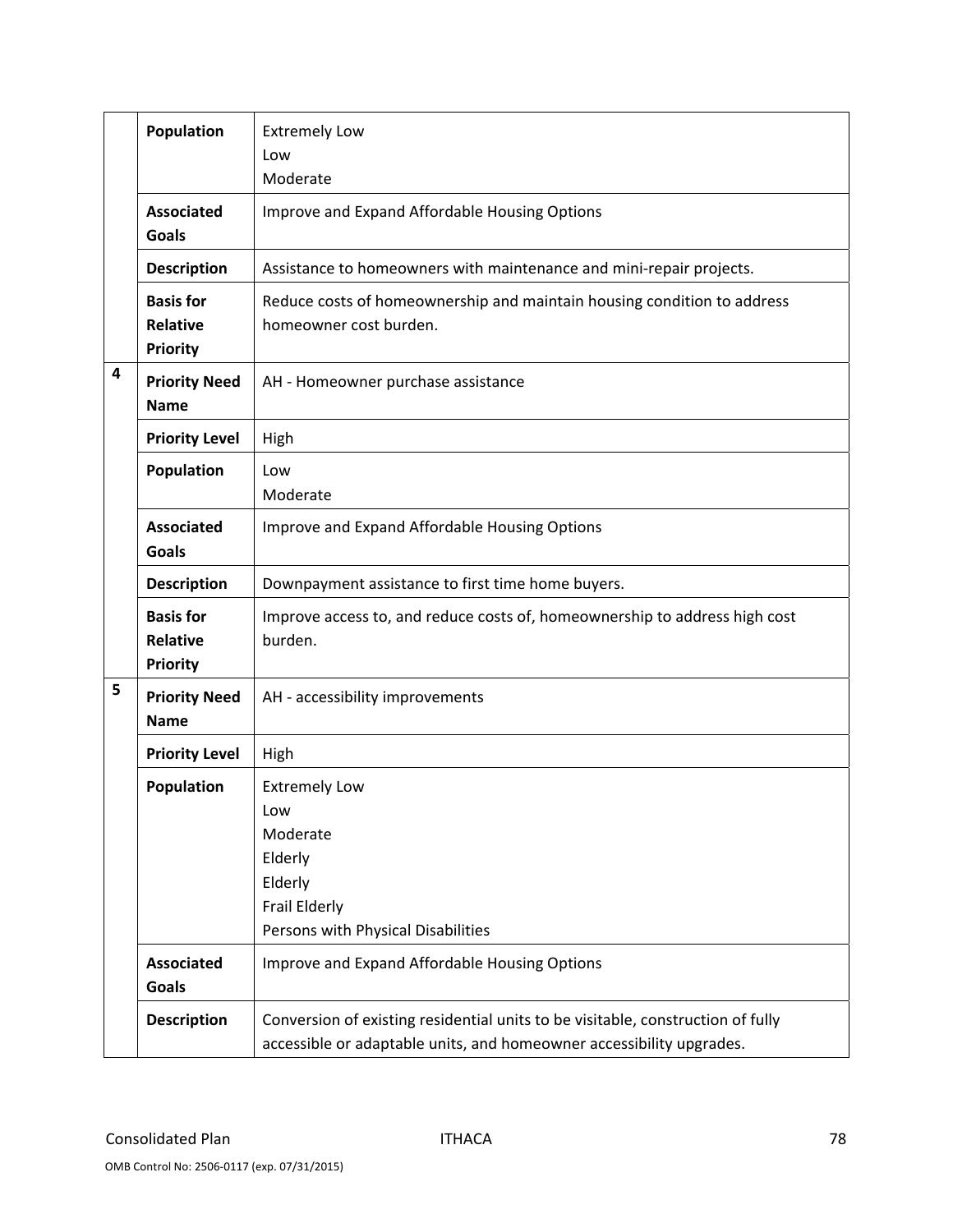|                         | <b>Basis for</b><br><b>Relative</b><br><b>Priority</b> | Increase supply of affordable units suitable for occupancy by the elderly and/or<br>disabled to address identified existing need and projected increasing need as the<br>population ages.                                                           |
|-------------------------|--------------------------------------------------------|-----------------------------------------------------------------------------------------------------------------------------------------------------------------------------------------------------------------------------------------------------|
| 6                       | <b>Priority Need</b><br><b>Name</b>                    | AH - Transitional housing                                                                                                                                                                                                                           |
|                         | <b>Priority Level</b>                                  | High                                                                                                                                                                                                                                                |
|                         | <b>Population</b>                                      | <b>Extremely Low</b><br>Low<br>Moderate<br>Individuals<br>Families with Children<br>veterans<br><b>Victims of Domestic Violence</b><br><b>Unaccompanied Youth</b>                                                                                   |
|                         | <b>Associated</b><br>Goals                             | Improve and Expand Affordable Housing Options                                                                                                                                                                                                       |
|                         | <b>Description</b>                                     | Production of new transitional housing units to assist homeless populations in<br>moving toward housing permanency.                                                                                                                                 |
|                         | <b>Basis for</b><br><b>Relative</b><br><b>Priority</b> | Transitional units were identified during the consultation process has a high<br>priority community need.                                                                                                                                           |
| $\overline{\mathbf{z}}$ | <b>Priority Need</b><br><b>Name</b>                    | AH - permanent supportive housing                                                                                                                                                                                                                   |
|                         | <b>Priority Level</b>                                  | High                                                                                                                                                                                                                                                |
|                         | Population                                             | <b>Extremely Low</b><br>Low<br>Moderate<br><b>Chronic Homelessness</b><br>Mentally III<br><b>Chronic Substance Abuse</b><br>Persons with Mental Disabilities<br>Persons with Developmental Disabilities<br>Persons with Alcohol or Other Addictions |
|                         | <b>Associated</b><br>Goals                             | Improve and Expand Affordable Housing Options                                                                                                                                                                                                       |
|                         | <b>Description</b>                                     | Production of new supportive housing units to meet the needs of specific special<br>needs populations.                                                                                                                                              |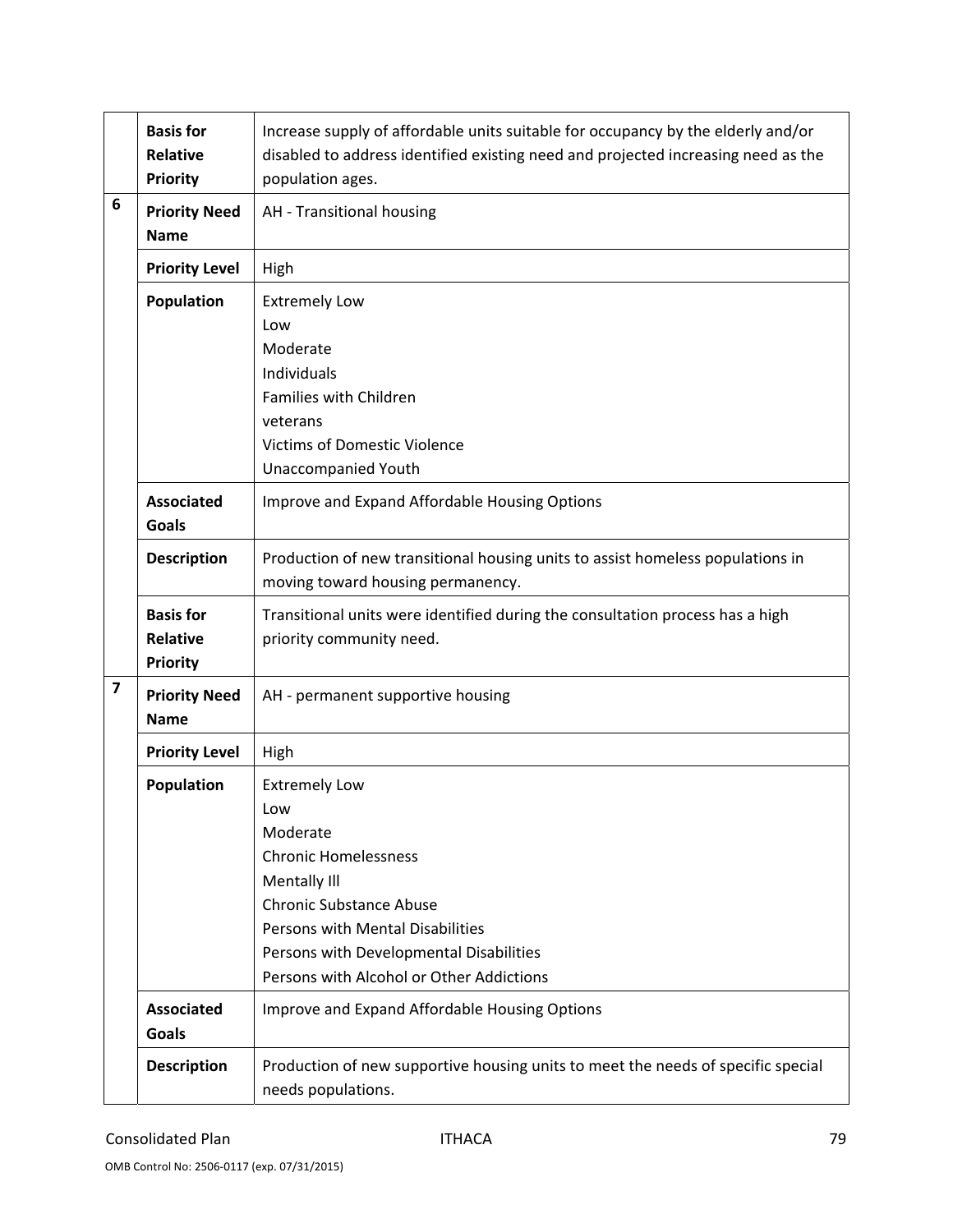|    | <b>Basis for</b><br>Relative<br><b>Priority</b>        | During the consultation process, service providers identified additional permanent<br>supportive housing units for particular special needs populations as a high-priority<br>need.   |
|----|--------------------------------------------------------|---------------------------------------------------------------------------------------------------------------------------------------------------------------------------------------|
| 8  | <b>Priority Need</b><br><b>Name</b>                    | ED - Job creation & entrepreneurship                                                                                                                                                  |
|    | <b>Priority Level</b>                                  | High                                                                                                                                                                                  |
|    | <b>Population</b>                                      | Low                                                                                                                                                                                   |
|    |                                                        | Moderate                                                                                                                                                                              |
|    |                                                        | Non-housing Community Development                                                                                                                                                     |
|    | <b>Associated</b><br><b>Goals</b>                      | <b>Expand Economic and Employment Opportunities</b>                                                                                                                                   |
|    | <b>Description</b>                                     | Direct loans and technical assistance to new and existing businesses that will<br>create jobs, with an emphasis on living wage jobs; and to start-up micro-enterprise<br>initiatives. |
|    | <b>Basis for</b><br><b>Relative</b><br><b>Priority</b> | Increased economic opportunities for LMI persons, particularly living wage work, is<br>needed to reduce the economic disparities that exist within the jurisdiction.                  |
| 9  | <b>Priority Need</b><br><b>Name</b>                    | ED - Job readiness and placement                                                                                                                                                      |
|    | <b>Priority Level</b>                                  | High                                                                                                                                                                                  |
|    | <b>Population</b>                                      | <b>Extremely Low</b>                                                                                                                                                                  |
|    |                                                        | Low                                                                                                                                                                                   |
|    |                                                        | Moderate<br>Non-housing Community Development                                                                                                                                         |
|    |                                                        |                                                                                                                                                                                       |
|    | <b>Associated</b><br><b>Goals</b>                      | Increase Physical and Economic Mobility                                                                                                                                               |
|    | <b>Description</b>                                     | Job readiness and skill development with supported employment experience;<br>targeted job training and placement with post-placement support.                                         |
|    | <b>Basis for</b>                                       | Increased ability among LMI persons to access new and existing economic                                                                                                               |
|    | Relative                                               | opportunities, particularly living wage work, is needed to reduce the economic                                                                                                        |
|    | <b>Priority</b>                                        | disparities that exist within the jurisdiction.                                                                                                                                       |
| 10 |                                                        |                                                                                                                                                                                       |
|    | <b>Priority Need</b>                                   | <b>Public Facilities</b>                                                                                                                                                              |
|    | <b>Name</b>                                            |                                                                                                                                                                                       |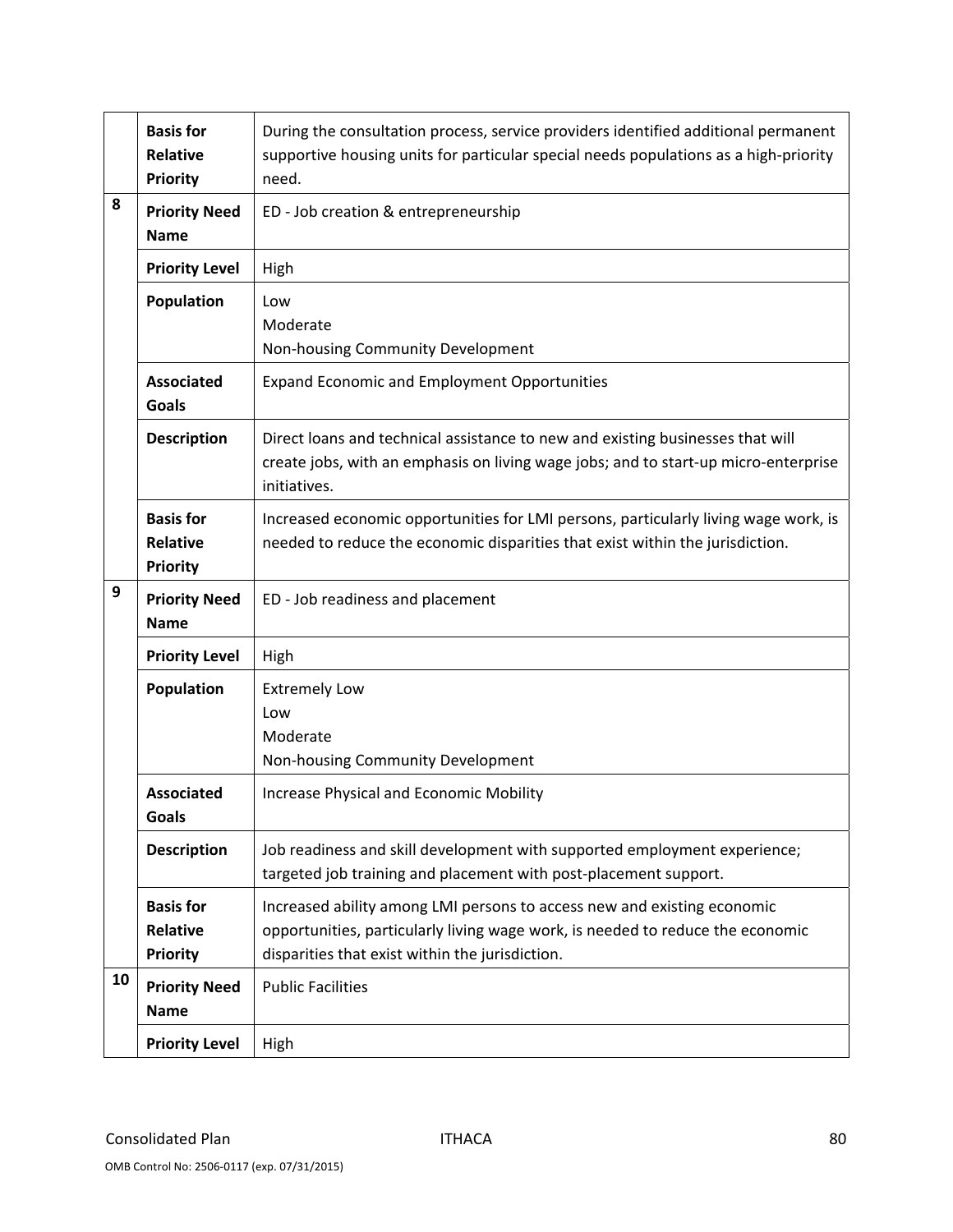|    | <b>Population</b>                                      | <b>Extremely Low</b><br>Low<br>Persons with Physical Disabilities<br>Non-housing Community Development                                                                                                                                                                                           |
|----|--------------------------------------------------------|--------------------------------------------------------------------------------------------------------------------------------------------------------------------------------------------------------------------------------------------------------------------------------------------------|
|    | <b>Associated</b><br>Goals                             | Strengthen Neighborhoods                                                                                                                                                                                                                                                                         |
|    | <b>Description</b>                                     | Physical plant improvements, including accessibility improvements, to community<br>centers, parks, recreational facilities, public buildings, and other public spaces, for<br>the benefit of LMI persons.                                                                                        |
|    | <b>Basis for</b><br><b>Relative</b><br><b>Priority</b> | During the consultation process, a high need was identified for several specific<br>projects that would improve the condition, usefulness, and accessibility of the<br>Southside Community Center, several public buildings, parks, and recreational<br>facilities that serve LMI neighborhoods. |
| 11 | <b>Priority Need</b><br><b>Name</b>                    | PI - Blight Removal                                                                                                                                                                                                                                                                              |
|    | <b>Priority Level</b>                                  | High                                                                                                                                                                                                                                                                                             |
|    | <b>Population</b>                                      | <b>Extremely Low</b><br>Low<br>Moderate<br>Non-housing Community Development                                                                                                                                                                                                                     |
|    | <b>Associated</b><br>Goals                             | Strengthen Neighborhoods                                                                                                                                                                                                                                                                         |
|    | <b>Description</b>                                     | Removal and redevelopment of abandoned properties, environmental<br>remediation, and brownfields redevelopment.                                                                                                                                                                                  |
|    | <b>Basis for</b><br>Relative<br><b>Priority</b>        | During the consultation process a high need was identified to address the<br>relatively small number of blighted properties in the City, making those sites<br>available for redevelopment.                                                                                                      |
| 12 | <b>Priority Need</b><br><b>Name</b>                    | PI - Public Infrastructure                                                                                                                                                                                                                                                                       |
|    | <b>Priority Level</b>                                  | High                                                                                                                                                                                                                                                                                             |
|    | <b>Population</b>                                      | <b>Extremely Low</b><br>Low<br>Moderate<br>Non-housing Community Development                                                                                                                                                                                                                     |
|    | <b>Associated</b><br><b>Goals</b>                      | Strengthen Neighborhoods                                                                                                                                                                                                                                                                         |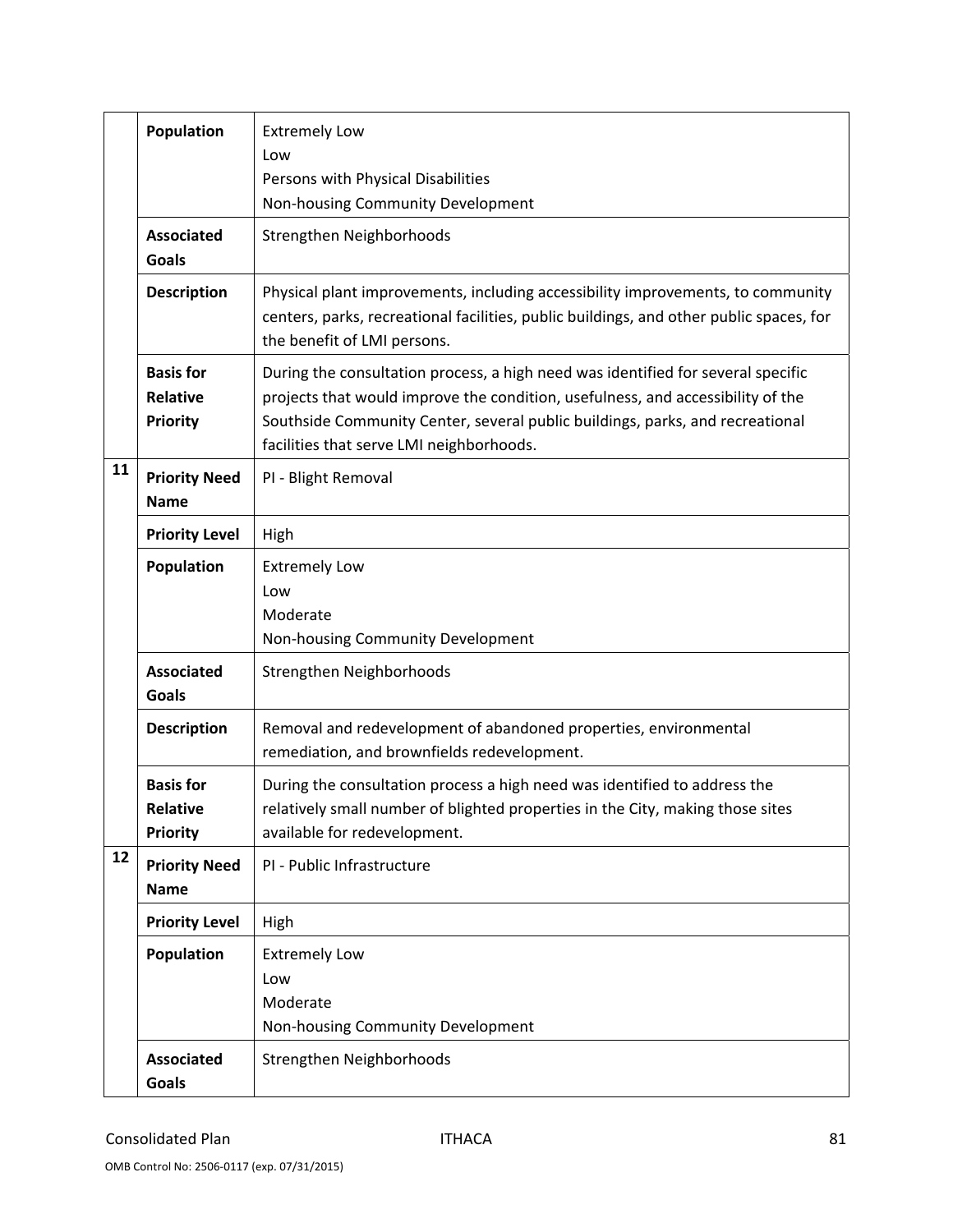|    | <b>Description</b>                                     | Targeted capital improvements to the public infrastructure system, including but<br>not limited to streets, sidewalks, and drainage/flood control facilitates, for the<br>benefit of LMI neighborhoods.                                                         |
|----|--------------------------------------------------------|-----------------------------------------------------------------------------------------------------------------------------------------------------------------------------------------------------------------------------------------------------------------|
|    | <b>Basis for</b><br><b>Relative</b><br><b>Priority</b> | There is an identified need for targeted public infrastructure projects that would<br>facilitate the expansion of affordable housing and/or economic development<br>opportunities, and/or would improve the safety and quality of life in LMI<br>neighborhoods. |
| 13 | <b>Priority Need</b><br><b>Name</b>                    | PS - Youth services                                                                                                                                                                                                                                             |
|    | <b>Priority Level</b>                                  | High                                                                                                                                                                                                                                                            |
|    | Population                                             | <b>Extremely Low</b><br>Low<br>Families with Children<br><b>Unaccompanied Youth</b><br>Non-housing Community Development                                                                                                                                        |
|    | <b>Associated</b><br><b>Goals</b>                      | Meet Essential Needs for Food, Shelter & Safety<br>Increase Physical and Economic Mobility                                                                                                                                                                      |
|    | <b>Description</b>                                     | Youth services including, but not limited to, employment training, housing<br>assistance, support in transitioning from youth to adult service systems,<br>mentoring, after-school programs and pre-k programs.                                                 |
|    | <b>Basis for</b><br>Relative<br><b>Priority</b>        | During the consultation process, youth populations, both homeless and non-<br>homeless, were specifically identified has having a high level of unmet need for<br>services to improve life outcomes.                                                            |
| 14 | <b>Priority Need</b><br><b>Name</b>                    | PS - Information & referral                                                                                                                                                                                                                                     |
|    | <b>Priority Level</b>                                  | High                                                                                                                                                                                                                                                            |
|    | Population                                             | <b>Extremely Low</b><br>Low<br>Moderate                                                                                                                                                                                                                         |
|    | <b>Associated</b><br><b>Goals</b>                      | Meet Essential Needs for Food, Shelter & Safety                                                                                                                                                                                                                 |
|    | <b>Description</b>                                     | Initiatives to increase awareness, effectiveness, and utilization of existing<br>community resources that are available to LMI persons.                                                                                                                         |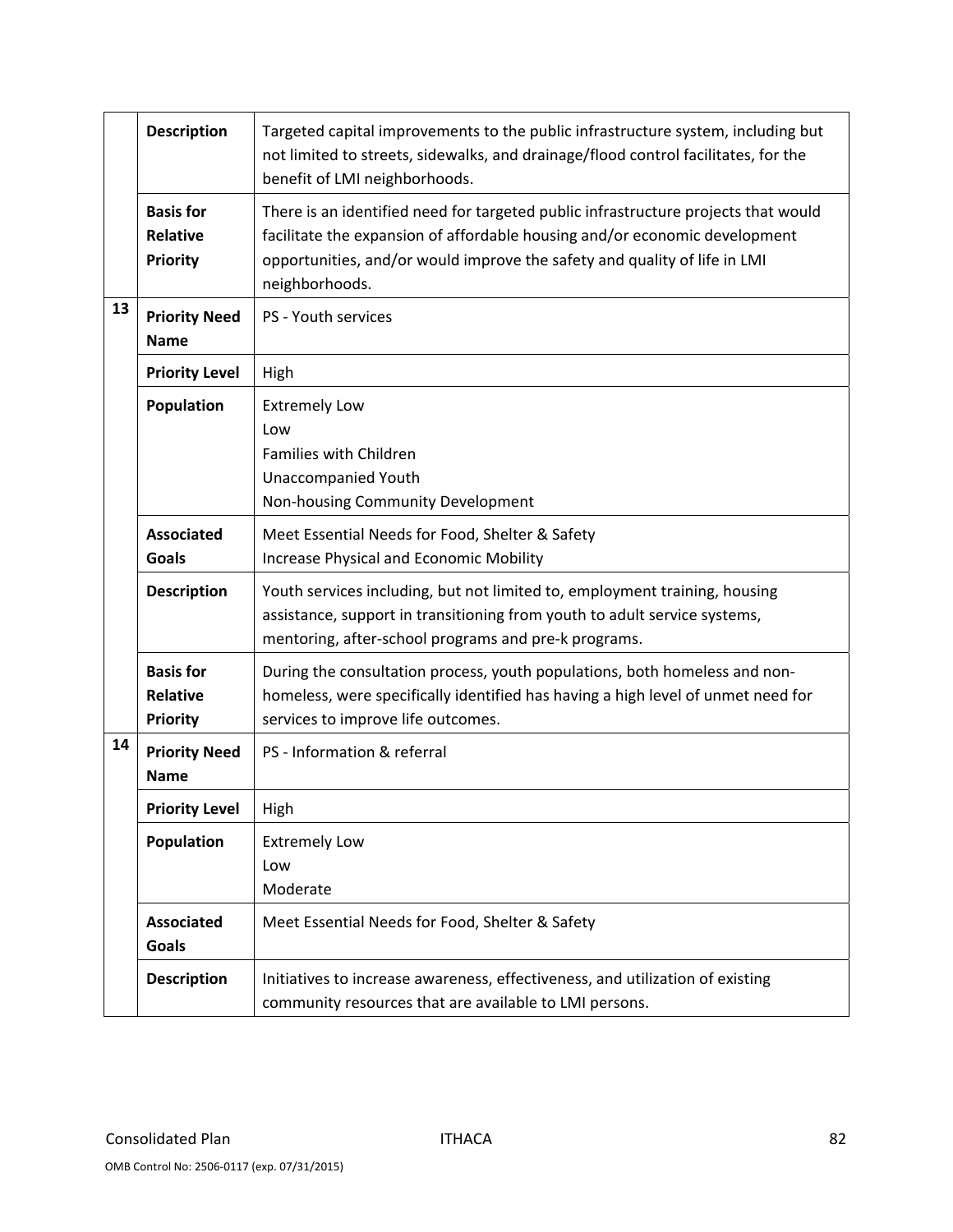|    | <b>Basis for</b><br><b>Relative</b><br><b>Priority</b> | During the consultation process the need to maximize the effectiveness and<br>utilization of existing community resources was identified. The Continuum of Care<br>Plan also prioritizes coordination and communication between service agencies to<br>improve the effectiveness and utilization of existing community resources.                                                                                                                                 |
|----|--------------------------------------------------------|-------------------------------------------------------------------------------------------------------------------------------------------------------------------------------------------------------------------------------------------------------------------------------------------------------------------------------------------------------------------------------------------------------------------------------------------------------------------|
| 15 | <b>Priority Need</b><br><b>Name</b>                    | PS - Immigrant services                                                                                                                                                                                                                                                                                                                                                                                                                                           |
|    | <b>Priority Level</b>                                  | High                                                                                                                                                                                                                                                                                                                                                                                                                                                              |
|    | <b>Population</b>                                      | <b>Extremely Low</b><br>Low<br>Non-housing Community Development                                                                                                                                                                                                                                                                                                                                                                                                  |
|    | <b>Associated</b><br><b>Goals</b>                      | Meet Essential Needs for Food, Shelter & Safety                                                                                                                                                                                                                                                                                                                                                                                                                   |
|    | <b>Description</b>                                     | Assistance to immigrant populations, including but not limited to, legal assistance,<br>language acquisition, navigating public support systems, and meeting basic<br>material needs.                                                                                                                                                                                                                                                                             |
|    | <b>Basis for</b><br><b>Relative</b><br><b>Priority</b> | A long-term local program exists to address the basic needs of immigrant<br>populations in the jurisdiction. The program has grown substantially over the<br>years, both in terms of numbers served and services offered, indicating a<br>continued significant need in this area.                                                                                                                                                                                |
| 16 | <b>Priority Need</b><br><b>Name</b>                    | PS - Transportation Services                                                                                                                                                                                                                                                                                                                                                                                                                                      |
|    | <b>Priority Level</b>                                  | High                                                                                                                                                                                                                                                                                                                                                                                                                                                              |
|    | Population                                             | <b>Extremely Low</b><br>Low<br>Moderate<br>Non-housing Community Development                                                                                                                                                                                                                                                                                                                                                                                      |
|    | <b>Associated</b><br><b>Goals</b>                      | Increase Physical and Economic Mobility                                                                                                                                                                                                                                                                                                                                                                                                                           |
|    | <b>Description</b>                                     | Initiatives that will increase the variety, availability, and effectiveness of affordable<br>transportation options.                                                                                                                                                                                                                                                                                                                                              |
|    | <b>Basis for</b><br><b>Relative</b><br><b>Priority</b> | Improved affordable transportation options for LMI persons who do not own<br>automobiles was one of the most critical needs cited during the consultation<br>process. The need extends to a variety of subpopulations, including but not<br>limited to the elderly, disabled, and youth, as well as the general LMI population<br>who simply cannot afford housing that is located within walking distance of<br>essential services and employment opportunities. |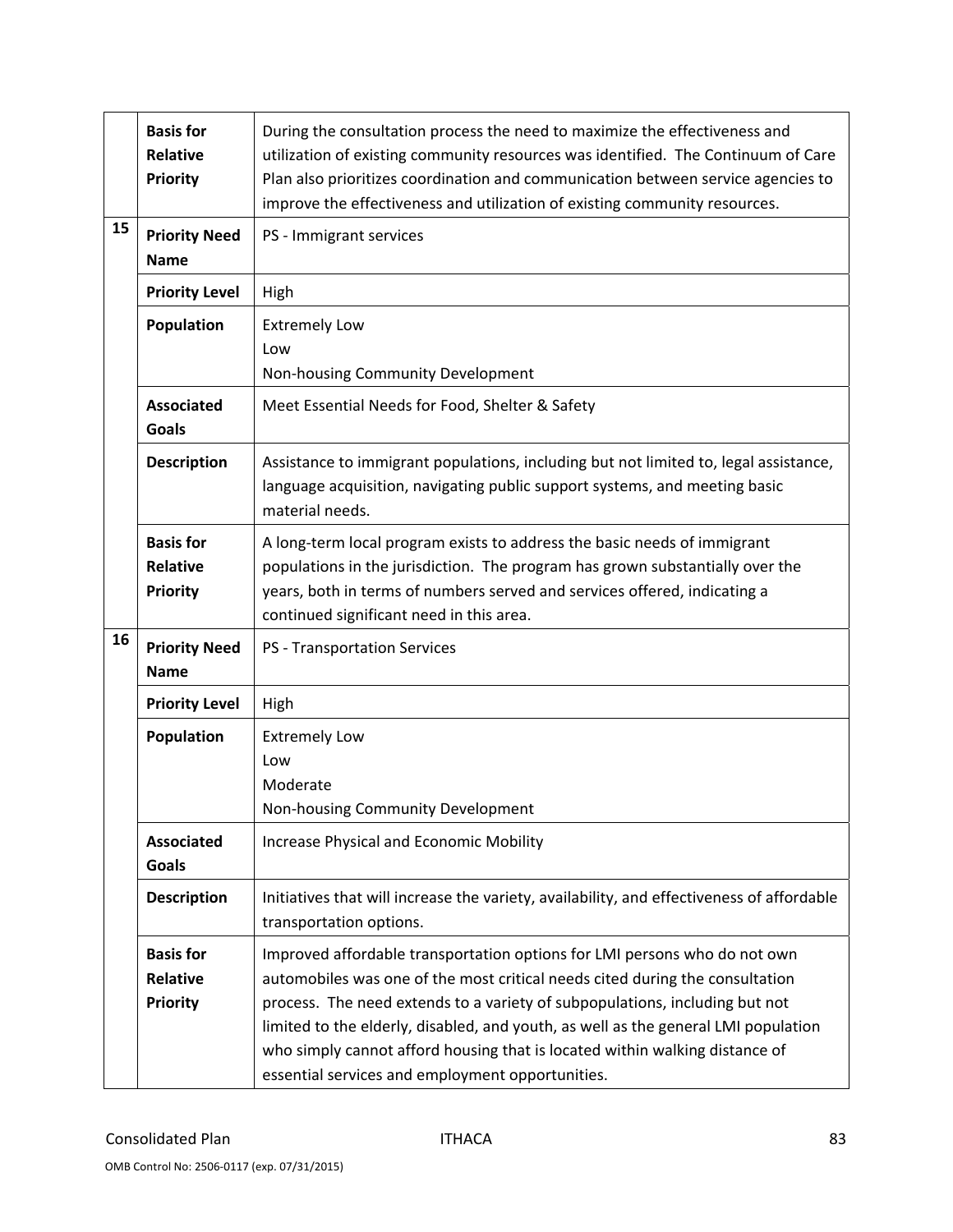| 17 | <b>Priority Need</b><br><b>Name</b>                    | Planning - AFFH                                                                                                                                                                                                                                                                                                                                                                                                       |
|----|--------------------------------------------------------|-----------------------------------------------------------------------------------------------------------------------------------------------------------------------------------------------------------------------------------------------------------------------------------------------------------------------------------------------------------------------------------------------------------------------|
|    | <b>Priority Level</b>                                  | High                                                                                                                                                                                                                                                                                                                                                                                                                  |
|    | <b>Population</b>                                      | <b>Extremely Low</b><br>Low<br>Moderate<br>Middle                                                                                                                                                                                                                                                                                                                                                                     |
|    | <b>Associated</b><br>Goals                             | <b>Increase Physical and Economic Mobility</b>                                                                                                                                                                                                                                                                                                                                                                        |
|    | <b>Description</b>                                     | The City will contract with the Tompkins County Office of Human Rights to conduct<br>a Fair Housing Choice Survey resulting in an Analysis of Impediments to Fair<br>Housing. This is an Affirmatively Furthering Fair Housing activity.                                                                                                                                                                              |
|    | <b>Basis for</b><br><b>Relative</b><br><b>Priority</b> | As an entitlement community, the City is required to certify that it is Affirmatively<br>Furthering Fair Housing; an Analysis of Impediments to Fair Housing is a necessary<br>component of this action.                                                                                                                                                                                                              |
| 18 | <b>Priority Need</b><br><b>Name</b>                    | AH - Rental rehab/energy efficiency                                                                                                                                                                                                                                                                                                                                                                                   |
|    | <b>Priority Level</b>                                  | Low                                                                                                                                                                                                                                                                                                                                                                                                                   |
|    | Population                                             | <b>Extremely Low</b><br>Low<br>Moderate                                                                                                                                                                                                                                                                                                                                                                               |
|    | <b>Associated</b><br>Goals                             | Improve and Expand Affordable Housing Options                                                                                                                                                                                                                                                                                                                                                                         |
|    | <b>Description</b>                                     | Support for rental rehabilitation programs, including programs that improve<br>energy efficiency in rental properties.                                                                                                                                                                                                                                                                                                |
|    | <b>Basis for</b><br><b>Relative</b><br><b>Priority</b> | Improving the condition and energy efficiency of rental properties is a priority<br>community need; however, there are other financial resources available to fund<br>efforts in these areas and it does not appear that the use of entitlement funds is<br>warranted at this time. The City remains open to the possibility of such funding in<br>the future where a clear need and LMI benefit can be demonstrated. |
| 19 | <b>Priority Need</b><br><b>Name</b>                    | AH - Emergency shelter                                                                                                                                                                                                                                                                                                                                                                                                |
|    | <b>Priority Level</b>                                  | Low                                                                                                                                                                                                                                                                                                                                                                                                                   |
|    | Population                                             | Individuals<br>Families with Children                                                                                                                                                                                                                                                                                                                                                                                 |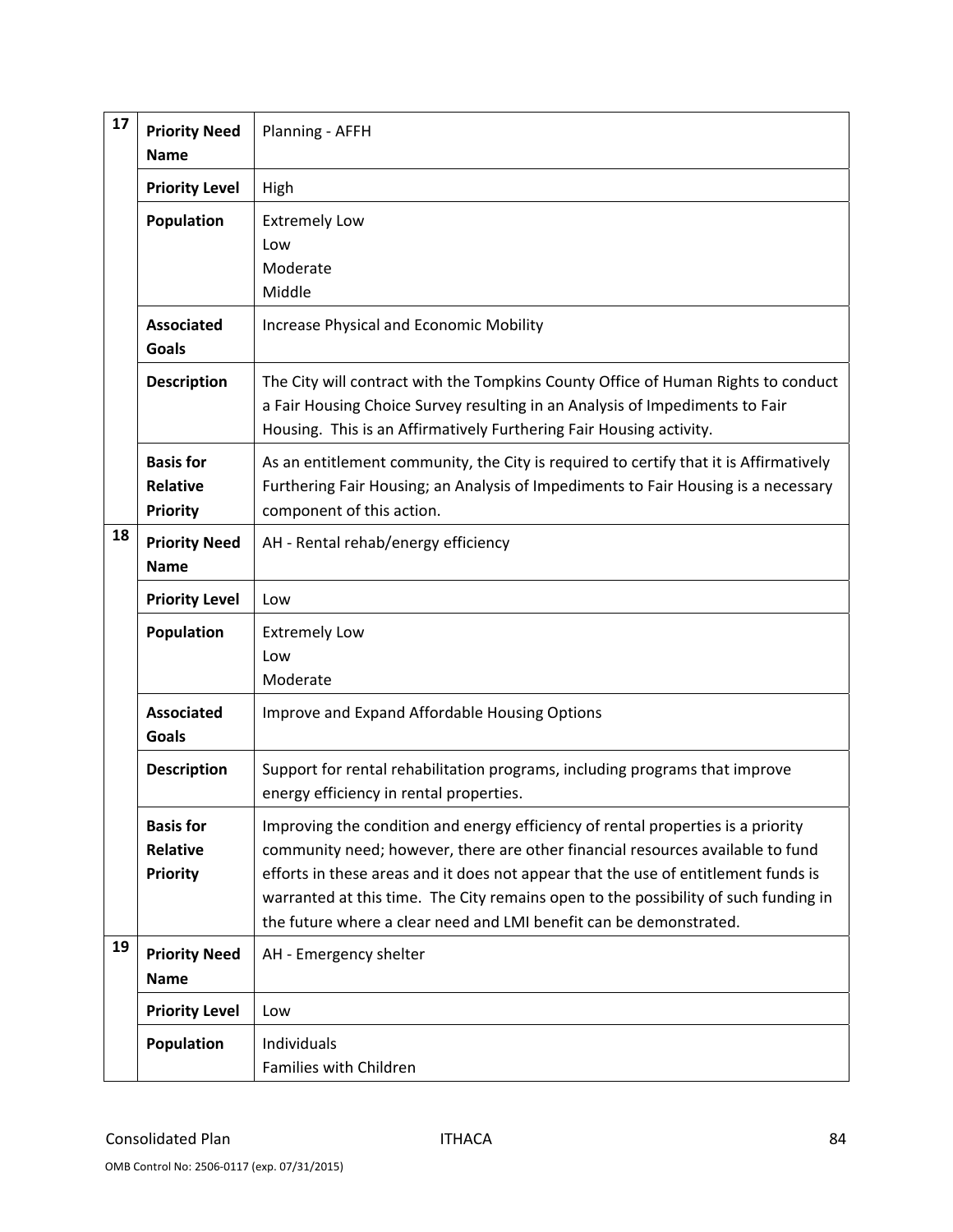|    | <b>Associated</b><br>Goals                             | Meet Essential Needs for Food, Shelter & Safety                                                                                                                                                                                                                                                                                                                                                        |
|----|--------------------------------------------------------|--------------------------------------------------------------------------------------------------------------------------------------------------------------------------------------------------------------------------------------------------------------------------------------------------------------------------------------------------------------------------------------------------------|
|    | <b>Description</b>                                     | Creation of new emergency shelter beds.                                                                                                                                                                                                                                                                                                                                                                |
|    | <b>Basis for</b><br><b>Relative</b><br>Priority        | At this time, the supply of emergency shelter beds in the community appears to be<br>adequate. However, shelter operations have recently transitioned to a new<br>service provider and it is possible a greater need exists in this area than was<br>previously evident. Should this prove to be the case, the City remains open to<br>considering a funding request to address the demonstrated need. |
| 20 | <b>Priority Need</b><br><b>Name</b>                    | PF - Childcare centers                                                                                                                                                                                                                                                                                                                                                                                 |
|    | <b>Priority Level</b>                                  | Low                                                                                                                                                                                                                                                                                                                                                                                                    |
|    | Population                                             | <b>Extremely Low</b><br>Low<br>Moderate<br>Large Families<br>Families with Children                                                                                                                                                                                                                                                                                                                    |
|    | <b>Associated</b><br><b>Goals</b>                      | Increase Physical and Economic Mobility                                                                                                                                                                                                                                                                                                                                                                |
|    | <b>Description</b>                                     | Support for the creation of new, or expansion of existing, child care facilities.                                                                                                                                                                                                                                                                                                                      |
|    | <b>Basis for</b><br><b>Relative</b><br><b>Priority</b> | Affordable child care is a priority community need; however, there are other<br>financial resources available to support such efforts and it does not appear that<br>the use of entitlement funds is warranted at this time. The City remains open to<br>the possibility of such funding in the future where a clear need and LMI benefit can<br>be demonstrated.                                      |
| 21 | <b>Priority Need</b><br>Name                           | PF - Domestic violence shelter                                                                                                                                                                                                                                                                                                                                                                         |
|    | <b>Priority Level</b>                                  | Low                                                                                                                                                                                                                                                                                                                                                                                                    |
|    | Population                                             | <b>Victims of Domestic Violence</b>                                                                                                                                                                                                                                                                                                                                                                    |
|    | <b>Associated</b><br>Goals                             | Meet Essential Needs for Food, Shelter & Safety                                                                                                                                                                                                                                                                                                                                                        |
|    | <b>Description</b>                                     | Support for expansion of the existing domestic violence safe house or creation of a<br>shelter.                                                                                                                                                                                                                                                                                                        |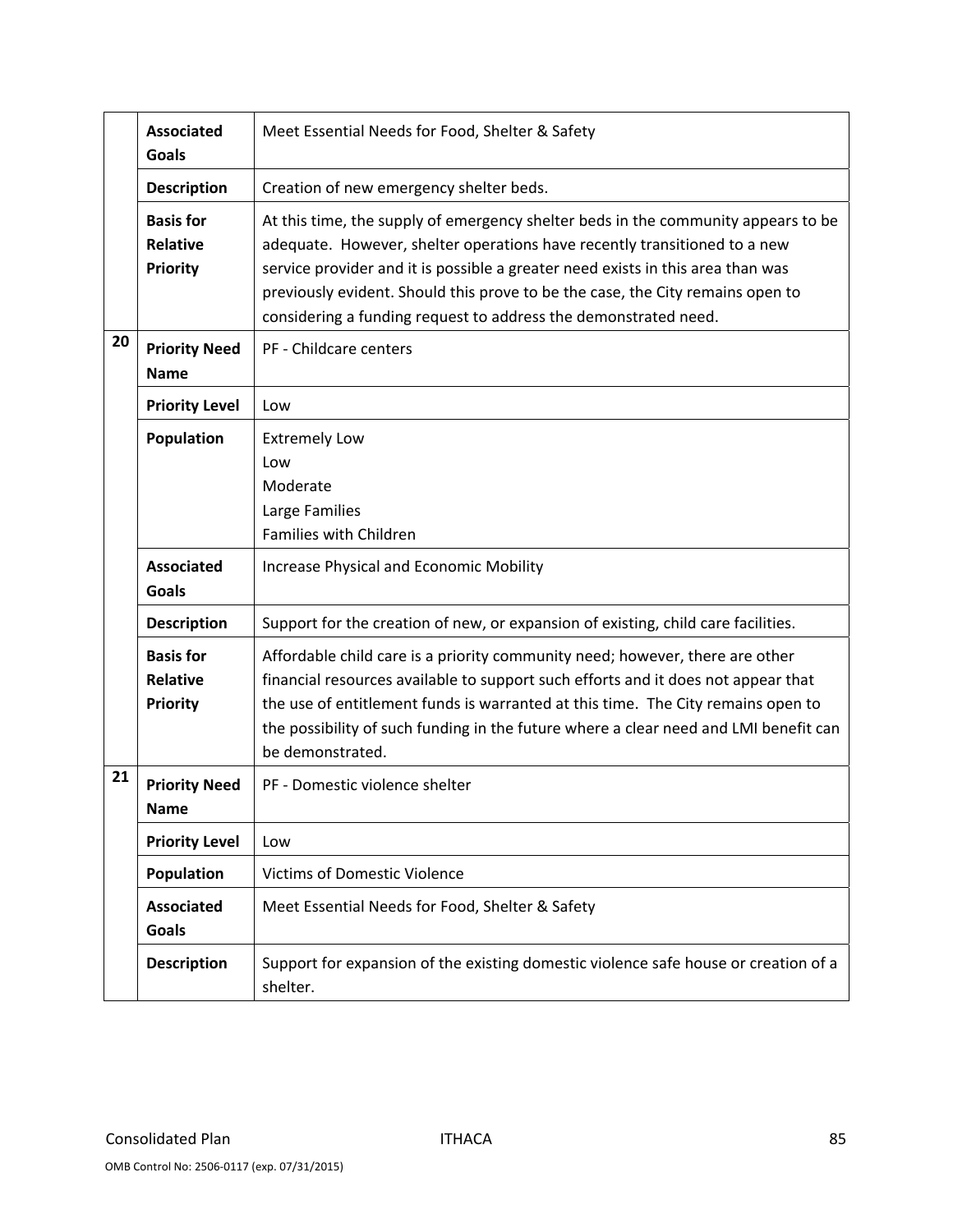|    | <b>Basis for</b><br><b>Relative</b><br><b>Priority</b> | A safe house and/or shelter serving victims of domestic or sexual violence is a<br>priority community need. At this time, it appears this need is adequately<br>addressed by existing facilities; however, should this situation change, the City<br>remains open to the possibility of using entitlement funds to address emerging<br>needs in this area. |
|----|--------------------------------------------------------|------------------------------------------------------------------------------------------------------------------------------------------------------------------------------------------------------------------------------------------------------------------------------------------------------------------------------------------------------------|
| 22 | <b>Priority Need</b><br><b>Name</b>                    | PF - Health facilities                                                                                                                                                                                                                                                                                                                                     |
|    | <b>Priority Level</b>                                  | Low                                                                                                                                                                                                                                                                                                                                                        |
|    | Population                                             | <b>Extremely Low</b><br>Low<br>Moderate                                                                                                                                                                                                                                                                                                                    |
|    | <b>Associated</b><br><b>Goals</b>                      | Meet Essential Needs for Food, Shelter & Safety                                                                                                                                                                                                                                                                                                            |
|    | <b>Description</b>                                     | Support for the creation of new, or expansion of existing, health facilities serving<br>the LMI population                                                                                                                                                                                                                                                 |
|    | <b>Basis for</b><br><b>Relative</b><br><b>Priority</b> | Although affordable health care is a need within the community, it appears that<br>sufficient financial resources other than entitlement funds exist to support these<br>efforts at the present time.                                                                                                                                                      |
| 23 | <b>Priority Need</b><br><b>Name</b>                    | PF - Police substations                                                                                                                                                                                                                                                                                                                                    |
|    | <b>Priority Level</b>                                  | Low                                                                                                                                                                                                                                                                                                                                                        |
|    | Population                                             | <b>Extremely Low</b><br>Low<br>Moderate                                                                                                                                                                                                                                                                                                                    |
|    | <b>Associated</b><br><b>Goals</b>                      | Strengthen Neighborhoods                                                                                                                                                                                                                                                                                                                                   |
|    | <b>Description</b>                                     | Support for establishing new police substations to serve LMI neighborhoods.                                                                                                                                                                                                                                                                                |
|    | <b>Basis for</b><br><b>Relative</b><br><b>Priority</b> | A new police substantion serving the lower West Hill neighborhood has been<br>prioritized by the City; however, other financial resources exist to support this<br>effort and it is not apparent that entitlement funds will play a role in the project.                                                                                                   |
| 24 | <b>Priority Need</b><br><b>Name</b>                    | PF - Community gardens                                                                                                                                                                                                                                                                                                                                     |
|    | <b>Priority Level</b>                                  | Low                                                                                                                                                                                                                                                                                                                                                        |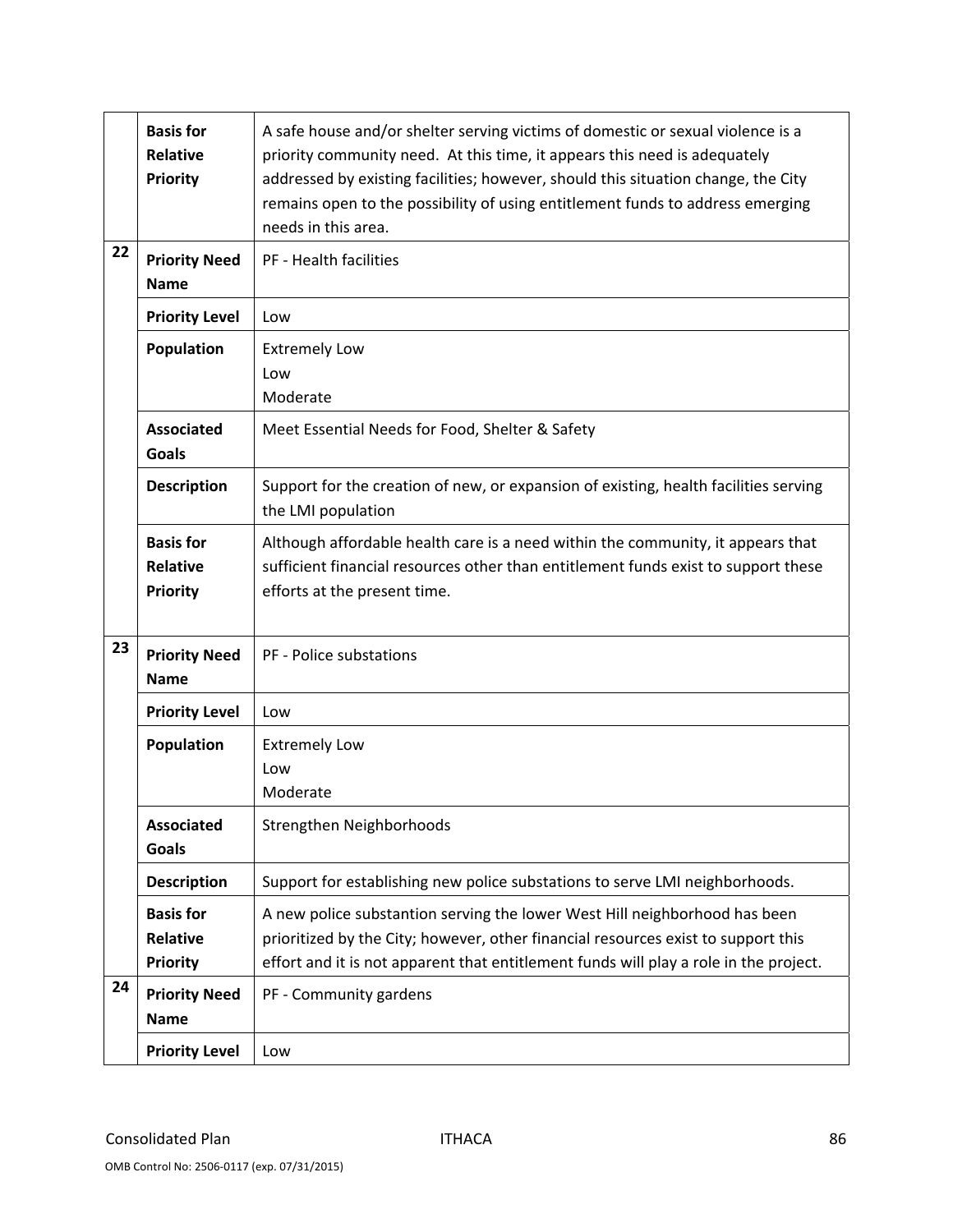|    | Population                                             | <b>Extremely Low</b><br>Low<br>Moderate                                                                                                                                                                                                                                                                                |
|----|--------------------------------------------------------|------------------------------------------------------------------------------------------------------------------------------------------------------------------------------------------------------------------------------------------------------------------------------------------------------------------------|
|    | <b>Associated</b><br><b>Goals</b>                      | Meet Essential Needs for Food, Shelter & Safety                                                                                                                                                                                                                                                                        |
|    | <b>Description</b>                                     | Support for the creation of new, or expansion of existing, community gardens.                                                                                                                                                                                                                                          |
|    | <b>Basis for</b><br><b>Relative</b><br><b>Priority</b> | Successful community gardens exist within the community, but the extent to<br>which they are utilized by LMI populations to meet basic food needs is unclear.<br>The City will remain open to the possibility of using entitlement funds in support<br>to these efforts where a clear LMI benefit can be demonstrated. |
| 25 | <b>Priority Need</b><br><b>Name</b>                    | PS - Homeless services day programming                                                                                                                                                                                                                                                                                 |
|    | <b>Priority Level</b>                                  | Low                                                                                                                                                                                                                                                                                                                    |
|    | Population                                             | <b>Chronic Homelessness</b><br>Individuals<br>Families with Children<br>veterans<br><b>Unaccompanied Youth</b>                                                                                                                                                                                                         |
|    | <b>Associated</b><br><b>Goals</b>                      | Meet Essential Needs for Food, Shelter & Safety                                                                                                                                                                                                                                                                        |
|    | <b>Description</b>                                     | Support for daytime drop-in center facilities and programming.                                                                                                                                                                                                                                                         |
|    | <b>Basis for</b><br><b>Relative</b><br><b>Priority</b> | Daytime programming for the homeless is a priority need in the community. At<br>this time, the existing daytime drop-in center, which is funded through sources<br>other than entitlement funds, appears sufficient to meet this need.                                                                                 |
| 26 | <b>Priority Need</b><br><b>Name</b>                    | PS - Senior services                                                                                                                                                                                                                                                                                                   |
|    | <b>Priority Level</b>                                  | Low                                                                                                                                                                                                                                                                                                                    |
|    | Population                                             | <b>Extremely Low</b><br>Low<br>Moderate<br>Elderly<br>Frail Elderly                                                                                                                                                                                                                                                    |
|    | <b>Associated</b><br>Goals                             | Meet Essential Needs for Food, Shelter & Safety<br>Increase Physical and Economic Mobility                                                                                                                                                                                                                             |
|    | <b>Description</b>                                     | Services to assist the elderly.                                                                                                                                                                                                                                                                                        |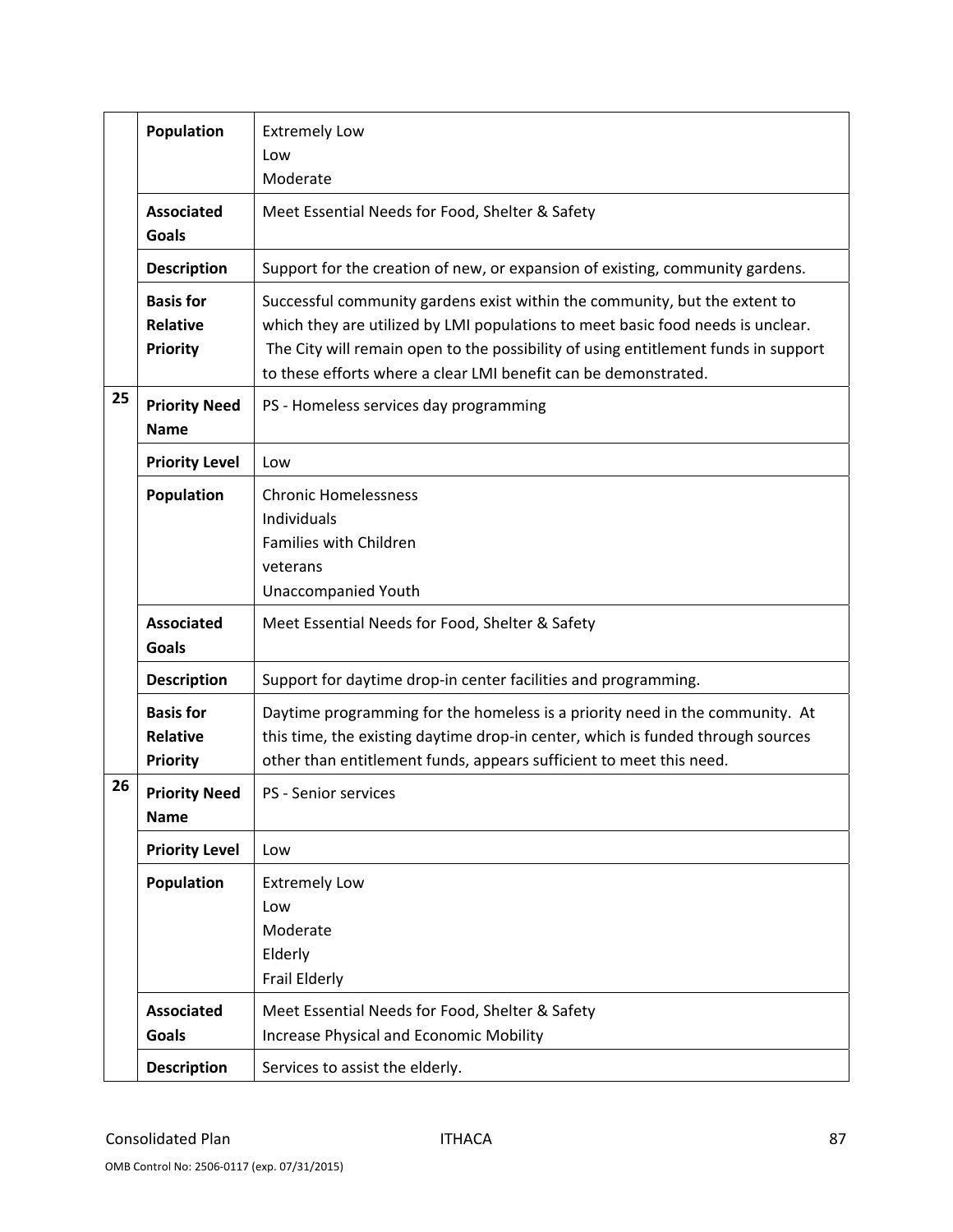|    | <b>Basis for</b><br><b>Relative</b><br><b>Priority</b> | At this time, it appears as though existing programming to address the needs of<br>the elderly is either adequate to meet the need, or is sufficiently supported<br>through sources other than entitlement funds. However, with the aging of the<br>population, this is an area where need is expected to increase over time and the<br>City will remain open to funding these activities where a clear need and LMI<br>benefit is demonstrated. |
|----|--------------------------------------------------------|--------------------------------------------------------------------------------------------------------------------------------------------------------------------------------------------------------------------------------------------------------------------------------------------------------------------------------------------------------------------------------------------------------------------------------------------------|
| 27 | <b>Priority Need</b><br><b>Name</b>                    | PS - Mental health and substance abuse services                                                                                                                                                                                                                                                                                                                                                                                                  |
|    | <b>Priority Level</b>                                  | Low                                                                                                                                                                                                                                                                                                                                                                                                                                              |
|    | Population                                             | Persons with Mental Disabilities<br>Persons with Alcohol or Other Addictions                                                                                                                                                                                                                                                                                                                                                                     |
|    | <b>Associated</b><br><b>Goals</b>                      | Meet Essential Needs for Food, Shelter & Safety                                                                                                                                                                                                                                                                                                                                                                                                  |
|    | <b>Description</b>                                     | Services to persons with substance abuse and/or mental health issues.                                                                                                                                                                                                                                                                                                                                                                            |
|    | <b>Basis for</b><br><b>Relative</b><br><b>Priority</b> | Services to those affected by substance abuse and/or mental health issues are a<br>priority need within the community; however, it appears that sufficient financial<br>resources, other than entitlement funds, exist to support efforts in these areas at<br>the present time.                                                                                                                                                                 |
| 28 | <b>Priority Need</b><br><b>Name</b>                    | PS - Domestic violence services                                                                                                                                                                                                                                                                                                                                                                                                                  |
|    | <b>Priority Level</b>                                  | Low                                                                                                                                                                                                                                                                                                                                                                                                                                              |
|    | Population                                             | <b>Victims of Domestic Violence</b>                                                                                                                                                                                                                                                                                                                                                                                                              |
|    | <b>Associated</b><br><b>Goals</b>                      | Meet Essential Needs for Food, Shelter & Safety                                                                                                                                                                                                                                                                                                                                                                                                  |
|    | <b>Description</b>                                     | Support services to victims of domestic and sexual violence.                                                                                                                                                                                                                                                                                                                                                                                     |
|    | <b>Basis for</b><br><b>Relative</b><br><b>Priority</b> | Although support services to victims of domestic and sexual violence are a prioirty<br>need within the community, it appears that sufficient financial resources, other<br>than entitlement funds, exist to support these efforts at this time.                                                                                                                                                                                                  |
| 29 | <b>Priority Need</b><br><b>Name</b>                    | PS - Crime awareness/prevention                                                                                                                                                                                                                                                                                                                                                                                                                  |
|    | <b>Priority Level</b>                                  | Low                                                                                                                                                                                                                                                                                                                                                                                                                                              |
|    | <b>Population</b>                                      | <b>Extremely Low</b><br>Low<br>Moderate                                                                                                                                                                                                                                                                                                                                                                                                          |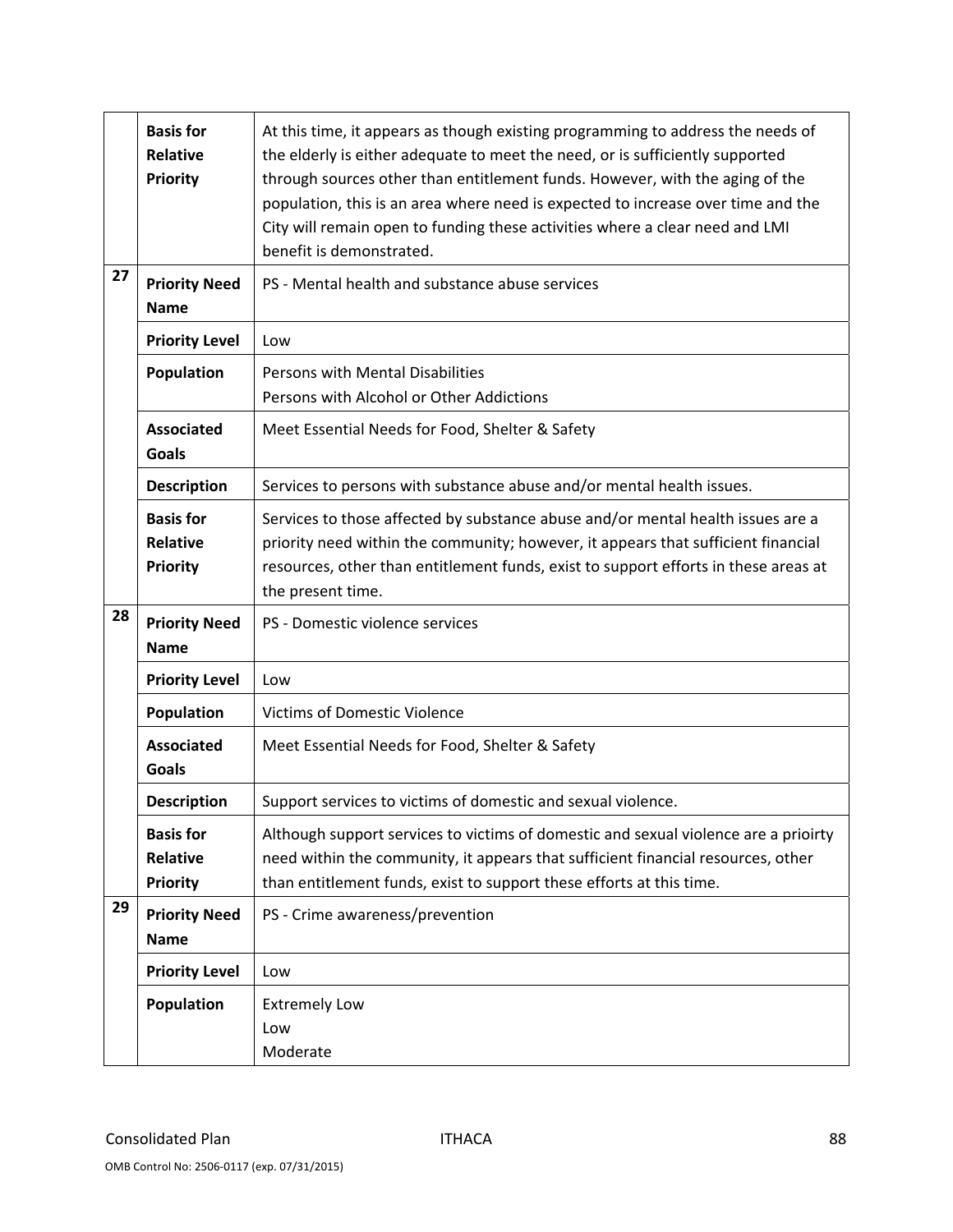| Associated<br>Goals                             | Meet Essential Needs for Food, Shelter & Safety                                                                                                                                                                                             |
|-------------------------------------------------|---------------------------------------------------------------------------------------------------------------------------------------------------------------------------------------------------------------------------------------------|
| <b>Description</b>                              | Support to educational, outreach, or other programs that are intended to reduce<br>the incidence of crime in LMI neighborhoods.                                                                                                             |
| <b>Basis for</b><br><b>Relative</b><br>Priority | There has been some discussion within the community of the need to develop<br>programming in the areas of crime awareness and prevention, but it is not clear at<br>this time whether the City will play a role in funding such activities. |

**Table 48 – Priority Needs Summary**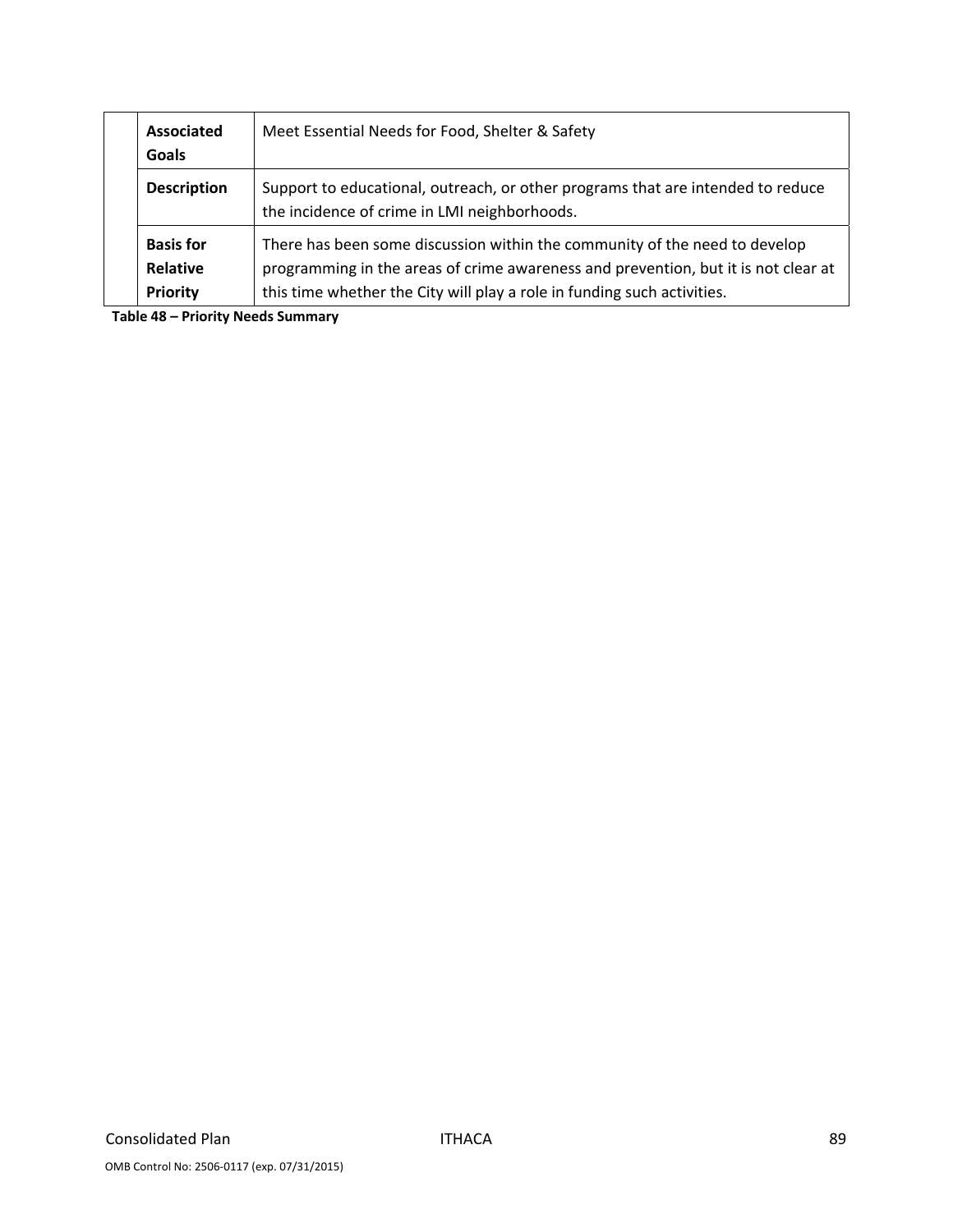# **SP‐30 Influence of Market Conditions – 91.215 (b)**

# **Influence of Market Conditions**

| <b>Affordable</b>        | <b>Market Characteristics that will influence</b>                                     |
|--------------------------|---------------------------------------------------------------------------------------|
| <b>Housing Type</b>      | the use of funds available for housing type                                           |
| <b>Tenant Based</b>      | The data in Section NA-10 indicate that cost burden is by far the major problem       |
| <b>Rental Assistance</b> | facing renters in the city of Ithaca. In 2010, 73% of all households in the City were |
| (TBRA)                   | renters. Of those renting households, 56% were cost burdened, and 35% severely        |
|                          | so. Severe housing cost burden of over 50% was by far the predominant housing         |
|                          | problem for renters at 30% HAMFI. As incomes increase, cost burden of over 30%        |
|                          | becomes the predominant problem. This is true for all renting households with         |
|                          | incomes below 100% HAMFI.                                                             |
|                          | Tenant-based rental assistance is available through the Ithaca Housing Authority      |
|                          | and Tompkins Community Action. The City will consider funding such assistance         |
|                          | where special needs have been identified, or where such support is a critical         |
|                          | component of a larger initiative receiving City funds. The City has provided          |
|                          | funding for security and utility deposits and these programs have been                |
|                          | instrumental in getting low-income people into permanent housing they could           |
|                          | otherwise not afford.                                                                 |
| TBRA for Non-            | There was no identified need for tenant-based rental assistance that would be         |
| <b>Homeless Special</b>  | specific to a particular non-homeless special needs population                        |
| <b>Needs</b>             |                                                                                       |
| <b>New Unit</b>          | In addition to the 56% of all renters who are cost burdened, in 2010, 21% of          |
| Production               | Ithaca's homeowner households were cost burdened and 10% severely so. The             |
|                          | acute need for affordable housing in the city cannot be addressed in the absence      |
|                          | of the production of new units. Accordingly, the City will support new                |
|                          | construction of affordable rental and for-purchase units, as well as related          |
|                          | programs, such homeowner purchase assistance.                                         |
| Rehabilitation           | The vast majority of Ithaca's housing stock is over 30 years old, and the high cost   |
|                          | of housing combined with the high tax rate in the city make it difficult for many     |
|                          | lower income homeowners to afford routine maintenance and repair projects.            |
|                          | Public subsidy of owner-occupied rehabilitation and repair is important to            |
|                          | keeping these households in their homes and is a critical component of the City's     |
|                          | affordable housing strategy.                                                          |
| Acquisition,             | The regulatory period for 82 units of HUD 236 housing located just outside City       |
| including                | limits recently expired; however, the Ithaca Housing Authority was able to            |
| preservation             | provide tenant based rental assistance to those residents. No additional              |
|                          | subsidized units are expected to be lost in the near future and acquisition has not   |
|                          | been identified as an effective use of funds to address Ithaca's shortage of          |
|                          | affordable units.                                                                     |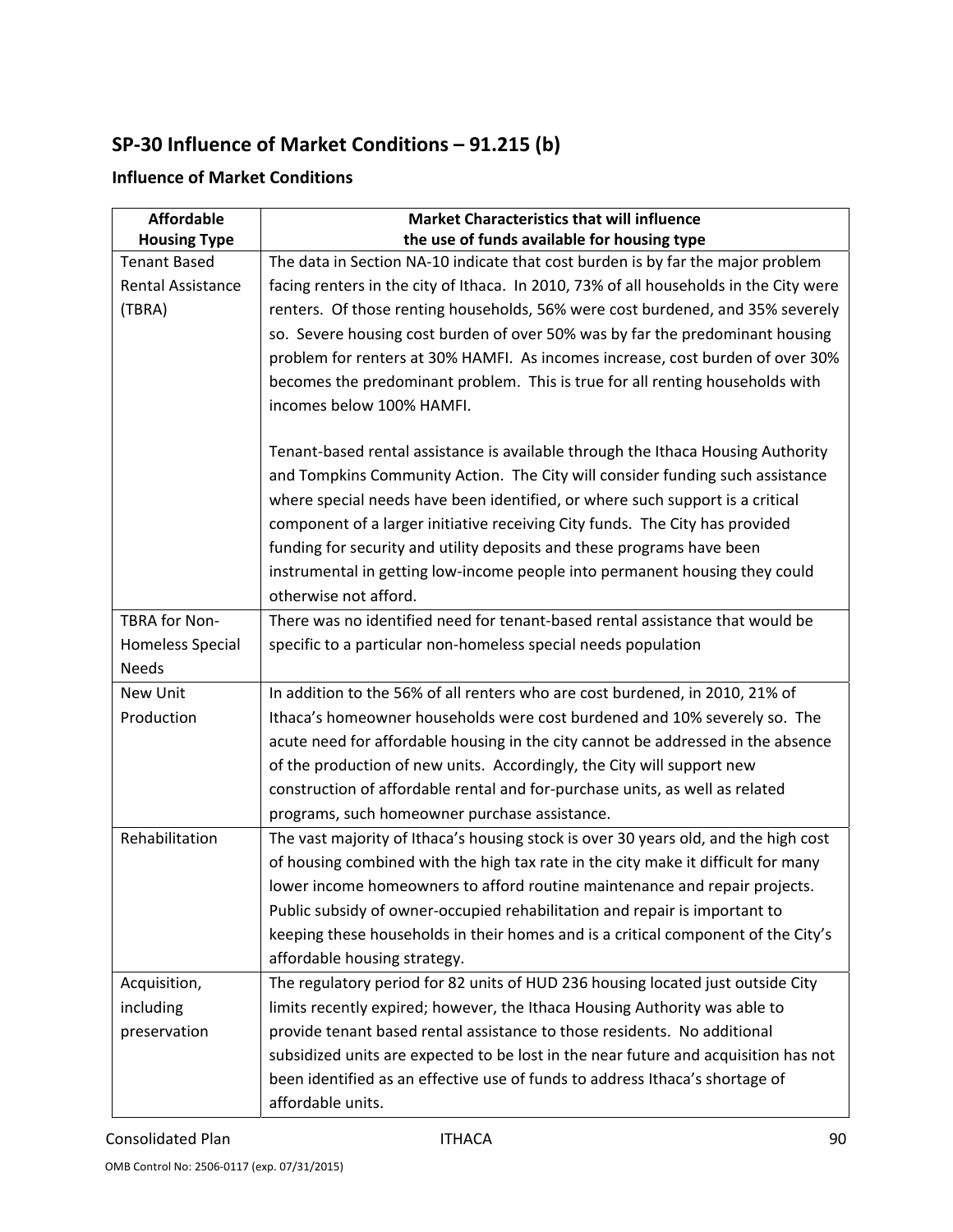# **SP‐35 Anticipated Resources ‐ 91.215(a)(4), 91.220(c)(1,2)**

### **Anticipated Resources**

| Program      | <b>Source</b>            | <b>Uses of Funds</b> | <b>Expected Amount Available Year 1</b> |         |                   | <b>Expected</b>  | <b>Narrative</b>       |                    |
|--------------|--------------------------|----------------------|-----------------------------------------|---------|-------------------|------------------|------------------------|--------------------|
|              | of                       |                      | <b>Annual</b>                           | Program | <b>Prior Year</b> | Total:           | <b>Amount</b>          | <b>Description</b> |
|              | <b>Funds</b>             |                      | <b>Allocation:</b>                      | Income: | <b>Resources:</b> | \$               | <b>Available</b>       |                    |
|              |                          |                      | \$                                      | \$      | \$                |                  | Reminder<br>of ConPlan |                    |
|              |                          |                      |                                         |         |                   |                  | \$                     |                    |
| <b>CDBG</b>  | public                   | Acquisition          |                                         |         |                   |                  |                        |                    |
|              |                          | Admin and            |                                         |         |                   |                  |                        |                    |
|              | federal                  | Planning             |                                         |         |                   |                  |                        |                    |
|              |                          | Economic             |                                         |         |                   |                  |                        |                    |
|              |                          | Development          |                                         |         |                   |                  |                        |                    |
|              |                          | Housing              |                                         |         |                   |                  |                        |                    |
|              |                          | Public               |                                         |         |                   |                  |                        |                    |
|              |                          | Improvements         |                                         |         |                   |                  |                        |                    |
|              |                          | Public               |                                         |         |                   |                  |                        |                    |
|              |                          | Services             | 701,820                                 | 140,000 | $\pmb{0}$         | 841,820          | 3,033,482              |                    |
| <b>HOME</b>  | public                   | Acquisition          |                                         |         |                   |                  |                        |                    |
|              |                          | Homebuyer            |                                         |         |                   |                  |                        |                    |
|              | federal                  | assistance           |                                         |         |                   |                  |                        |                    |
|              |                          | Homeowner            |                                         |         |                   |                  |                        |                    |
|              |                          | rehab                |                                         |         |                   |                  |                        |                    |
|              |                          | Multifamily          |                                         |         |                   |                  |                        |                    |
|              |                          | rental new           |                                         |         |                   |                  |                        |                    |
|              |                          | construction         |                                         |         |                   |                  |                        |                    |
|              |                          | Multifamily          |                                         |         |                   |                  |                        |                    |
|              |                          | rental rehab         |                                         |         |                   |                  |                        |                    |
|              |                          | <b>New</b>           |                                         |         |                   |                  |                        |                    |
|              |                          | construction         |                                         |         |                   |                  |                        |                    |
|              |                          | for ownership        |                                         |         |                   |                  |                        |                    |
|              |                          | <b>TBRA</b>          | 441,994                                 | 0       | $\pmb{0}$         | 441,994          | 1,557,756              |                    |
| <b>LIHTC</b> | public                   | Multifamily          |                                         |         |                   |                  |                        |                    |
|              | $\overline{\phantom{0}}$ | rental new           |                                         |         |                   |                  |                        |                    |
|              | federal                  | construction         | $\pmb{0}$                               | 0       | $\pmb{0}$         | $\boldsymbol{0}$ | 10,000,000             |                    |
| Tax          | public                   |                      |                                         |         |                   |                  |                        |                    |
| Exempt       | - local                  | <b>New</b>           |                                         |         |                   |                  |                        |                    |
| Bond         |                          | construction         |                                         |         |                   |                  |                        |                    |
| Proceeds     |                          | for ownership        | 454,127                                 | 0       | $\pmb{0}$         | 454,127          | 125,873                |                    |

**Table 49 ‐ Anticipated Resources**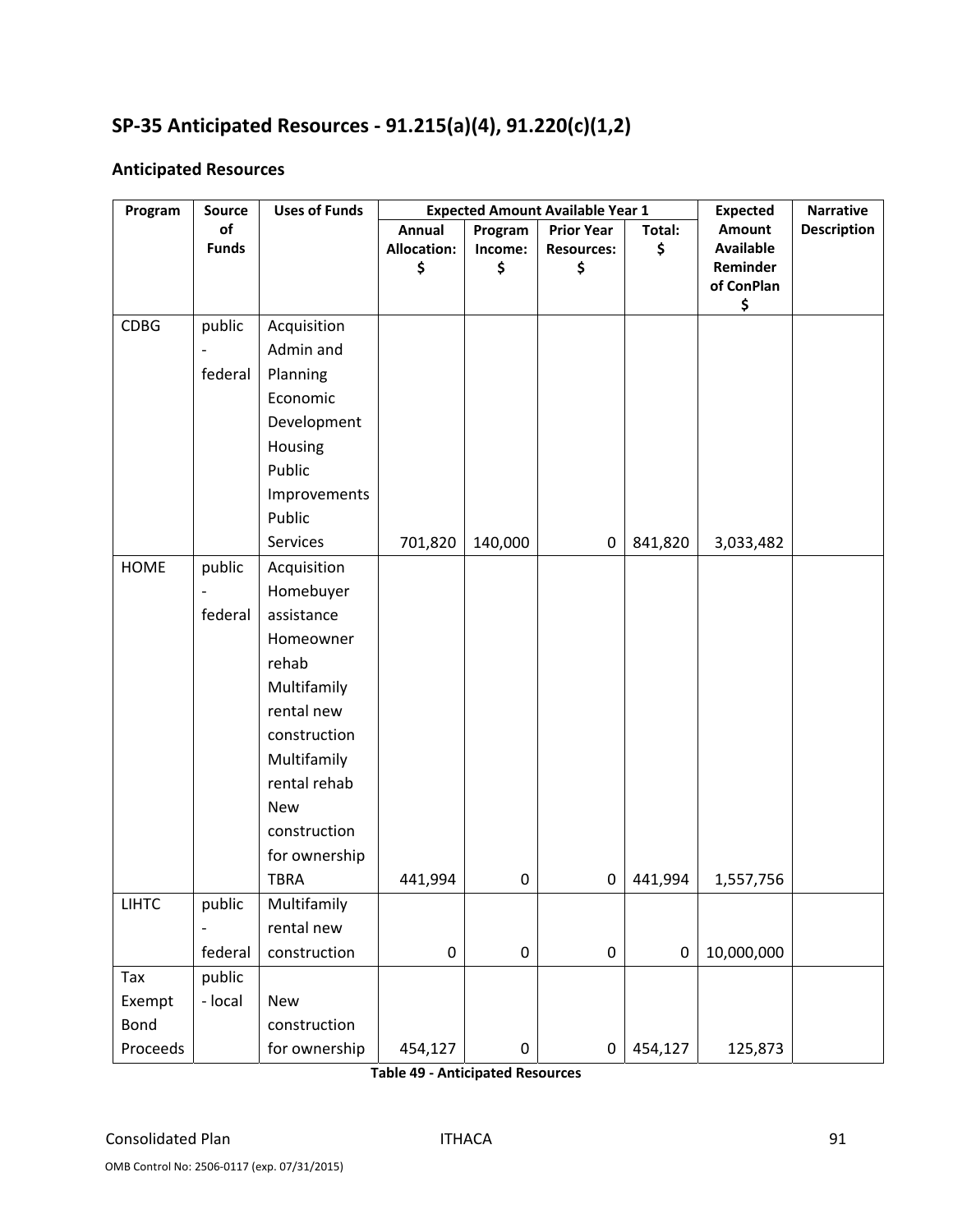# **Explain how federal funds will leverage those additional resources (private, state and local funds), including a description of how matching requirements will be satisfied**

Typically, every federal dollar the jurisdiction expends leverages two dollars in additional investment from other public and private organizations. This ratio is higher during years when a Low Income Housing Tax Credit project is funded. The City's HOME match will be satisfied in Year 1 by Neighborhood Investment Fund Bond funds, an IURA‐issued bond that is guaranteed by the City. These funds will also be available in year 2. In subsequent years, the City will utilize proceeds from a closed‐out HODAG project as our HOME match.

# **If appropriate, describe publically owned land or property located within the jurisdiction that may be used to address the needs identified in the plan**

Subject to availability, properties acquired through foreclosure may be utilized; however, no specific sites have been identified at the current time.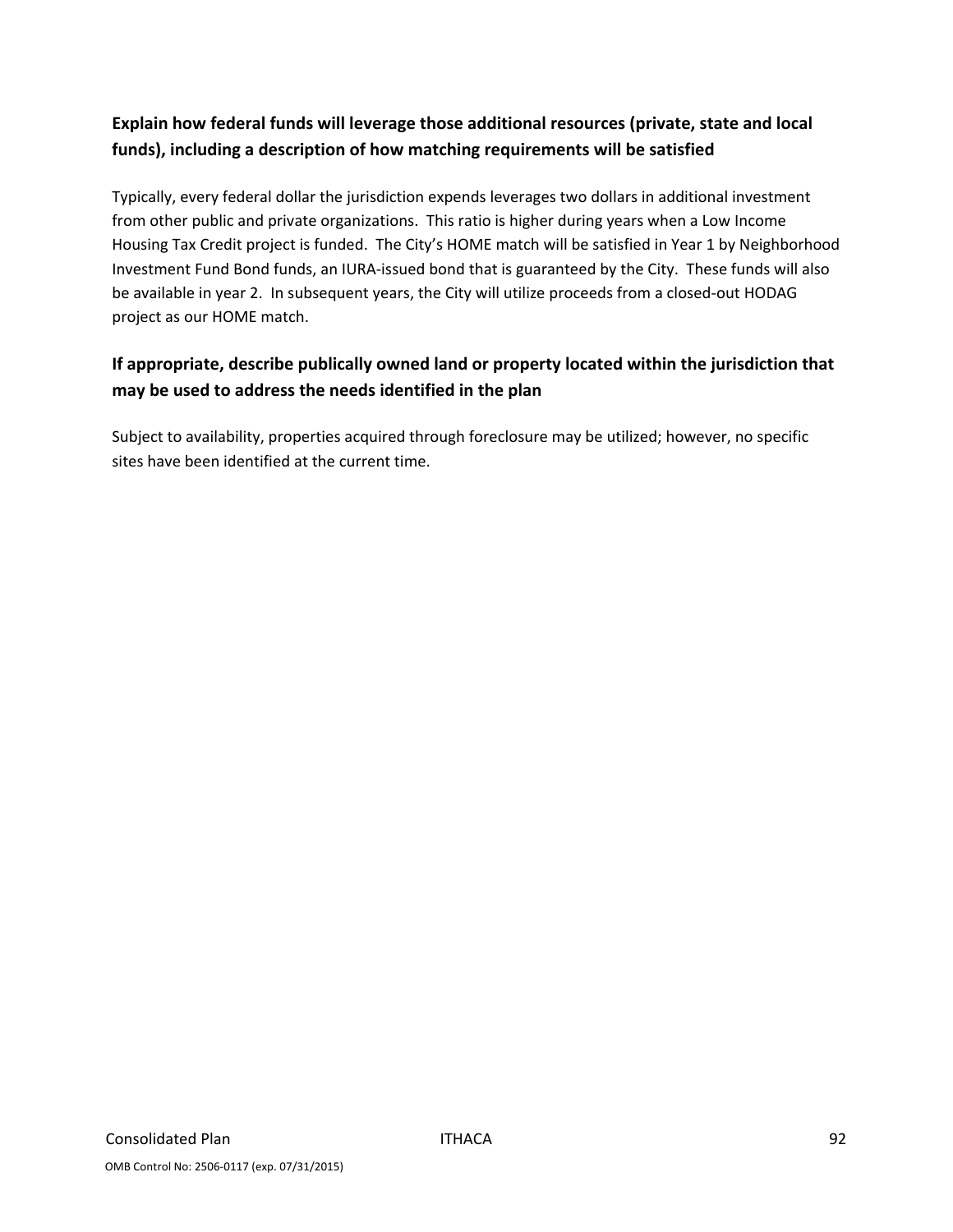# **SP‐40 Institutional Delivery Structure – 91.215(k)**

Explain the institutional structure through which the jurisdiction will carry out its consolidated plan including private industry, non‐profit organizations, and public institutions.

| <b>Responsible Entity</b>      | <b>Responsible Entity</b> | Role                 | <b>Geographic Area Served</b> |
|--------------------------------|---------------------------|----------------------|-------------------------------|
|                                | <b>Type</b>               |                      |                               |
| <b>ADVOCACY CENTER OF</b>      | Non-profit                | public services      | Jurisdiction                  |
| <b>TOMPKINS COUNTY</b>         | organizations             |                      |                               |
| <b>CATHOLIC CHARITIES OF</b>   | Community/Faith-          | Homelessness         | Region                        |
| TOMPKINS/TIOGA                 | based organization        | public services      |                               |
| Cayuga Medical Center          | Private Industry          | Non-homeless special | Region                        |
|                                |                           | needs                |                               |
|                                |                           | public services      |                               |
| CHALLENGE                      | Non-profit                | Non-homeless special | Region                        |
| INDUSTRIES, INC.               | organizations             | needs                |                               |
| City of Ithaca Dept of         | Government                | neighborhood         | Jurisdiction                  |
| <b>Public Works</b>            |                           | improvements         |                               |
|                                |                           | public facilities    |                               |
| <b>CORNELL COOPERATIVE</b>     | Public institution        | neighborhood         | Region                        |
| <b>EXTENSION - TOMPKINS</b>    |                           | improvements         |                               |
| <b>COUNTY</b>                  |                           | public services      |                               |
| Family & Children's            | Non-profit                | Non-homeless special | Jurisdiction                  |
| Service                        | organizations             | needs                |                               |
|                                |                           | public services      |                               |
| Finger Lakes ReUse             | Non-profit                | Economic             | Jurisdiction                  |
|                                | organizations             | Development          |                               |
|                                |                           | public services      |                               |
| <b>FINGER LAKES</b>            | Non-profit                | Non-homeless special | Jurisdiction                  |
| <b>INDEPENDENCE</b>            | organizations             | needs                |                               |
| CENTER, INC.                   |                           |                      |                               |
| Franziska Racker               | Non-profit                | Non-homeless special | Jurisdiction                  |
| Centers                        | organizations             | needs                |                               |
|                                |                           | public services      |                               |
| <b>GREATER ITHACA</b>          | Non-profit                | Non-homeless special | Jurisdiction                  |
| <b>ACTIVITIES CENTER, INC.</b> | organizations             | needs                |                               |
|                                |                           | public facilities    |                               |
|                                |                           | public services      |                               |
| <b>HUMAN SERVICES</b>          | Continuum of care         | Homelessness         | Jurisdiction                  |
| <b>COALITION OF</b>            |                           | Planning             |                               |
| TOMPKINS COUNTY INC            |                           | public services      |                               |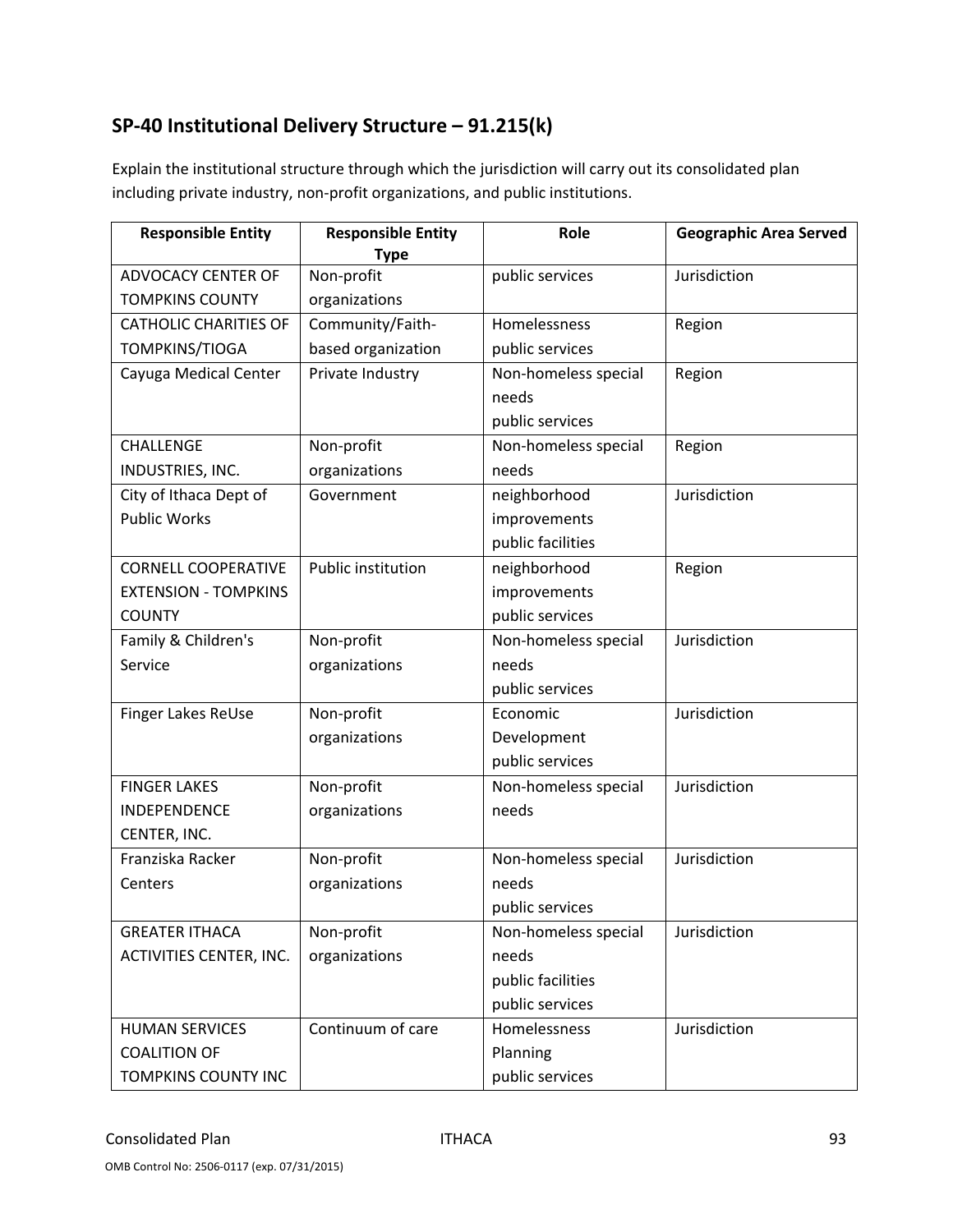| <b>Responsible Entity</b>   | <b>Responsible Entity</b> | Role                  | <b>Geographic Area Served</b> |
|-----------------------------|---------------------------|-----------------------|-------------------------------|
|                             | <b>Type</b>               |                       |                               |
| <b>ITHACA HEALTH</b>        | Non-profit                | Non-homeless special  | Jurisdiction                  |
| ALLIANCE, INC.              | organizations             | needs                 |                               |
|                             |                           | public services       |                               |
| Ithaca Housing              | PHA                       | <b>Public Housing</b> | Jurisdiction                  |
| Authority                   |                           | Rental                |                               |
| <b>ITHACA</b>               | <b>CHDO</b>               | Ownership             | Region                        |
| <b>NEIGHBORHOOD</b>         |                           | Rental                |                               |
| <b>HOUSING SERVICES,</b>    |                           |                       |                               |
| INC.                        |                           |                       |                               |
| Lakeview Mental Health      | Non-profit                | Homelessness          | Region                        |
|                             | organizations             | Non-homeless special  |                               |
|                             |                           | needs                 |                               |
| The Learning Web            | Non-profit                | Homelessness          | Jurisdiction                  |
|                             | organizations             | Non-homeless special  |                               |
|                             |                           | needs                 |                               |
|                             |                           | public services       |                               |
| Loaves and Fishes of        | Community/Faith-          | Homelessness          | Jurisdiction                  |
| <b>Tompkins County</b>      | based organization        | public services       |                               |
| <b>OAR</b>                  | Non-profit                | Homelessness          | Jurisdiction                  |
|                             | organizations             | Non-homeless special  |                               |
|                             |                           | needs                 |                               |
|                             |                           | public services       |                               |
| The Rescue Mission          | Community/Faith-          | Homelessness          | Region                        |
| Alliance of Syracuse        | based organization        | public services       |                               |
| The Salvation Army          | Community/Faith-          | Homelessness          | Nation                        |
|                             | based organization        | public services       |                               |
| <b>Significant Elements</b> | Non-profit                | public services       | Jurisdiction                  |
|                             | organizations             |                       |                               |
| Southern Tier AIDS          | Non-profit                | Non-homeless special  | Region                        |
| Program                     | organizations             | needs                 |                               |
| <b>TOMPKINS</b>             | Non-profit                | Homelessness          | Jurisdiction                  |
| COMMUNITY ACTION,           | organizations             | Rental                |                               |
| INC.                        |                           | public services       |                               |
| <b>Tompkins County DSS</b>  | Government                | Homelessness          | Jurisdiction                  |
|                             |                           | Non-homeless special  |                               |
|                             |                           | needs                 |                               |
|                             |                           | Planning              |                               |
|                             |                           | public services       |                               |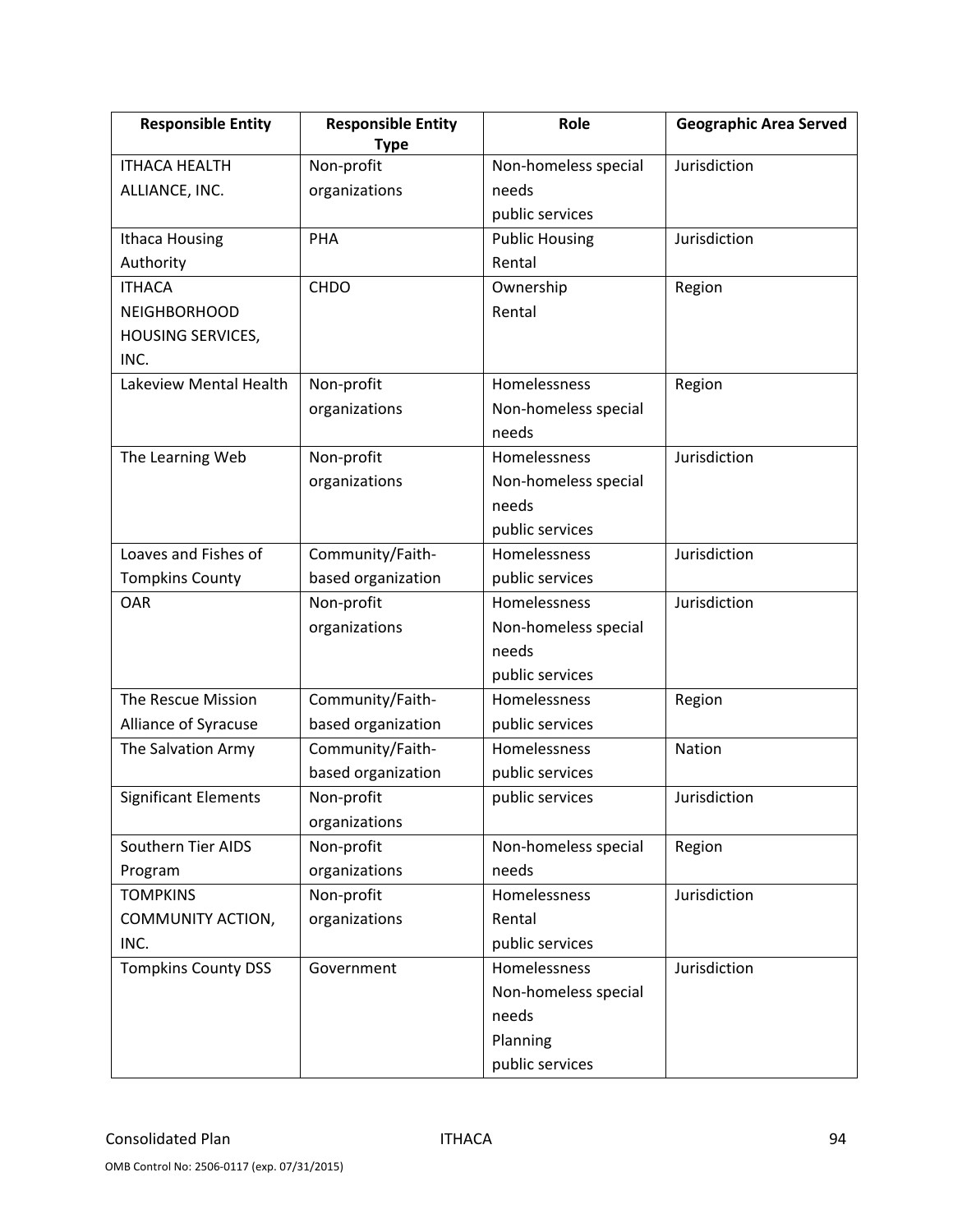| <b>Responsible Entity</b>     | <b>Responsible Entity</b> | Role                 | <b>Geographic Area Served</b> |
|-------------------------------|---------------------------|----------------------|-------------------------------|
|                               | <b>Type</b>               |                      |                               |
| <b>Tompkins County</b>        | Government                | Homelessness         | Jurisdiction                  |
| <b>Mental Health</b>          |                           | Non-homeless special |                               |
| Department                    |                           | needs                |                               |
|                               |                           | Planning             |                               |
| <b>Tompkins County Office</b> | Government                | Non-homeless special | Jurisdiction                  |
| for the Aging                 |                           | needs                |                               |
|                               |                           | Planning             |                               |
| <b>Tompkins Workforce</b>     | Government                | Economic             | Region                        |
| New York                      |                           | Development          |                               |
|                               |                           | public services      |                               |
| Youth Employment              | Government                | Planning             | Jurisdiction                  |
| Service - Youth Bureau        |                           | public services      |                               |

### **Assess of Strengths and Gaps in the Institutional Delivery System**

The City of Ithaca has delegated primary responsibility for administration of the HOME Investment Partnership and Community Development Block Grant Entitlement Programs to the Ithaca Urban Renewal Agency (IURA). The IURA Executive Director is the City's Director of Planning and Development. The IURA is operated through a five-member board appointed by the Mayor and approved by the Common Council. It currently has a staff of four people directly responsible for program development, monitoring and implementation. Technical assistance is provided by IURA staff to help individuals and organizations develop activities for potential entitlement funding. Assistance is also available for writing project proposals and for preparing related materials necessary for evaluating and selecting programs for inclusion in the annual *Action Plan*.

Ithaca is fortunate, as a small community, to have a great wealth of service agencies and organizations dedicated to improving the quality of life for all our community members, including those who are most disadvantaged and at greatest risk. Unfortunately, the high cost of housing in the jurisdiction has created a somewhat overwhelming level of need at a time when public resources to address the issue are declining. Without decent, stable, affordable housing, many of our community members are subjected to a host of stressors and risk factors that impact every aspect of their lives, from their physical and mental health to the ability of their children to derive the greatest benefit from their education. Ithaca's challenge is primarily a lack of sufficient resources to address housing affordability, rather than gaps in the institutional delivery system itself.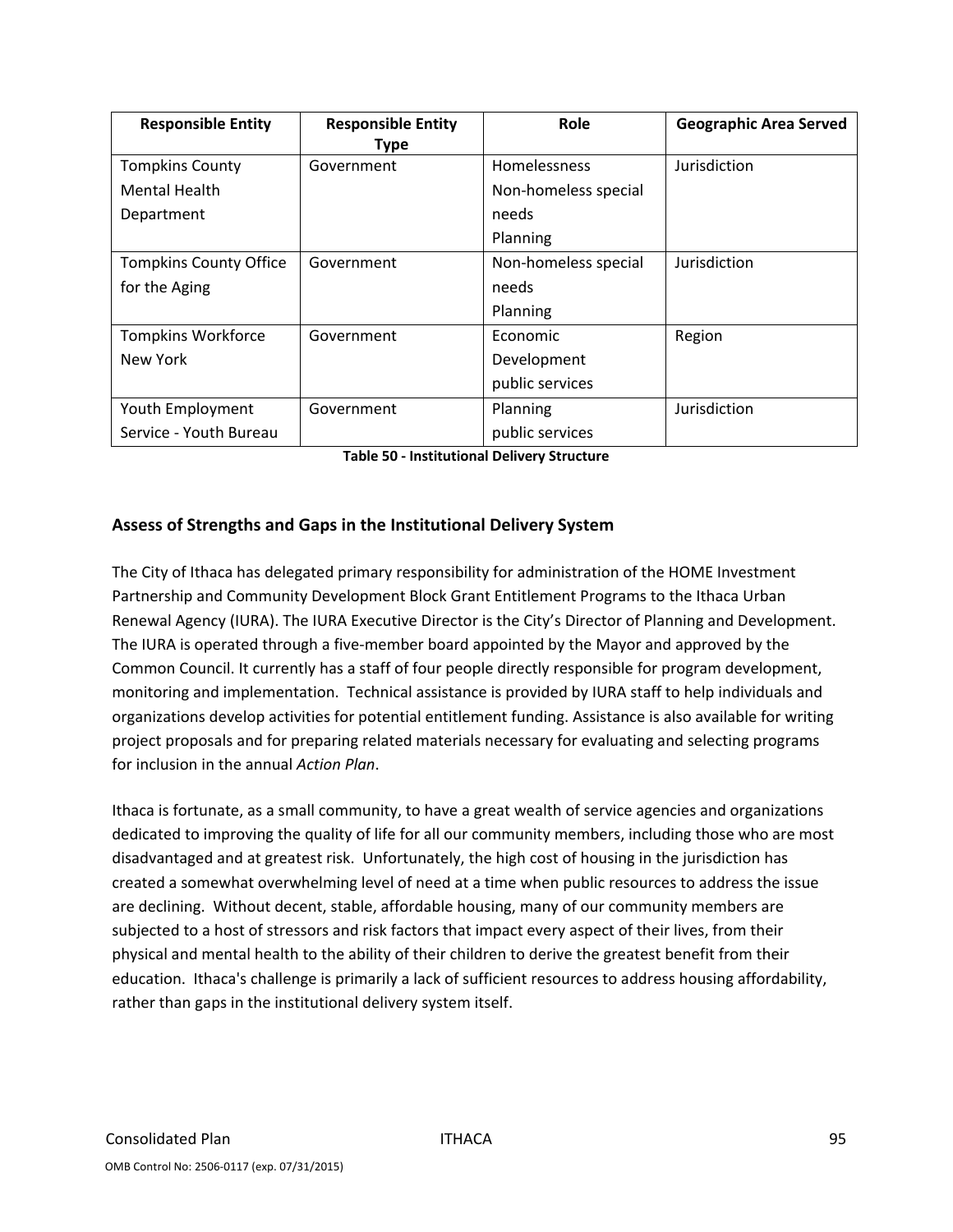# **Availability of services targeted to homeless persons and persons with HIV and mainstream services**

| <b>Homelessness Prevention</b>        | <b>Available in the</b>                 | <b>Targeted to</b> | <b>Targeted to People</b> |
|---------------------------------------|-----------------------------------------|--------------------|---------------------------|
| <b>Services</b>                       | Community                               | <b>Homeless</b>    | with HIV                  |
|                                       | <b>Homelessness Prevention Services</b> |                    |                           |
| Counseling/Advocacy                   | X                                       | X                  | X                         |
| Legal Assistance                      | X                                       |                    |                           |
| Mortgage Assistance                   | X                                       |                    |                           |
| <b>Rental Assistance</b>              | X                                       | X                  | X                         |
| <b>Utilities Assistance</b>           | X                                       |                    |                           |
|                                       | <b>Street Outreach Services</b>         |                    |                           |
| Law Enforcement                       | X                                       | X                  |                           |
| <b>Mobile Clinics</b>                 |                                         |                    |                           |
| <b>Other Street Outreach Services</b> | X                                       | X                  |                           |
|                                       | <b>Supportive Services</b>              |                    |                           |
| Alcohol & Drug Abuse                  | X                                       | X                  | Χ                         |
| <b>Child Care</b>                     | X                                       |                    |                           |
| Education                             | X                                       |                    |                           |
| <b>Employment and Employment</b>      |                                         |                    |                           |
| <b>Training</b>                       | X                                       |                    |                           |
| Healthcare                            | X                                       |                    | X                         |
| HIV/AIDS                              | X                                       |                    | X                         |
| Life Skills                           | X                                       |                    |                           |
| <b>Mental Health Counseling</b>       | X                                       | $\mathsf{x}$       | $\sf X$                   |
| Transportation                        | X                                       |                    |                           |
|                                       | <b>Other</b>                            |                    |                           |
|                                       |                                         |                    |                           |

**Table 51 ‐ Homeless Prevention Services Summary**

**Describe the extent to which services targeted to homeless person and persons with HIV and mainstream services, such as health, mental health and employment services are made available to and used by homeless persons (particularly chronically homeless individuals and families, families with children, veterans and their families and unaccompanied youth) and persons with HIV within the jurisdiction:**

Although not all of the resources available in the community are specifically targeted to the homeless and persons with HIV/AIDS, all resources are available to these populations and significant outreach is conducted by a number of local organizations to connect these groups with those resources. Since the recent change in management at our emergency shelter, a larger number of households have been able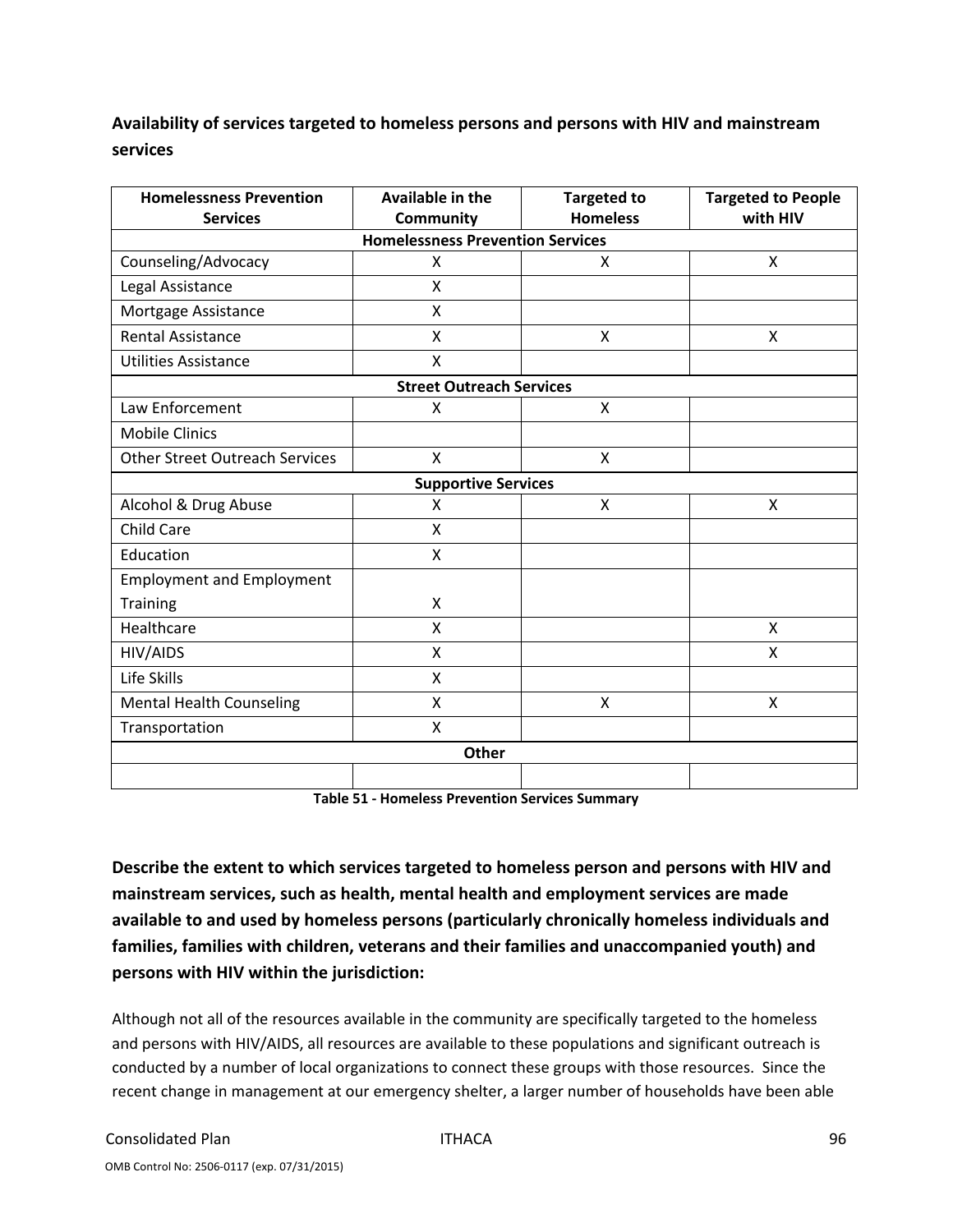to connect with services through this point of entry into the continuum of care; the shelter operator also has plans to create a mobile outreach unit. The Southern Tier AIDS Program (STAP) conducts outreach to persons with HIV/AIDS and provides access to both mainstream and targeted services through their local office. Unaccompanied youth are a primary focus group for the Learning Web's programming, including their Youth Outreach Program. Tompkins Community Action provides an array of services to families with children, and has early contact with at-risk families through their homelessness prevention program. Finally, the long‐term unsheltered homeless have been the recent focus of a significant community-wide effort to connect to these residents of "The Jungle" homeless encampment with stable, appropriate housing and services.

# **Describe the strengths and gaps of the service delivery system for special needs population and persons experiencing homelessness, including, but not limited to, the services listed above**

Numerous local agencies are dedicated to addressing the needs of the homeless and/or of special needs populations in the jurisdiction, including the elderly; physically, mentally, or developmentally disabled; persons suffering from substance abuse; and those living with HIV/AIDS. These agencies include the Finger Lakes Independence Center, Franziska Racker Centers, Lakeview Mental Health, Tompkins County Mental Health, DSS, and Office for the Aging; the Southern Tier AIDS Program; Family & Children's Service; Challenge; Tompkins Community Action; the Rescue Mission, and others. Again, the challenge for Ithaca is more a lack of financial resources than of an effective system for delivering those services.

# **Provide a summary of the strategy for overcoming gaps in the institutional structure and service delivery system for carrying out a strategy to address priority needs**

Agencies exist within the jurisdiction that could address each of the Priority Needs identified in this Plan if given sufficient resources with which to work. The City's strategy to address those needs will therefore be to allocate funds in a manner that will result in their being used as efficiently and effectively as possible, maximizing the return on the public investment to the greatest extent possible.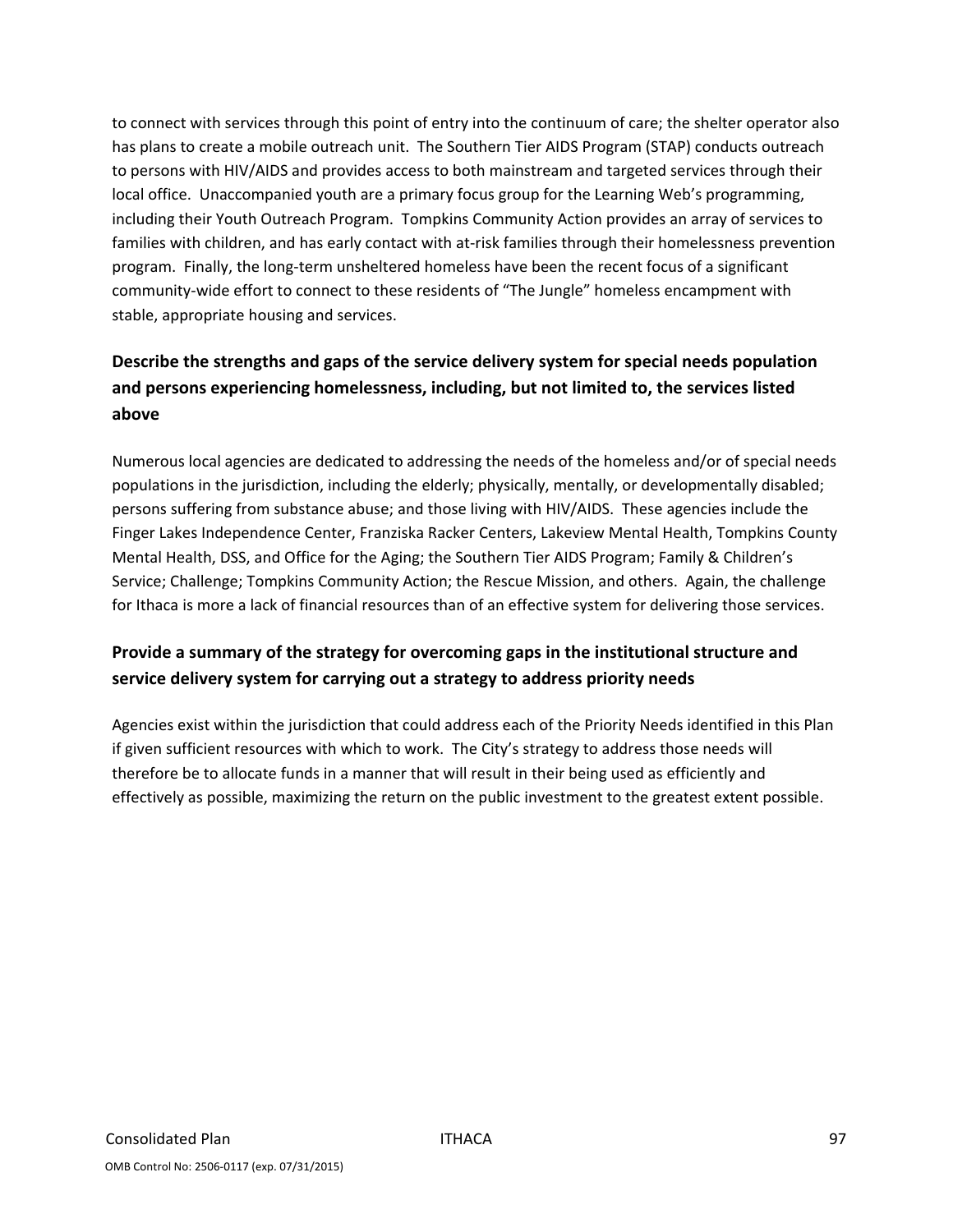# **SP‐45 Goals Summary – 91.215(a)(4)**

### **Goals Summary Information**

| Sort         | <b>Goal Name</b>          | <b>Start</b> | End  | Category   | <b>Needs Addressed</b>    | <b>Goal Outcome Indicator</b>     |
|--------------|---------------------------|--------------|------|------------|---------------------------|-----------------------------------|
| Order        |                           | Year         | Year |            |                           |                                   |
| $\mathbf{1}$ | Improve and Expand        | 2014         | 2018 | Affordable | AH - production of new    | Rental units constructed:         |
|              | <b>Affordable Housing</b> |              |      | Housing    | units                     | 35 Household Housing Unit         |
|              | Options                   |              |      |            | AH - TBRA                 |                                   |
|              |                           |              |      |            | AH - Homeowner            | Homeowner Housing Added:          |
|              |                           |              |      |            | rehab/repair              | 10 Household Housing Unit         |
|              |                           |              |      |            | AH - Homeowner purchase   |                                   |
|              |                           |              |      |            | assistance                | <b>Homeowner Housing</b>          |
|              |                           |              |      |            | AH - accessibility        | Rehabilitated:                    |
|              |                           |              |      |            | improvements              | 250 Household Housing Unit        |
|              |                           |              |      |            | AH - Transitional housing |                                   |
|              |                           |              |      |            | AH - permanent            | Direct Financial Assistance to    |
|              |                           |              |      |            | supportive housing        | Homebuyers:                       |
|              |                           |              |      |            | AH - Rental rehab/energy  | 5 Households Assisted             |
|              |                           |              |      |            | efficiency                |                                   |
|              |                           |              |      |            |                           | Tenant-based rental assistance /  |
|              |                           |              |      |            |                           | Rapid Rehousing:                  |
|              |                           |              |      |            |                           | 250 Households Assisted           |
|              |                           |              |      |            |                           |                                   |
|              |                           |              |      |            |                           | Overnight/Emergency               |
|              |                           |              |      |            |                           | Shelter/Transitional Housing Beds |
|              |                           |              |      |            |                           | added:                            |
|              |                           |              |      |            |                           | 25 Beds                           |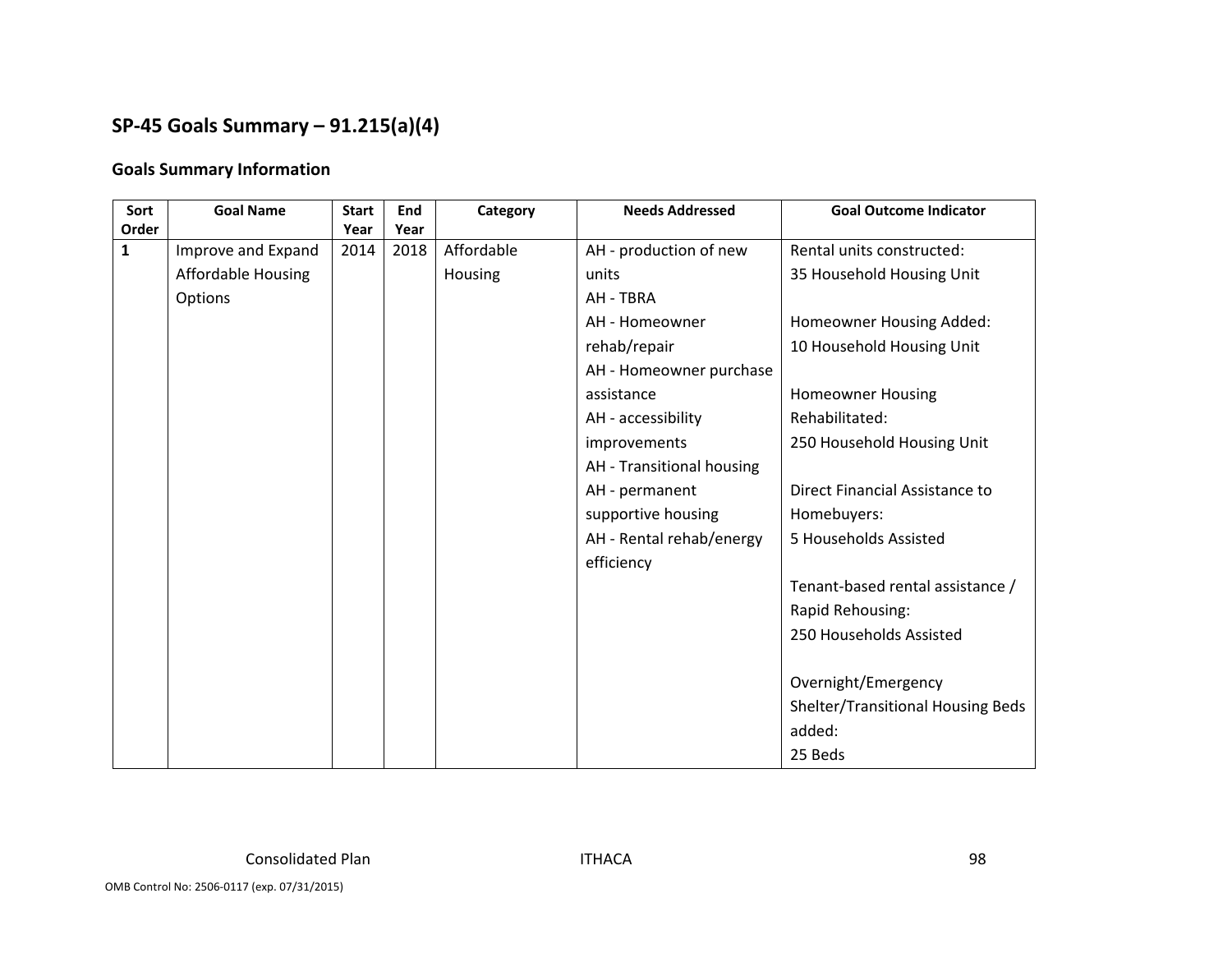| Sort                    | <b>Goal Name</b>         | <b>Start</b> | End  | Category             | <b>Needs Addressed</b>      | <b>Goal Outcome Indicator</b>     |
|-------------------------|--------------------------|--------------|------|----------------------|-----------------------------|-----------------------------------|
| Order                   |                          | Year         | Year |                      |                             |                                   |
| $\overline{2}$          | <b>Expand Economic</b>   | 2014         | 2018 | Non-Housing          | ED - Job creation &         | Jobs created/retained:            |
|                         | and Employment           |              |      | Community            | entrepreneurship            | 40 Jobs                           |
|                         | Opportunities            |              |      | Development          |                             |                                   |
|                         |                          |              |      |                      |                             | Businesses assisted:              |
|                         |                          |              |      |                      |                             | 3 Businesses Assisted             |
| $\overline{\mathbf{3}}$ | Strengthen               | 2014         | 2018 | Non-Housing          | <b>Public Facilities</b>    | Public Facility or Infrastructure |
|                         | Neighborhoods            |              |      | Community            | PI - Blight Removal         | Activities other than             |
|                         |                          |              |      | Development          | PI - Public Infrastructure  | Low/Moderate Income Housing       |
|                         |                          |              |      |                      | PF - Police substations     | Benefit:                          |
|                         |                          |              |      |                      |                             | 5026 Persons Assisted             |
| $\overline{4}$          | Increase Physical and    | 2014         | 2018 | Non-Homeless         | ED - Job readiness and      | Public service activities other   |
|                         | <b>Economic Mobility</b> |              |      | <b>Special Needs</b> | placement                   | than Low/Moderate Income          |
|                         |                          |              |      | Non-Housing          | PS - Youth services         | Housing Benefit:                  |
|                         |                          |              |      | Community            | PS - Transportation         | 75 Persons Assisted               |
|                         |                          |              |      | Development          | <b>Services</b>             |                                   |
|                         |                          |              |      |                      | Planning - AFFH             |                                   |
|                         |                          |              |      |                      | PF - Childcare centers      |                                   |
|                         |                          |              |      |                      | <b>PS</b> - Senior services |                                   |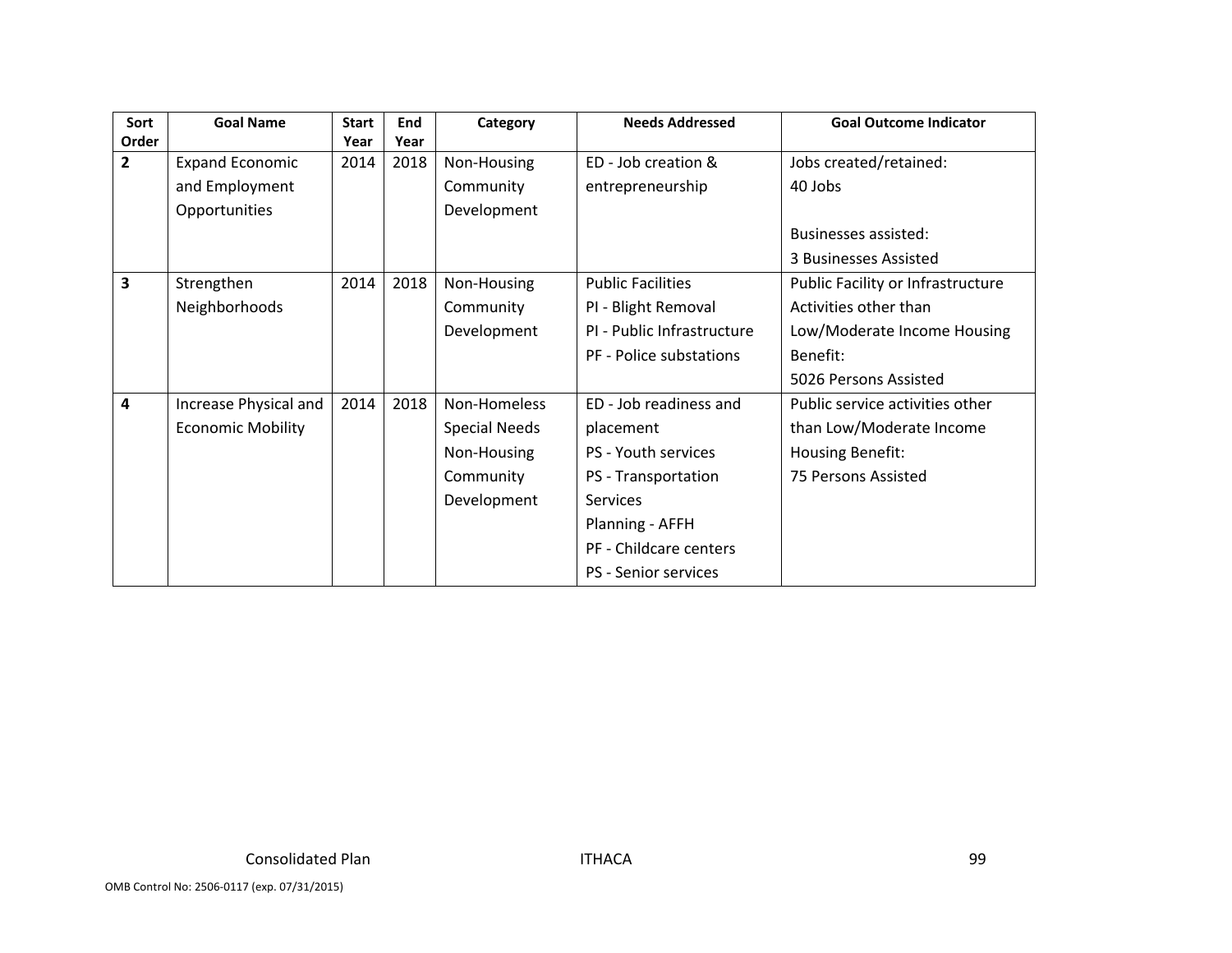| Sort  | <b>Goal Name</b> | <b>Start</b> | End  | Category             | <b>Needs Addressed</b>      | <b>Goal Outcome Indicator</b>   |
|-------|------------------|--------------|------|----------------------|-----------------------------|---------------------------------|
| Order |                  | Year         | Year |                      |                             |                                 |
| 5     | Meet Essential   | 2014         | 2018 | Homeless             | PS - Youth services         | Public service activities other |
|       | Needs for Food,  |              |      | Non-Homeless         | PS - Information & referral | than Low/Moderate Income        |
|       | Shelter & Safety |              |      | <b>Special Needs</b> | PS - Immigrant services     | Housing Benefit:                |
|       |                  |              |      | Non-Housing          | AH - Emergency shelter      | 2925 Persons Assisted           |
|       |                  |              |      | Community            | PF - Domestic violence      |                                 |
|       |                  |              |      | Development          | shelter                     |                                 |
|       |                  |              |      |                      | PF - Health facilities      |                                 |
|       |                  |              |      |                      | PF - Community gardens      |                                 |
|       |                  |              |      |                      | PS - Homeless services day  |                                 |
|       |                  |              |      |                      | programming                 |                                 |
|       |                  |              |      |                      | PS - Senior services        |                                 |
|       |                  |              |      |                      | PS - Mental health and      |                                 |
|       |                  |              |      |                      | substance abuse services    |                                 |
|       |                  |              |      |                      | PS - Domestic violence      |                                 |
|       |                  |              |      |                      | services                    |                                 |
|       |                  |              |      |                      | PS - Crime                  |                                 |
|       |                  |              |      |                      | awareness/prevention        |                                 |

**Table 52 – Goals Summary**

### **Goal Descriptions**

| <b>Goal Name</b>   | Improve and Expand Affordable Housing Options                                                                              |
|--------------------|----------------------------------------------------------------------------------------------------------------------------|
| Goal               | Increase total supply of affordable rental and homeowner units; support tenant-based rental assistance, security deposit   |
| <b>Description</b> | assistance, and homeowner purchase assistance to increase the affordability of existing units; support homeowner rehab and |
|                    | mini-repair; support residential accessibility improvements; and support the addition of new transitional and supportive   |
|                    | housing units.                                                                                                             |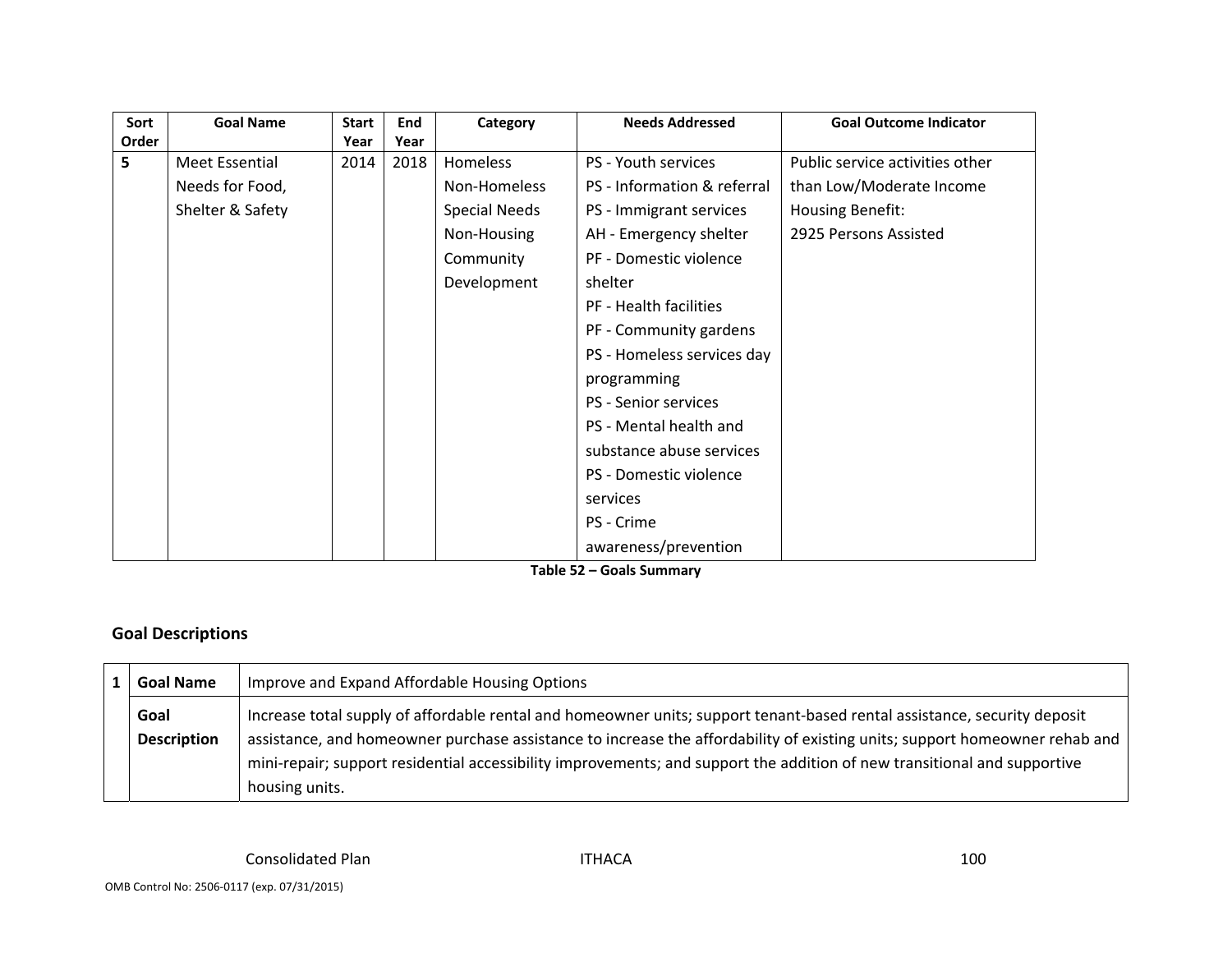| $\overline{2}$ | <b>Goal Name</b>           | <b>Expand Economic and Employment Opportunities</b>                                                                                                                                                                                                                                                                                                                       |
|----------------|----------------------------|---------------------------------------------------------------------------------------------------------------------------------------------------------------------------------------------------------------------------------------------------------------------------------------------------------------------------------------------------------------------------|
|                | Goal<br><b>Description</b> | Provide direct loans and support technical assistance to businesses to create jobs; and support micro-enterprise<br>entrepreneurship training and technical assistance.                                                                                                                                                                                                   |
| 3              | <b>Goal Name</b>           | Strengthen Neighborhoods                                                                                                                                                                                                                                                                                                                                                  |
|                | Goal<br><b>Description</b> | Provide support for physical improvements, including, but not limited to, accessibility and/or safety improvements to streets,<br>parks, recreational facilities, public buildings, flood control/drainage systems, community centers, and transportation<br>systems, for the benefit of LMI neighborhoods; and support redevelopment of vacant and abandoned properties. |
| 4              | <b>Goal Name</b>           | Increase Physical and Economic Mobility                                                                                                                                                                                                                                                                                                                                   |
|                | Goal<br><b>Description</b> | Increase access to resources that will lead to improved physical and economic mobility for LMI persons, including, but not<br>limited to job readiness programs, job training and placement programs, affordable childcare initiatives, and transportation<br>access initiatives.                                                                                         |
| 5.             | <b>Goal Name</b>           | Meet Essential Needs for Food, Shelter & Safety                                                                                                                                                                                                                                                                                                                           |
|                | Goal<br><b>Description</b> | Support for public service programs, included, but limited to, those that assist immigrants and youth, prevent homelessness,<br>improve access to affordable health care, increase food security, and/or increase awareness and utilization of existing<br>community resources.                                                                                           |

# Estimate the number of extremely low-income, low-income, and moderate-income families to whom the jurisdiction will provide **affordable housing as defined by HOME 91.315(b)(2)**

The City estimates that it will utilize HOME funds to provide affordable housing to 340 extremely low‐income, low‐income, and moderate‐ income families over the course of the next five years.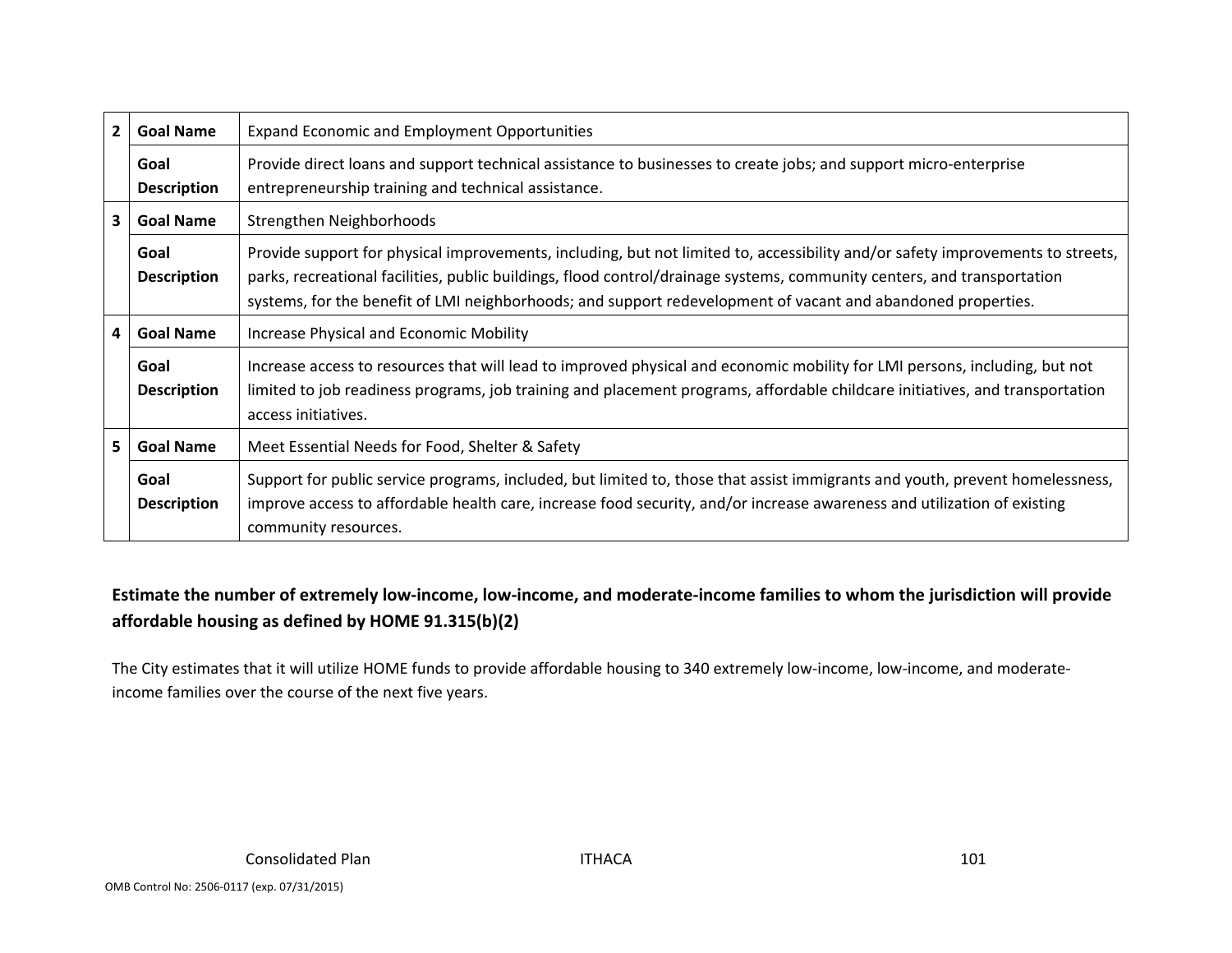# **SP‐50 Public Housing Accessibility and Involvement – 91.215(c)**

# **Need to Increase the Number of Accessible Units (if Required by a Section 504 Voluntary Compliance Agreement)**

Not applicable

### **Activities to Increase Resident Involvement**

The Ithaca Housing Authority sponsors Tenant Councils for their senior and family sites, and an overall Resident Advisory Board. The four‐member Resident Advisory Board, which meets periodically, serves in an advisory capacity to the Housing Authority on programmatic and policy areas of concern to residents. Both the Titus Towers Tenant Council and the Family Sites Tenant Council meet monthly.

IHA also offers a Housing Choice Voucher Homeownership Program. This program provides current Housing Choice Voucher recipients who have not previously owned a home with homeownership counseling and vouchers to assist with their monthly home‐ownership expense in lieu of rental assistance. The first homeownership voucher was issued on February 1, 2008 and as of May 2014, sixteen participants have utilized the program; four additional families have closings pending.

### **Is the public housing agency designated as troubled under 24 CFR part 902?**

No

### **Plan to remove the 'troubled' designation**

Not applicable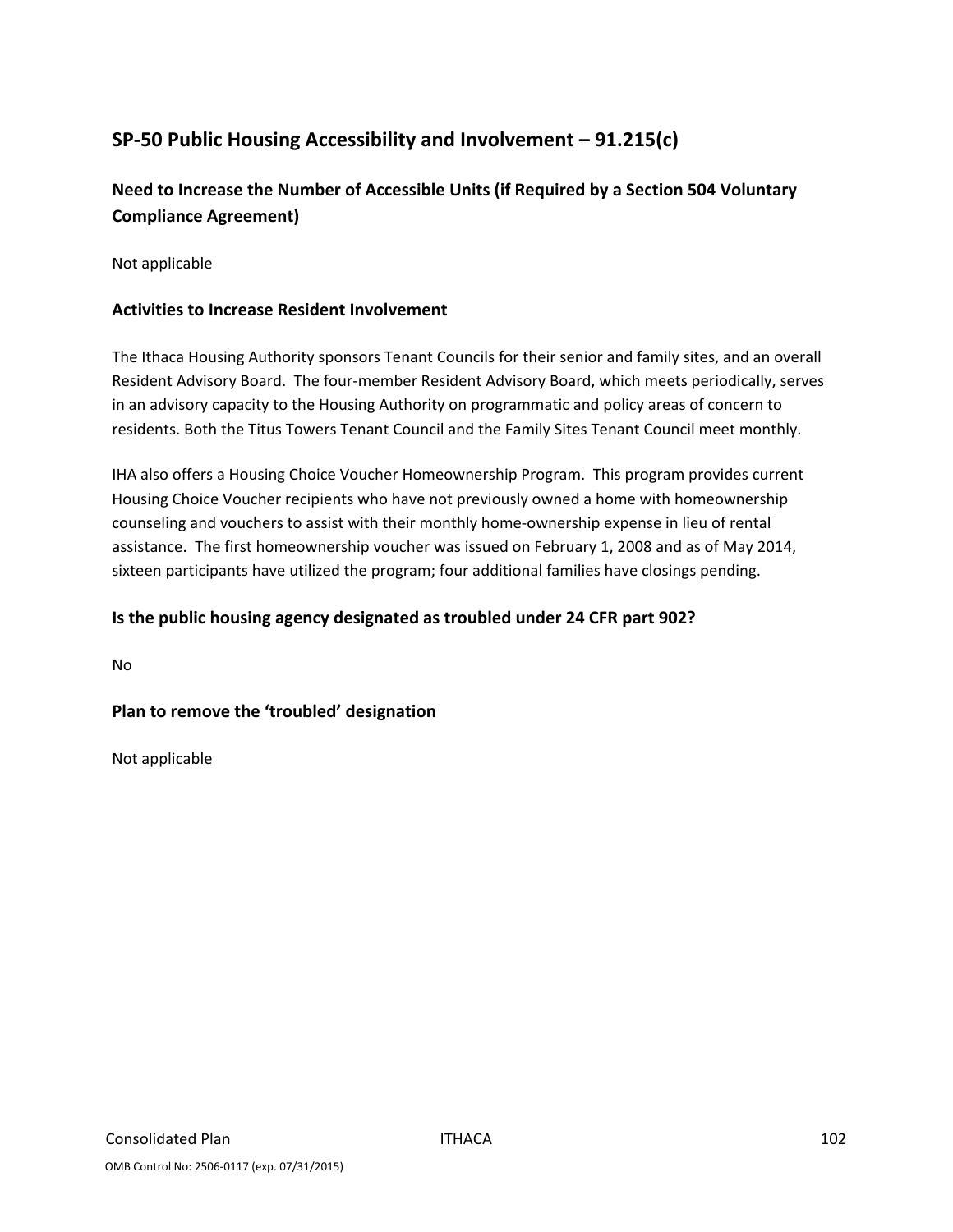# **SP‐55 Barriers to affordable housing – 91.215(h)**

### **Policy Barriers to Affordable Housing**

Public policies in the City do not appear to limit the development of affordable housing, nor are they intended to. The limited supply of housing, limited number of developable sites, and high demand for housing, control the market. The City has supported the development and rehabilitation of both affordable rental and owner occupied housing in the downtown neighborhoods. There are no impact fees assessed for housing construction. Property taxes in the City are notoriously high, with many homeowners paying as much, or more, in taxes every month as their mortgage payment. This is due to the limited amount of taxable land within the City limits: over 60% of the Ithaca's property is taxexempt, with over 80% of that exempt property being owned by Cornell University. This, unfortunately, places the majority of the tax burden on a small percentage of tax payers.

The City has recently rezoned several areas to allow greater density. By encouraging additional compact development, the City hopes both to increase the supply and reduce the environmental impact of housing. Also under consideration at this time is a floating Planned Unit Development zone, which would allow appropriate residential uses in industrial zones, potentially increasing the amount of land within the city that is available for residential use.

### **Strategy to Remove or Ameliorate Policy Barriers to Affordable Housing**

The City will continue to support the development and rehabilitation of both affordable rental and affordable owner occupied housing. The City will also continue to consider zoning changes that may be beneficial to increasing affordability.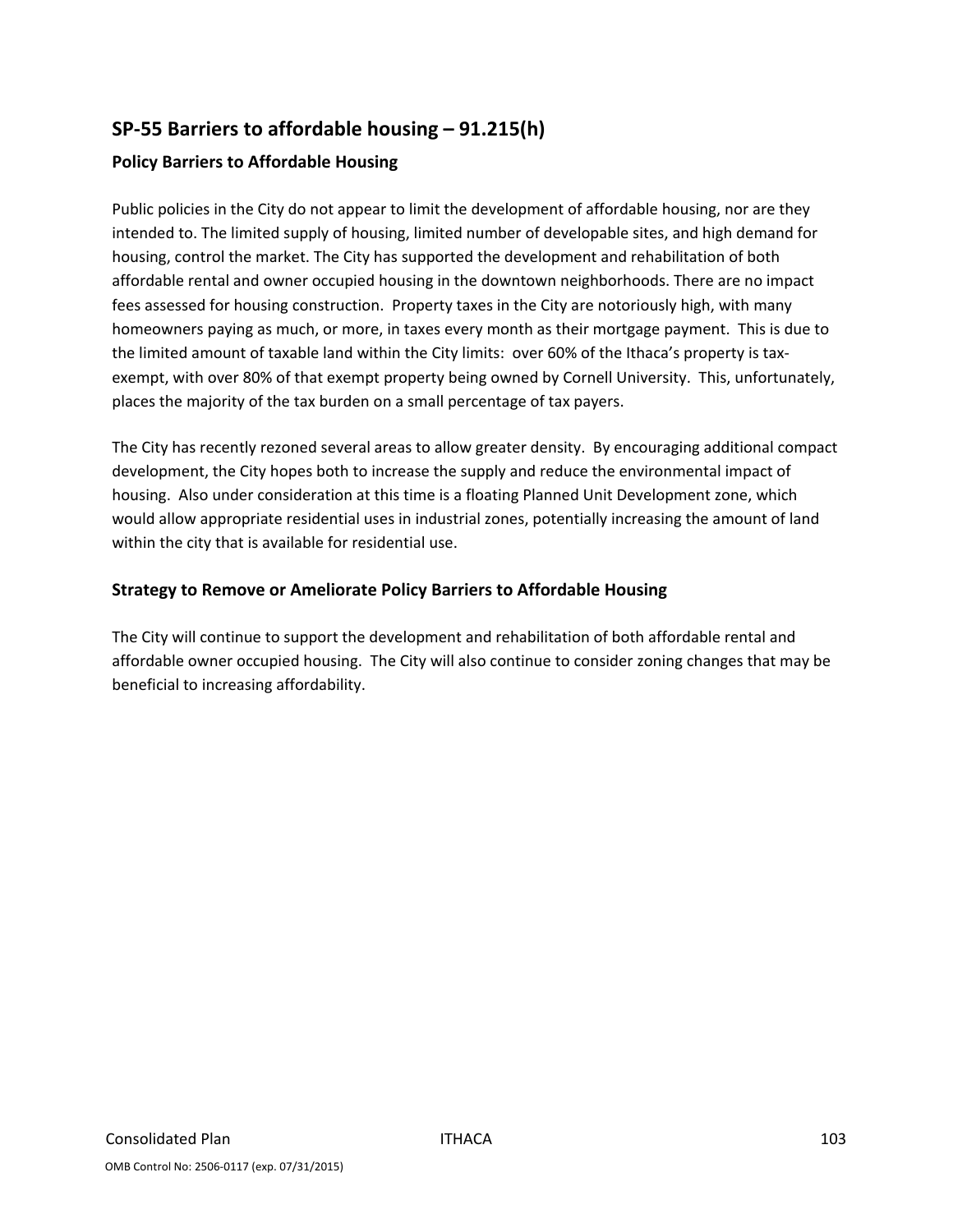# **SP‐60 Homelessness Strategy – 91.215(d)**

# **Reaching out to homeless persons (especially unsheltered persons) and assessing their individual needs**

A number of community organizations conduct homeless outreach activities. Particular attention has focused recently on the unsheltered homeless who had historically occupied the homeless encampment known as The Jungle. This encampment has been cleared, with suitable housing situations having been located for all residents. Monitoring of known encampment sites and outreach by organizations that serve the homeless will be ongoing. The Homeless and Housing Task Force, in which the City is an active participant, will continue to meet regularly to share information regarding current activities, emergent needs, best practices, and innovative initiatives aimed at implementing the Continuum of Care Plan's primary goal of ending and preventing homelessness.

### **Addressing the emergency and transitional housing needs of homeless persons**

The City of Ithaca supports the implementation of priorities established through the Continuum of Care plan to ensure that a full range of emergency and transitional housing resources are available throughout the jurisdiction. Based on consultations conducted for this Consolidated Plan, there is a higher need at the present time for transitional housing and SRO units than for additional emergency shelter beds; however, the City will prioritize funding for such projects based on demonstrated need as those needs continue to evolve.

**Helping homeless persons (especially chronically homeless individuals and families, families with children, veterans and their families, and unaccompanied youth) make the transition to permanent housing and independent living, including shortening the period of time that individuals and families experience homelessness, facilitating access for homeless individuals and families to affordable housing units, and preventing individuals and families who were recently homeless from becoming homeless again.**

The City currently supports a local Housing First initiative, aimed at housing the chronically homeless, and a Housing Scholarship Program for homeless unaccompanied youth. The City will consider funding similar new initiatives as appropriate. As part of the Solutions to End Homelessness Program (STEHP), Rapid Re‐housing assistance is provided by the Tompkins County Department of Social Services to formerly homeless families and individuals.

**Help low‐income individuals and families avoid becoming homeless, especially extremely low‐income individuals and families who are likely to become homeless after being discharged from a publicly funded institution or system of care, or who are receiving assistance from public and private agencies that address housing, health, social services, employment, education or youth needs**

Consolidated Plan **ITHACA Consolidated Plan** IO4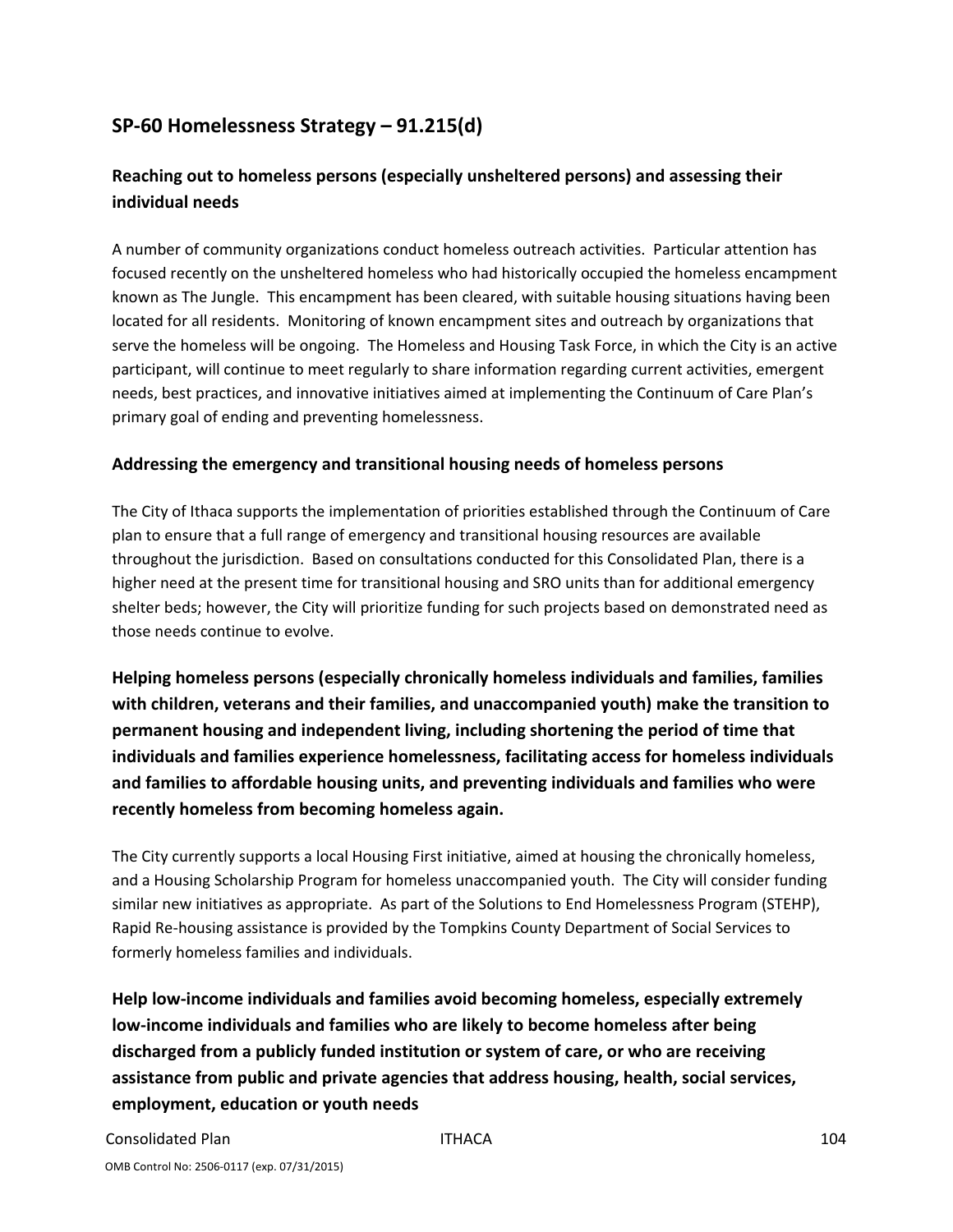As part of the Solutions to End Homelessness Program (STEHP), rental assistance and case management services are provided by Tompkins Community Action, a local housing and supportive services nonprofit, to families who have received notices of pending eviction. The need for in‐city transitional housing options for victims of domestic violence and individuals being discharged from treatment facilities has been identified by the Advocacy Center and the Tompkins County Department of Mental Health, respectively. Alternatives to incarceration and options for accommodating the housing needs of ex-offenders upon discharge have been the subject of extensive community discussion recently. The City may consider providing support to initiatives in any or all of these areas, as appropriate.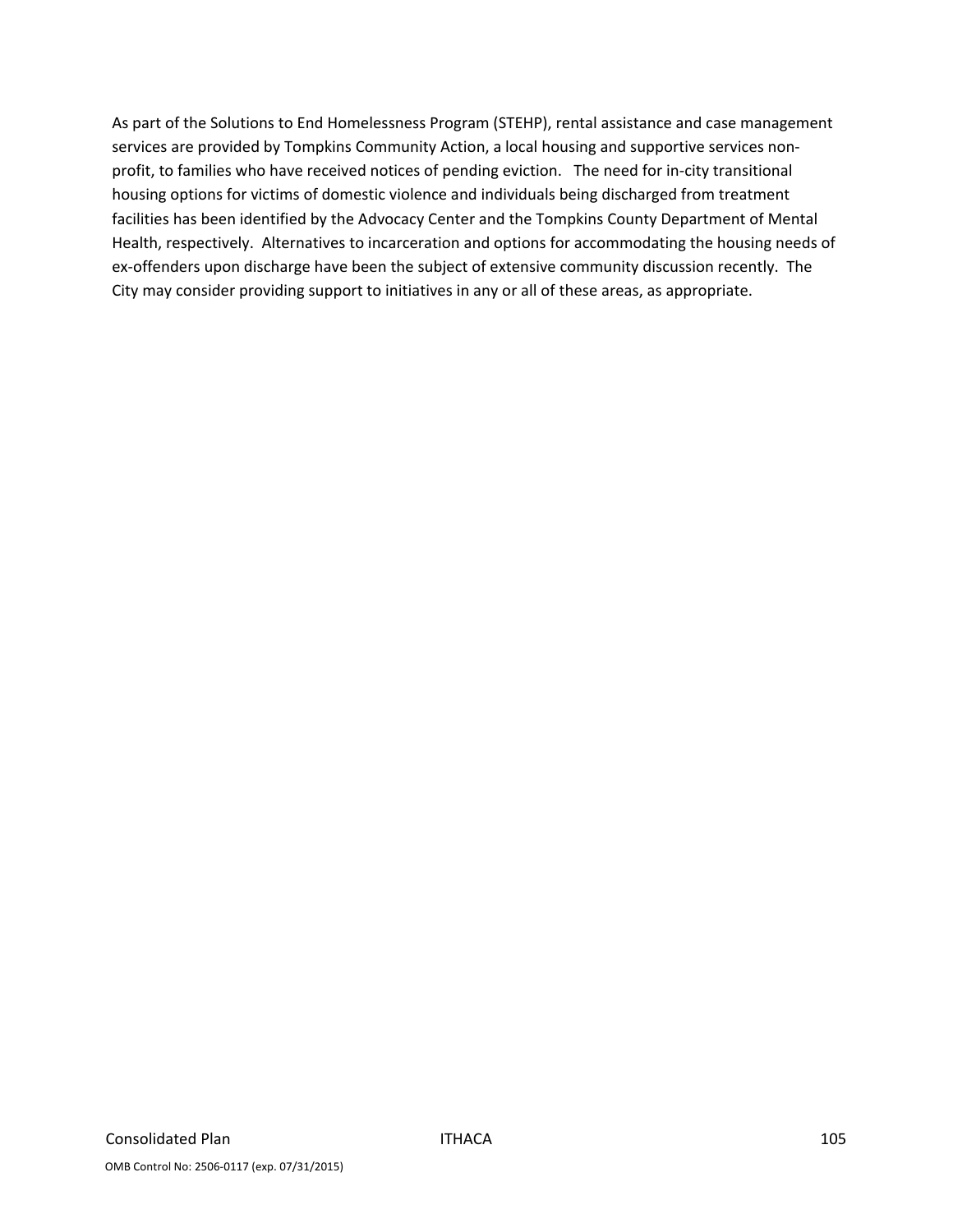## **SP‐65 Lead based paint Hazards – 91.215(i)**

### **Actions to address LBP hazards and increase access to housing without LBP hazards**

Education about the hazards associated with lead‐based paint is conducted locally by the Tompkins County Department of Health and Cornell Cooperative Extension. The Environmental Health Division of the Health Department tests homes and apartments for lead upon request and both entities provide information about lead-safe work practices. To address LBP hazards and increase access to housing without LBP hazards, the City will focus on continued support for the development of new affordable units and the removal and redevelopment of substandard and blighted properties.

### **How are the actions listed above related to the extent of lead poisoning and hazards?**

The vast majority of all housing units in Ithaca were built before 1980; an unknown number of these units have undergone abatement or encapsulation, rendering them free of LBP hazards. However, according to the Risk of Lead Based Paint data provided in section MA‐20, approximately 665 households with children in Ithaca remain at risk of LBP exposure. No information is available about the extent of lead poisoning. Broad community education efforts concerning the effects of lead exposure and resources available to identify and remove LBP hazards is an appropriate approach, given the widespread presence of lead-based paint in residential units of all types throughout the city.

#### **How are the actions listed above integrated into housing policies and procedures?**

The disclosure of information about lead‐based paint hazards is mandatory upon the sale of an owner occupied housing unit and in a lease from a landlord to a renter. Local housing agencies partnering with the City in implementing HUD‐funded projects have been trained in the assessment and handling of lead. HUD‐funded projects are monitored for compliance with lead paint regulations and all Tenant‐ Based Rental Assistance beneficiaries are screened for a lead‐impacted family member and advised about the risks of lead paint.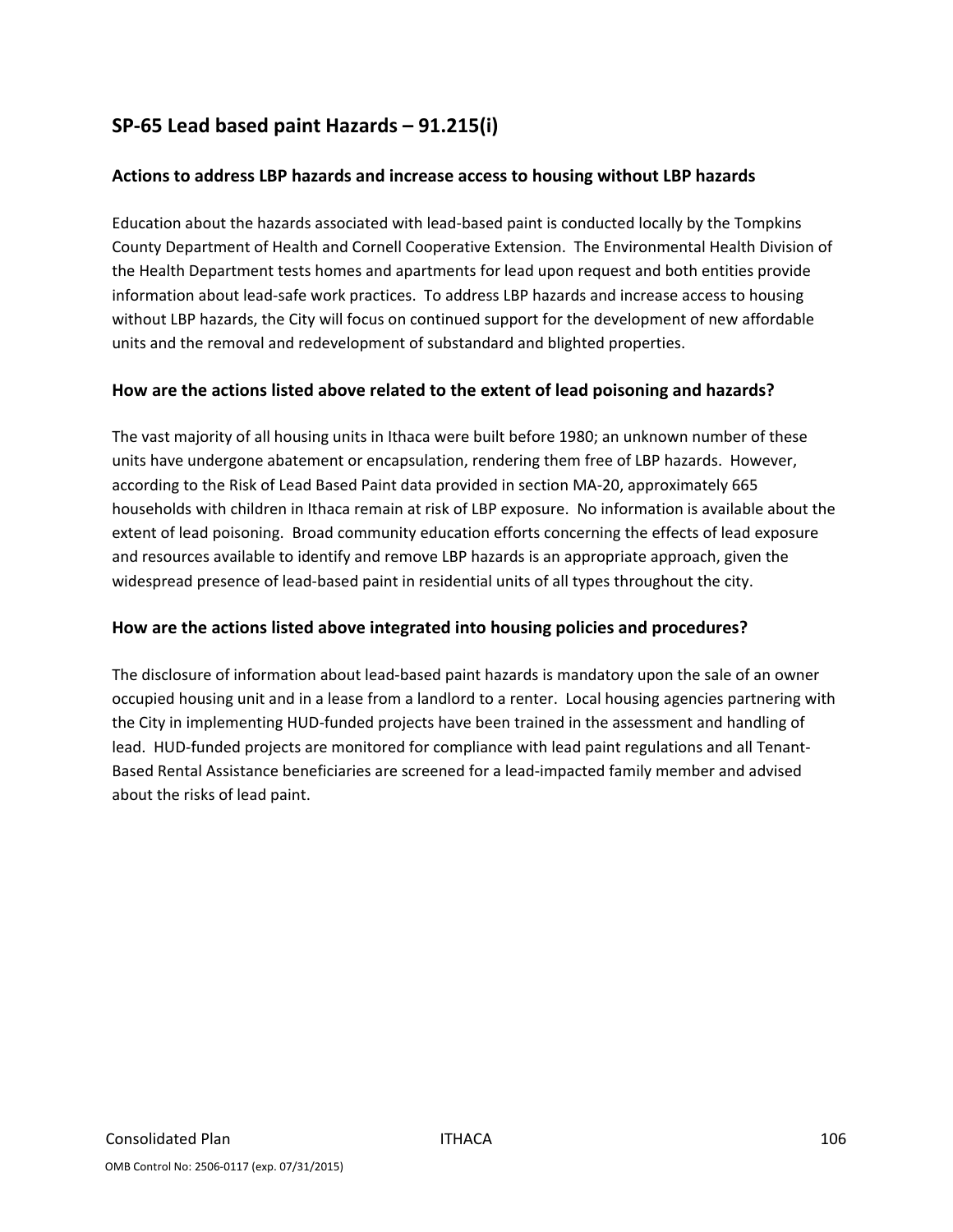# **SP‐70 Anti‐Poverty Strategy – 91.215(j)**

### **Jurisdiction Goals, Programs and Policies for reducing the number of Poverty‐Level Families**

Poverty statistics in Ithaca are greatly skewed by the presence of a large number of college students, with fully 77% of the total poverty population being undergraduate, graduate school, or professional school students. Focusing on the number of families in poverty, rather than total households, yields a more accurate picture of poverty within the jurisdiction.

According to the 2008‐2012 ACS data, 14.1% of all families in Ithaca were living in poverty. For families with children under the age of 18, that figure rises to 21.4%, and for families with all children under the age of five, the figure is 31.2%. Families with a female head of household, no husband present, experienced poverty at much higher rates. Again according to ACS data, 54.5% of these families with children under the age of 18 were living in poverty.

The City of Ithaca has adopted six primary strategies to reduce the number of families living in poverty:

- Link those in poverty with existing programs and services that are available to assist with basic needs.
- Fund programs that stabilize people in affordable housing. It may be obvious that once a household has secured decent affordable housing it can then focus on other pressing needs like education and employment but that makes it no less essential.
- Fund programs that increase the high school graduation rate of low‐ and moderate‐income residents.
- Fund job training activities that benefit very low‐income residents, with special emphasis on jobs which pay a living wage.
- Prioritize economic development activities which create jobs paying at least a living wage.
- Focus on reducing cultural barriers limiting access by LMI people of color and immigrants to programs and projects, including social services, housing, and economic development and job training programs.

### **How are the Jurisdiction poverty reducing goals, programs, and policies coordinated with this affordable housing plan**

Our Strategic Plan and Annual Action Plan focus on reducing the cost of housing, increasing economic opportunities for LMI persons, and increasing the earnings potential of LMI persons, all of which are core anti-poverty strategies. Four of the five goals contained within our Strategic Plan derive directly from the anti-poverty strategies enumerated above, specifically: Improve and Expand Affordable Housing Options, Expand Economic and Employment Opportunities, Increase Physical and Economic Mobility, and Meet Basic Needs for Food, Shelter, and Safety.